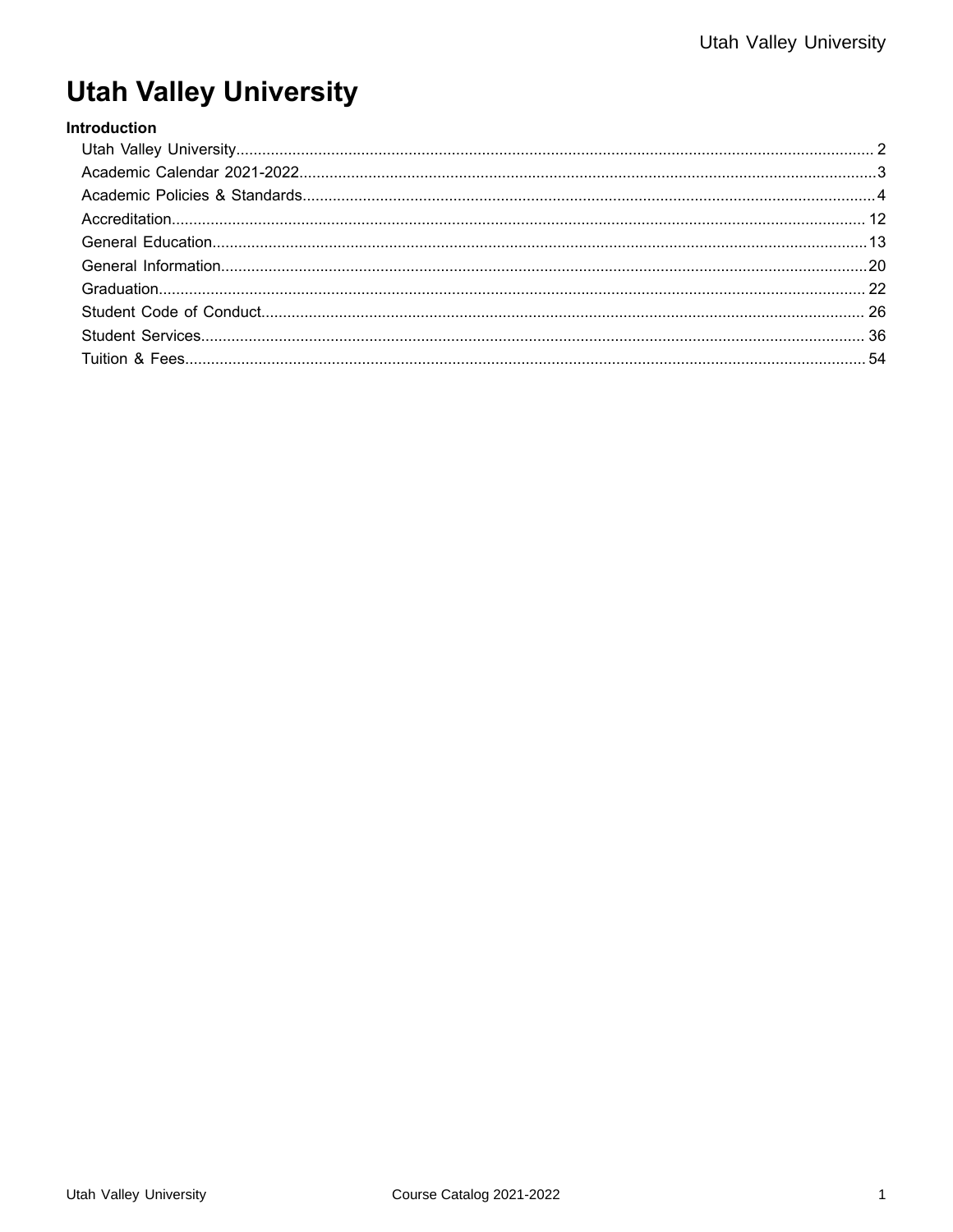# <span id="page-1-0"></span>**Utah Valley University**



# **Welcome to Utah Valley University!**

At UVU we encourage you to come as you are – there is a place for you here. You have a unique story, and your continued development of self, combined with the acquisition and implementation of knowledge, can put you on the path to success — academically, professionally, and personally.

As part of our mission ethos, we are champions of learning by doing. We call it engaged learning. This approach takes the best learning from textbooks, research, and class lectures and combines it with a myriad of opportunities for practical application. Since our founding, we have created connections that help our students expand their horizons and become better prepared to enrich society and the world around them. The world is dynamic, and we believe higher education should reflect that.

Each UVU student, with her or his unique characteristics and background, is important to the whole of the university and plays a crucial role in the vibrancy of our community. I invite you to be actively engaged in your life as students, enjoying the many extracurricular activities and athletic offerings on our campus as you complete your degree. Be assured that the seriousness with which you pursue your studies will be richly complemented and supported by a comprehensive network of invested faculty, staff, and administrators. Together, these women and men will ensure that UVU is a place of exceptional care, exceptional accountability, and exceptional results.

I encourage you to explore the pages of UVU's course catalog. Our wide range of offerings in certificate programs and associate, bachelor, and graduate degrees reflects our approach to higher education. This integrated model of education, combining career and technical education alongside more traditional academic degree programs, produces first-rate scholars and practitioners in highly sought-after fields. No matter your background or interests, there is a place for you at UVU. So, come as you are — bring your dreams.

Go Wolverines!

Best wishes,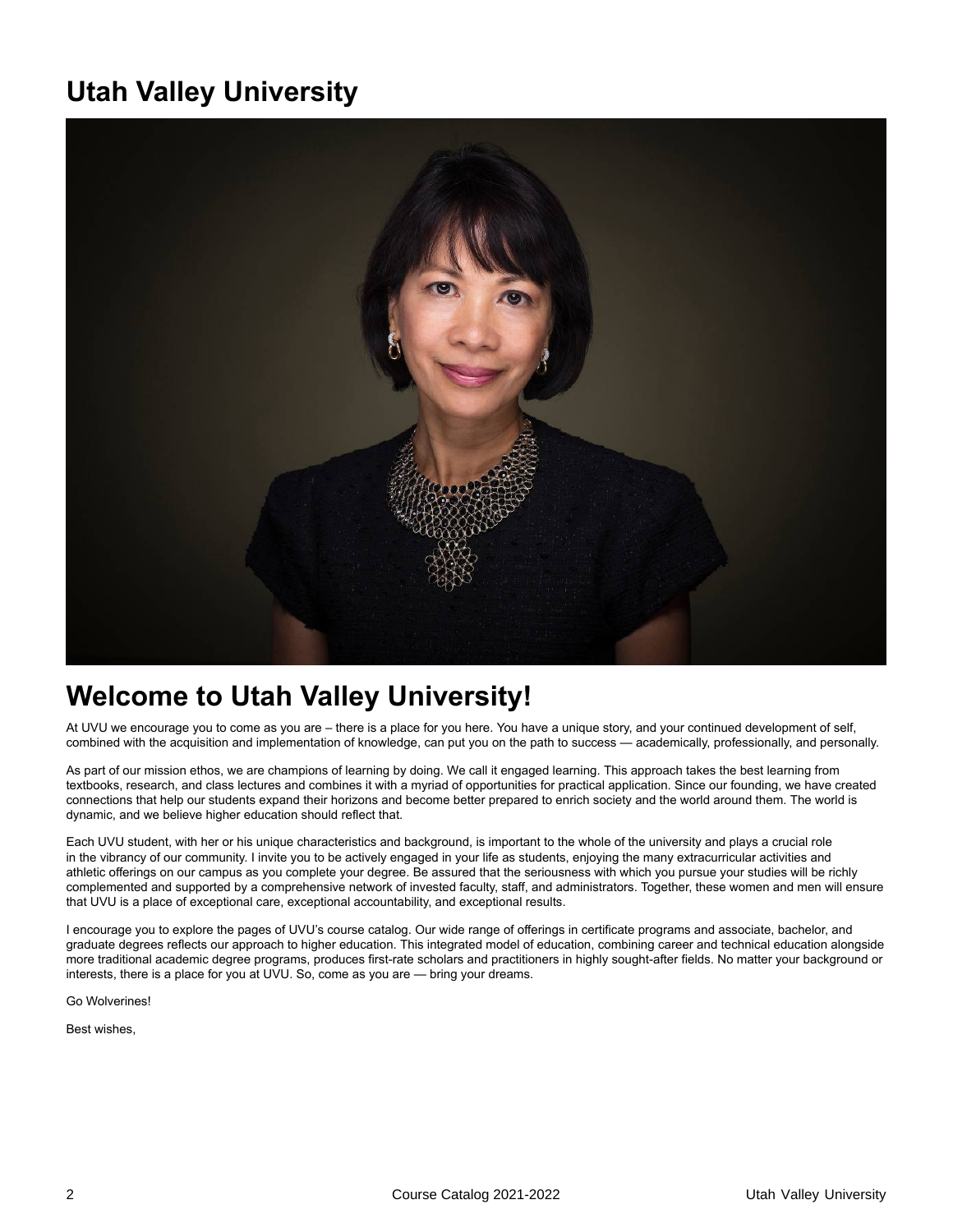My Cir Im

Dr. Astrid S. Tuminez

# <span id="page-2-0"></span>**Academic Calendar 2021-2022**

# **Fall 2021***(1)*

| <b>Faculty Return</b>                                            | Monday              | August 16        |                                                    |
|------------------------------------------------------------------|---------------------|------------------|----------------------------------------------------|
| <b>Classes Begin</b>                                             | Monday              | August 23        | Weekend classes begin Fri & Sat,<br>August 27 & 28 |
| Labor Day Holiday                                                | Monday              | September 6      |                                                    |
| Fall Break Holidays -- Students <sup>(2)</sup>                   | Thursday - Saturday | October 14 - 16  |                                                    |
| First Block Classes End                                          | Tuesday             | October 12       | First block finals                                 |
| Second Block Classes Begin                                       | Wednesday           | October 13       |                                                    |
| Thanksgiving Holidays --<br>Students <sup><math>(2)</math></sup> | Monday - Saturday   | November 22 - 27 |                                                    |
| Classes End                                                      | Thursday            | December 9       | Second block finals                                |
| Final Exam Preparation Day                                       | Friday              | December 10      |                                                    |
| <b>Final Exams</b>                                               | Monday - Friday     | December 13 - 17 | Weekend finals Fri & Sat.<br>December 17 & 18      |
| <b>Fall Semester Ends</b>                                        | Saturday            | December 18      |                                                    |

# **Spring 2022***(1)*

| <b>Faculty Return</b>                          | Monday            | January 3        |                                                     |
|------------------------------------------------|-------------------|------------------|-----------------------------------------------------|
| <b>Classes Begin</b>                           | Monday            | January 10       | Weekend classes begin Fri & Sat,<br>January 14 & 15 |
| Martin Luther King Jr. Day Holiday             | Monday            | January 17       |                                                     |
| Washington and Lincoln Day<br>Holiday $^{(2)}$ | Monday            | February 21      |                                                     |
| <b>First Block Classes End</b>                 | Wednesday         | March 2          | First block finals                                  |
| Second Block Classes Begin                     | Thursday          | March 3          |                                                     |
| Spring Break Holidays --<br>Students $^{(2)}$  | Monday - Saturday | March 7-12       |                                                     |
| <b>Classes End</b>                             | Wednesday         | April 27         | Second block finals                                 |
| Final Exam Preparation Day                     | Thursday          | April 28         |                                                     |
| <b>Final Exams</b>                             | Friday - Thursday | April 29 - May 5 | Weekend finals Fri & Sat, April 19<br>& 30          |
| <b>Spring Semester Ends</b>                    | Thursday          | May 5            |                                                     |
| Commencement                                   | Thursday          | May 5            |                                                     |
| Convocation                                    | Friday & Saturday | May 6 & 7        |                                                     |

# **Summer 2022***(1)*

| $\sim$ $\sim$<br>. IITV<br>--<br>. eturn | -- | . |  |
|------------------------------------------|----|---|--|
|------------------------------------------|----|---|--|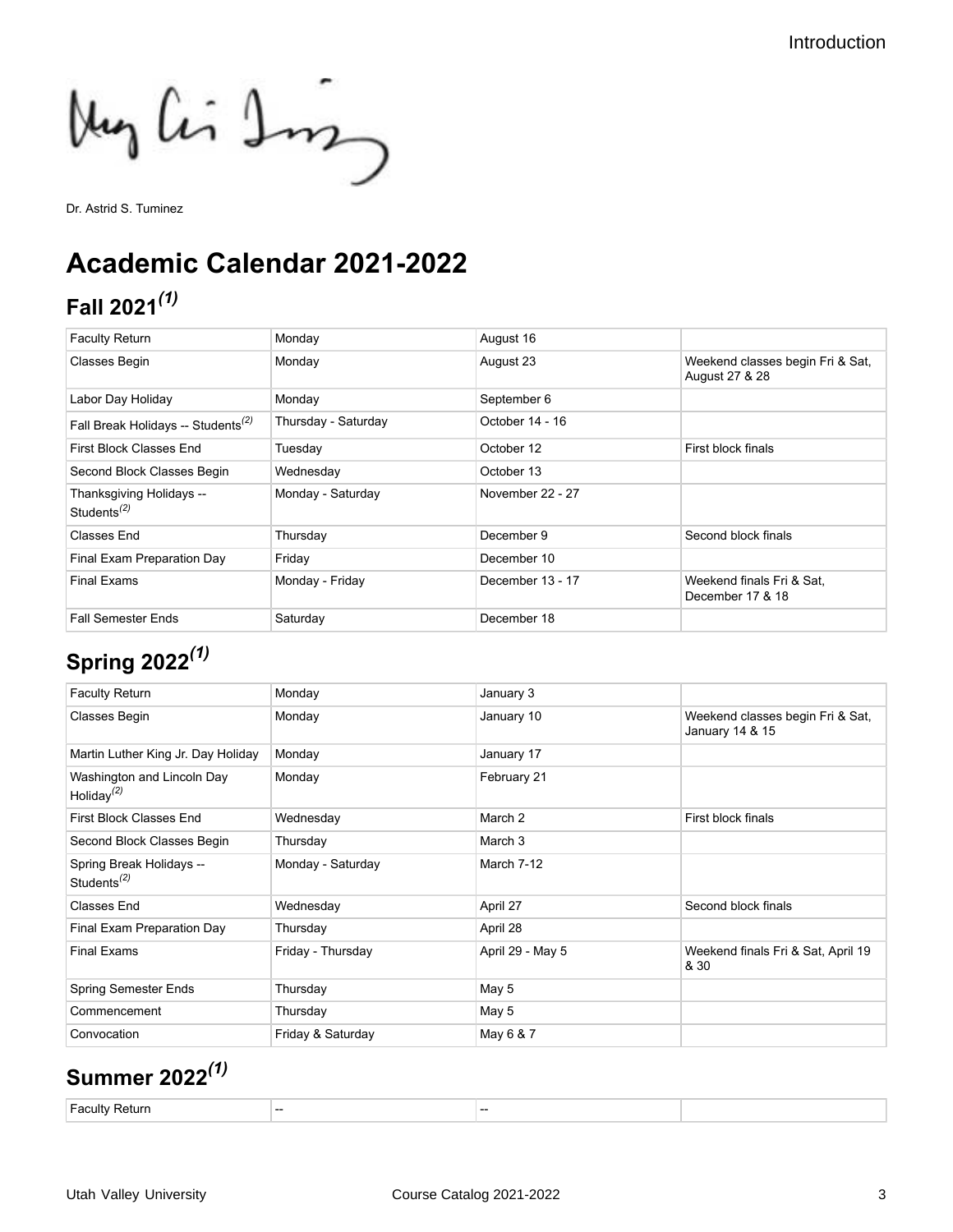| <b>Classes Begin</b>       | Wednesday                             | May 11    | Weekend classes begin Fri & Sat,<br>May 13 & 14 |
|----------------------------|---------------------------------------|-----------|-------------------------------------------------|
| Memorial Day Holiday       | Monday                                | May 30    |                                                 |
| First Block Classes End    | Friday                                | June 24   | First block finals                              |
| Second Block Classes Begin | Monday                                | June 27   |                                                 |
| Independence Day Holiday   | Monday                                | July 4    |                                                 |
| Pioneer Day Holiday        | Monday                                | July 25   |                                                 |
| Classes End                | Friday                                | August 12 | Second block finals                             |
| Final Exam Preparation Day | $\hspace{0.05cm}$ – $\hspace{0.05cm}$ | --        |                                                 |
| <b>Final Exams</b>         | $-$                                   | --        | Weekend finals Fri & Sat, July 15 &<br>16       |
| Summer Semester Ends       | Friday                                | August 12 |                                                 |

*Note: Other calendar options may be available on a limited basis for certain specialized courses.*

| $(1)$ Approvals                                    | Academic Calendar Committee                                                                                                                                                                                                                                                              |
|----------------------------------------------------|------------------------------------------------------------------------------------------------------------------------------------------------------------------------------------------------------------------------------------------------------------------------------------------|
| Academic Affairs Council                           |                                                                                                                                                                                                                                                                                          |
| <b>President's Council</b>                         | Approved 8/15/19                                                                                                                                                                                                                                                                         |
| <b>Notifications</b>                               | <b>Board of Trustees</b>                                                                                                                                                                                                                                                                 |
| $\vert^{(2)}$ No access to UVU computing resources | Fall Break = Friday 5 pm - Sunday<br>Thanksgiving Holiday = Wednesday 5 pm - Sunday<br>Washington and Lincoln DayHoliday = Friday 5 pm - Monday<br>Spring Break = Thursday 5 pm - Sunday<br>Calendar questions? Contact tiffany.evans@uvu.edu<br>IT questions? Contact operators@uvu.edu |

# <span id="page-3-0"></span>**Academic Policies & Standards**

## **Academic Year**

The academic year consists of three semesters: fall, spring, and summer. Fall and spring semesters are each made up of 15 weeks of class work and one week for final exams. The summer semester is 14 weeks in length; most classes are offered in one of two seven-week blocks. The time in classes is adjusted to equal the class time of fall and spring semesters, but there is no final exam period during summer.

## **Course Administration**

UVU reserves the right to cancel any course at any time. Reasons for course cancellations include, but are not limited to, low enrollment in the course, space unavailability, instructor change, loss of instructor, and/or program changes. Students enrolled in the course will be contacted as soon as possible by the appropriate school or college when the university decides to cancel a course.

## **Class Periods/Credits**

All credit hours are computed in semester hours. Three hours of work per week are, on average, expected to earn one semester credit hour; however, one credit hour may include any of the following combinations of work:

- 1. One hour of lecture, plus a minimum of two hours of personal work outside of class, regardless of delivery mode (One hour of lecture is considered to be 50 minutes per week) ;
- 2. Three hours in a laboratory, internships, practica, studio work, or other academic work, regardless of delivery mode, with additional outside work in preparation and documentation;
- 3. Any other combination appropriate to a particular course as determined by the academic department.

All transfer courses taken on a quarter system will be converted to semester hours using a three to two credit ratio. For example, a three credit hour course from a quarter calendar institution transfers to UVU as two semester credits.

## **Full-time Student Status**

#### **Graduate**

UVU considers graduate students registered for 9 credits or more per semester or summer to be full-time graduate students. A 9 credit hour minimum load is generally accepted by sponsoring agencies for certifying full-time status.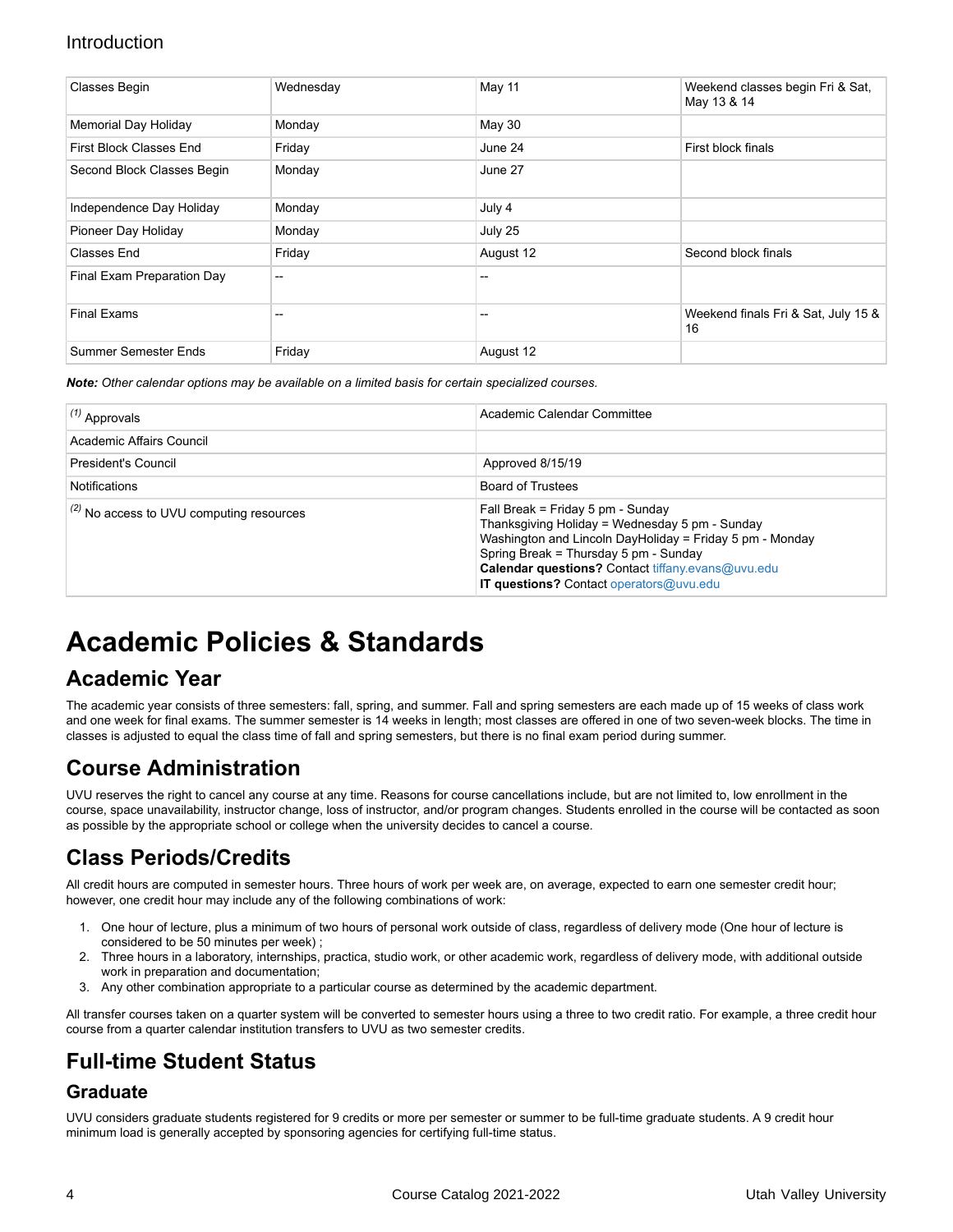### **Undergraduate**

UVU considers students registered for 12 credits or more per semester or summer to be full-time students. A 12 credit hour minimum load is generally accepted by sponsoring agencies for certifying full-time status. Financial aid recipients receiving full benefits and students on scholarships are required to carry a minimum of 12 credits per semester.

For students attending only the fall and spring semesters, 15 to 18 credits per semester is generally required to complete associate degree programs within two academic years or bachelors degrees within four academic years, assuming all prerequisites are satisfied (See individual major requirements for exceptions).

#### **Credit Hour Loads in Excess of 20**

Students who enroll in 21 or more credit hours in a semester must have approval from the deans of the appropriate schools and/or colleges.

### **Year Classifications & Credit Hours**

Freshman: 0-29 credit hours

Sophomore: 30-59 credit hours

Junior: 60-89 credit hours

Senior: 90 or more credit hours

## **Grading Policies**

Grades are determined by instructors, based upon measures determined by the instructor and department and may include: evaluation of responses, written exercises and examinations, performance exercises and examinations, classroom/laboratory contributions, mastery of pertinent skills, etc. The letter grade "A" is an exceptional grade indicating superior achievement; "B" is a grade indicating commendable mastery; "C" indicates satisfactory mastery and is considered an average grade; "D" indicates substandard progress and insufficient evidence of ability to succeed in sequential courses; "E" (failing) indicates inadequate mastery of pertinent skills or repeated absences from class; "UW" indicates unofficial withdrawal from class.

The following table indicates each grade variant and the equivalent grade points for that variation.

| One credit of: | Equals grade points: |
|----------------|----------------------|
| $\mathsf{A}$   | 4.0                  |
| A-             | 3.7                  |
| $B+$           | 3.4                  |
| B              | 3.0                  |
| <b>B-</b>      | 2.7                  |
| $C+$           | 2.4                  |
| C.             | 2.0                  |
| $ C -$         | 1.7                  |
| D+             | 1.4                  |
| D              | $1.0\,$              |
| D-             | 0.7                  |
| E              | 0.0                  |
| <b>UW</b>      | $0.0\,$              |

The following grades are not computed in the GPA:

| Letter grade | <b>Grade description</b>            |
|--------------|-------------------------------------|
| W            | <b>Official Withdrawal</b>          |
|              | Incomplete                          |
| AU           | Audit                               |
| <b>CR</b>    | <b>Credit Granted</b>               |
| <b>NC</b>    | No Credit Granted                   |
| <b>CEU</b>   | Noncredit-Continuing Education Unit |
|              | In Progress (Temporary Status)      |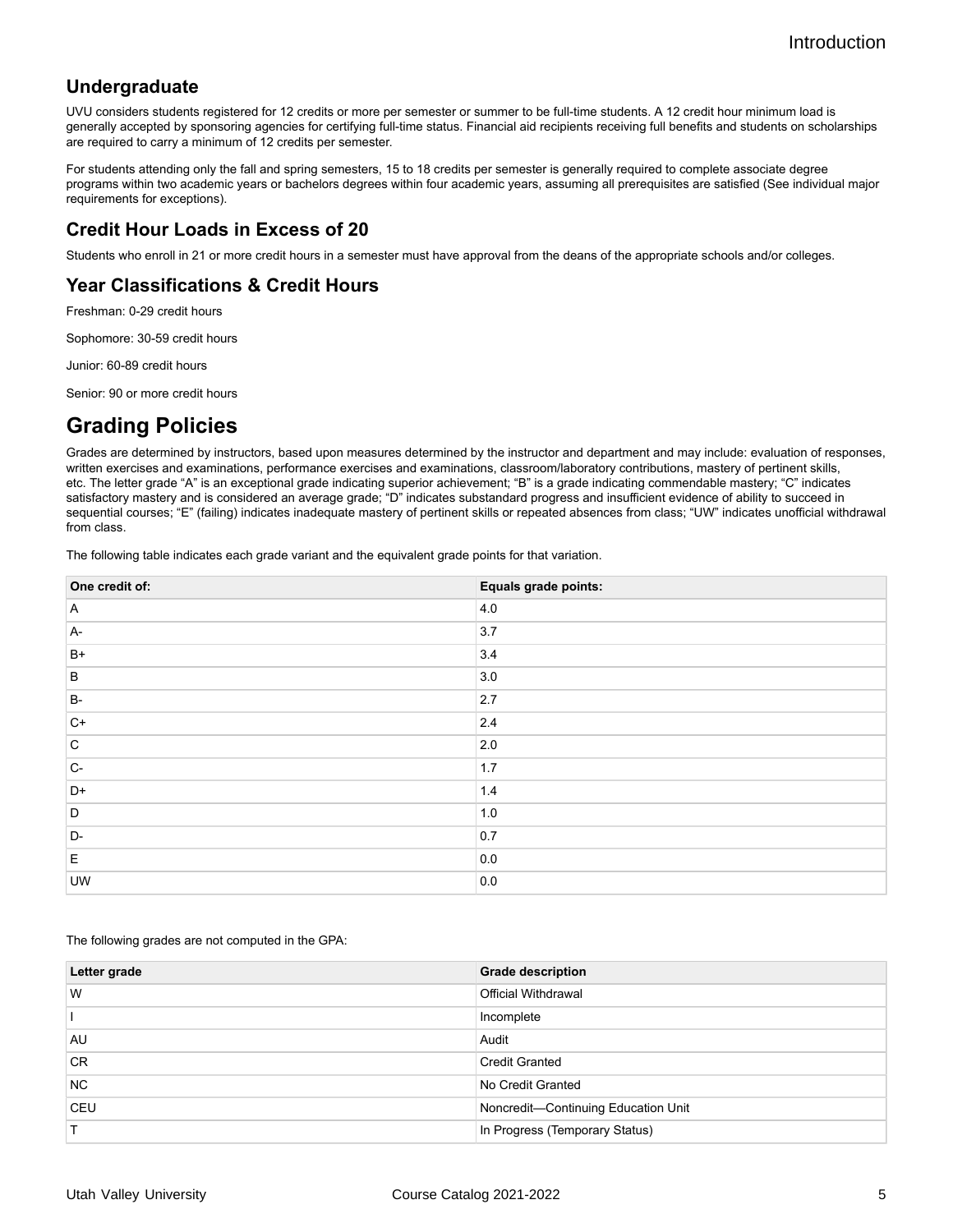The GPA is determined by dividing the total grade points earned (credit hours times grade in points above) by the number of semester hours attempted.

Students may view final grades electronically on the myUVU system after the end of the semester. **All financial obligations to the Institution and "holds" on academic records must be resolved before college transcripts are issued.**

### **Incomplete (I) Grades**

Students are required to complete all courses for which they are registered by the end of the semester. In some cases, a student may be unable to complete all of the course work because of extenuating circumstances. The term "extenuating circumstances" includes: (1) incapacitating illness which prevents a student from attending classes (usually more than five consecutive class days); (2) a death in the immediate family; (3) change in work schedule as required by employer; or (4) other emergencies deemed acceptable by the instructor.

If circumstances are deemed appropriate, the student may petition the instructor for time beyond the end of the semester to finish the work. If the instructor agrees, an "I" grade will be given. An Incomplete Grade Form indicating work completed and work to be completed must be signed by the student, instructor, and the department chairperson, and turned into the Registrar's Office at the end of the semester.

"I" grades should not be requested nor given for lack of completion of work because of procrastination or dissatisfaction with the grade earned. Per policy, students must be passing the course and have completed 70% or more of the course work in order to qualify for an incomplete.

Specific arrangements to remove an "I" grade must be made between the student and the instructor. In most circumstances, work to be completed should be finished in the first two or three weeks following the end of the semester in which the "I" was given. Failing to complete the "I" and replace it with the appropriate letter grade may negatively affect any financial aid.

**Incomplete work cannot be completed by retaking the class.** If such an option is preferred, the student must take the grade earned and then retake the class for a better grade. The grade for the later class will be calculated in the GPA. In all cases, **the "I" grade must be made up within one year.** If it is not, the "I" grade will change to an "E" on the transcript. "I" grades are not computed in the GPA.

### **Repeating a Course**

No additional credit is allowed for repeating a course in which the initial grade was passing unless the course number for the course ends in the letter suffix "R" or "Z" (a course designed to be repeatable for credit). For other repeated courses, the most recent grade will be used in the calculation of the GPA. Upon successful completion of the repeated course, the repeat is indicated on the student's transcript (E=Exclude, I=Include). All work will remain on the records, ensuring a true and accurate academic history. (Note: Although not used in computing the UVU overall GPA for UVU purposes, many graduate programs, such as law or dental school, include ALL grades in calculating an overall GPA for admissions criteria.)

Courses are not accepted from other institutions for the purpose of posting a repeat of a course already taken at UVU.

Board of Regents policy requires that students shall be charged at the full cost of the instruction tuition for repeating a course more than once, unless the institution determines that the repetition is a result of illness, accident or other cause beyond the student's control or unless the course is prescribed by the student's program of study. This affects all courses beginning January of 2003.

### **Changing a Grade Other than an Incomplete**

#### **Policy**

Any student who has reason to believe that a grade assigned in a specific course was not justified has the right to appeal that grade.

#### **Procedure**

Student Action—

Grades may be appealed **within one year of issuance** in the following manner:

First, the student shall approach the instructor of the course as soon as possible after receiving the final grade. They have the right to discuss the merits of their appeal in an informal and non-threatening environment.

Second, after obtaining feedback from the instructor regarding the rationale for assigning the original grade, and assuming dissatisfaction still exists at the conclusion of the first step, or if the original instructor is no longer available, the student has a right to submit a written appeal to the department chair, in a consultation setting.

Finally, if a mutual understanding cannot be reached in the **second** step, the student has the right to submit a formal written appeal through the Office of the Registrar to the University Academic Standards Committee, which exercises final authority in adjudicating the appeal.

### **Faculty Action**

**During the first year** after the issuance of a grade, an instructor for a specific class may submit a grade change form with proper documentation directly to the Records Office.

**During the second through fifth years,** the grade change form must be accompanied by an Academic Standards Petition filled out by the student and submitted by the course instructor or department chair directly to the registrar. If a grade change is requested and the faculty member who gave the original grade is no longer employed by UVU, the appropriate department chair may make the change if it is warranted.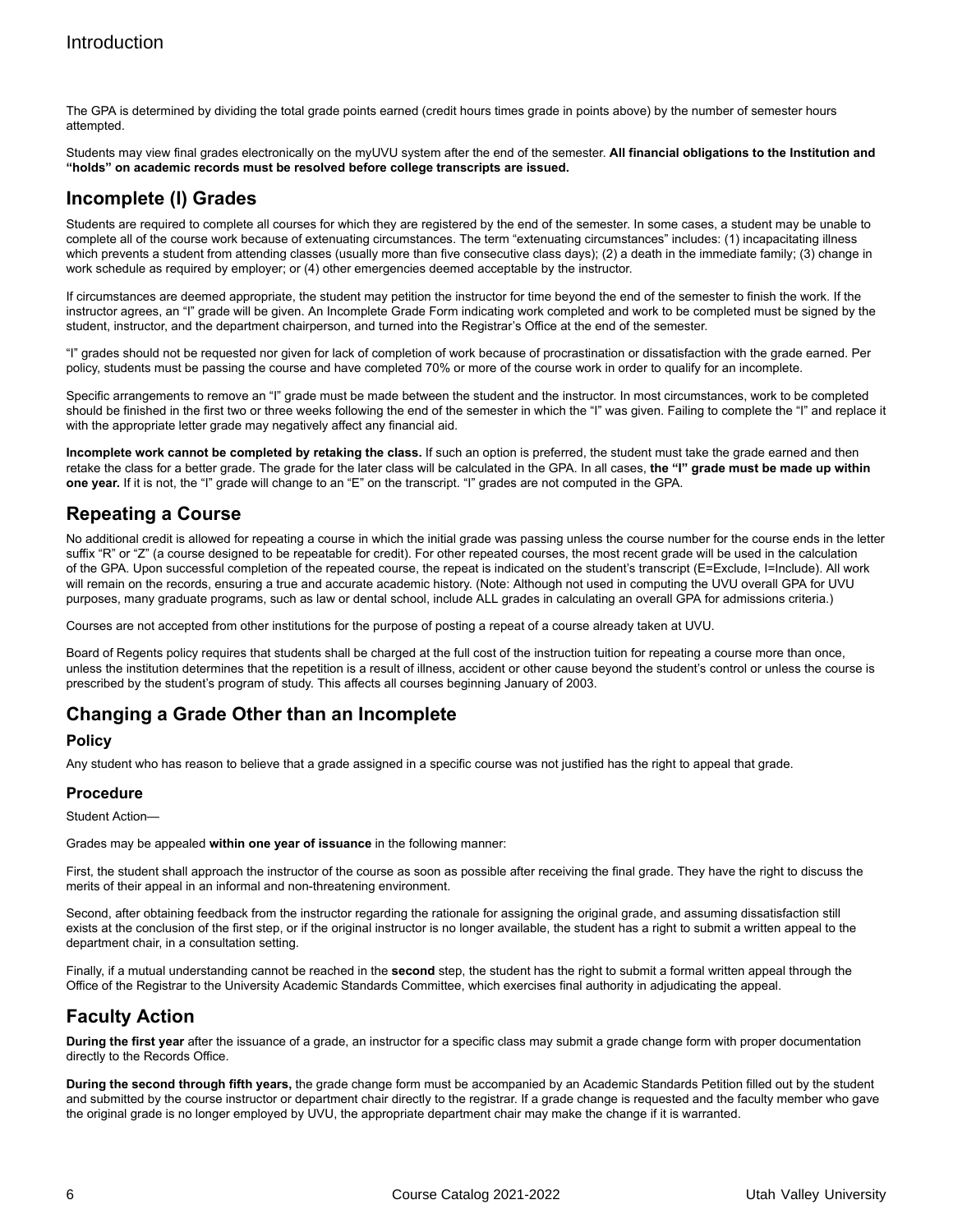After five years, a grade change may be considered only where evidence exists to prove that an error occurred in the recording of the original grade or extreme extenuating circumstances existed. In the latter case, an Academic Standards Petition with appropriate documentation may be submitted to the Office of the Registrar for possible consideration by the University Academic Standards Committee.

When the Records Office receives a signed change of grade form from an instructor, the new grade(s) are entered into the computer. An explanation of the transaction is entered into the student's record, including what the old and new grades are.

Withdrawal & Reinstatement

#### **Withdrawal from Classes**

Students may drop and withdraw from classes according to the dates and deadlines posted on the Semester Student Timetable. Classes may be dropped and not appear on the transcript through the drop deadline. After the last day to drop noted on the Semester Student Timetable, a grade of "W" will appear on the transcript for all official withdrawals and students will be responsible for tuition and fees. A "W" grade could impact a student's satisfactory academic progress with the Financial Aid and Scholarships Office.

Withdrawing from a course after the last day to withdraw deadline may only be for extenuating circumstances and not solely for academic difficulty, and requires the signature of the department chair with a department approval stamp. Such changes to a student's schedule may adversely affect current and future financial aid, scholarships and/or refunds. Students are cautioned to see a financial aid advisor before attempting to completely withdraw from school.

If a student stops attending (but does not officially withdraw) **before the last day to withdraw,** they should receive a "UW."

If a student stops attending (but does not officially withdraw) **beyond the last day to withdraw,** they may receive the grade earned up to that point, or an "E", at the instructor's discretion.

"UW's" are calculated into the grade point average (GPA) as 0.00, the same as "E's" (failing grades).

### **Administrative Drops and Withdrawals**

Students may be dropped or withdrawn from classes by the administration if they: 1. register, but do not attend courses within the first three class periods of a semester; 2. register for courses for which they have not completed prerequisites; 3. neglect to pay tuition and fees for any given semester by the deadline published in the Student Timetable; or 4. other administrative reasons. Such changes to a student's schedule could affect financial aid, scholarships, and/or refunds.

### **Withdrawal from the Institution**

It is the responsibility of the student who withdraws from school to complete the online Leave of Absence process. If withdrawing (Leave of Absence) after the refund period noted in the Semester Student Timetable, a grade of "W" will appear on the transcript for all official withdrawals and students will be responsible for tuition and fees. A "W" (official withdrawal) grade could impact a student's satisfactory academic progress with the Financial Aid and Scholarships Office. Complete withdrawal from college may adversely affect financial aid and/or Veterans' benefits.

Simply stopping attendance does not qualify as an official withdrawal, and a student who does so may receive a failing grade.

### **Reinstatement**

Students who withdraw from UVU and then desire to be reinstated during the same academic semester may do so by obtaining clearance from the Registrar's Office and completing the late registration process.

#### **Student Military Leave Procedure**

Students activated into military service during an academic semester for which they are currently enrolled have the following options to choose from, in addition to other alternatives provided by existing policy and regulation. The student is responsible to notify appropriate Institution officials regarding the implementation of the selected option.

- 1. A request to withdraw from school will be honored with a full refund of all tuition and fees paid. Non-punitive "W's" will be recorded on the transcript and the date of action maintained on the student's record.
- 2. Incomplete grades may be negotiated with individual faculty and/or departments based on realistic means of completing the required objectives of the course(s). Where recommended by the department (faculty), the time limit for completing the "I" may be extended. This option may include "home study" as a means of completing the required work with faculty approval and where practical.
- 3. Current grades (grades earned at the point of termination) may be issued at the discretion of individual faculty. This is also a negotiated option.

**In all cases, the student activated into military service is eligible for readmission.**

## **Noncredit Continuing Education Unit (CEU)**

Noncredit or Continuing Education Students are taking courses to pursue personal or professional interest, gain general knowledge, learn a new skill, upgrade existing skills, or enrich their personal understanding of a wide variety of topics. These courses do not offer college credit, but in some cases noncredit or continuing education students can earn continuing education units, certification or other evidence of class completion to meet personal or professional requirements. Noncredit course work cannot be substituted for a credit requirement or any required course on a degree pathway.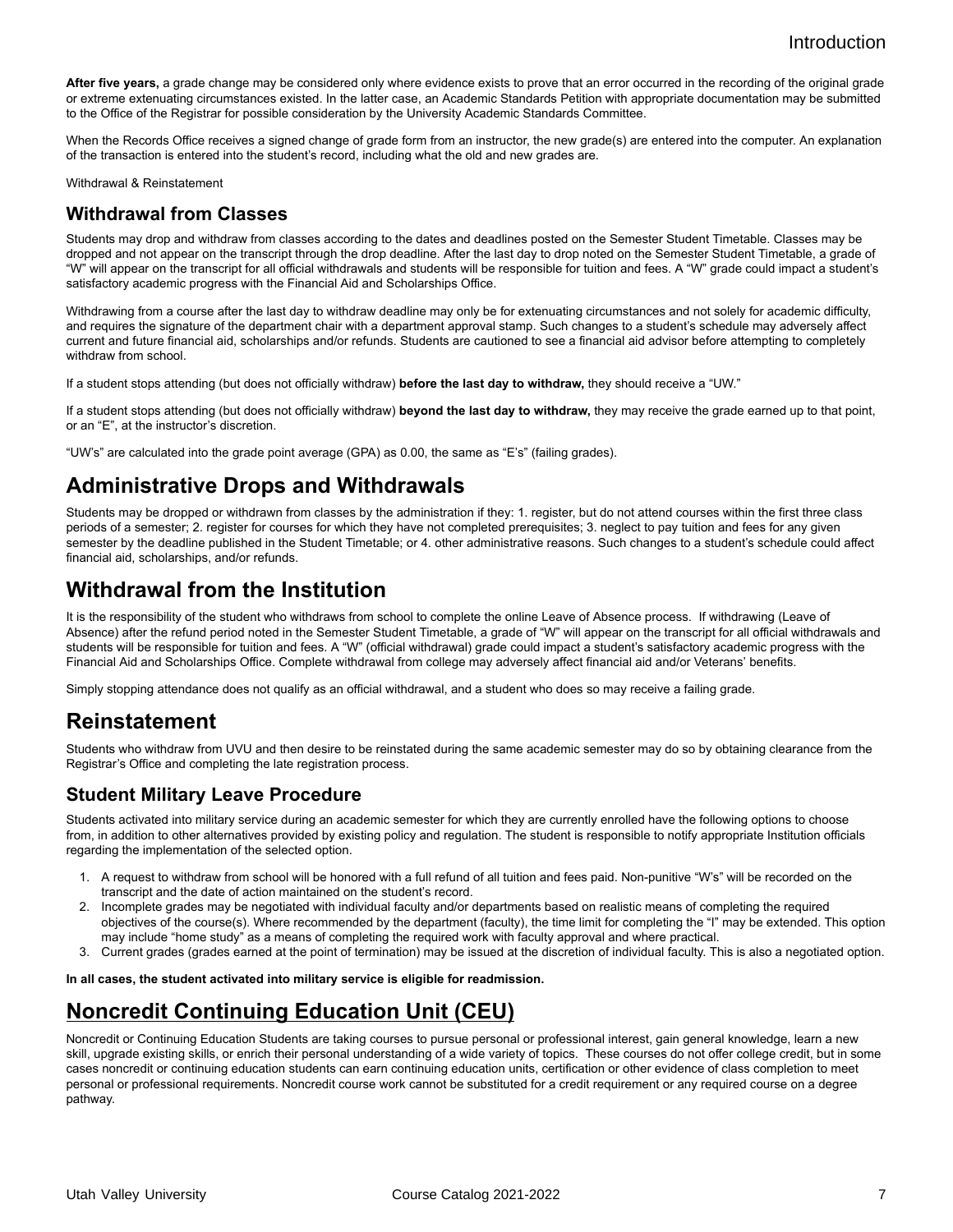## **College Credit**

College credit at UVU may be obtained through the following methods: 1. UVU Credit (includes Cooperative Education); 2. Transfer Credit; 3. Challenge Credit; 4. Foreign Language Challenge Credit; 5. Advanced Placement Credit; and 6. CLEP (College Level Examination Program).

### **1. UVU Credit**

UVU credit is obtained through admittance to UVU, registering for classes, and satisfactorily completing all required course work. Courses completed through this method will receive a letter grade that will be used in calculating Grade Point Average (GPA).

#### **Cooperative Education**

Cooperative Education (Coop) offers another avenue for students to obtain UVU college credit. Students enrolled in cooperative education work as paid employees of a business, agency, or institution while enrolled at UVU in classes related to their career. Academic credit for cooperative work experience is granted according to the number of hours a student works during the semester using the following formula:

| <b>Credit hours</b> | Minimum hours of work |
|---------------------|-----------------------|
|                     | 75                    |
| ົ                   | 150                   |
|                     | 225                   |
| 4                   | 300                   |
| 5                   | 375                   |
| 6                   | 450                   |
|                     | 525                   |
| o<br>Ο              | 600                   |

Coop credits are registered for at the same time and in the same manner as UVU credits.

Courses completed through Cooperative Education will receive a credit/no-credit grade which is not included in the calculation of the GPA.

The maximum number of coop credits that may be applied toward a certificate is 8; a diploma is 14; an associate or bachelor's degree is 16 credit hours. Departments define how coop credit is applied to specific programs. Additional coop credit may be taken (but not applied toward graduation) with approval of the cooperative education director and the appropriate dean.

### **2. Transfer Credit**

It is the student's responsibility to have official transcripts of any previous college work completed elsewhere sent to the UVU Admissions Office. Transcripts accepted as official by the UVU Admissions Office are automatically sent to the Transfer Credit Office for evaluation and posting. The Transfer Credit Office may require the student to supply the catalog, bulletin, or course outlines from previous schools attended to assist in determining the transferability of specific courses. Transfer credit may or may not apply to UVU graduation requirements, regardless of the number of credits transferred.

Transfer courses with grades below "C-" will not be accepted by UVU. Transfer courses are not calculated in the GPA. Individual departments reserve the right to impose limits on the age and grade level of transfer credit. There is no limit to the number of transfer credits that may be accepted; however, UVU graduation requirements such as residence, total credits, and GPA must still be met.

Transfer courses will not be accepted from other institutions for the purpose of posting a repeat on a course already taken at UVU.

Courses in religion will be evaluated on the basis of the particular orientation of the course as determined by the UVU Religious Studies Committee. In order to be considered, these courses must be listed on an official transcript from a regionally accredited institution and must demonstrate scholarly rigor and critical engagement with the subject matter.

#### **General Education for Transfer Students**

For transfer students from any Utah State Higher Education institution, UVU shall accept at full value all General Education course work approved by the sending institution, provided it meets the minimum C- letter grade requirement, in any area specified by the Board of Regents document R470. These areas include Composition, Quantitative Literacy, Fine Arts, Humanities, Social and Behavioral Science, Biology and Physical Science. UVU shall require transfer students to complete any additional coursework needed to satisfy the unmet portions of the UVU General Education requirements. Previously completed General Studies course work shall be applied to assure the best possible fit with UVU's General Education requirements. As each transfer student's requirements may vary, see the Transfer Credit Office (BA 113 for specific requirements.

An AA or an AS degree earned at any USHE institution will meet the General Education requirements of UVU. The degree must include equivalents of UVU's English, Mathematics, and American Institutions requirements or the student will have to fulfill these requirements separately.

#### **Credit for ACT/SAT Scores**

On May 12, 2015, Senate Bill 196 - Math Competency Initiative passed which mandated that the State Board of Education establish a qualifying score for ACT/SAT scores in order to award college credit for a mathematics course. This course must satisfy the state system of higher education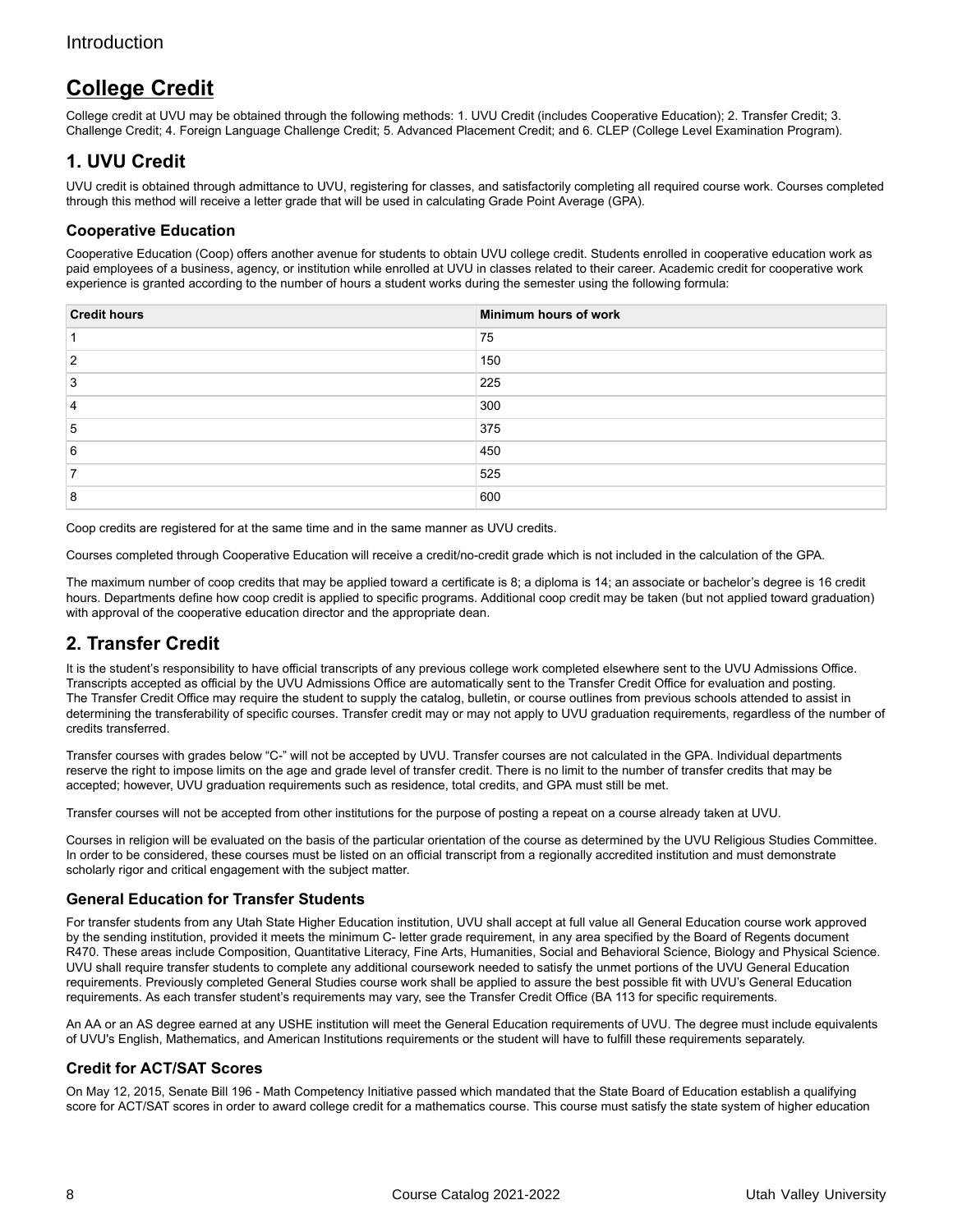quantitative literacy requirement. This initiative will go into effect as of the 2016-2017 school year. High School students who have graduated during the 2016 school year and onward will be eligible for QL 1900 based off of an ACT score of 26 or an SAT score of 660.

#### **U.S. Institutions outside of Utah**

For transfer credit to be accepted by UVU, the institution from which credit is to be transferred must be accredited by one of the following regional associations:

- Middle States Association of Colleges and Schools (MSA)
- Northwest Commission on Colleges and Universities (NWCCU)
- North Central Association of Colleges and Schools (NCA)
- New England Association of Schools and Colleges, Inc./Commission on Institutions of Higher Education (NEASC-CIHE)
- Southern Association of Colleges and Schools/Commission on Colleges (SACS-CC)
- Western Association of Schools and Colleges/Accrediting Commission for Community and Jr. Colleges (WASC-Jr.)
- Western Association of Schools and Colleges/Accrediting Commission for Sr. Colleges and Universities (WASC-Sr.)

A completed associate degree (i.e. AA or AS) designed for transfer earned at one of these regionally accredited institutions will fill most of the UVU general education requirements if the degree includes a minimum of 30 semester credit hours of general education that is broad and representative of UVU's general education core. The completed AA or AS degree must include direct equivalents of UVU's English, Mathematics, and American Institutions requirements or the student must fulfill these requirements separately. If the courses within the transferable degree aren't considered to be transferable or general education courses, the classes and the degree may not be recognized and courses will be evaluated individually for transferability and equivalency.

Non-accredited institutions may be accepted on an exception basis by individual departments.

Military courses are evaluated using the ACE recommendations from the Guide to the Evaluation of Education Experiences in the Armed Services. Approved credits will be applied if they directly pertain to a student's individual undergraduate degree program.

#### **International and Foreign Institutions**

The Transfer Credit Office, working with department academic advisors and faculty, is authorized to evaluate credit from foreign colleges, universities, and/or International Baccalaureate (IB) Diplomas after a student has been admitted to UVU. International students requesting transfer of credit from foreign institutions of higher education must submit a transcript from an approved Foreign Credentials evaluation Service. See the Transfer Credit Office (BA 113) for a list of these accepted services.

Transfer courses from international and foreign institutions are not calculated in the GPA.

#### **3. Challenge Credit/Experiential Credit**

(Equivalency Examination and/or Documentation of Earned Competency)

No more than 25 percent of the minimum credits required toward a bachelor's degree, and associate degree, diploma, or certificate of completion, may be awarded through experiential and/or challenge credit. Challenge credit and experiential credit are not eligible for use in a certificate of proficiency. Credit for courses that appear in the current catalog may be awarded to individuals who can prove through appropriate assessment and/ or documentation that they have already acquired the equivalent knowledge and/or expertise required for successful completion of that course.

To receive experiential/challenge credit for a specific course, the student must

- 1. Be enrolled at the University.
- 2. For Challenge credit, complete a comprehensive examination (theoretical and/or applied) with at least a "C-" grade; or for Experiential credit, provide documentation of practical experience to the satisfaction of the department chairperson and dean showing course objectives have been met; or with the departmental approval, complete an advanced course with a grade of "C-" or higher (if deemed necessary by the department) as a validation procedure.
- 3. Pay, in advance, a nonrefundable processing fee.
- 4. After successful completion of requirements, pay the per-credit-hour fee.

A specific course shall be challenged only once, and a student shall not receive challenge/experiential credit for a course that the student is/or has been previously enrolled in and received a grade, including a "W or AU" grade.

Duplicate credit will not be awarded.

Grades shall be recorded only as "CR" (credit) and shall not be calculated in a student's university GPA.

#### **4. Language Challenge Credit**

Students may obtain an Experiential Language Credit Request Form in the UVU Languages and Cultures Department.

Students who have acquired proficiency in languages **offered at UVU** by means other than college courses (high school, foreign residency, etc.) may earn up to 16 credit hours. To qualify for these credits, a student shall complete a course in that language at a higher level than the credits for which they apply; and the grade in that course must be a "C-" or better.

To qualify for credit for language courses **not offered at UVU,** a student may, as an alternative, take the appropriate language test at any accredited four-year institution and provide UVU with the satisfactory (C- or better) test results. In this circumstance, the student must meet with the Languages and Cultures department chairperson to ascertain the maximum language credits that may be applied to any degree from UVU.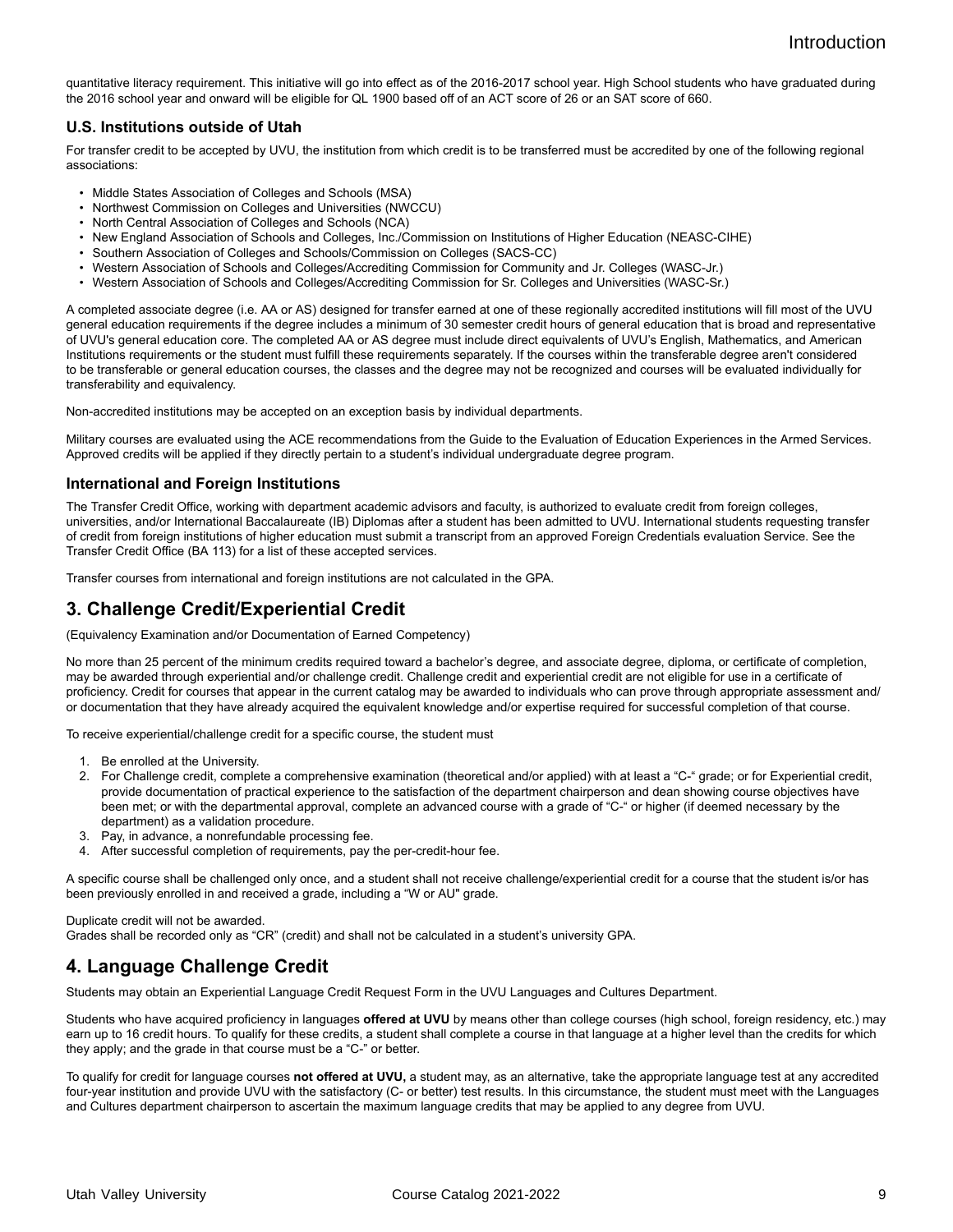Proficiency tests to determine placement (not credit) in advanced courses are administered in the UVU Classroom Testing Center prior to the beginning of each semester. Students unsure of their language skills must take the test or receive permission from the course instructor before registering for advanced classes.

Students who qualify for credit under the above provisions (for example, they register for, and successfully complete, Spanish 2010 with at least a **"C-"** grade, thus qualifying for the credits for the previous courses—1010 and 1020) must petition for those credits (application forms are available in the Languages and Cultures Department) and pay a fee for each credit hour. No additional tuition will be charged for those credits. The credits will be listed on transcripts as **"CR"** and are not calculated in the GPA.

Additional information regarding language challenge credit and other policies are available from the Languages and Cultures Department.

### **5. Advanced Placement Credit**

Students who complete an Advanced Placement Exam through CollegeBoard may earn up to 8 academic credits per test with a score of 3, 4, or 5, as per the policies set forth by the Utah State Board of Regents. Students having AP test scores of 3 or higher should contact the Transfer Credit Office to ensure posting of the results to their UVU transcripts.

Specific equivalencies and acceptance criteria are updated annually, upon departmental faculty review and approval.

If all **residence, credit, and grade point average** requirements have been met, there is no limit to the number of Advanced Placement credits that may be accepted; however, duplicate credit for tests and course work shall not be applied.

AP credit will be posted as a "CR" grade and will not be calculated in the GPA.

#### **6. CLEP Credit (College Level Examination Program)**

Students may receive college credit for CLEP exams as specified on the approved list in the Transfer Credit Office. Additionally, students intending to transfer to another institution from UVU should meet with their intended transfer institution to gain advance information on how that institution accepts CLEP credit.

CLEP credit will be posted as a **"CR"** grade and will not be calculated in the GPA.

The amount of credit given through CLEP subject examinations is determined by the appropriate departments. No more than 25 percent of the minimum credits required toward a degree may be awarded through CLEP and/or Challenge/Experiential Credit hours.

### **Course Number System**

0000-0999 Remedial or preparatory noncredit courses; may not be counted toward a certificate, diploma, associate, or bachelor's degree. Technical, nontransferable courses may count toward a certificate.

1000-2999 Lower division (freshman and sophomore courses); courses designed as transfer courses; count toward a certificate, diploma, associate, and/or bachelor's degree.

3000-5000 Upper division (junior and senior courses); courses designed to count toward a bachelor's degree, or any other degree as required by department.

6000 Graduate courses; regular courses in master's level programs.

Learning Enrichment courses with 1000 level numbers do not satisfy General Education requirements for the associate or bachelor's degrees. These classes may count as electives for the Associate in Arts, Associate in Science, and Bachelor of Science degrees.

The letter suffix "R" indicates that a course is repeatable for credit (example: PES 161R). Course descriptions indicate the number of "repeats" allowed.

Variable and partial credit is indicated by letter suffixes of "A," "B," "C," etc. (example: ACC 201A = 4 credits and ACC 201B = 2 credits). Changing the hours of credit for a variable-credit class after registration may be done only through the add/drop (class change) procedure. Such changes must be made prior to completion of that partial course.

"Honors" credit courses are identified on the transcript by an "H" following the course number (example: ENGL 225H).

Global/Intercultural credit courses are identified on the transcript by a "G" following the course number (example: ANTH 101G).

### **Undergraduate Academic Standards**

- **Academic Counseling Center**
- Office: LC 402
- Telephone: 801-863-8425

#### **Policy**

Academic standing is determined by the grades a student earns at UVU. A student with the most recent semester grade point average (GPA) and cumulative GPA of 2.0 or higher on a 4.0 scale is in good academic standing. When a full- or part-time undergraduate student fails to maintain a semester or cumulative GPA of 2.0 on a 4.0 scale, the student shall be notified of progressive academic intervention actions.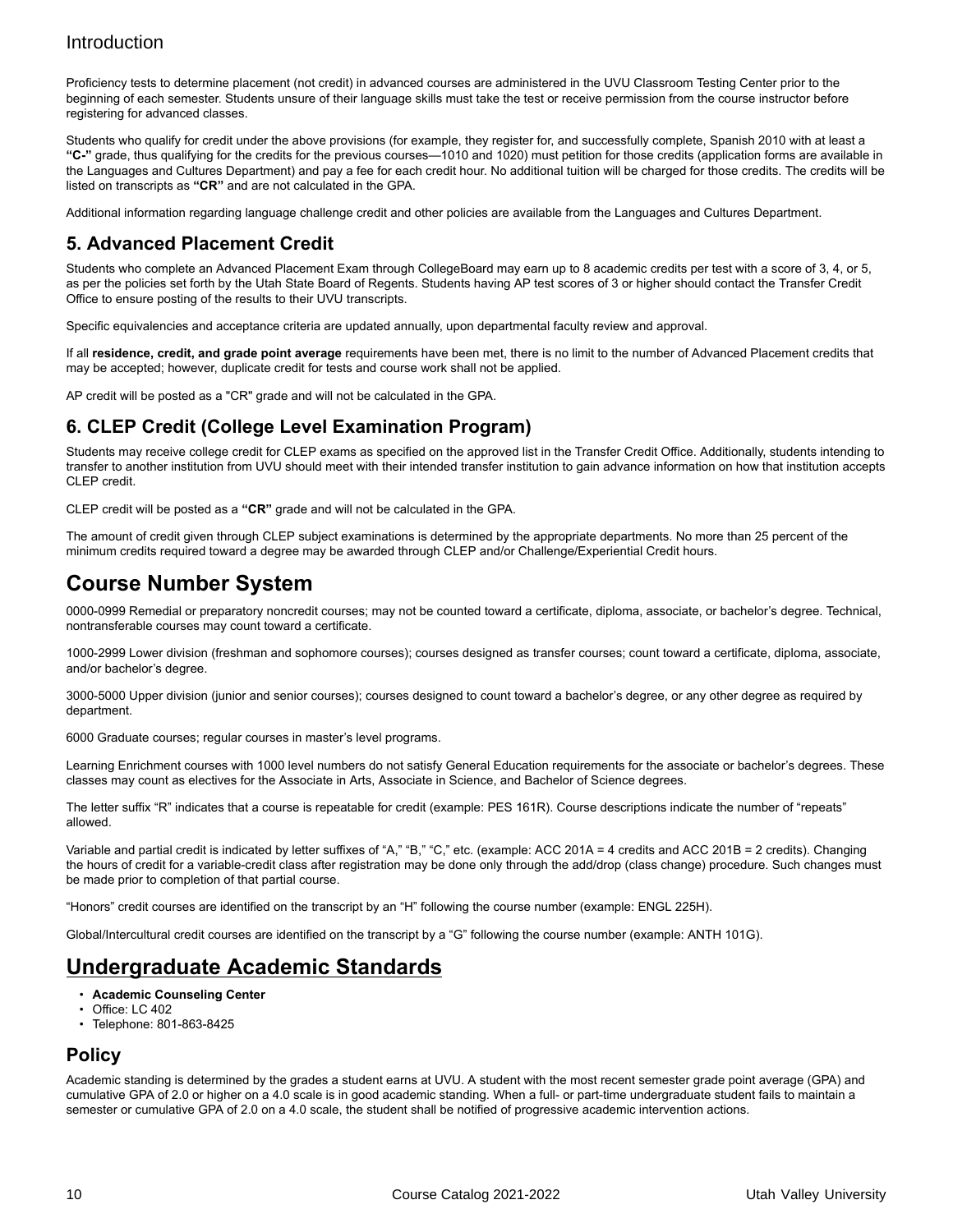Students placed on alert status, academic warning, academic probation, and continued academic probation remain eligible for all extracurricular activities as governed by the rules of the specific activity. This policy does not include nor preclude additional program requirements that may be mandated by specific departmental majors.

#### **Procedures**

Academic intervention shall be applied progressively in the order described below.

#### **Alert Status**

When a student is not making adequate progress towards course completion and the instructor is unable to resolve the issue with the student, the student may be placed on alert status. A registration hold may be placed on the student's record. The student must then meet with their academic advisor for guidance before the registration hold will be removed.

#### **Academic Warning**

When the semester GPA falls below 2.0 and the cumulative GPA is 2.0 or above, the student shall be placed on academic warning regardless of alert status. A registration hold shall be placed on the student's record. The student must complete an academic success warning workshop and meet with their academic advisor before the registration hold will be removed.

#### **Academic Probation**

When the semester and cumulative GPA both fall below 2.0, the student will be placed on academic probation. A registration hold shall be placed on the student's record. The student must complete an academic success probation workshop, develop an academic success plan, and meet with their academic advisor before the registration hold will be removed.

#### **Continued Academic Probation**

If the student on academic probation fails to raise the cumulative GPA to a 2.0 or above in the subsequent semester, the student will be placed on continued academic probation. A registration hold shall be placed on the student's record and the student must prepare an academic success plan with their academic advisor as well as the academic standards counselor before the registration hold will be removed. The student may also be required to attend another academic success probation workshop and/or enroll in a college success class.

All students on continued academic probation will be required to submit an in-progress grade report to the Academic Standards Office in order to register for any subsequent semester(s). The student shall continue to receive advisement from the academic standards counselor, as well as their academic advisor, to monitor and promote academic progress.

#### **Academic Suspension**

When on continued academic probation, a student receiving a semester and cumulative GPA below 2.0 in a subsequent semester shall be placed on academic suspension. The student shall be immediately dropped from enrollment in all current semester classes and a registration hold shall be placed on the student's record. The student shall be suspended for a minimum of one full semester. During this time the student is expected to resolve all academic problems that led to the academic suspension.

To re-enroll at the University, a student must submit a Petition for Academic Suspension Review to the Academic Support Committee. This committee will make suggestions for specific customized interventions to be approved by the Academic Standards Committee. A decision shall then be rendered as to whether, and under what conditions, the student may continue to study at the University. The student must complete the requirements set forth by the Academic Standards Committee before the registration hold will be removed.

#### **Academic Probation Returning from Academic Suspension**

When the academic suspension petition is granted, the student is allowed to resume their academic studies under probation returning from suspension. This status allows the student to register for classes under the guidance of the Academic Standards Office, in conjunction with their academic advisor. As long as the student acquires a semester GPA of 2.0 or above in all subsequent semesters and abides by the conditions outlined by the Academic Standards Committee, the student may continue to enroll in classes. The student will remain on academic probation returning from academic suspension until the cumulative GPA is at or above 2.0.

#### **Academic Dismissal**

When failing to comply with the conditions set forth by the Academic Standards Committee while on academic probation returning from academic suspension, the student shall be dismissed from the University and immediately dropped from enrollment in all classes. A registration hold shall be placed on the student's record.

The student may not re-enroll at the University or submit a Petition for Academic Dismissal Review for a minimum of one full calendar year from the date of academic dismissal. During this calendar year, the student may also be required to attend another institution and complete 18 credits with at least a 2.5 GPA. Upon review by both the Academic Support Committee and the Academic Standards Committee, a decision will be rendered as to whether or not, and under what conditions, the student may re-enroll at the University

Any student who returns to the University after being dismissed will be placed on academic probation returning from academic dismissal and will be required to follow the academic plan outlined by the Academic Standards Committee.

#### **Academic Probation Returning from Academic Dismissal**

When the Petition for Academic Dismissal Review is granted by the Academic Standards Committee, the student is allowed to continue their academic studies on academic probation returning from academic dismissal. The student is allowed to register for classes under the guidance of the Academic Standards Office, in conjunction with their academic advisor. As long as the student acquires a semester GPA of 2.0 or above in all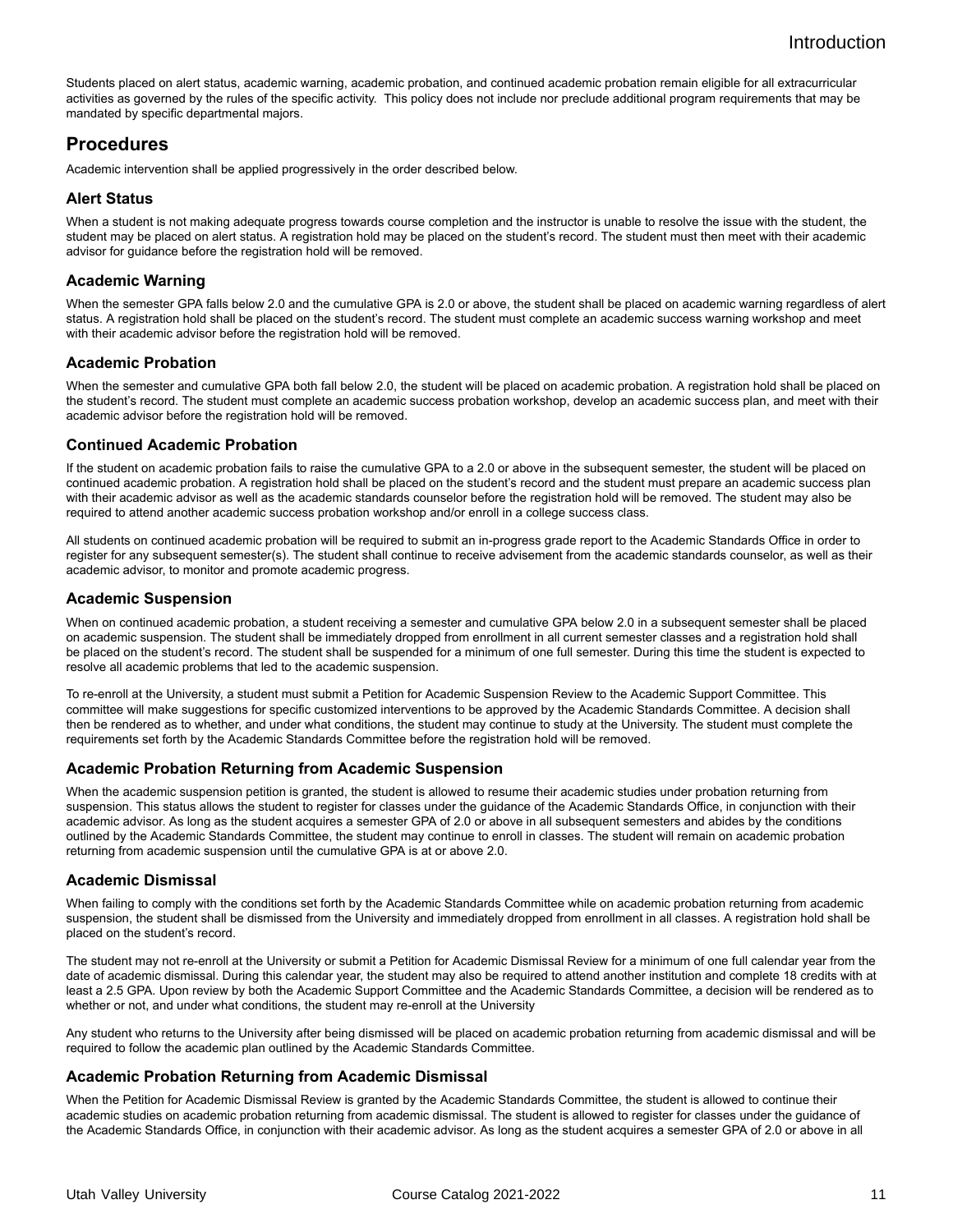subsequent semesters and abides by the conditions outlined by the Academic Standards Committee, the student may continue to enroll in classes. The student will remain on probation returning from dismissal until the cumulative GPA is at or above 2.0.

When a student is unsuccessful at this level and does not have the ability to benefit from continuing with their education at the University, academic counseling will be provided by the Academic Standards Office to explore alternative pathways to success.

#### **Appeals**

When the student's Petition for Academic Suspension Review or Petition for Academic Dismissal Review is denied by the Academic Standards Committee, the student may present an appeal to a hearing panel that consists of the Academic Standards Committee and a representative appointed by the President of the Utah Valley University Student Association (UVUSA). After review of the petition, the hearing panel will determine if the student's appeal is granted or denied. If the appeal is granted, the hearing panel shall determine the conditions for re-enrollment at the University.

If the student is unsatisfied with the hearing panel's decision, the student has the right to appeal in writing to the Vice President of Academic Affairs.

#### **Academic Renewal**

For students who are challenged with a low GPA or for those who have experienced a period of low grades that does not reflect their academic potential, UVU offers academic renewal. A student is allowed to petition the Registrar for academic renewal only one time during his or her enrollment at the University. This process shall remove a limited amount of previous academic work from the student's GPA and from credit toward graduation. To be eligible a student shall meet the following conditions at the time the petition is filed:

- 1. The student must be currently enrolled at UVU.
- 2. A minimum of two years has elapsed since the most recent course work to be eliminated was completed.
- 3. The student has completed at least 30 semester hours of UVU course work with a minimum cumulative GPA of 2.50. These 30 hours shall have been completed after the course work the student is requesting to eliminate.
- 4. The student's cumulative GPA is below the level necessary for graduation in his or her current program of study. In most instances, this is a 2.0 cumulative GPA.
- 5. The requested course work has not been used toward an existing degree.

The student may request a maximum of two specific semesters/terms of academic course work be eliminated from his or her earned credits and cumulative GPA. Individual courses shall not be accepted.

If the petition qualifies under this policy, the student's permanent academic record shall be annotated to indicate that no work taken during the disregarded semester(s) and/or term(s), even if satisfactory, shall apply toward earned credits, GPA, academic standing, and/or graduation requirements. All work shall remain on the records, ensuring a true and accurate academic history. The words "Academic Renewal" and the affected semester(s)/term(s) shall be annotated on the student's transcript.

Academic renewal shall not be requested to earn or change academic honors status on a student's transcript.

Academic Renewal cannot be applied for either hours attempted/completed (quantitative Satisfactory Academic Progress), or cumulative GPA (qualitative Satisfactory Academic Progress) for Title IV (Federal Financial Aid) purposes. Students who are granted Academic Renewal at UVU will have the credit hours removed from their earned credits and GPA for academic purposes. However, for Satisfactory Academic Progress purposes, students are measured based on the original grades and not the changes due to academic renewal.

No exceptions shall be made to this policy. Students shall be aware that this policy may not be accepted at transfer institutions, and all credit, including those with academic renewal, may still be calculated by the transfer institution.

#### **Academic Distinction**

The Dean's list recognizes those who have demonstrated outstanding academic performance during a term or semester. To be eligible:

- 1. The student must complete 12 semester hours or more in any semester and a commensurate number of hours in any term.
- 2. The student must earn a semester GPA of 3.6 or above.
- 3. The student must have a cumulative GPA of at least 2.0.

# <span id="page-11-0"></span>**Accreditation**

#### **Utah Valley University is accredited by the Northwest Commission on Colleges and Universities.**

Accreditation of an institution of higher education by the Northwest Commission on Colleges and Universities indicates that it meets or exceeds criteria for the assessment of institutional quality evaluated through a peer review process. An accredited college or university is one which has available the necessary resources to achieve its stated purposes through appropriate educational programs, is substantially doing so, and gives reasonable evidence that it will continue to do so in the foreseeable future. Institutional integrity is also addressed through accreditation.

Accreditation by the Northwest Commission on Colleges and Universities is not partial but applies to the institution as a whole. As such, it is not a guarantee of every course or program offered, or the competence of individual graduates. Rather, it provides reasonable assurance about the quality of opportunities available to students who attend the institution.

Inquiries regarding an institution's accredited status by the Northwest Commission on Colleges and Universities should be directed to the administrative staff of the institution. Individuals may also contact: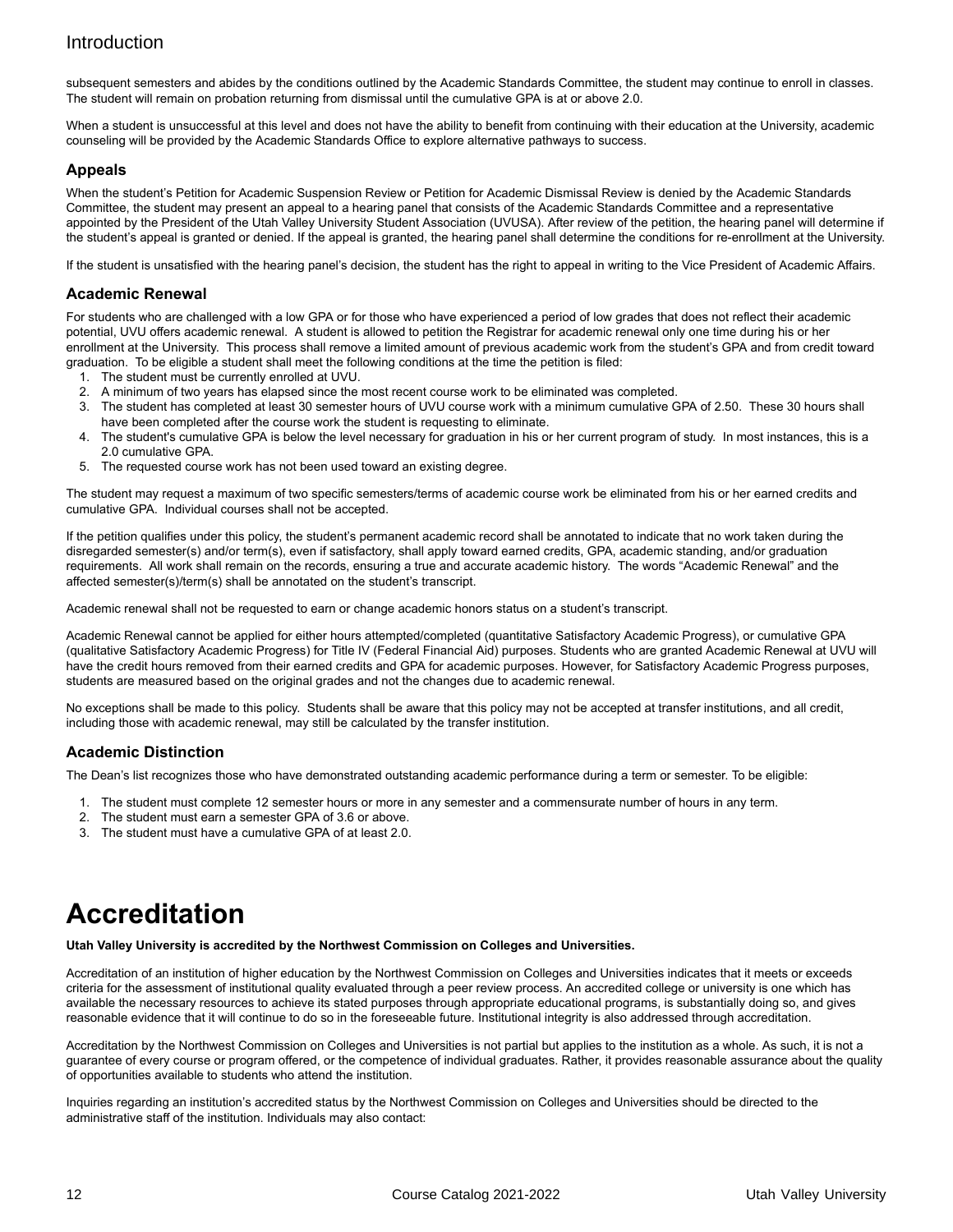- **Northwest Commission on Colleges and Universities**
- 8060 165th Avenue N.E., Suite 100
- Redmond, WA 98052
- (425)-558-4224
- [www.nwccu.org](http://www.nwccu.org)

The Northwest Commission on Colleges and Universities (NWCCU) is an independent, non-profit membership organization recognized by the U.S. Department of Education as the regional authority on educational quality and institutional effectiveness of higher education institutions in the sevenstate Northwest region of Alaska, Idaho, Montana, Nevada, Oregon, Utah, and Washington.

In addition, some programs or majors have other specialized accreditation.

- **Specialized Accreditation, Certification, and Approvals**
- Web: [www.uvu.edu/accreditation/specialized.html](http://www.uvu.edu/accreditation/specialized.html)

Gainful Employment information is provided in compliance with the U.S. Department of Education's disclosure requirements for programs eligible for Title IV financial aid that prepare students for gainful employment in a recognized occupation as required in 34 CFR 668.6(b). All programs list the following information: CIP Code, Level of Program, Program Length, Tuition and required fees, Estimated costs for books and supplies, Debt at program completion, Program completion in Normal Time, Job Placement, and Related Occupations. Gainful Employment Program Disclosure is listed on all marketing materials for potential students.

# <span id="page-12-0"></span>**General Education**

## **General Education Information**

Whereas a major provides students with specialized knowledge, General Education ensures that students have the breadth of knowledge that characterizes well-rounded and well-informed citizens. General Education provides the skills of analysis, problem-solving, creative thinking, and critical thinking that prepare students for an unknown and ever-changing future.

Completion of the UVU General Education requirements will fulfill the General Education requirements at all colleges and universities within the Utah System of Higher Education. However, certain majors, both at this institution and other Utah institutions, may require **specific** General Education courses. While UVU has not articulated these courses with higher education institutions outside the State of Utah, they will generally articulate to other regionally accredited colleges and universities in the United States. It is the responsibility of students to complete the appropriate General Education courses required by their departments regardless of the generalized list printed in this catalog.

**Note:** Students taking General Education courses without having declared a specific major are advised in the Academic Counseling Center, LC 402, telephone 801-863-8425. Students who have declared a specific major that is taught at UVU will be directed to the appropriate academic advisor upon completion of new student orientation and assessment activities.

#### **Department Articulation Agreements**

In addition to General Education courses, many departments have articulated specific courses that transfer to help fulfill baccalaureate degree requirements. Information concerning these courses may be obtained from UVU department advisors or the Admissions-Transfer Services Office, BA 114.

## **General Education Code System**

General Education course designator codes (Attributes) aid students and transfer institutions to identify how General Education courses meet graduation requirements.

The following list identifies General Education core and distribution courses as they apply to the Associate in Arts/Science Degrees and Bachelor of Arts/Science Degrees, and can be used to search the registration menu:

AS - American Institutions

- BB Biology
- CC English Composition
- FF Fine Arts
- HH Humanities
- LH Foreign Language
- PP Physical Science
- SS Social Science
- QL Quantitative Literacy
- XF Must be taken with another course to equal FF (see department)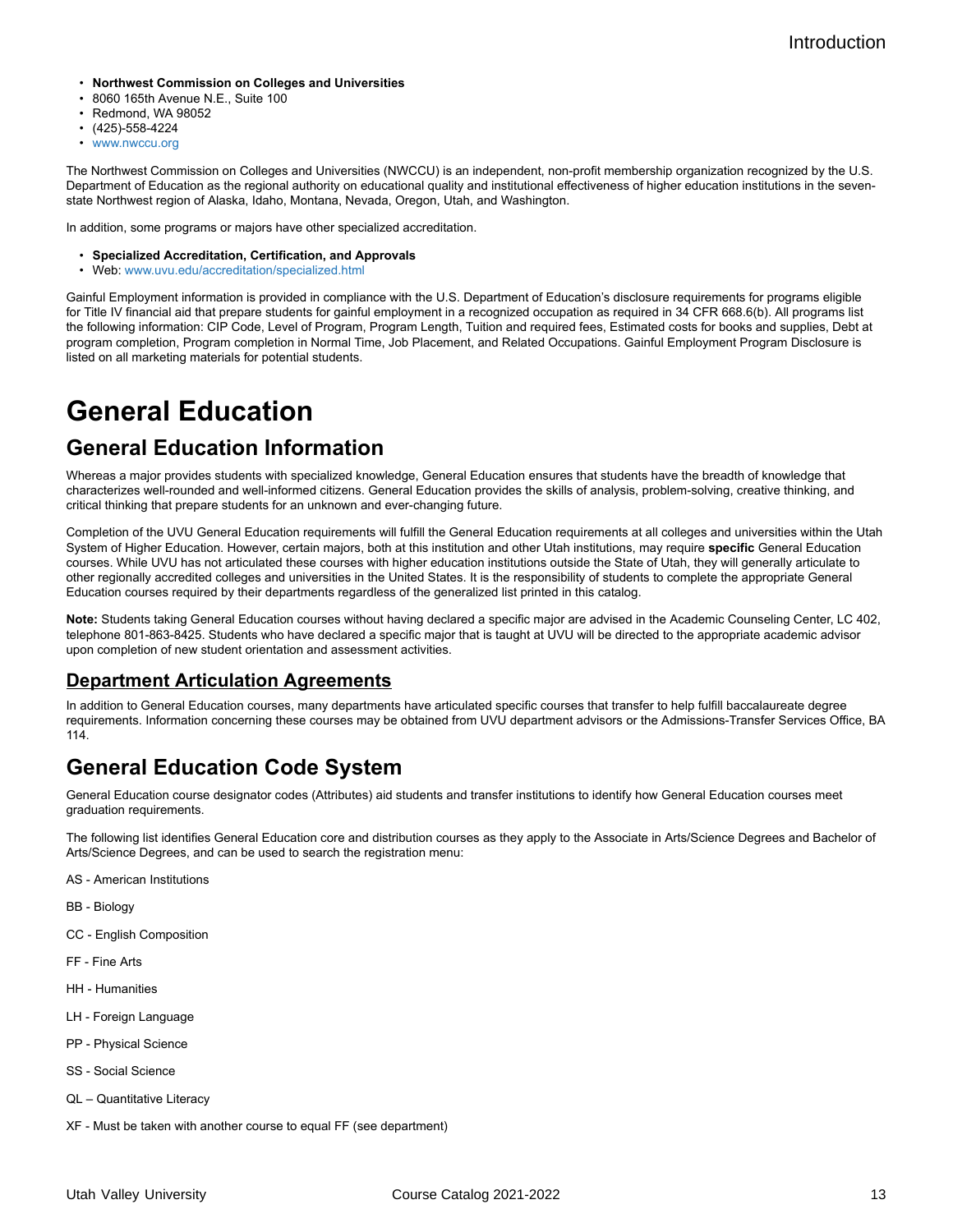## **General Education Requirements**

Interstate Passport

The Interstate Passport enables successful transfer of a block of lower-level general education learning to other institutions participating in the Interstate Passport Network. Students who complete their Passport at Utah Valley University will not be required to repeat or take additional course work to meet lower-division general education requirements in the Passport's nine areas when they transfer to any other Passport institution. Utah Valley University will begin transcripting the Interstate Passport following the Fall 2016 semester. Students with an interest in achieving the Passport should see our website at<http://www.uvu.edu/transfer/passport.html> and contact their Advisor.

#### **Associate in Arts/Science Degrees and Bachelor of Arts/Science Degrees**

These requirements satisfy the General Education requirements for both the Associate in Arts and the Associate in Science Degrees, as well as the Bachelor of Arts and the Bachelor of Science Degrees at UVU, taking into account adjustments that may be required by academic departments to fulfill their specific needs. Honors courses with the same prefix and number also satisfy distribution requirements. Total core and distribution is 35 credits.

### **Core Requirements**

**These courses provide basic skills in logic, math, written and oral communications, health, and fitness.**

| Complete the following for 6 credits:                                                                                                                                                                    |
|----------------------------------------------------------------------------------------------------------------------------------------------------------------------------------------------------------|
| ENGL 2010/201H Intermediate Writing Academic Writing and Research                                                                                                                                        |
| and                                                                                                                                                                                                      |
| ENGL 1010/101H Introduction to Academic Writing                                                                                                                                                          |
| or                                                                                                                                                                                                       |
| ENGH 1005 Literacies and Composition Across Contexts                                                                                                                                                     |
| Complete one of the following for either 3 or 4 credits:                                                                                                                                                 |
| Students should enroll in Mat 1030/MAT 1035 unless STAT 1040/STAT 1045 is recommended for their major or they are planning to enroll in<br>courses requiring MATH 1050 as a prerequisite.                |
| MAT 1030 Quantitative Reasoning/MAT 1035 Quantitative Reasoning with Integrated Algebra                                                                                                                  |
| or                                                                                                                                                                                                       |
| STAT 1040 Introduction to Statistics/STAT 1045 Introduction to Statistics with Algebra                                                                                                                   |
| or                                                                                                                                                                                                       |
| MATH 1050 College Algebra/MATH 1055 College Algebra with Preliminaries                                                                                                                                   |
| or                                                                                                                                                                                                       |
| MATH 1090 College Algebra for Business                                                                                                                                                                   |
| or                                                                                                                                                                                                       |
| One MATH course that requires MATH 1050 as a prerequisite                                                                                                                                                |
| or                                                                                                                                                                                                       |
| QL 1900 - awarded based on achievement of the following test scores:                                                                                                                                     |
| AP Calculus AB: 3 or higher                                                                                                                                                                              |
| AP Calculus BC: 3 or higher                                                                                                                                                                              |
| AP Statistics: 3 or higher                                                                                                                                                                               |
| IB HL Math: 5 or higher                                                                                                                                                                                  |
| CLEP Pre-Calculus: 50 or higher                                                                                                                                                                          |
| CLEP Calculus: 50 or higher                                                                                                                                                                              |
| ACT Mathematics: 26 or higher                                                                                                                                                                            |
| SAT Mathematics: 660 or higher                                                                                                                                                                           |
| QL1900 satisfies the General Education math requirement; however, certain majors may require MAT 1030/1035, STAT 10401045, or MATH 1050<br>to be taken as a prerequisite for a higher level Math course. |
| Complete the following for 5 credits:                                                                                                                                                                    |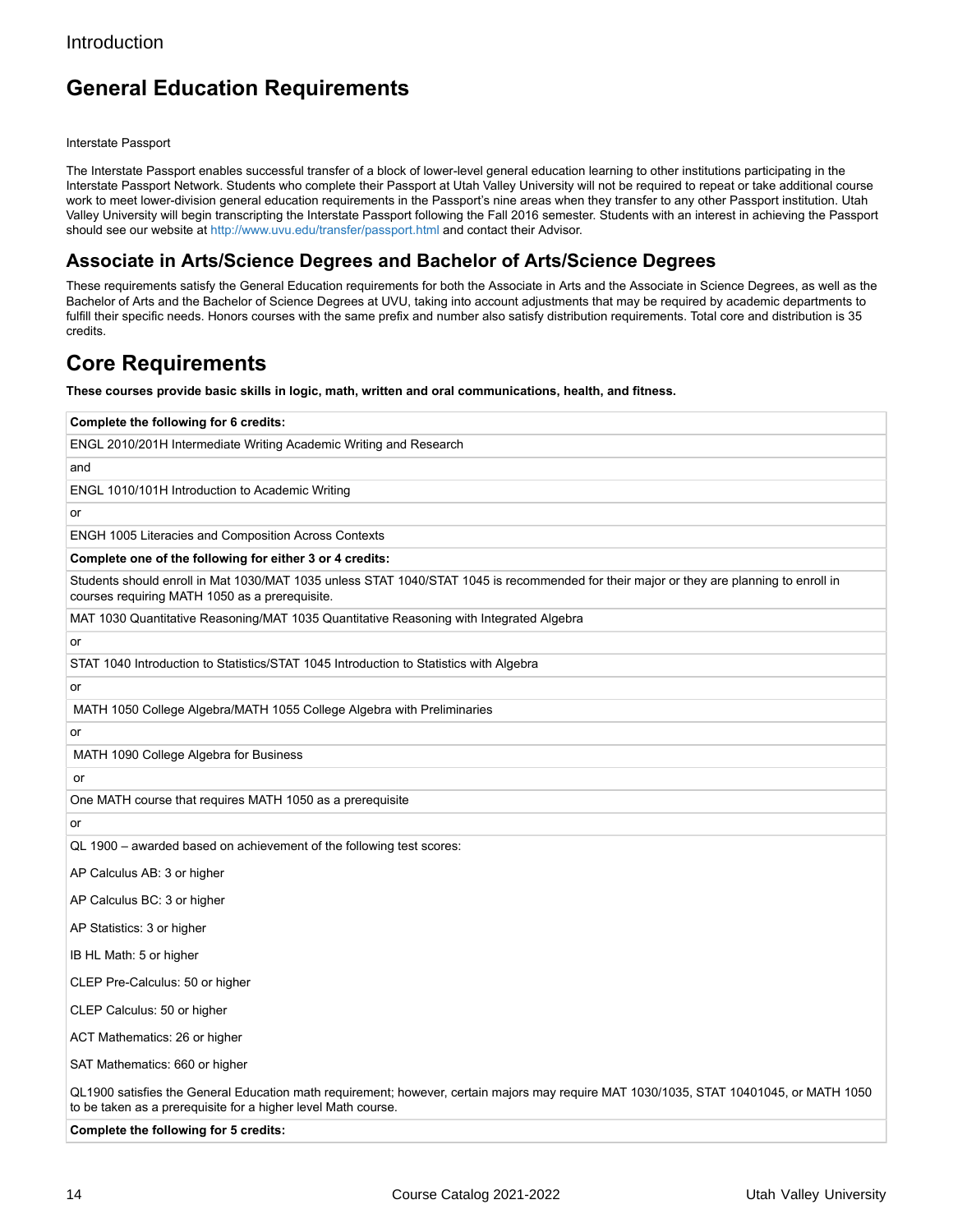| PHIL 2050/205G/205H Ethics and Values         |
|-----------------------------------------------|
| ∣and                                          |
| <b>HLTH 1100 Personal Health and Wellness</b> |
| l or                                          |
| <b>PES 1097 Fitness for Life</b>              |
|                                               |

### **American Institutions**

| Complete one of the following for 3 credits: |
|----------------------------------------------|
| POLS 1000 American Heritage                  |
| HIST 2700 and 2710 US History to/since 1877  |
| HIST 1700/170H American Civilization         |
| HIST 1740 US Economic History                |
| POLS 1100 American National Government       |

# **Distribution Requirements**

#### **(18 CREDITS)**

From Science, Humanities, Fine Arts, and Social/Behavioral Science

### **A. SCIENCE**

All Majors must complete **One course of Biology (BIOL 1010 or BIOL 1610 highly recommended), One course of Physical Science and One additional course from either of those two areas** for a minimum total of 9 credits. One Lab Course is recommended.

#### **Biology**

| BIOL 1010/101H   | General Biology                                   | 3.0 |
|------------------|---------------------------------------------------|-----|
| <b>BIOL 1011</b> | Introduction to Bioinformatics                    | 3.0 |
| <b>BIOL 1070</b> | Genetics                                          | 3.0 |
| <b>BIOL 1200</b> | Prehistoric Life                                  | 3.0 |
| <b>BIOL 1500</b> | <b>Biological Anthropology</b>                    | 3.0 |
| <b>BIOL 1610</b> | College Biology I                                 | 4.0 |
| <b>BIOL 1620</b> | College Biology II                                | 3.0 |
| <b>BIOL 204R</b> | Natural History Excursion*                        | 3.0 |
| <b>BIOL 2500</b> | <b>Environmental Biology</b>                      | 3.0 |
| <b>BOT 2050</b>  | <b>Field Botany</b>                               | 3.0 |
| <b>BOT 2100</b>  | Flora of Utah                                     | 3.0 |
| <b>BOT 2400</b>  | Plant Kingdom                                     | 4.0 |
| <b>BTEC 1010</b> | Fundamentals of Biotechnology I Career Survey 3.0 |     |
| <b>HLTH 3400</b> | <b>Human Diseases</b>                             | 3.0 |
| <b>MICR 2060</b> | Microbiology for Health Professions*              | 4.0 |
| <b>NUTR 2020</b> | Nutrition Through Life Cycle                      | 3.0 |
| ZOOL 1090        | Intro to Human Anatomy/Physiology                 | 3.0 |
| ZOOL 2320/232H   | Human Anatomy*                                    | 3.0 |

\*May be used as the third science only

#### **Physical Science**

| ASTR 1040/104H    | Elementary Astronomy                 | 3.0 |
|-------------------|--------------------------------------|-----|
| <b>LASTR 1050</b> | Investigations of the Solar System   | 3.0 |
| <b>ASTR 1060</b>  | Investigations of Stars and Galaxies | 3.0 |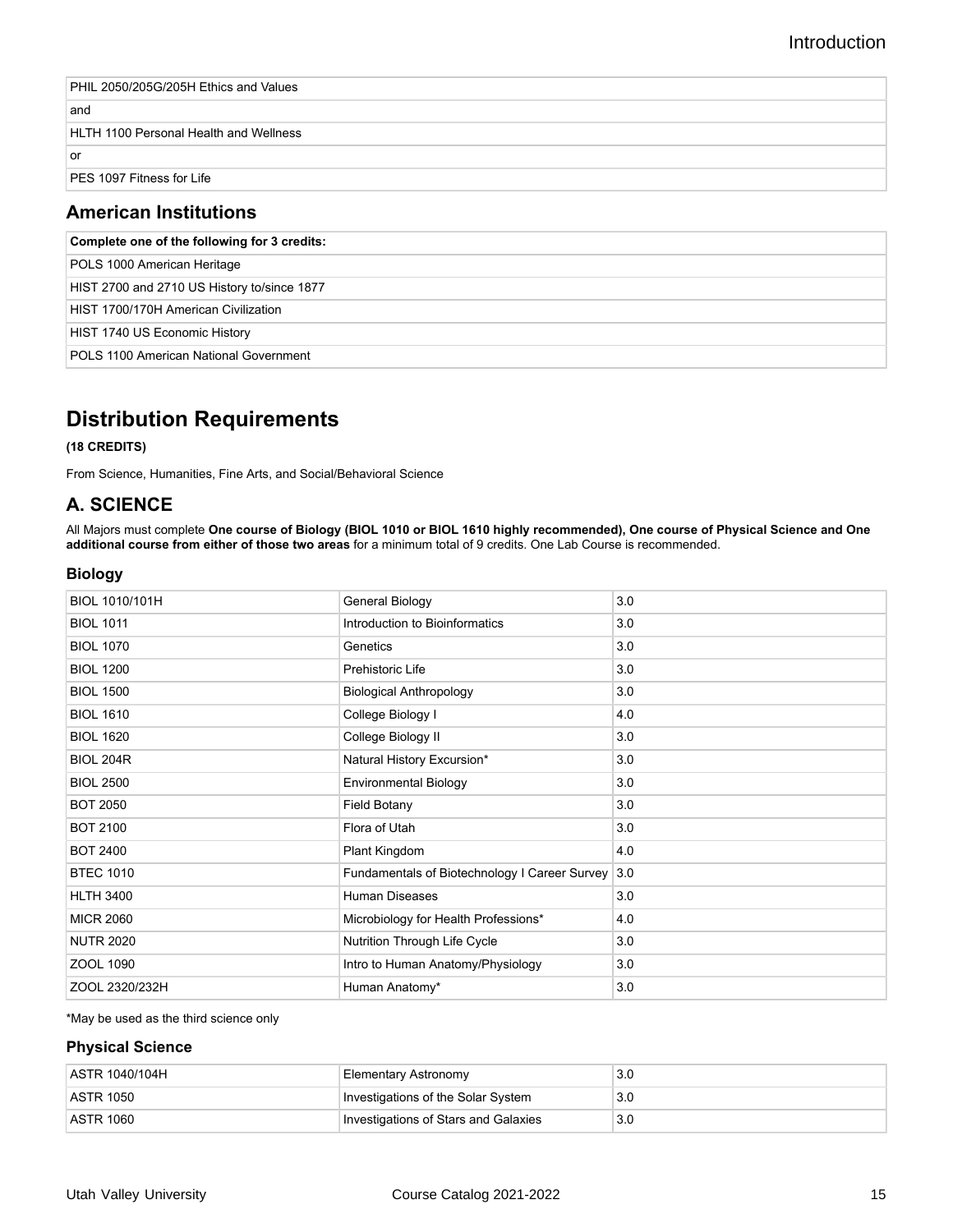| Cultural Astronomy in Our Lives            | 3.0 |
|--------------------------------------------|-----|
| Life in the Universe                       | 3.0 |
| Introduction to Chemistry                  | 3.0 |
| Elem Chem for Health Sciences              | 4.0 |
| Principles of Chemistry I                  | 4.0 |
| Principles of Chemistry II                 | 4.0 |
| Intro to Environmental Mgmt                | 3.0 |
| Introduction to Geology                    | 3.0 |
| Prehistoric Life                           | 3.0 |
| Introduction to Oceanography               | 3.0 |
| Natural History Excursion*                 | 3.0 |
| Intro to Physical Geography                | 3.0 |
| Introduction to Meteorology                | 3.0 |
| <b>Fundamentals of Weather Forecasting</b> | 3.0 |
| Survey of Physical Science                 | 3.0 |
| <b>Elementary Physics</b>                  | 3.0 |
| <b>Descriptive Acoustics</b>               | 3.0 |
| The Acoustics of Music                     | 3.0 |
| <b>Energy You and Environment</b>          | 3.0 |
| <b>Aviation Physics</b>                    | 3.0 |
| College Physics I                          | 4.0 |
| College Physics II                         | 4.0 |
| Physics for Scientists/Engineers I         | 4.0 |
| Physics for Scientists/Engineers II        | 4.0 |
| Understanding Technology*                  | 3.0 |
|                                            |     |

\*May be used as the third science only

### **B. HUMANITIES**

One course minimum

| <b>AMST 2000</b> | Introduction to American Studies       | 3.0 |
|------------------|----------------------------------------|-----|
| <b>ASL 202G</b>  | Intermediate American Sign Language II | 4.0 |
| <b>CHIN 202G</b> | Intermediate Chinese II                | 4.0 |
| <b>CINE 2150</b> | Critical Intro Cinema Studies          | 3.0 |
| <b>CINE 217G</b> | Race Class and Gender in US Cinema     | 3.0 |
| <b>COMM 1020</b> | <b>Public Speaking</b>                 | 2.0 |
| <b>COMM 1025</b> | Public Speaking Lab                    | 1.0 |
| <b>COMM 1500</b> | Introduction to Mass Communications    | 3.0 |
| <b>COMM 217G</b> | Race Class and Gender in US Cinema     | 3.0 |
| <b>ENGL 2030</b> | Writing for Social Change              | 3.0 |
| <b>ENGL 2130</b> | <b>Science Fiction</b>                 | 3.0 |
| <b>ENGL 2150</b> | Critical Intro Cinema Studies          | 3.0 |
| <b>ENGL 217G</b> | Race Class and Gender in US Cinemas    | 3.0 |
| <b>ENGL 220G</b> | Introduction to Literature             | 3.0 |
| <b>ENGL 2210</b> | Introduction to Folklore               | 3.0 |
| ENGL 2230/223H   | Myths/Legends in Literature            | 3.0 |
| ENGL 2250/225H   | <b>Creative Process/Image Writing</b>  | 3.0 |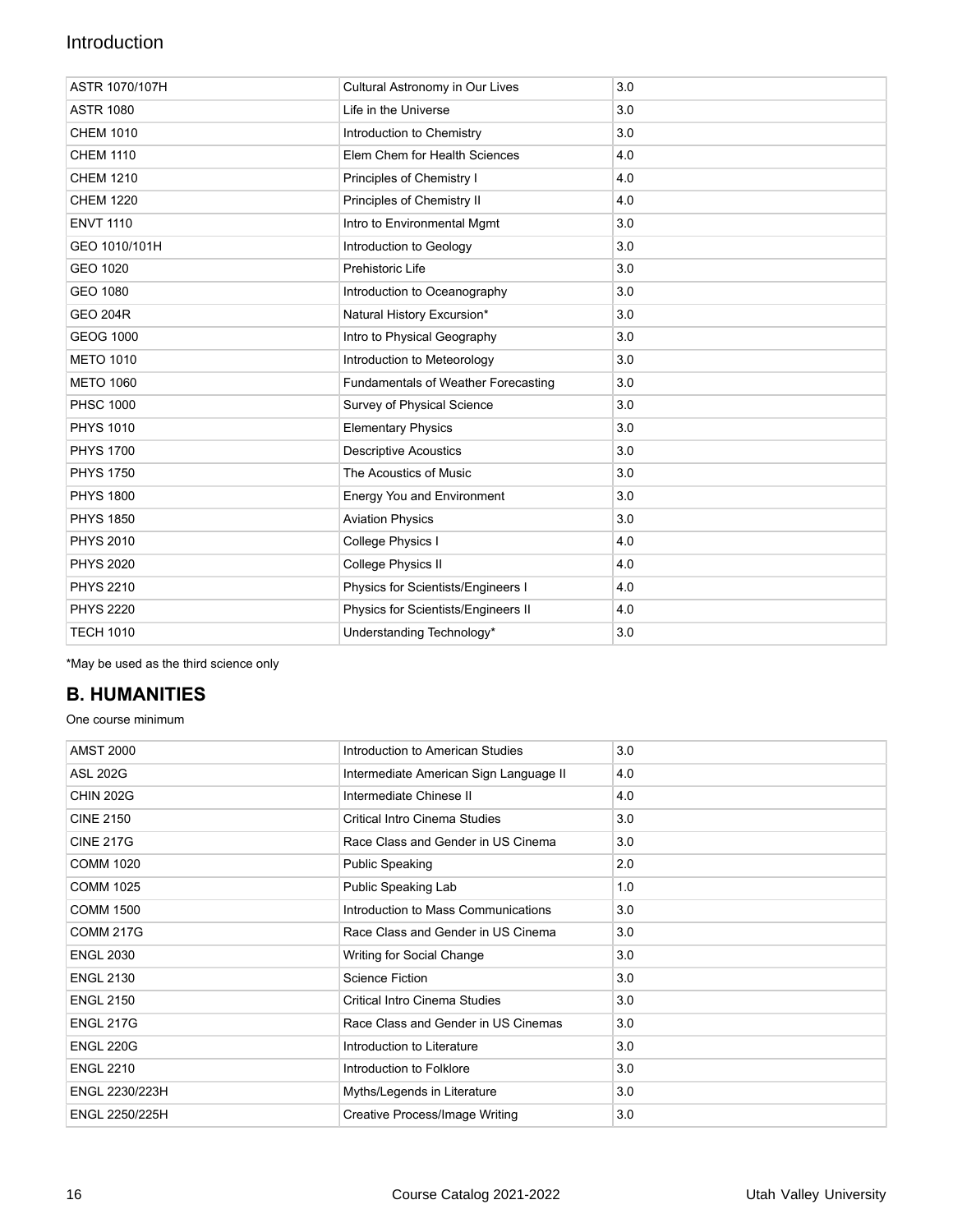| ENGL 2300/230H      | Shakespeare                          | 3.0 |
|---------------------|--------------------------------------|-----|
| <b>ENGL 2310</b>    | <b>Technical Communication</b>       | 3.0 |
| <b>ENGL 2510</b>    | American Literature before 1865      | 3.0 |
| <b>ENGL 2520</b>    | American Literature after 1865       | 3.0 |
| <b>ENGL 2600</b>    | Critical Introduction to Literature  | 3.0 |
| <b>ENGL 2610</b>    | British Literature before 1800       | 3.0 |
| <b>ENGL 2620</b>    | British Literature after 1800        | 3.0 |
| <b>ENGL 376G</b>    | <b>World Literature</b>              | 3.0 |
| <b>FREN 202G</b>    | Intermediate French II               | 4.0 |
| <b>GER 202G</b>     | Intermediate German II               | 4.0 |
| <b>GRK 2020</b>     | Intermediate Greek II                | 4.0 |
| HUM 1010/101G/101H  | Humanities Through the Arts          | 3.0 |
| HUM 2010 /201G/201H | World History Through Arts I         | 3.0 |
| HUM 2020/202G/202H  | World History Through Arts II        | 3.0 |
| <b>HUM 203G</b>     | Art Form Focus I                     | 3.0 |
| <b>HUM 204G</b>     | Art Form Focus II                    | 3.0 |
| HUM 2100/210H       | Adventures Ideas Through 1500        | 3.0 |
| HUM 2200/220H       | Adventures Ideas After 1500          | 3.0 |
| <b>JPNS 202G</b>    | Intermediate Japanese II             | 4.0 |
| <b>LATN 2020</b>    | Intermediate Latin II                | 4.0 |
| PHIL 1000/100H      | Introduction to Philosophy           | 3.0 |
| <b>PHIL 1250</b>    | Intro to Logic and Critical Thinking | 3.0 |
| <b>PHIL 1610</b>    | Intro To Western Religions           | 3.0 |
| <b>PHIL 1620</b>    | Intro To Eastern Religions           | 3.0 |
| <b>PHIL 2110</b>    | Ancient Greek Philosophy WE          | 3.0 |
| <b>PHIL 2130</b>    | Medieval Philosophy                  | 3.0 |
| <b>PHIL 2150</b>    | Early Modern Philosophy              | 3.0 |
| <b>PORT 202G</b>    | Intermediate Portuguese II           | 4.0 |
| <b>RUS 202G</b>     | Intermediate Russian II              | 4.0 |
| <b>SPAN 202G</b>    | Intermediate Spanish II              | 4.0 |

### **C. FINE ARTS**

One course minimum

| ART 1010         | Introduction to Visual Arts                 | 3.0 |
|------------------|---------------------------------------------|-----|
| ART 1020         | <b>Basic Drawing Non Majors</b>             | 3.0 |
| <b>ART 1050</b>  | Photography I                               | 3.0 |
| ART 1340         | Sculpture I                                 | 3.0 |
| <b>ART 1350</b>  | Ceramics I                                  | 3.0 |
| <b>ART 1650</b>  | Watermedia I                                | 3.0 |
| <b>ART 2100</b>  | Teaching Art for Children                   | 3.0 |
| <b>ART 2815</b>  | Historical Architecture and Interior Design | 3.0 |
| ARTH 2710 271H   | History of Art to the Renaissance           | 3.0 |
| ARTH 2720/272H   | History of Art from the Renaissance         | 3.0 |
| <b>CINE 2311</b> | Film History I                              | 3.0 |
| <b>DANC 1010</b> | Dance as an Art Form                        | 3.0 |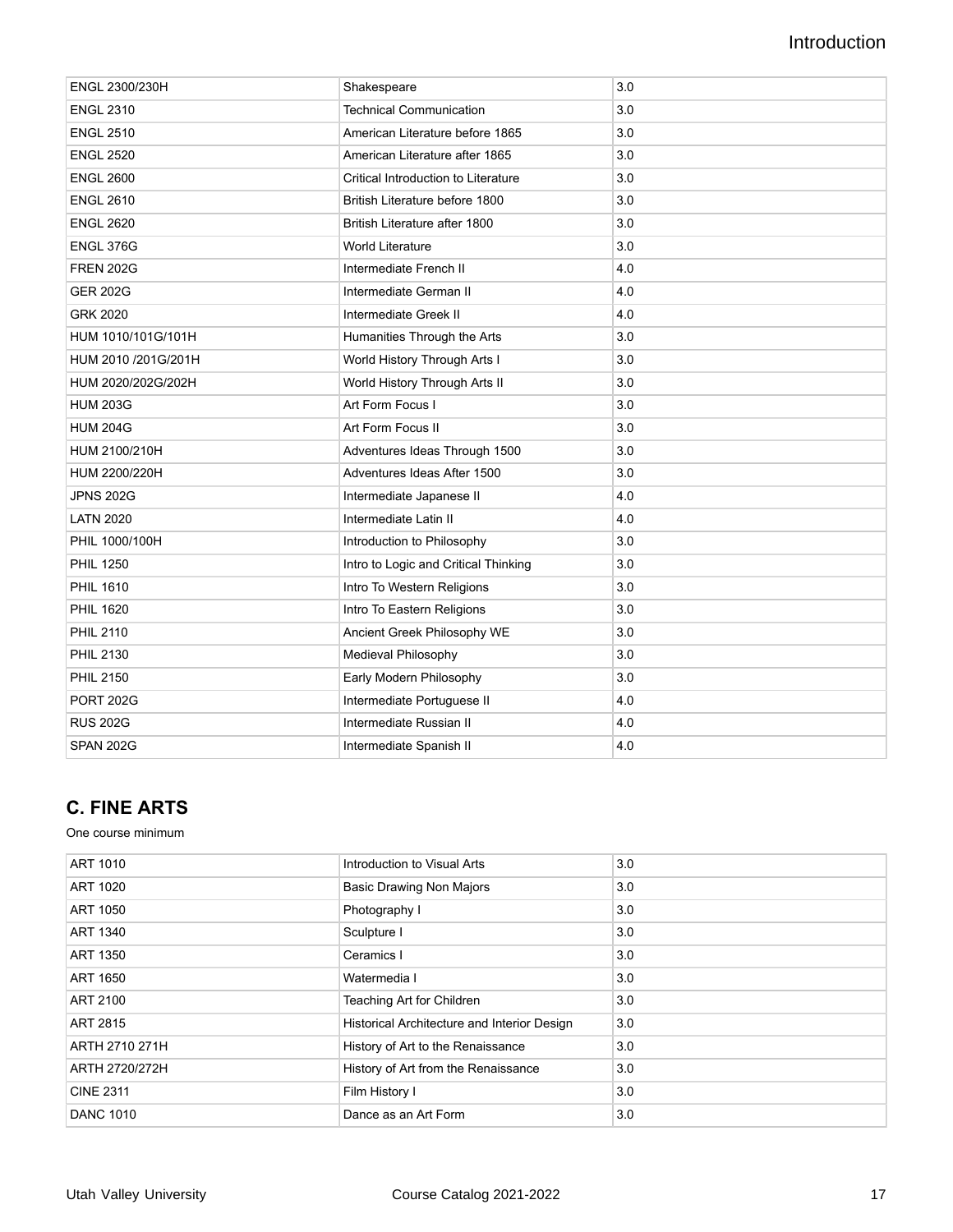| <b>DANC 2100</b> | Teaching Dance for Children   | 3.0 |
|------------------|-------------------------------|-----|
| <b>DANC 2110</b> | Orientation to Dance          | 3.0 |
| <b>EGDT 1720</b> | Architectural Rendering       | 3.0 |
| MUSC 1010/101H   | Introduction to Music         | 3.0 |
| <b>MUSC 102G</b> | Introduction to World Music   | 3.0 |
| <b>MUSC 1030</b> | American Popular Music        | 3.0 |
| <b>MUSC 1100</b> | <b>Fundamentals of Music</b>  | 3.0 |
| <b>MUSC 2100</b> | Teaching Music for Children   | 3.0 |
| <b>THEA 1013</b> | Introduction to Theater WE    | 3.0 |
| <b>THEA 1023</b> | Introduction to Film          | 3.0 |
| <b>THEA 1033</b> | Acting I                      | 3.0 |
| <b>THEA 2100</b> | Teaching Theatre For Children | 3.0 |
| <b>THEA 2311</b> | Film History I                | 3.0 |

### **D. SOCIAL/BEHAVIORAL SCIENCE**

One course minimum

| <b>AIST 180G</b> | Introduction to American Indian Studies | 3.0 |
|------------------|-----------------------------------------|-----|
| <b>ANTH 101G</b> | Social/Cult Anthropology                | 3.0 |
| <b>ANTH 1020</b> | <b>Biological Anthropology</b>          | 3.0 |
| <b>ANTH 103G</b> | <b>World Prehistory</b>                 | 3.0 |
| <b>ANTH 180G</b> | Introduction to American Indian Studies | 3.0 |
| <b>BESC 107G</b> | <b>Multicultural Societies</b>          | 3.0 |
| CJ 1010          | Introduction to Criminal Justice        | 3.0 |
| <b>COMM 1050</b> | Introduction to Speech Communication    | 3.0 |
| <b>COMM 2110</b> | Interpersonal Communications            | 3.0 |
| <b>ECON 1010</b> | Economics As Social Science             | 3.0 |
| <b>ECON 2010</b> | Principles of Economics I               | 3.0 |
| <b>ECON 2020</b> | Principles of Economics II              | 3.0 |
| <b>ENTR 2500</b> | Creativity and Entrepreneurial Thinking | 3.0 |
| <b>ES 1150</b>   | <b>Community Emergency Preparedness</b> | 3.0 |
| <b>FAMS 1150</b> | Marriage and Relationship Skills        | 3.0 |
| <b>FIN 1060</b>  | <b>Personal Finance</b>                 | 3.0 |
| <b>GEOG 130G</b> | Survey of World Geography               | 3.0 |
| <b>GEOG 140G</b> | Introduction to Human Geography         | 3.0 |
| <b>GEOG 2000</b> | Sustainability and Environment          | 3.0 |
| <b>GEOG 2100</b> | Geography of U.S                        | 3.0 |
| <b>HIST 1500</b> | World History to 1500                   | 3.0 |
| <b>HIST 151G</b> | World History from 1500 to the Present  | 3.0 |
| HIST 1700/170H   | American Civilization**                 | 3.0 |
| <b>HIST 1740</b> | US Economic History**                   | 3.0 |
| <b>HIST 2700</b> | US History to 1877**                    | 3.0 |
| <b>HIST 2710</b> | US History since 1877**                 | 3.0 |
| <b>HLTH 2600</b> | Drugs, Behavior and Society             | 3.0 |
| <b>HLTH 2800</b> | <b>Human Sexuality</b>                  | 3.0 |
| <b>MGMT 1010</b> | Introduction to Business                | 3.0 |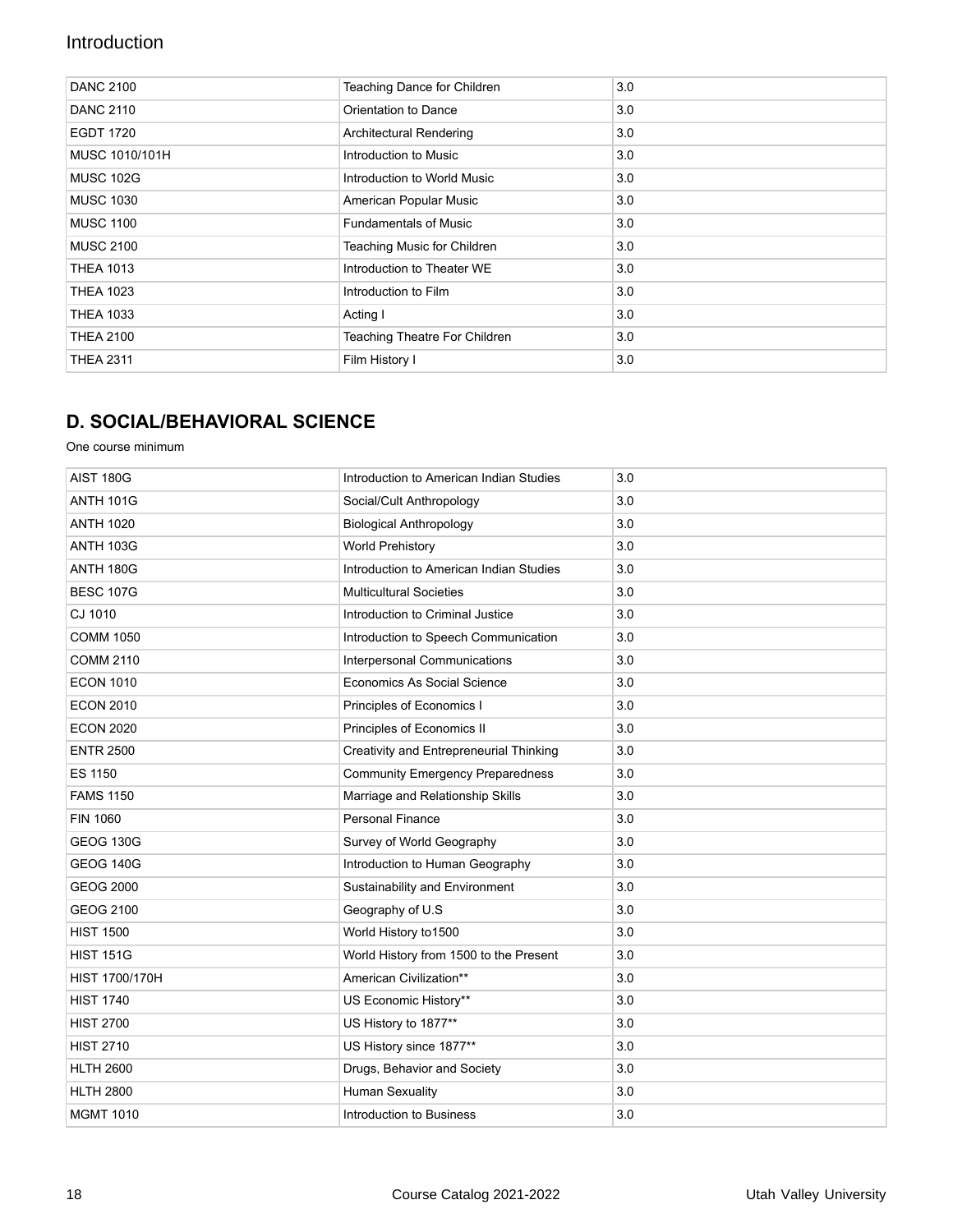| <b>MGMT 2030</b> | Women in Business                  | 3.0 |
|------------------|------------------------------------|-----|
| <b>MGMT 2110</b> | Interpersonal Communication        | 3.0 |
| <b>POLS 1000</b> | American Heritage**                | 3.0 |
| <b>POLS 1010</b> | Introduction to Political Science  | 3.0 |
| <b>POLS 1100</b> | American National Government**     | 3.0 |
| <b>POLS 2100</b> | Intro to International Relations   | 3.0 |
| <b>POLS 2200</b> | Intro to Comparative Politics      | 3.0 |
| <b>PRLG 1000</b> | Intro to American Law              | 3.0 |
| PSY 1010/101H    | General Psychology                 | 3.0 |
| <b>PSY 1100</b>  | Human Development: Life Span       | 3.0 |
| <b>PSY 2710</b>  | Introduction to Brain and Behavior | 3.0 |
| <b>PSY 2800</b>  | Human Sexuality                    | 3.0 |
| SOC 1010/101H    | Introduction to Sociology          | 3.0 |
| <b>SOC 107G</b>  | <b>Multicultural Societies</b>     | 3.0 |
| SOC 1200         | Sociology of the Family            | 3.0 |
| TECH 200G        | Technology and Human Life          | 3.0 |

\*\*If not used as Core Requirement

## **Additional Guidelines for Completion of the Associate in Arts/Science Degrees**

The Associate in Arts and the Associate in Science Degrees are designed to complete General Education requirements and could complete lower division pre-majors for baccalaureate degrees at UVU or other colleges or universities.

The General Education courses shown above constitute the majority of the credits required for these degrees. In addition to the General Education requirements, these degrees require 25 additional credit hours.

Associate in Arts Degrees require 8 hours of these 25 hours to be from the same recognized foreign language.

See your specific academic department for further information on appropriate course work to complete a pre-major or the remaining 25 hours. The Academic Counseling Center (LC 402) has some specific outlines available to transfer to other institutions.

## **Associate in Applied Science Degrees**

This is a general outline. Refer to the department or Graduation Office for specific requirements. A total of 16 credit hours is required. Students must have a minimum of three credits in each area, except "F" (Physical Ed/Health/Safety/Environment).

### **A. ENGLISH**

Complete for 3 credits:

| ENGL 1010/101H Introduction to Writing |
|----------------------------------------|
| <b>or</b>                              |
| MKTG 2200 Business Communication       |

#### **B. MATHEMATICS**

Complete for 3 credits:

| MAT 1000 Integrated Beginning and Intermediate Algebra |  |
|--------------------------------------------------------|--|
| l or                                                   |  |
| MAT 1010 Intermediate Algebra                          |  |
| l or                                                   |  |
| Any Higher Mathematics course                          |  |
| l or                                                   |  |
| Any approved Departmental Mathematics Course           |  |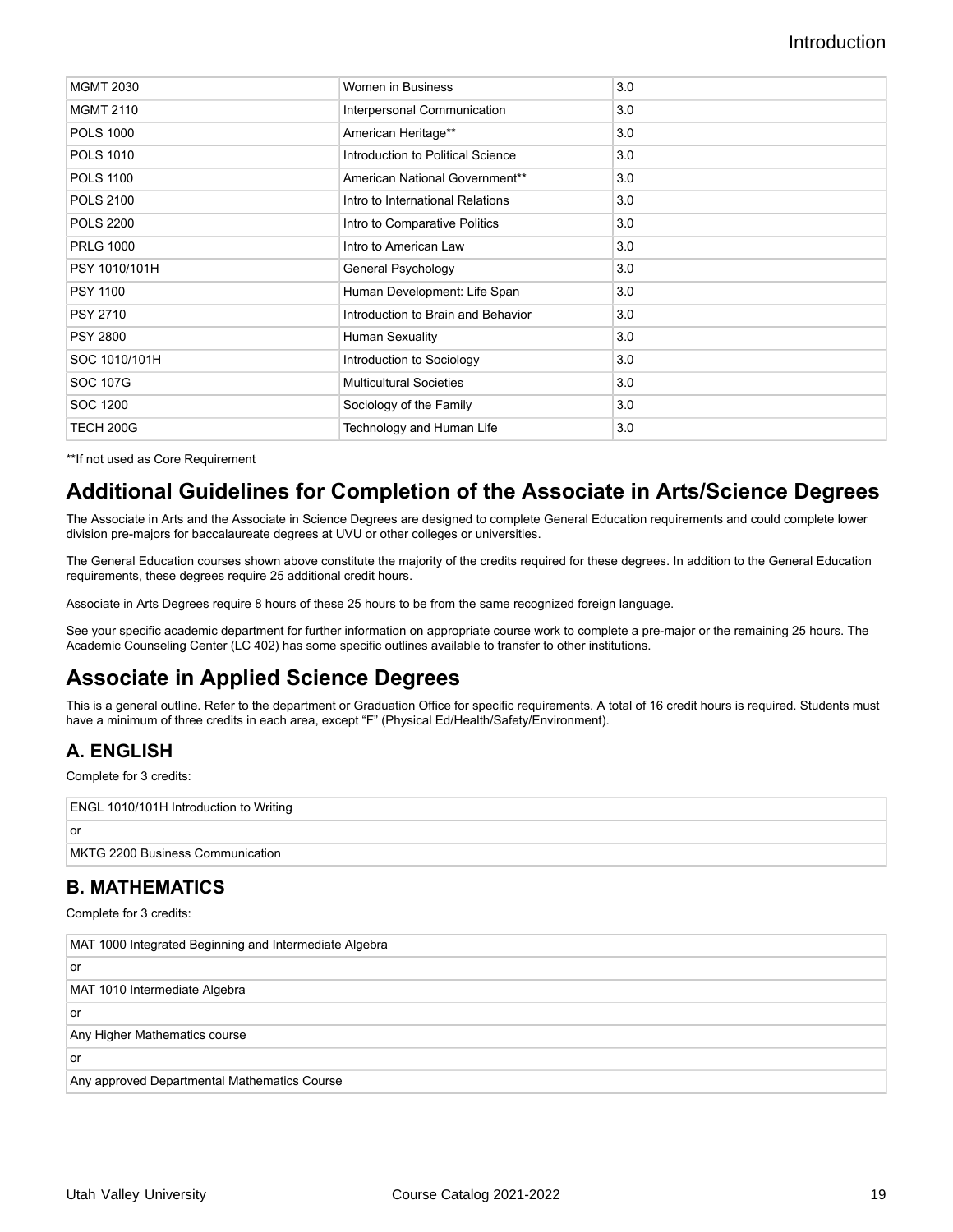#### **C. HUMANITIES/FINE ARTS/FOREIGN LANGUAGE**

Complete for 3 credits:

or

or

```
PHIL 2050/205G/205H Ethics and Values (Highly recommended)
```
Any approved Humanities, Fine Arts, or Foreign Language Distribution Course

### **D. SOCIAL AND BEHAVIORAL SCIENCE**

Complete for 3 credits:

MGMT 3000 Organizational Behavior

Any approved Behavioral Science, Social or Political Science Distribution Course

#### **E. BIOLOGY OR PHYSICAL SCIENCE**

Complete for 3 credits: any approved Biology or Physical Science Distribution Course

### **F. PHYSICAL ED/HEALTH/SAFETY OR ENVIRONMENT**

Complete for 1 credit: any approved Physical Education, Health, Safety or Environment Course

### **Transfer Information**

For students transferring to four-year Institutions, Colleges, and Universities in the Utah System of Higher Education.

UVU courses numbered 1000 or above will transfer within the Utah System of Higher Education. However, the application of these courses toward graduation is determined by academic departments of receiving institutions.

For students transferring to colleges and universities in the Utah System of Higher Education **before** earning an Associate in Arts or an Associate in Science Degree, or a Bachelor of Arts or a Bachelor of Science Degree, a certified letter verifying completion of the UVU General Education requirements may be requested from the Graduation Office. This letter will cause the gaining institution (run by the State of Utah) to accept the completion of UVU General Education requirements as fulfilling all of the General Education/Liberal Education requirements of the gaining institution.

**Note:** Completion of an Associate in Arts/Science Degree waives only General Education requirements. It does not waive the necessary hours to graduate. A student transferring to another institution should check with that institution to see how their credits have been accepted toward their degree.

Private, Parochial, or Out-of-State Colleges & Universities

Since these schools are not bound by Utah State Regent's policies, colleges/universities outside the Utah System of Higher Education may have specific requirements and may not accept all courses available at UVU. Students should contact the institution they are transferring to in order to determine how their credits will be accepted.

## **Brigham Young University**

Brigham Young University accepts the Associate in Arts/Science Degrees for completion of its General Education requirements. Courses with grades of "D+" or lower will not transfer. Some departments at BYU have specific General Education course requirements that will still need to be taken at BYU. Individual departments at BYU should be consulted for exceptions.

**Note:** BYU has a limit on the number of transfer students admitted.

# <span id="page-19-0"></span>**General Information**

Utah Valley University does not discriminate on the basis of race, color, religion, national origin, sex, sexual orientation, gender identity, gender expression, age (40 and over), disability, veteran status, pregnancy, childbirth, or pregnancy-related conditions, citizenship, genetic information, or other basis protected by applicable law, including Title IX and 34 C.F.R. Part 106, in employment, treatment, admission, access to educational programs and activities, or other University benefits or services. Inquiries about nondiscrimination at UVU may be directed to the U.S. Department of Education's Office for Civil Rights or UVU's Title IX Coordinator / Director of Equal Opportunity at 801-863-7999 – [TitleIX@uvu.edu](https://www.uvu.edu/catalog/current/policies-requirements/mailto:TitleIX@uvu.edu) – 800 W University Pkwy, Orem, 84058, Suite BA 203.

### **Mission**

Utah Valley University is an integrated university and community college that educates every student for success in work and life through excellence in engaged teaching, services, and scholarship.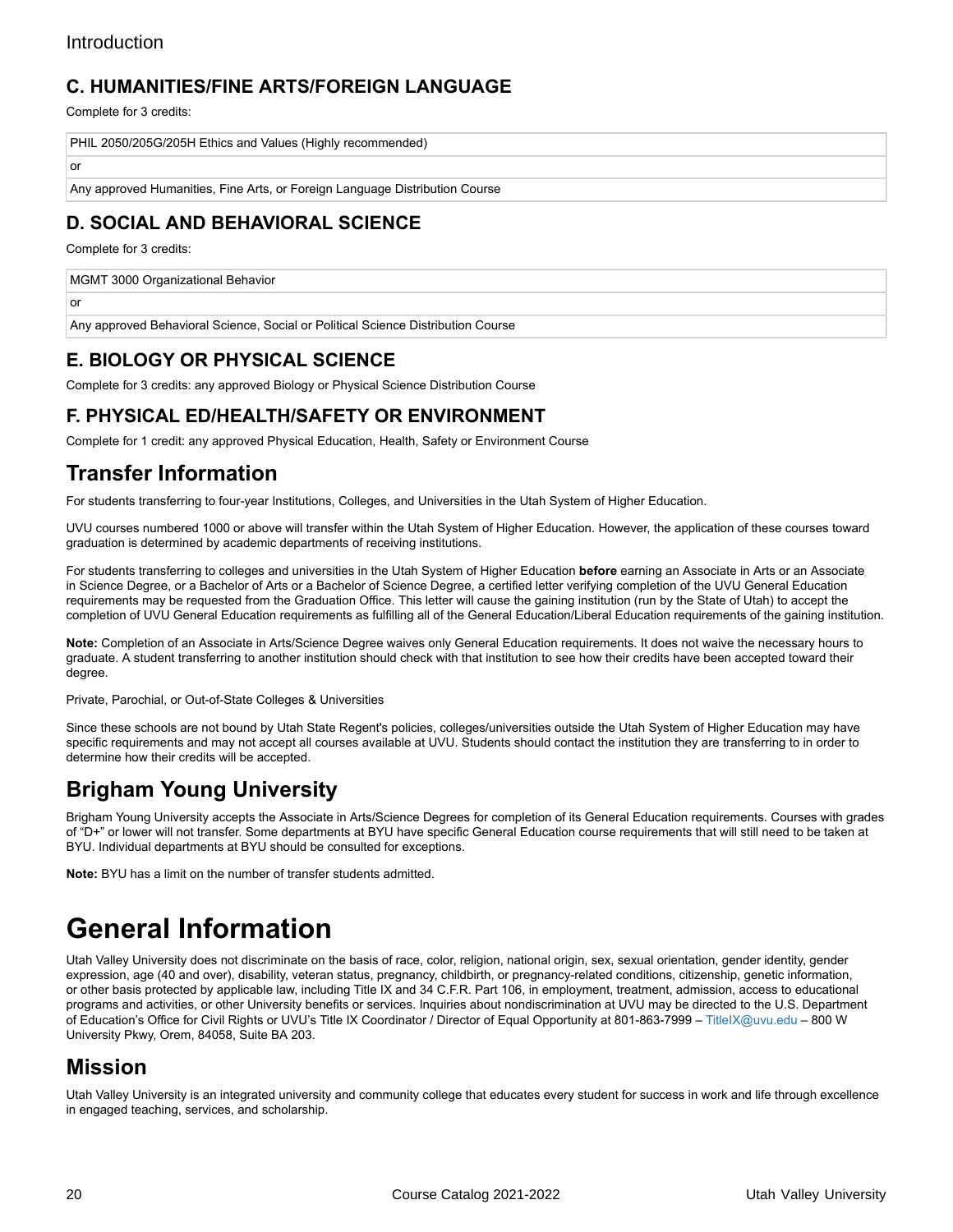### **Our Values**

UVU's culture supports our mission of student success. Student success encompasses both terminal degrees and the holistic education of students, and we believe that we can fulfill this mission best in an environment that allows all individuals to thrive personally and professionally. To this end, UVU, operates in accordance with three core values: exceptional care, exceptional accountability, and exceptional results.

## **Exceptional Care**

We invite people to "come as you are" and let them know that "UVU has a place for you." Care means that we strive always to "see" the person in front of us - their strengths and weaknesses, struggles and triumphs, past and potential, and inherent dignity and worth. This does not mean that we set low expectations or make excuses for poor efforts. Instead, our commitment to exceptional care means that we set the bar high and provide challenging, honest conversations and feedback because we are deeply invested in seeing every member of our community succeed.

## **Exceptional Accountability**

We are strongly committed to working ethically and effectively. We approach each situation from a position of integrity, knowing that everything we do can help or hinder a positive student experience. We honor the resources and mandates we have been entrusted with and strive always to do our best to honor that trust. We respect each member of our community, seek to understand and fulfill our responsibilities, and recognize both individual and collective successes.

## **Exceptional Results**

We are committed to creating opportunity systematically for as many people as possible. Our engaged curricula, programs, and partnerships address the intellectual and practical needs of our service area and the larger community. We seek to prepare our students to thrive in a rapidly changing economy and an interdependent, complex world. We aspire to greatness in all that we do, while also measuring progress against rigorous metrics that show our students are becoming competent and ethical professionals, lifelong learners, and engaged citizens.

## **Action Commitments and Objectives**

#### **Include**

Through open admission and other practices, UVU provides accessible and equitable educational opportunities for every student who wants to receive a rewarding postsecondary education.

- Objective 1: UVU integrates educational opportunities appropriate to both community colleges and universities.
- Objective 2: UVU provides accessible, equitable, and culturally diverse learning experiences and resources for students of all backgrounds, including those historically underrepresented in higher education.
- Objective 3: UVU fosters an inviting, safe, and supportive environment in which students, faculty, and staff can succeed.

#### **Engage**

UVU delivers rigorous, meaningful, and experiential learning opportunities driven by a shared responsibility for student success.

- Objective 1: UVU faculty, staff, and students practice excellent, engaged teaching and learning activities as a community of scholars, creators, and practitioners.
- Objective 2: UVU develops relationships and outreach opportunities with students, alumni, and community stakeholders.
- Objective 3: UVU employees demonstrate a commitment to student success, professionalism, ethics, and accountability.

#### **Achieve**

UVU champions a university experience that helps students realize their educational, professional, and personal aspirations.

- Objective 1: UVU supports students in completing their educational goals.
- Objective 2: UVU students master the learning outcomes of the university and their programs.
- Objective 3: UVU prepares students for success in their subsequent learning, professional, and civic pursuits.

### **Roles**

As a regional state university, Utah Valley University:

Provides quality academic learning opportunities for students through programs at the certificate, associate, baccalaureate, and graduate levels. To encourage responsible citizenship, emphasis is placed on engaged teaching and learning as well as scholarly work, research, creative achievements, career and technical education and community and professional engagement.

Provides access to higher education and offers a broad range of opportunities from developmental education through honors programs. The institution provides services designed to meet the educational and personal needs of students, to foster student success, to prepare students for meaningful lifework, and to provide access through a variety of modalities, including satellite campuses and the use of technology.

Promotes economic and cultural development to contribute to the quality of life of the region and state. The institution fosters economic development and provides a talent-force to meet the needs of a dynamic economy by offering credit and non-credit programs and services for individuals and organizations. UVU provides cultural experiences that enrich the community and offer significant and varied opportunities for continuous learning.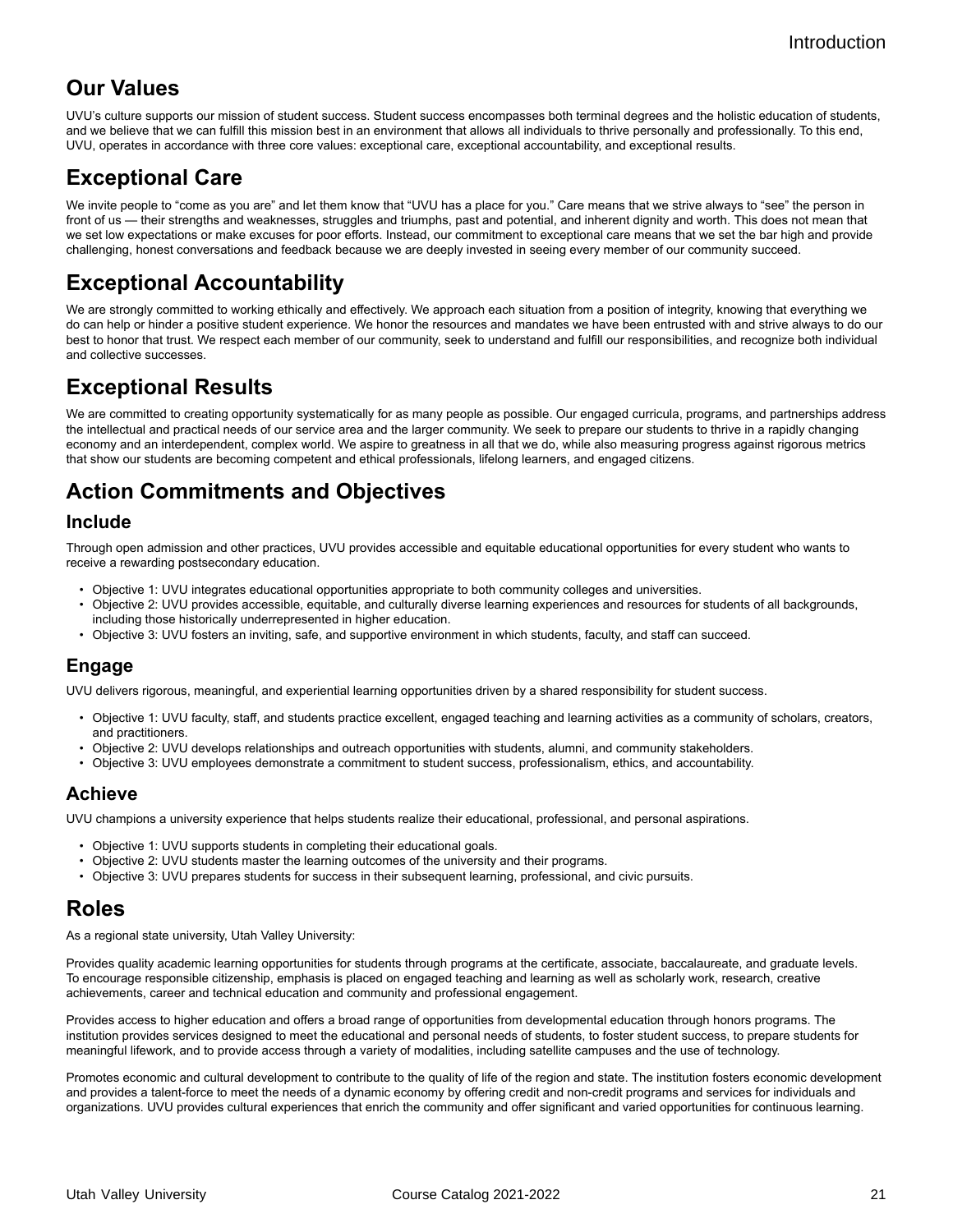## **Historical Development**

Utah Valley University was established as Central Utah Vocational School in September 1941 with the primary function of providing war production training.

Post-war training needs found the school offering programs throughout the region and at the Utah County Fairgrounds. The three school districts within Utah County combined efforts to purchase a thirteen-acre site close to Provo High School.

In 1963, the name was changed to Utah Trade Technical Institute to emphasize its growing role in technical training. The name change to Utah Technical College at Provo in 1967 was accompanied by the authority to award the Associate in Applied Science Degree. The Associate in Science Degree was added in 1972.

The initial 185-acre Orem Campus was dedicated in 1977. In 1987, the name was changed to Utah Valley Community College and the Associate in Arts degree was added by the Utah State Board of Regents.

In 1993, the name was changed to Utah Valley State College reflecting the change in mission to offer high demand baccalaureate degrees.

The Utah State Legislature approved, in February 2007, a name change to Utah Valley University that became effective July 1, 2008. The Utah State Board of Regents approved the corresponding mission change in December 2007 to give authority to offer master level degrees; this also became effective July 1, 2008.

### **Accreditation**

Utah Valley University is accredited by the Northwest Commission on Colleges and Universities.

Accreditation of an institution of higher education by the Northwest Commission on Colleges and Universities indicates that it meets or exceeds criteria for the assessment of institutional quality evaluated through a peer review process. An accredited college or university is one which has available the necessary resources to achieve its stated purposes through appropriate educational programs, is substantially doing so, and gives reasonable evidence that it will continue to do so in the foreseeable future. Institutional integrity is also addressed through accreditation.

Accreditation by the Northwest Commission on Colleges and Universities is not partial but applies to the institution as a whole. As such, it is not a guarantee of every course or program offered, or the competence of individual graduates. Rather, it provides reasonable assurance about the quality of opportunities available to students who attend the institution.

Inquiries regarding an institution's accredited status by the Northwest Commission on Colleges and Universities should be directed to the administrative staff of the institution. Individuals may also contact:

- Northwest Commission on Colleges and Universities
- 8060 165th Avenue N.E., Suite 100
- Redmond, WA 98052
- (425)-558-4224
- [www.nwccu.org](http://www.nwccu.org)

The Northwest Commission on Colleges and Universities (NWCCU) is an independent, non-profit membership organization recognized by the U.S. Department of Education as the regional authority on educational quality and institutional effectiveness of higher education institutions in the sevenstate Northwest region of Alaska, Idaho, Montana, Nevada, Oregon, Utah, and Washington.

In addition, some programs or majors have other specialized accreditation.

- Specialized Accreditation, Certification, and Approvals
- Web: [www.uvu.edu/accreditation/specialized.html](http://www.uvu.edu/accreditation/specialized.html)

Gainful Employment information is provided in compliance with the U.S. Department of Education's disclosure requirements for programs eligible for Title IV financial aid that prepare students for gainful employment in a recognized occupation as required in 34 CFR 668.6(b). All programs list the following information: CIP Code, Level of Program, Program Length, Tuition and required fees, Estimated costs for books and supplies, Debt at program completion, Program completion in Normal Time, Job Placement, and Related Occupations. Gainful Employment Program Disclosure is listed on all marketing materials for potential students.

# <span id="page-21-0"></span>**Graduation**

**Graduation Office** Office: BA 113 Telephone: 801-863-8438

Utah Valley University offers the following degrees: Master of Accountancy (MAcc), Master of Business Administration (MBA), Master of Computer Science (MCS), Master of Education (M.Ed.), Master of Science in Nursing (MSN), Master of Public Service (MPS), Master of Science in Cybersecurity (MS), Master of Social Work (MSW), Baccalaureate degrees, Associate in Applied Science (AAS), Associate in Arts (AA), Associate in Pre-Engineering (APE), Associate in Science (AS), Associate in Science in Business (ASB), Associate in Science in Nursing (ASN); Diplomas, and Certificates are also offered.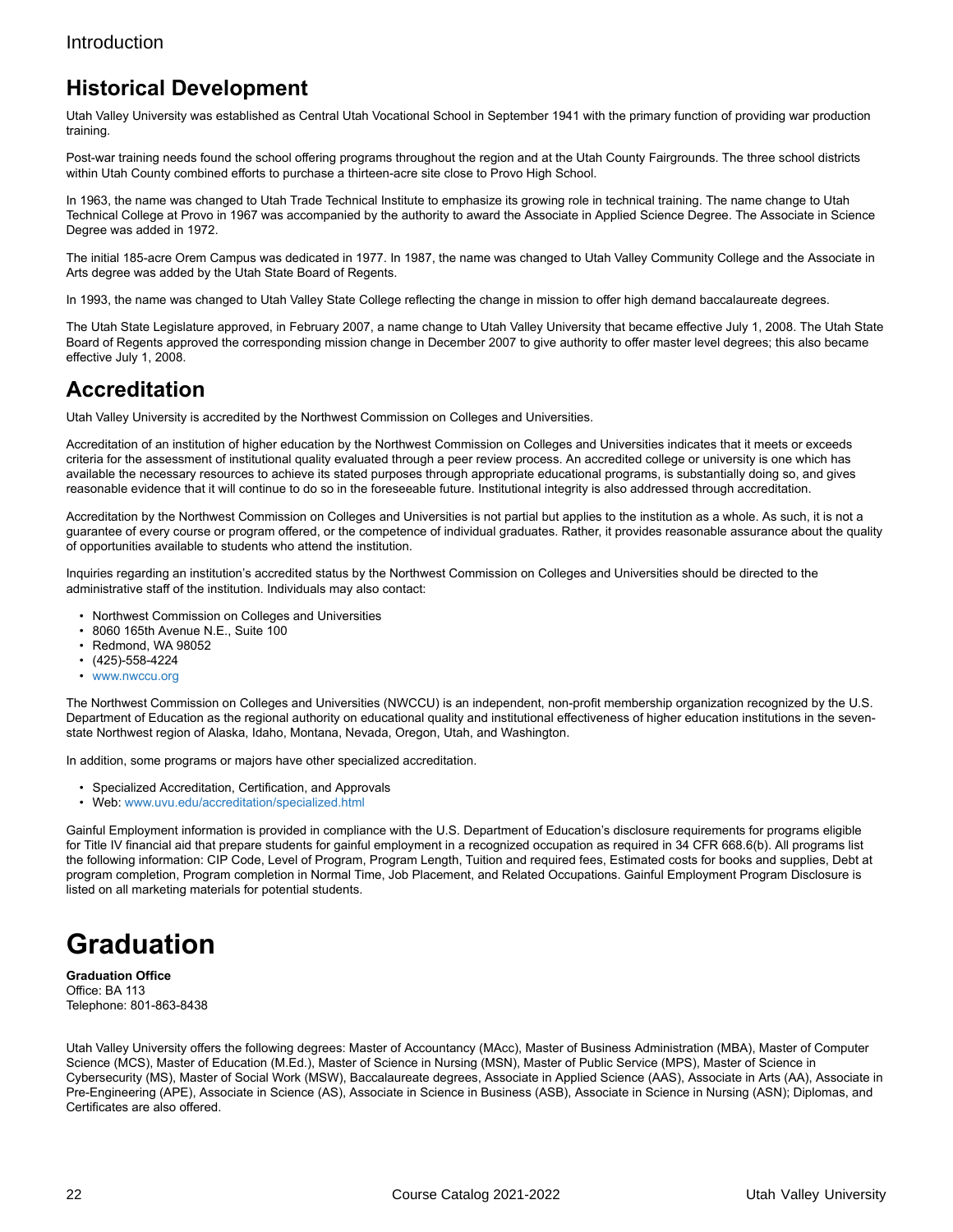## **General Graduation Requirements**

Students are expected to familiarize themselves with the rules and regulations of both the University and their specific majors. Detailed information concerning graduation requirements is available in this catalog as part of department descriptions. Responsibility for satisfying all graduation requirements rests upon the student. UVU reserves the right to change graduation requirements at any time.

The University confers degrees, diplomas, or certificates upon students who meet both the General Education requirements of the University and the specific requirements of one of the academic departments.

### **Credit Requirement**

| <b>Certificate/Degree</b>                                                                            | <b>Number of Semester Credit Hours Required for Completion</b>                              |
|------------------------------------------------------------------------------------------------------|---------------------------------------------------------------------------------------------|
| Certificates of Proficiency                                                                          | Less than 30 credit hours                                                                   |
| Certificates of Completion                                                                           | 30-33 credit hours                                                                          |
| Diploma                                                                                              | 50 credit hours                                                                             |
| Associate in Applied Science Degree                                                                  | 63–69 credit hours (some disciplines may require more due to<br>specialized accreditation)  |
| Associate in Arts or Associate in Science degree                                                     | 60–63 credit hours                                                                          |
| Specialized Associate's degrees                                                                      | 68-85 credit hours                                                                          |
| Baccalaureate degree (Bachelor of Arts, Bachelor of Science, and<br>Professional Bachelor's degrees) | 120–126 credit hours, 40 of which shall be upper-division credits (level<br>3000 and above) |
| Graduate Certificate                                                                                 | 9-29 credit hours                                                                           |

Please see the Graduate Studies section of the catalog regarding credit requirements for master degree programs.

## **Grade Point Average Requirement**

A minimum cumulative grade point average (GPA) of 2.0 (C) is required for graduation. In some programs specific course grades below 2.0 will not be accepted for graduation and some programs require a higher cumulative grade point average (see individual program requirements).

## **Graduation Catalog Requirement**

Candidates for graduation will be held to the requirements of the catalog under which they were admitted. Students have a maximum of 7 years to complete bachelor degrees and 5 years to complete associate degrees; 6 years are allowed for master degrees. In the case of bachelor degree programs, the seven year limit begins when a student is formally matriculated into the program. When students take longer than the given years to complete, they must have attended UVU during the Catalog Year to use those degree requirements towards graduation.

Programs that are no longer being offered may not be pursued by students who were not admitted or formally matriculated in that program during the accepted period of time. Students may not combine portions of different catalogs to fulfill graduation requirements. Once a catalog is selected, students must abide by all the graduation requirements specified within that catalog. Minors can only be sought if offered during that catalog year. Please see the Graduate Studies section of the catalog regarding catalog year requirements for master degree programs.

## **Global/Intercultural Requirement**

The Global/Intercultural requirement is a graduation requirement at the baccalaureate degree level. Courses that may be used to complete this requirement will be coded with a GI course attribute. The purpose of the Global/Intercultural requirement is to assist students to become better prepared to understand and participate in the global and cultural interdependencies that characterize our world. Students who take courses at another university and want to use them for the Global/Intercultural requirement must petition through the GI committee. See the Registrar's Office (BA 113) for further information. For a complete listing of the courses offered at UVU that fulfill this requirement, see the Course Descriptions section in the back of this catalog for course numbers ending in "G".

## **Residence Requirement**

Credit hours in residency (UVU credits) at a UVU campus, satellite, or branch campus, or through distance education or concurrent enrollment, are required for all certificates, diplomas, and degrees. Minimum hours are as follows:

- 1. Certificates of proficiency require 25% of total credit hours (rounded up);
- Certificates of completion require 10 credit hours;
- 3. Associate degrees and diplomas require 20 credit hours;
- 4. Baccalaureate degrees require 30 credit hours (10 credits of those 30 shall have been completed within the last 45 credit hours earned for the degree).

## **Multiple Degrees**

Students may earn multiple certificates. Students may earn only one academic associate degree from Utah Valley University; either an Associate in Science or an Associate in Arts. With some exceptions, students may earn multiple Associate in Applied Science (AAS) degrees, specialized associate degrees, and baccalaureate degrees.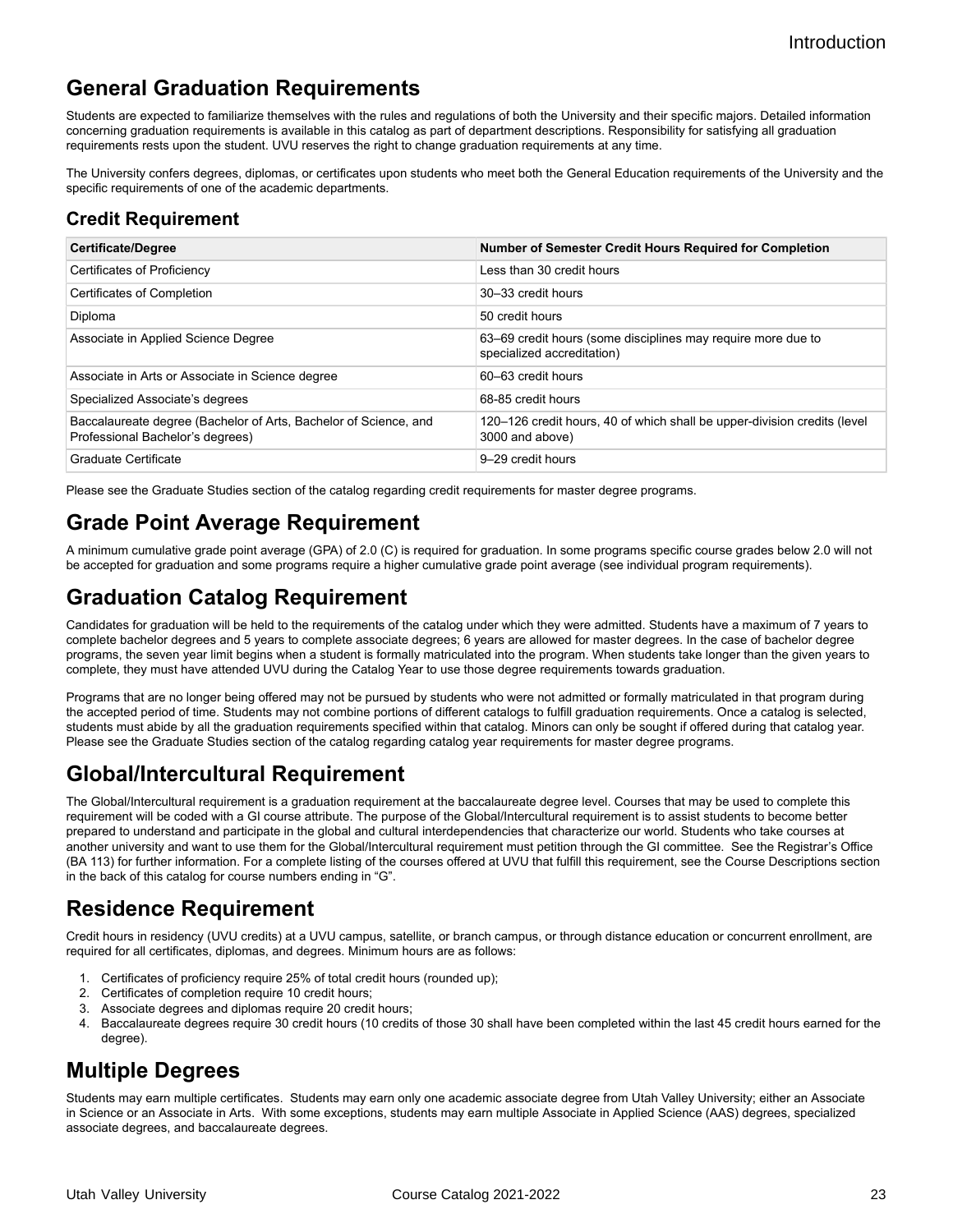A second bachelor's degree may be awarded when all requirements for both degrees are satisfied, along with the following:

- 1. All UVU General Education requirements are satisfied;
- 2. Thirty semester hours beyond the original degree are completed;<br>3. Twenty semester hours of the 30 hours in item 2 above must be c
- Twenty semester hours of the 30 hours in item 2 above must be completed at UVU (resident hours);
- 4. Students must receive Dean's approval for a second bachelor's degree.

#### **Dual Baccalaureate Majors (One degree– with two majors)**

A baccalaureate degree with dual majors may be awarded when students complete all requirements for two approved degrees from the approved dual majors list, but has not met the required 30 semester hours for a second degree beyond the original degree. The student shall receive a single baccalaureate degree; the diploma and transcript shall list both majors.

Other information regarding the dual major:

- 1. Students apply for graduation for one degree, and only one degree type, such as a Bachelor of Arts, or a Bachelor of Science;
- 2. In order to be awarded a dual major, both majors must be completed during the semester when (or prior to) applying for graduation
- 3. If Students have already graduated in one of the majors, they may not apply for a dual major.
- 4. After being awarded a dual major degree, students may not apply for graduation for one of the dual majors separately.
- 5. Students shall have no more than three course substitutions from the required courses for the two majors combined.
- 6. Students may not receive minors in either major, but may be awarded a minor from another area if all requirements are met.
- 7. Credits shall not exceed the 160 credit hour limit with the two combined majors.

## **Degree Requirements**

#### **Master Degrees**

Please see the *[Graduate Studies](http://www.uvu.edu/catalog/current/graduate-studies/index.html)* section of the catalog regarding degree requirements.

#### **Bachelor of Arts/Science Degrees**

Graduation requirements for the Bachelor of Arts/Science Degrees are:

- Completion of a minimum of 120 semester credits, or more if specified by program requirements;
- Overall grade point average of 2.0 (C) or above. Departments may require a higher GPA.
- Residency hours minimum of 30 credit hours through course attendance at UVU, with at least 10 hours earned in the last 45 hours;
- At least 40 credit hours in upper division courses;
- Completion of General Education requirements. See General Education section above for specific courses required for graduation;
- Completion of specific departmental (major) requirements;
- Completion of Global/Intercultural Requirement course.

For a Bachelor of Arts Degree in programs offering the degree, students must complete 16 credit hours of course work from one language to include the 1010, 1020, 2010 and 202G levels, or transferred equivalents. Some ESL course work may be used to fulfill this requirement. See the ESL department for specific details.

**Note:** Academic departments may require specific General Education courses in addition to major requirements.

### **Multiple Emphases**

Students may earn additional emphases, with departmental approval under a specific bachelor's degree by completing the requirements for those emphases. Additional emphases shall appear on transcripts, but no additional diplomas will be awarded.

Associate in Arts/Science Degrees\*

Graduation requirements for the Associate in Arts/Science Degrees are:

- Completion of a minimum of 60 or more semester credits;
- Overall grade point average of 2.0 (C) or above. Departments may require higher GPA;
- Residency hours minimum of 20 credit hours earned through course attendance at UVU;
- Completion of General Education requirements. See General Education section for specific courses required for graduation;
- Completion of specific department (major) requirements.

**Note:** Academic departments may require specific General Education courses in addition to major requirements.

\*The Associate in Arts Degree differs from the Associate in Science Degree in that a minimum of 8 credits must be earned in the same Foreign Language.

## **Language Proficiency**

A second language is required to obtain the Associate in Arts Degree. This language must be different from the student's native language. Language proficiency may be demonstrated by any one of the following methods:

• Eight credits of the same language taken at UVU or transferred from another college; or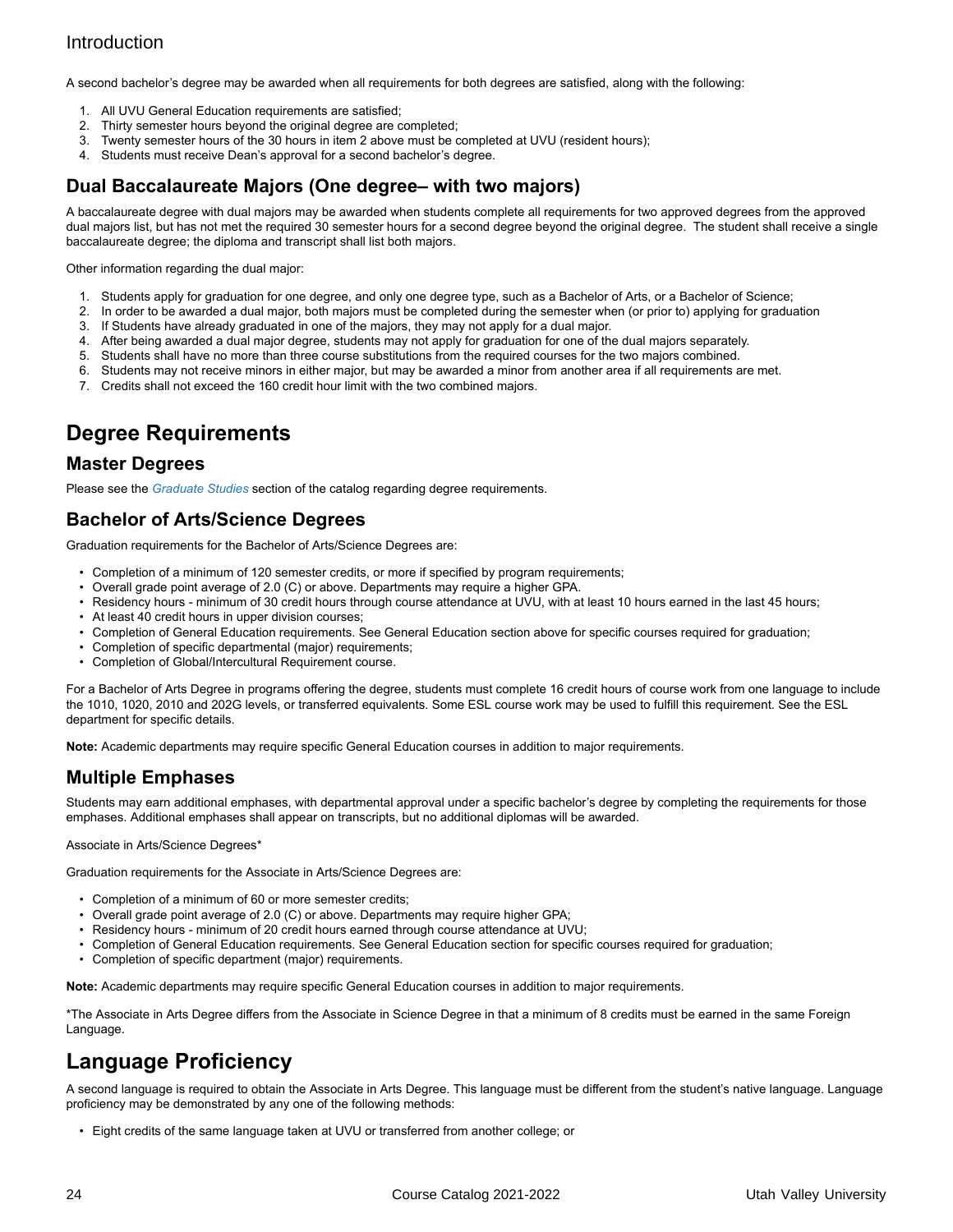- Application of foreign language challenge credit as described in the Foreign Language Challenge Procedures (available from the Languages Department Chair);
- Language credit does not apply to the General Education Humanities Distribution area (except for any 202G course) but will apply as elective credit in the Associate in Arts/Science Degree and as Humanities credit for the Associate in Applied Science Degree.

## **Associate in Applied Science Degrees**

Graduation requirements for the Associate in Applied Science Degrees are:

- Completion of a minimum of 63 semester credits;
- Overall grade point average of 2.0 (C) or above;
- Residency hours minimum of 20 credit hours earned through course attendance at UVU;
- Completion of department General Education requirements;
- Completion of specific department major requirements.

### **Diplomas**

Diplomas require a minimum of 50 credits in a specialty area. Some programs offering Associate in Applied Science Degrees also offer diplomas. Not all departments offer diplomas. See specific department program listings for details.

### **Certificates of Completion**

Certificates of Completion require a minimum of 30 credit hours. Not all departments offer a Certificate of Completion. See specific department program listings for details.

#### **Certificates of Proficiency**

Certificates of Proficiency vary in credit hours from 3-29 credit hours. Not all departments offer a Certificate of Proficiency. See Specific department program listings for details.

## **General Graduation Information**

### **Application for Graduation**

Graduation is not automatic. Prospective graduates must complete the online Graduation Application the graduation website [\(www.uvu.edu/](http://www.uvu.edu/graduation) [graduation](http://www.uvu.edu/graduation)). Applicants may also be required to fill out additional forms/surveys. The application must be completed by the Application deadline as listed below:

#### Application Deadlines

- Fall semester: First Friday in October
- Spring semester: First Friday in February
- Summer semester: First Friday in June

Graduation applications are processed each semester. Diplomas are mailed to graduates after final grades are reviewed and graduation requirements are verified as completed for all students at the end of the semester. Students failing to complete graduation requirements by the following dates for which they have applied must reapply for graduation. REQUIREMENT DEADLINES

- Fall semester: January 15th
- Spring semester: May 31st
- Summer semester: September 15th

Requirements may include, but are not limited to: all current semester grades, all "I" (Incomplete) and "M" (Missing) grades, grade changes, challenge and experiential credit, AP (Advanced Placement) credits, CLEP (College Level Examination Program) and DSST (DANTES Subject Standardized Tests) credit, transferred credit, required testing and departmental exceptions. All these items MUST be completed and submitted by the above deadlines. Failure to comply will cause the student to have their graduation declined for that semester. Students will then have to apply for another graduation semester.

### **Commencement**

Commencement exercises are held once each year at the end of spring semester. Students who have completed their graduation requirements during the summer, fall, or spring of that academic year are invited to participate. Attendance is strongly encouraged, but not mandatory.

## **Financial Holds**

Candidates for graduation who owe money to UVU will not receive their diplomas until all debts are paid.

## **Graduation with Distinction**

Honors at graduation are available to students who meet the following minimum cumulative grade point averages: (Honors designations are computed on hours completed; 20 hours minimum for associate degrees; 30 hours minimum for bachelor degrees.) These Distinctions are awarded and based only upon GPA and are not related to participation in the UVU Honors Program.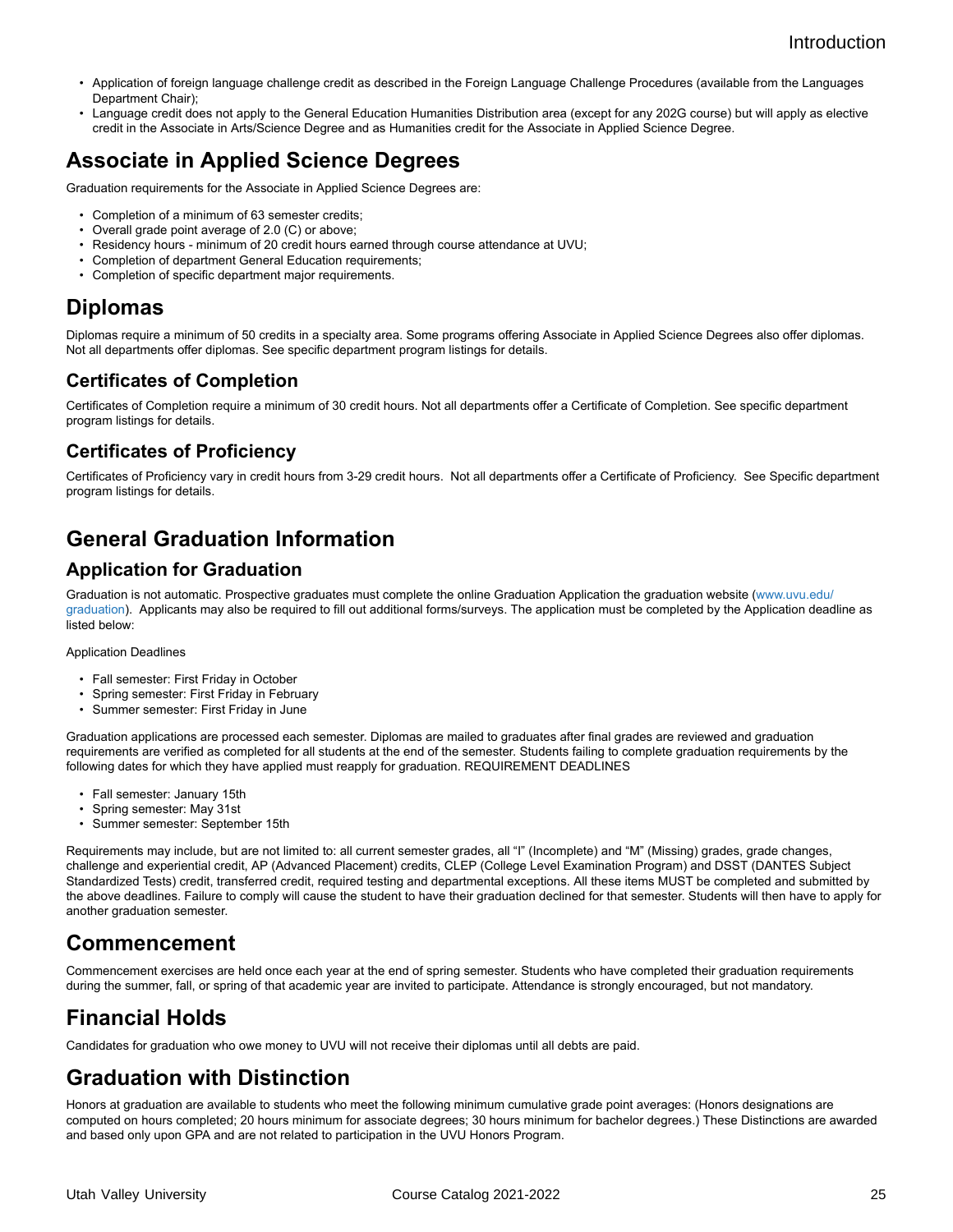#### **Associate Degrees**

- Honors GPA 3.60
- High Honors GPA 3.80

#### **Bachelor Degrees**

- Cum Laude GPA 3.60
- Magna Cum Laude GPA 3.80
- Summa Cum Laude GPA 3.90

**Note:** Please contact the Honors Program (LC 204) for information about the UVU Honors Program.

#### **Valedictorians**

Each of the Colleges and Schools of the University will select a valedictorian from a list supplied by the Graduation Office of candidates graduating with honors during the academic year. The status of valedictorian is determined by each school and college, based on competitive criteria. Please check your school or college for requirements and details.

# <span id="page-25-0"></span>**Student Code of Conduct**

## **Purpose of this Policy**

To advance the educational objectives of Utah Valley University, this Student Code of Conduct ("Student Code") establishes standards and procedures necessary to maintain a community conducive to UVU's three core values: exceptional care, exceptional accountability and exceptional results. This Student Code supports the intellectual, personal, social, and ethical development of all members of the community by promoting the values of civility, integrity, inclusivity, respect, and responsibility. Students at the university are expected to uphold these values through the exercise of their personal freedom and reasoned discourse. This Student Code also establishes the conduct expectations for students of Utah Valley University, outlines students' rights and due process procedures for addressing alleged student violations of university policies, delineates the range of disciplinary sanctions for violations and establishes procedures for appeal of disciplinary sanctions.

## **Policy**

For a full version of this UVU Policy 541, please visit [www.uvu.edu/policies,](http://www.uvu.edu/policies) and click on Policy Manual.

Behavior which violates the Student Code of Conduct should be reported to the office of Student Conduct 801-863-5841 (non-emergency) or Campus Police 801-863-5555 (emergency).

### **4.1 Scope of this Policy**

4.1.1 This policy applies to all students admitted to the University or enrolled in university courses, either full-time or part-time, and to all student conduct that occurs on university campus or at university-sponsored activities. It also applies to off-campus conduct, not otherwise protected by law, that adversely affects the university community and/or fulfillment of the University's mission, values, and operations. The Dean of Students or designee shall decide whether the Student Code shall be applied to misconduct occurring off-campus on a case-by-case basis. If a student withdraws from the University while a disciplinary matter is pending, the University may continue to apply this Student Code and its processes for resolving that specific disciplinary matter.

4.1.2 The University may respond to allegations of student misconduct at any time even if the alleged misconduct occurs before classes begin, after classes end, during breaks within the semester, or during the break between semesters. The University may also institute its conduct proceedings after a degree is awarded in the event misconduct is subsequently discovered. Where warranted, the University retains the right to revoke an awarded certificate, diploma, or degree.

4.1.3 All academic and behavioral misconduct complaints are subject to the due process procedures for investigation, resolution, and appeals as set forth in this Student Code, with the exception of sexual misconduct and protected class discrimination and harassment, which are exclusively subject to the procedures found in UVU Policy 162 Sexual Misconduct and UVU Policy 165 Discrimination, Harassment, and Affirmative Action.

### **4.2 Student Responsibilities and Rights**

4.2.1 Nothing in this policy shall be interpreted to deny the rights of individuals protected by the U.S. Constitution, including their protected rights to freedom of speech and association, including as set forth in UVU Policy 161 Freedom of Speech.

4.2.2 The University expects all students to engage in responsible conduct, to obey the law, to maintain integrity, and to uphold high standards of individual honesty in all their actions and academic work. The University promotes an environment that values inclusivity and civility, and encourages students to be thoughtful and respectful in their dealings with other members of the campus community.

4.2.3 Students are responsible for knowing the information and procedures in this policy and other university policies applicable to students. The University publishes this Student Code in its catalog, online and in print, and in the University's Online Policy Manual. The University reserves the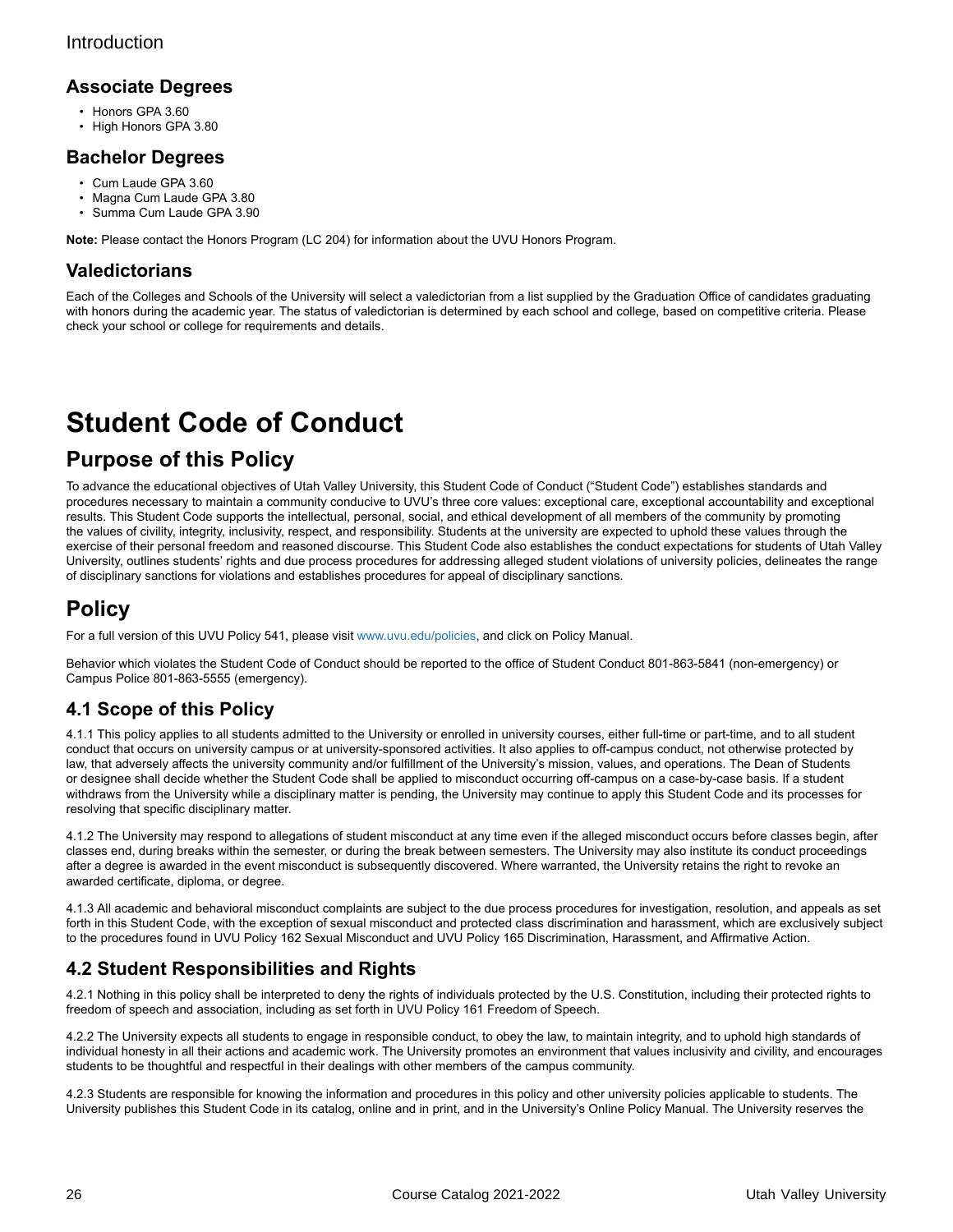right to modify this policy. Alleged policy violations are governed by the policy version in place at the time of the alleged violation. However, Student Code procedures effective at the time of the reporting of the alleged violation will govern the investigation and resolution.

4.2.4 Students shall promptly participate in good faith in informal or formal student conduct investigations related to this policy. If the complainant or respondent fails to participate, the Student Conduct Office may make findings without the response of that party, potentially leading to an unfavorable outcome for that party.

4.2.5 As members of the university community, students have certain rights in addition to their constitutional rights and protections. Students should respect each other's rights. The University will endeavor to safeguard these rights for all.

4.2.5.1 Academic Evaluation. Students have the right to performance evaluation based on a written syllabus, to accurate information regarding changes in course programs or university requirements and reasonable accommodation of those already enrolled in a program or class(es), to receive academic credit and/or degrees when all specified requirements and coursework have been satisfied, and to make academic appeals including but not limited to grade changes and withdrawals. See UVU Policy 152 Accommodations for Individuals with Disabilities; UVU Policy 523 Grading; UVU Policy 601 Classroom Instruction and Management; UVU Policy 635 Faculty Rights and Professional Responsibilities.

4.2.5.2 Due Process. Students have the right to be protected from unreasonable decision-making by the University and to have access to University policies that affect them. The University is committed to providing students with balanced and fair systems of misconduct resolution. This Student Code is administrative in nature and is not a civil or criminal proceeding. Students are presumed not responsible for misconduct until responsibility is established by a preponderance of the evidence. Students' non-participation or silence during any process under this policy will not be used against them, but the University's decisions will nonetheless be made on the available information. The University complies with Utah State Board of Regents' Policy R256 Student Disciplinary Processes, which sets forth minimum standards of due process for student disciplinary processes related to behavioral (non-academic) misconduct matters that may result in either expulsion or a minimum ten-day suspension.

4.2.5.3 Freedom from discrimination. Students have the right to be treated fairly and with dignity regardless of race, color, national origin, age (40 and over), marital status, sex, sexual orientation, gender identity, gender expression, pregnancy, childbirth, or pregnancy-related conditions, disability, religion, genetic information, height, weight, veteran status, or other bases protected by applicable federal, state, or local law, and as revised in UVU Policy 165 Discrimination, Harassment, and Affirmative Action and UVU Policy 162 Sexual Misconduct.

4.2.5.4 Freedom from sex discrimination and sexual misconduct. Students have the right to be free from sex discrimination in UVU educational programs and activities, including but not limited to educational programs, employment, admissions, and university-sponsored activities, consistent with Title IX of the Educational Amendments of 1972. Sexual misconduct, including sexual harassment, sexual violence, sexual assault, relationship violence, and stalking, are types of sex discrimination prohibited by Title IX and/or UVU Policy 162 Sexual Misconduct. Students also have the right to a prompt and equitable response from the University when the University learns of any form of sex discrimination.

4.2.5.5 Freedom of Speech. Students have the right to free exchange of ideas and to artistic expression, the right to free speech, open discussion, inquiry, and academic freedom in the University and on the university campus without prior restraint or censorship, subject to limitations on unlawful/ unprotected speech and to clearly stated, reasonable, and nondiscriminatory rules regarding time, place, and manner. See UVU Policy 161 Freedom of Speech.

4.2.5.6 Ombuds. Students have the right to access the University's Ombuds Office for consultation and assistance resolving matters of personal and school issues, including but not limited to concerns and conflicts regarding other students, faculty, university policies and processes, and housing disputes.

4.2.5.7 Privacy, Confidentiality, and Records. Students have the right to be protected from the University's improper disclosure of a student's educational record consistent with the Family Educational Rights and Privacy Act of 1974 and UVU Policy 542 Student Records Access. Students also have the right to inspect all records pertaining to themselves, which are not considered by the University to be private records of university personnel. Students are entitled to request corrections or expungement to educational records they consider inaccurate or misleading. Also see UVU Policy 635 Faculty Rights and Professional Responsibilities.

4.2.5.8 Student Government and Student Organizations. Students have the right to form and operate an organized student association or club within the guidelines prescribed by the University. Students also have the right to representation through student government on university committees, councils, commissions, and other formally constituted bodies that make general policy and procedure decisions directly affecting students or that govern student activities and conduct. See UVU Policy 532 Associated Student Organization and Club Membership.

#### **4.3 Standards of Student Conduct**

4.3.1 Students are individually responsible for their conduct. In addition, student organizations may be held collectively responsible for the conduct of their student members during student organization activities or while acting on behalf of or at the request of the student organization.

4.3.2 Students shall not engage in academic or behavioral (non-academic) misconduct as described in this section. Categories of prohibited misconduct include but are not limited to the following:

4.3.2.1 Abuse of student conduct process. Abuse or interference with university student conduct processes, including but not limited to falsification, distortion, or misrepresentation of information; failure to provide information or documents, or destruction of information or documents during the student conduct process; attempting to discourage an individual's honest participation in or use of the student conduct process; verbal or physical abuse and/or intimidation or any other retaliation of a party, witness, or other participant in a student conduct process; failure to comply with the sanction(s) imposed by the student conduct administrator; or influencing or attempting to influence another person to commit an abuse of the student conduct process.

4.3.2.2 Academic misconduct and other acts of dishonesty. All forms of academic misconduct and other acts of dishonesty, including but not limited to cheating, plagiarism, fabrication, and/or possessing or providing to the University any false, falsified, altered, forged, or misleading information, materials, documents, accounts, records, identification, or financial instruments.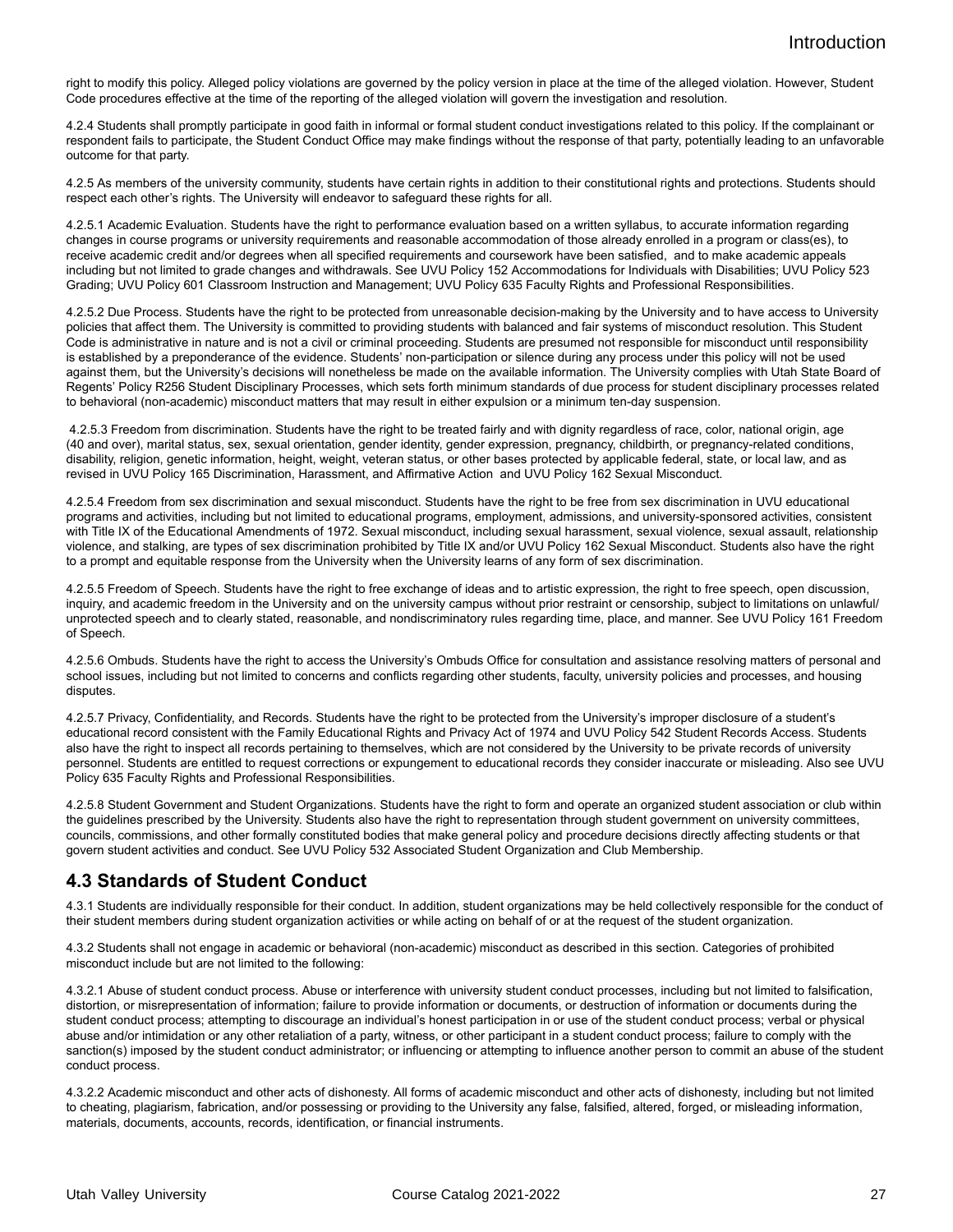4.3.2.3 Alcohol. Use, possession, distribution, being under the influence of alcoholic beverages or paraphernalia on the university campus or at university-sponsored events or activities, and other conduct prohibited by UVU Policy 157 Alcoholic Beverages, Unlawful Drugs, and other Illegal Substances. Alcoholic beverages may not, in any circumstance, be used by, possessed by, or distributed to any person under 21 years of age.

4.3.2.4 Animals. Animals on campus, or other conduct prohibited in UVU Policy 160 Animals on Campus. Service dogs or miniature horses that are trained to perform work or tasks related to a disability are permitted.

4.3.2.5 Damage or destruction. Unauthorized damage to or destruction of university property or the personal property of a member of the university community.

4.3.2.6 Discrimination. Protected class discrimination as defined by UVU Policy 165 Discrimination, Harassment, and Affirmative Action, including but not limited to negative or adverse conduct towards university employees or students in the terms or conditions of employment; university admission or education; access to university programs, services, or activities; or other university benefits or services on the basis of inclusion or perceived inclusion (in the case of disability, sexual orientation, gender identity, or gender expression) in one or more of the protected classes that has the effect of denying or limiting participation in university employment or in a university program or activity.

4.3.2.7 Disruptive behavior. Disruption, obstruction, or interference with university operations, teaching, learning, research, administration, other university activities, and/or other authorized non-university activities that occur on the university campus as defined in section 3.22.

 4.3.2.8 Drugs. Use, possession, distribution, manufacturing, or being under the influence of illegal drugs or other controlled substances or drug paraphernalia, including abuse, misuse, sale, or distribution of prescription or over-the-counter medications, and other conduct prohibited in UVU Policy 157 Alcoholic Beverages, Unlawful Drugs, and other Illegal Substances.

4.3.2.9 Federal, state, or local law or regulation. Violation of federal, state, or local law or regulations that adversely affects the university community and/or the pursuit of its objectives.

4.3.2.10 Fire safety. Violation of local, state, federal, or university fire policies, including but not limited to causing a fire that damages university or personal property or that causes injury to another; improper use of university fire safety equipment; or tampering with or improperly engaging a fire alarm or fire detection/control equipment while on university property.

4.3.2.11 Gambling. Activities that violate state or federal law regarding gambling, including but not limited to risking anything of value for a return or risking anything of value upon the outcome of a contest, game, gaming scheme, or gaming device when the return or outcome is based upon an element of chance; and is in accord with an agreement or understanding that someone will receive something of value in the event of a certain outcome. Gambling includes a lottery and fringe gambling.

 4.3.2.12 Harm to person(s). Intentional or reckless physical harm, threats, intimidation, hazing, bullying, cyberbullying, coercion, retaliation, and/ or other conduct, including assisting in the foregoing, that threatens or endangers the health or safety of any person. Additionally, participation or cooperation by person(s) being harmed does not excuse the violation.

 4.3.2.13 Misuse of computing facilities. Unauthorized use of computing facilities and other conduct prohibited in UVU Policy 441 Appropriate Use of Computing Facilities, including but not limited to attempting to gain access to any system or account without authorization from a system administrator; sharing passwords or accounts; copying or changing system files or software without authorization from a system administrator; using destructive or invasive software; displaying images, sounds, or messages that are obscene where others may be affected by them; consuming inordinate amounts of system resources; crashing machines or systems deliberately; and using the university computing facilities for disruptive or illegal activities.

4.3.2.14 Other policies. Violation of other written university policies, guidelines, or practices.

4.3.2.15 Retaliation. Reprisals or retaliation as defined in this Student Code and other applicable policies.

4.3.2.16 Sexual misconduct. Sexual misconduct, as defined by UVU Policy 162 Sexual Misconduct, includes but is not limited to acts and attempts of dating and relationship violence; domestic violence; discrimination based on sex, pregnancy, pregnancy-related conditions, sexual orientation, gender identity, or gender expression; hostile environment based on sex, pregnancy, pregnancy-related conditions, sexual orientation, gender identity, or gender expression (including intimidation and hazing/bullying); sexual harassment; sexual assault (including nonconsensual sexual contact or nonconsensual sexual intercourse); sexual exploitation (including engaging in sexual trafficking); and stalking.

4.3.2.17 Theft. Intentional and unauthorized taking of, attempted taking of, or maintaining possession of university property or others' personal or public property, including goods, services, or other valuables.

4.3.2.18 Tobacco. Smoking, vaping, or using electronic cigarettes or tobacco inside campus buildings and within 25 feet of entrances, windows, and air intake vents, or other conduct prohibited in UVU Policy 158 Tobacco.

4.3.2.19 Trademark/copyright violations. Unauthorized use (including misuse) of university or organizational names, logos, images, or other university trademarks or copyrighted materials, or other conduct prohibited by UVU Policy 135 Use of Copyrighted Materials.

4.3.2.20 Unauthorized access. Trespassing, misuse of access devices or privileges to university property, or unauthorized entry to or use of buildings or offices, including unauthorized possession, duplication, or use of any means of access to any university building (i.e., keys, proximity cards, etc.), or propping open or other unauthorized use of alarmed doors for entry into or exit from a university building.

4.3.2.21 Weapons. Unauthorized possession or use of a firearm, ammunition, explosives, dangerous weapons, or dangerous chemicals on university property. UVU students must adhere to Utah law regarding the lawful possession of permitted and concealed firearms on public university campuses.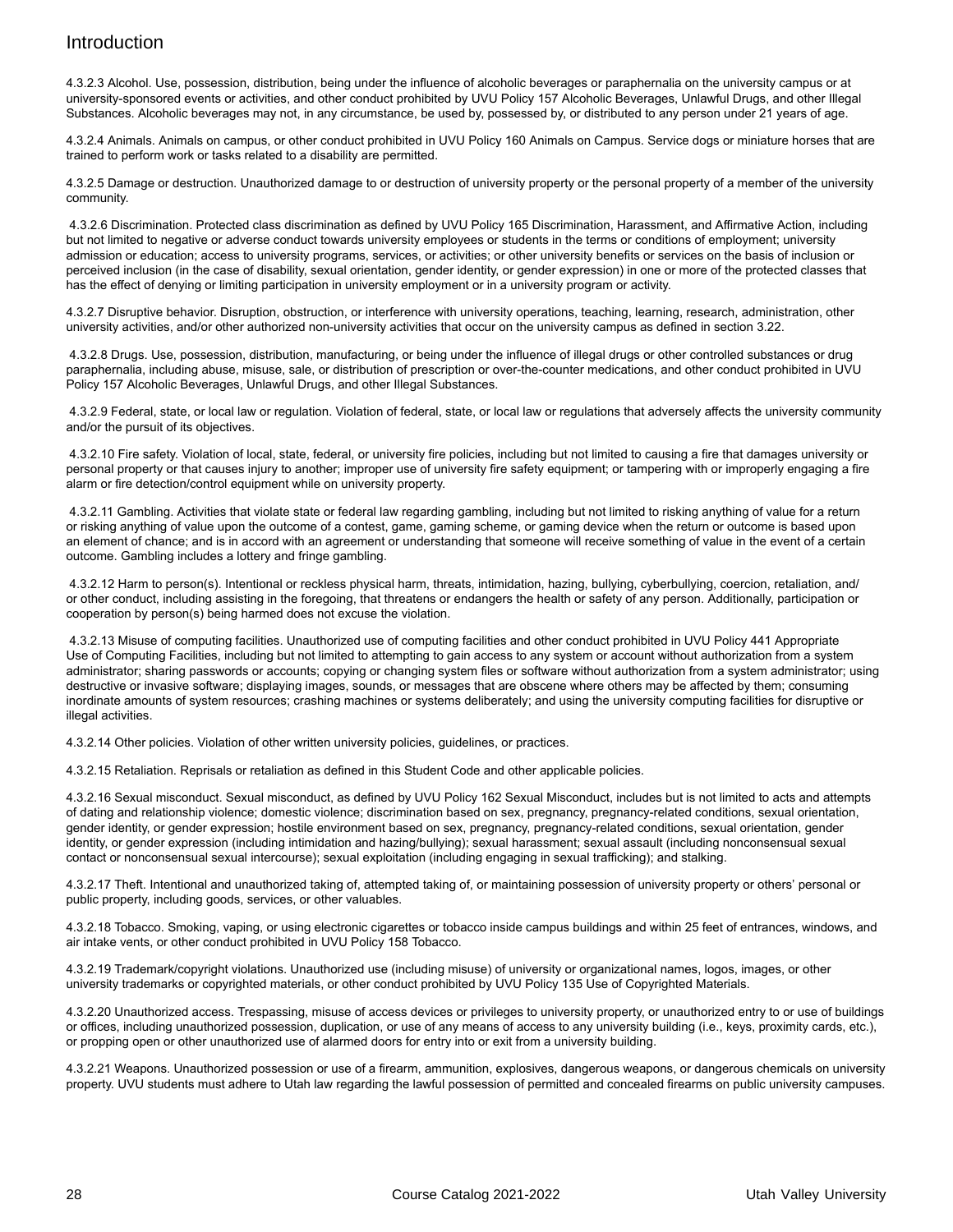4.3.2.22 Wheeled devices. Skateboards, roller blades, roller skates, bicycles, hoverboards, and similar wheeled devices are not permitted inside university buildings or on any stairways, structures, landscaped areas, or concourses, or other areas as prohibited by UVU Policy 403 Restrictions on the Use of Skateboards, Roller Blades, Roller Skates, Bicycles, Motorcycles, and Hoverboards.

### **4.4 Non-University Legal Cases**

4.4.1 University student conduct processes may apply to a student charged with conduct that potentially violates both the law and this Student Code (that is, if both possible violations result from the same alleged conduct). Processes under this Student Code may be carried out before, after, or at the same time as civil or criminal cases at the discretion of the Dean of Students or designee or as otherwise required by law. Determinations made or sanctions imposed under this Student Code are not subject to change when civil or criminal charges addressing the same alleged incident or act are dismissed, reduced, or resolved in favor of or against the student.

4.4.2 When a student is charged by federal, state, or local authorities with a violation of law, the University will not request special consideration for that individual because of their status as a student. If the alleged offense is also being processed under the Student Code, the University may advise off-campus authorities of the existence of the Student Code and of how such matters are typically handled within the university community. The University will cooperate with law enforcement and other agencies in the enforcement of criminal law on campus and in the conditions imposed by criminal courts for the rehabilitation of student violators (provided that the conditions do not conflict with campus policies or sanctions).

#### **4.5 Reporting, Investigations, and Disciplinary Proceedings**

4.5.1 Reports of any suspected or alleged violation(s) of the Student Code shall be made to the Student Conduct Office.

4.5.2 In responding to reports of alleged violations of the Student Code, the University shall provide prompt, fair, and impartial investigations and disciplinary processes. During these processes, both complainant and respondent shall be provided equitable rights and opportunities, including notice and an opportunity to be heard, as outlined in section 5.0.

4.5.3 The University may sanction any student who violates this Student Code and other applicable university policies, up to and including expulsion from the University.

4.5.4 If a student has been disciplined for serious violations of institutional policies regarding sexual misconduct, sex discrimination, harassment, or other serious misconduct resulting in suspension or expulsion, the University may enter a notation on the student's transcript in accordance with the Family Educational Rights and Privacy Act.

4.5.5 The University prohibits retaliation as defined in this policy. The University shall take steps to prevent retaliation and respond to threats or acts of retaliation, up to and including expulsion from the University. Individuals who deliberately make false or malicious accusations of violation of this Student Code or other applicable university policies may be subject to disciplinary action, up to and including expulsion from the University. However, a no-violation finding does not in itself constitute proof of a false or malicious accusation.

#### **4.6 Interim Measures**

4.6.1 The Director of Student Conduct or designee may institute interim measures before the final resolution of an alleged incident of misconduct, including ensuring the safety and well-being of members of the campus community, preservation of university property, or if the student poses an ongoing threat of disruption or interference with the operations of the University. Interim measures may include but are not limited to

4.6.1.1 University issued no-contact directive(s);

4.6.1.2 Providing an escort;

4.6.1.3 Making reasonable adjustments to exams, assignments, and/or providing alternative course completions options in collaboration with faculty;

4.6.1.4 Making adjustment to class schedules, including the ability to transfer course sections or withdraw from a student course without penalty;

4.6.1.5 Making adjustments to living, transportation, and working situations;

4.6.1.6 Limiting a student's or organization's access to certain university facilities or activities pending resolution of the matter;

4.6.1.7 Interim suspension, which may include denial of access to campus (including classes) and/or all other activities or privileges for which the student might otherwise be eligible, as the Dean of Students or designee may determine to be appropriate.

4.6.1.8 Any measure deemed necessary and appropriate by the student conduct administrator in compliance with this policy.

4.6.2 Interim measures do not replace the student conduct process, which will still proceed in a timely manner.

#### **4.7 Sanctions**

4.7.1 The University may sanction any student who violates this policy, up to and including expulsion from the University. Sanctions are intended to educate students on the effects of their behavior and invoke change in future decision making. Sanctions shall be applied in a fair manner and be assigned in accordance with two criteria: (1) educational value for the student found in violation of this policy; and (2) the sanction being commensurate and consistent with the type of violation and any prior misconduct. Except in urgent circumstances where there is significant threat of harm, disruption, or of undermining the integrity of the educational environment, the student conduct administrator shall not impose irreversible sanctions (i.e., denying access to class, final exams, or other student programs).

4.7.2 One or more of the following sanctions may be imposed upon students for violation(s) of the Student Code or other university policies.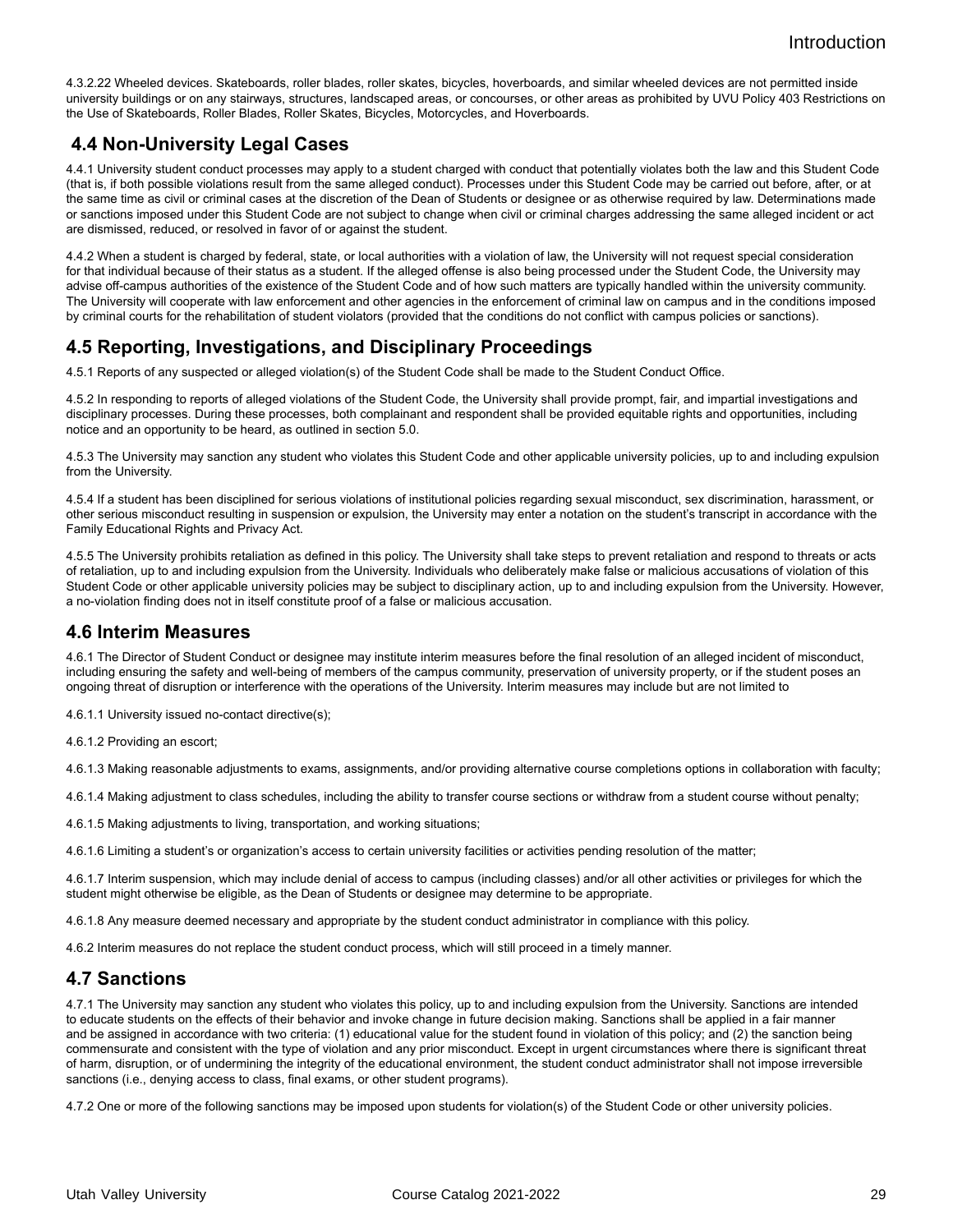4.7.2.1 Academic sanctions. Sanction of academic nature including but are not limited to failing grades, reduced grades, and/or redoing academic exercises.

4.7.2.2 Disciplinary no-contact directive. Specified parameters restricting communicative contact and/or physical proximity with a university community member or campus entity.

4.7.2.3 Discretionary sanctions. Educational meetings or interventions, behavior agreements, work assignments, essays, service to the University, or other related alternative, educational and/or restorative remedies.

4.7.2.4 Expulsion. Permanent separation of the student from the University.

4.7.2.5 Fines. Fines may be imposed as published on the Student Conduct Office website.

4.7.2.6 Group sanctions. Sanctions imposed upon student organizations found to have violated the Student Code as listed above, including loss of all privileges or status.

4.7.2.7 Loss of Privileges. Denial of specified privileges for which the student might otherwise be eligible for a designated period of time.

4.7.2.8 Probation. A written reprimand for violation of specified standards. Probation is for a designated period of time and includes the probability of more severe disciplinary sanctions if the student is found to violate any university standard(s) during the probationary period. Probation may also include specific conditions that the student must meet.

4.7.2.9 Restitution. Compensation for loss, damage, or injury. This may take the form of appropriate service and/or monetary or material replacement.

4.7.2.10 Revocation or withholding of degree. Revocation or withholding award of a degree or certificate otherwise earned.

4.7.2.11 Suspension. Separation of the student from the University for a definite period of time, after which the student is eligible to return. Conditions for readmission will typically be specified at the time of the suspension.

4.7.2.12 University-sponsored housing sanctions. Removal, probation, or reassignment.

4.7.2.13 Warning. A written notice to the student that the student is violating or has violated university standards of student conduct as laid out in this policy and that the misconduct must not be repeated.

### **Policy**

#### **5.1 Reporting**

5.1.1 While all members of the university community are encouraged to report any suspected violation(s) of the Student Code to the Student Conduct Office, university employees are required to report any suspected student violation(s) of the Student Code to the Student Conduct Office within 24 hours of learning of the alleged violation. The Student Conduct Office will then forward the report to the appropriate student conduct administrator as outlined in section 5.8.1.

5.1.2 While all members of the university community are encouraged to report any suspected violations of UVU Policy 162 Sexual Misconduct or Policy 165 Discrimination, Harassment, and Affirmative Action, university employees (except licensed counselors and health providers, as provided in Policy 162) are required to report any suspected violations of Policy 162 to the Office of Equal Opportunity and Affirmative Action/Title IX within 24 hours of learning of the alleged violation. Any reports of such violations that may be received by the Student Conduct Office will be immediately reported to the Office of Equal Opportunity and Affirmative Action/Title IX.

5.1.3 Individuals may submit reports of alleged violations of the Student Code or other university policies through several methods listed on the Student Conduct website at https://www.uvu.edu/studentconduct/report, including options for reporting anonymously.

5.1.4 Reports made through tip/crisis reporting methods designated on the student conduct website will be forwarded to the UVU Police, Associate Dean of Students, Director of Crisis Services, and other individuals as needed for an effective response. Each report will be individually assessed to determine the nature, severity, and likelihood of harm to members of the university community and the appropriate response.

### **5.2 Amnesty**

5.2.1 The University encourages all community members to proactively assist others whose health or safety are at risk. The University will not pursue student conduct process against a reporting student, a complainant, a respondent, or witness for personal involvement in minor policy violations, including but not limited to the use of alcohol, marijuana or other drugs, at or near the time of the incident as long as the reporting student's behavior did not place the health or safety of any other person at risk. The University may, however, initiate an educational discussion with any student regarding their personal involvement in minor policy violations.

5.2.2 If the same person or student organization repeatedly requests amnesty for substantially similar minor policy violations, the student conduct administrator may deny amnesty to that person or student organization.

### **5.3 Safe Harbor**

5.3.1 Students who have a drug or alcohol addiction may be granted safe harbor from discipline. If a student self-reports their own addiction to the appropriate university officials before the threat of drug testing and/or discipline, the University may decide not to initiate a conduct complaint. A written action plan by the student may be used to track cooperation with the safe harbor program. Failure to follow the action plan may nullify the safe harbor protection and the University may initiate student disciplinary processes.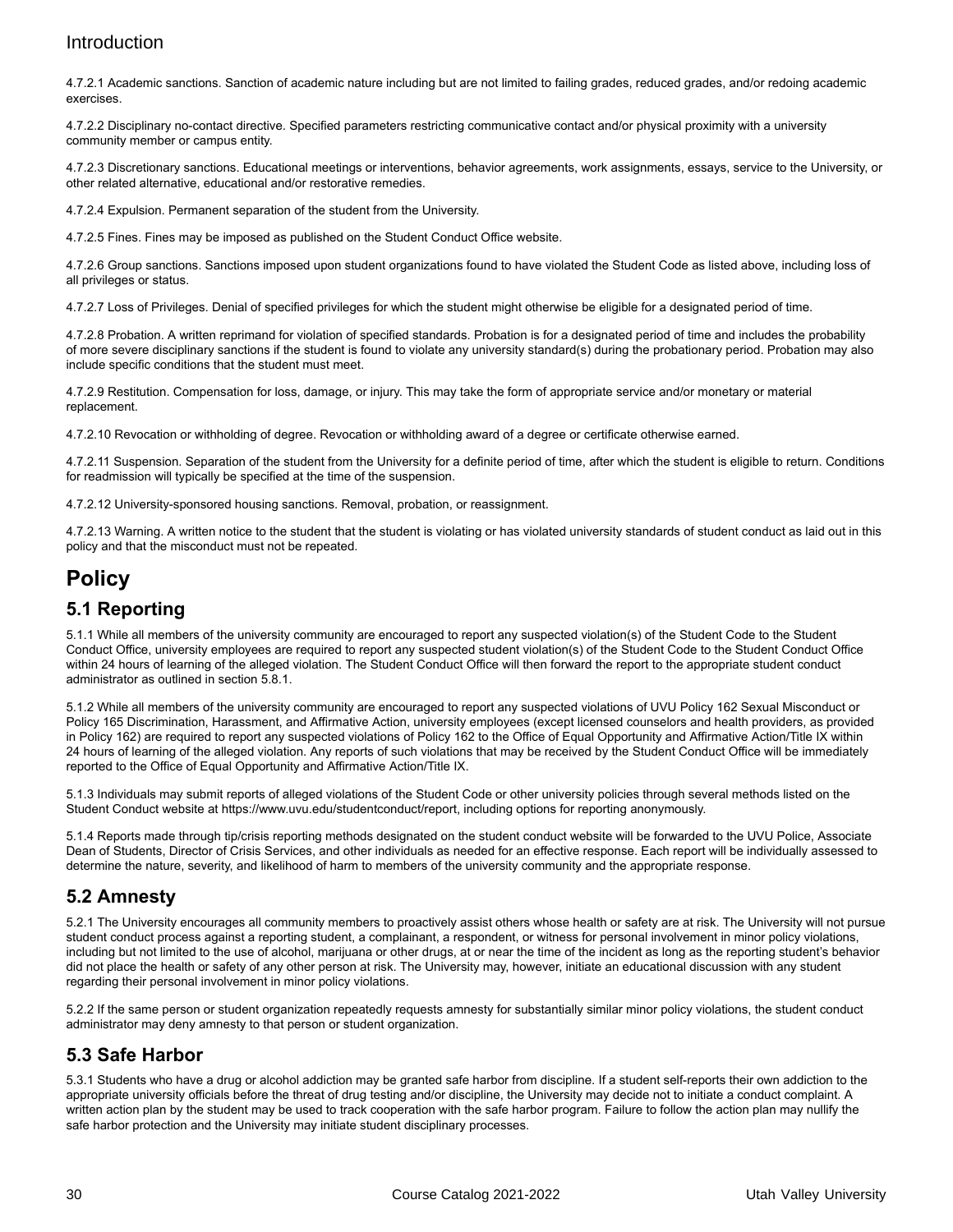### **5.4 Collective Violations by Student Organizations**

5.4.1 When violations of this Student Code occur at events sponsored or co-sponsored by a student organization, its officers and membership may be held collectively and/or individually responsible when:

5.4.1.1 The student organization's leader(s) or officer(s) gave consent to, or encouraged, the behavior; or

5.4.1.2 The student organization's leader(s) or officer(s) knew or should have reasonably known about the behavior.

5.4.2 Hearings for student organizations follow the same student conduct process as for individuals. In any such action, determinations as to violations and sanctions may be made collectively to the student organization and/or individually and will be proportionate to the involvement of each individual and the student organization.

### **5.5 Confidentiality and Recordkeeping**

5.5.1 University personnel involved in student conduct processes shall maintain confidentiality to the extent allowed by the Utah Government Records and Management Act (GRAMA), the federal Family Educational Rights and Privacy Act (FERPA), the federal Health Information Portability and Accountability Act (HIPAA), and other applicable laws governing record protection and/or mandatory reporting.

5.5.2 The Student Conduct Office strives to maintain confidentiality throughout the investigation and appeals hearing process.

5.5.3 The Student Conduct Office is responsible for maintaining appropriate records directly related to alleged violations, investigations, findings, sanctions, etc. as described in section 5.15 If complaints are found to be without merit, records of the complaint and processes will not be entered onto a student's disciplinary record, but the Student Conduct Office will keep record of the case in its internal databases.

5.5.4 Complainants, respondents, witnesses, and any other participants in the conduct process are prohibited from recording interviews, hearings, and other meetings before, during, and after the disciplinary process.

#### **5.6 Support Persons and Advisors**

5.6.1 As required by Utah State Board of Regents' Policy R256 Student Disciplinary Processes, in matters of behavioral (non-academic) misconduct where the University believes in good faith, based on facts known by the University at the time or when additional facts are discovered later, that the student conduct matter may result in expulsion or a minimum ten-day suspension, the additional protections provided in this section apply. Students may waive any rights described in this section. This section does not apply to UVU Police Department law enforcement activities.

5.6.1.1 Before interviewing the student, the investigator or representative of the Student Conduct Office shall notify the student in writing of the allegations (including the time and place of the alleged misconduct, where available) made against the student and of the student's right to have a support person or advisor throughout the process who may be, but need not be, an attorney. This notice will be given at least 24 hours before a student is interviewed about the student conduct matter. If a student wishes to seek counsel from a support person or advisor, the University shall reschedule the interview, giving the student reasonable time to obtain a support person/advisor.

5.6.1.2 In meetings and interviews under section 5.12 and section 5.13 of this policy on behavioral (non-academic) misconduct matters, student complainants and respondents may be accompanied by a support person/advisor of the student's choice, who may be an attorney. During such meetings or interviews, the support person or advisor may only advise the student and may not actively participate in the investigation or process.

5.6.2 During any appeals hearing undersection 5.14 of this policy, student complainants and respondents may each have a support person/advisor of their choice, who may be an attorney, advocate for them.

5.6.3 A support person/advisor may not be an employee of the University who would have a conflict of interest in serving in the support person/ advisor role. Support persons/advisors must be willing to agree maintain the confidentiality of student conduct investigation and appeals hearing processes.

5.6.4 The University may proceed with the investigation and hearing processes in a timely fashion without the complainant or respondent if that party fails to respond or declines to participate. The University may set reasonable deadlines and move forward with processes regardless of whether a party and/or a party's support person/advisor is able to accommodate those deadlines.

#### **5.7 Preliminary Review**

5.7.1 After receiving a report of an alleged violation of the Student Code or other applicable university policies, the student conduct administrator shall promptly conduct a preliminary review to determine if interim measures are needed, if a violation of the Student Code is alleged, and if an investigation is necessary to resolve a genuine dispute of material facts.

5.7.2 If the student conduct administrator determines that no violation of the Student Code has been alleged and/or there's no genuine dispute of material facts, the administrator shall issue a written notice of this decision to the respondent, complainant (if required by law), and the Student Conduct Office.

5.7.3 A preliminary review dismissal shall be final with no additional internal appeals available to the parties.

5.7.4 If the student conduct administrator determines that a violation of the Student Code or other policy has been alleged and that an investigation is necessary to resolve a genuine dispute of material facts, then the Administrator may proceed with an investigation of the alleged violation.

5.7.5 The student conduct administrator shall report the complaint to the Director of Student Conduct or designee.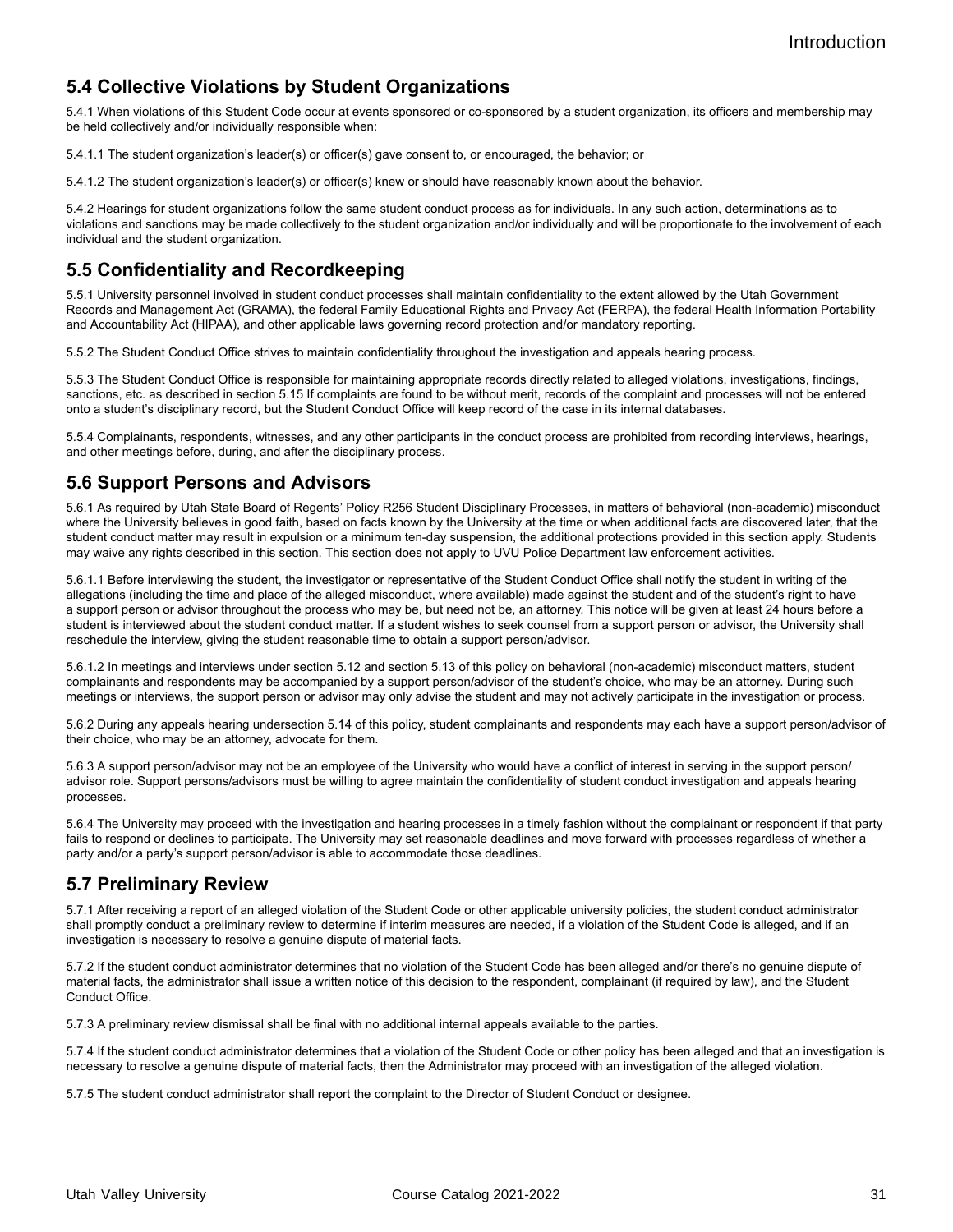5.7.6 At the recommendation of the student conduct administrator, the Director of Student Conduct or designee may apply an interim measure to a student or student organization or invoke other safety measures, as provided in section 4.6, pending the outcome of the investigation and subsequent proceedings.

5.7.6.1 The Dean of Students or designee will notify the student in writing of this action, including a brief description of the reason for the interim measure. When required by law, such as in sexual misconduct cases, applicable notices will be provided to both complainants and respondents. A student who receives an interim suspension may request a meeting with the Dean of Students or designee to present information and/or reasoning as to why the interim measure is inappropriate or unnecessary.

5.7.6.2 At the discretion of the Dean of Students or designee, and in collaboration with faculty and/or the appropriate academic dean(s), alternative coursework options may be approved to minimize impact on the student during any interim measure.

### **5.8 Delineation of Authority**

5.8.1 For purposes of this policy, the Dean of Students shall delegate authority for the investigation, resolution, decision-making (including appeals), and sanctions based on the type of misconduct as defined in section 3.1 and 3.2 as follows:

| <b>Type of Misconduct</b> | <b>Student Conduct Administrator</b>                     | <b>Student Conduct Appeal Decision Maker</b>                                                         |  |  |
|---------------------------|----------------------------------------------------------|------------------------------------------------------------------------------------------------------|--|--|
| Academic                  | Faculty member of course in which misconduct<br>occurred | Academic dean of college/school or designated<br>chair of department in which misconduct<br>occurred |  |  |
| Behavioral                | Director of Student Conduct or designee                  | Dean of Students or designee                                                                         |  |  |

### **5.9 Informal Resolution**

5.9.1 Informal resolution may include an inquiry into the facts but typically does not include an investigation. Informal resolution is flexible and includes options such as mediating an agreement between the parties, separating the parties, referring the parties to counseling programs, negotiating an agreement for disciplinary action, conducting targeted preventive educational and training programs, or providing remedies for the individual harmed by the offense. Informal resolution also includes options such as discussions with the parties, making recommendations for resolution, and conducting a follow-up review after a period of time to ensure that the resolution has resolved concerns effectively.

5.9.2 Because each alleged violation is different, the student conduct administrator shall tailor each resolution to the specific facts of the case, including determining whether the alleged violation is appropriate for informal resolution. Informal resolution may result in resolutions such as behavior agreements and/or sanctions combined with educational or restorative measures.

5.9.3 Informal resolution is encouraged to resolve concerns at the earliest stage possible with the cooperation of all parties involved. Participation in the informal resolution process is voluntary. Informal resolution may be appropriate for anonymous and/or third-party reports, or when respondents accept responsibility for their violations. Information resolution may be inappropriate when one or both of the parties are reluctant to participate in good faith, or when there are allegations of violent behavior.

5.9.4 Any unsuccessful informal resolution, including but not limited to noncompliance with the informal process, may be referred for student conduct hearing.

5.9.5 After concluding informal resolution, the student conduct administrator shall notify the complainant and respondent in writing of the resolution that was agreed upon.

5.9.6 Participation in informal resolution does not prohibit either party from terminating informal resolution and/or requesting an investigation at any point during the informal resolution process. Where a report is closed after informal resolution, the matter may later be reopened at the discretion of the student conduct administrator when requested by the complainant and/or if the student conduct administrator determines there is good cause to do so.

### **5.10 Investigation**

5.10.1 If the student conduct administrator determines an investigation is necessary, the University shall conduct a reliable and impartial investigation by interviewing relevant witnesses, collecting relevant documentary evidence, and preparing a written summary of findings. The purpose of the investigation is to establish whether there is a reasonable basis, based on a preponderance of the evidence, for concluding that the alleged violation of the Student Code has occurred. The University reserves the right to engage an outside investigator to conduct the investigation if it is determined there is a conflict of interest or other compelling reason to do so.

5.10.2 If a student withdraws from the University before the completion of an investigation and hearing, the University may continue to investigate and apply this process for resolving the specific disciplinary matter in the student's absence. If a respondent is found to have violated university policy, the University may restrict the respondent's readmission on terms or under circumstances it may prescribe at the time of the finding.

5.10.3 Complainants, respondents, and witnesses shall be treated with respect throughout the investigation process, disciplinary process, and other proceedings.

5.10.3.1 Accordingly, the University endeavors through this policy and diligent effort to secure the following for complainants and respondents:

5.10.3.1.1 Reasonably prompt and equitable resolution of allegations for respondents and complainants,

5.10.3.1.2 Freedom from retaliation for making a good faith report or for participating in any investigation or proceeding under this policy.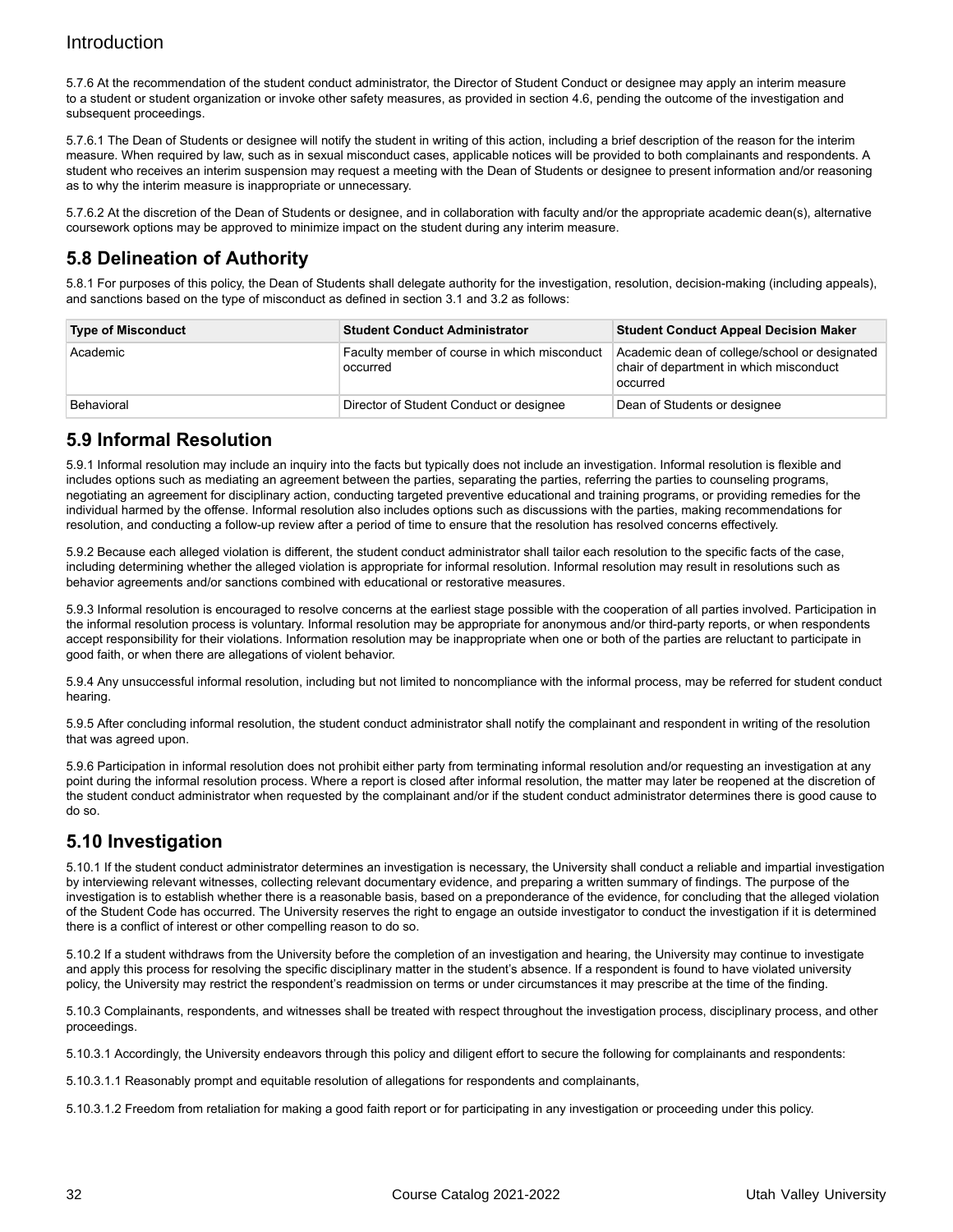5.10.3.1.3 Timely and equal access to allegations for respondents and complainants, and the opportunity to respond to information that will be used against them in any disciplinary proceeding.

5.10.3.1.4 The opportunity for complainants and respondents to offer information, present evidence, and identify witnesses during an investigation.

5.10.3.1.5 Interim measures made available for complainants, respondents, and witnesses, and the opportunity to request modifications necessary for physical and/or emotional safety.

5.10.3.1.6 Timely notice of meetings where complainants' and respondents' presence is necessary.

5.10.3.1.7 Simultaneous notification to complainants and respondents, in writing, of the results of any proceedings.

5.10.3.1.8 The opportunity for complainants and respondents to articulate concerns or issues about proceedings under this policy.

5.10.3.1.9 Reasonable time for complainants and respondents to prepare responses, as permitted under this policy.

5.10.3.1.10 Written notice to complainants and respondents of any necessary extensions of timeframes under this policy.

5.10.3.1.11 Reasonable accommodations for all participants in the student conduct process who have a disability and who request disability accommodations. Such requests may be made to the student conduct administrator, who will refer such requests to the appropriate ADA coordinator and then implement approved accommodations.

#### **5.11 Notices to Complainants and Respondents**

5.11.1 The student conduct administrator will give written notice to:

5.11.1.1 Complainant(s) of their options to report to other campus and community authorities as applicable, when complainants allege a violation of the Student Code to the student conduct administrator.

5.11.1.2 Complainants and respondents, if the student conduct administrator's inquiry advances beyond preliminary review according to section 5.7, of the time and place of alleged policy violation(s), which policies were allegedly violated, and how those policies were violated. The student conduct administrator will also provide the parties with written notice to appear at a pre-hearing meeting. If additional violations are later alleged, a further notice shall be provided to the complaining and responding students.

5.11.1.3 Complainants and respondents of their ability to participate in campus investigations and/or student conduct processes by providing relevant information and recommending relevant witnesses. If students choose to not participate in the process, the case may proceed without them and a decision may be made without any input from the student.

5.11.1.4 Complainants and respondents of their right, in behavioral (non-academic) misconduct matters, to be accompanied by a support person/ advisor of their choice, who may but need not be an attorney, throughout the student conduct process. Students must notify the student conduct administrator at least five school days in advance of the pre-hearing meeting of their support person/advisor's identity and the nature of the student's relationship to the support person/advisor. The University has the right to disqualify a support person/advisor when their participation would create a conflict of interest or a potential disruption in the student conduct process.

5.11.1.5 Complainants and respondents of how to request information for disability accommodations and/or language translation services.

#### **5.12 Pre-Hearing Meeting**

5.12.1 The student conduct administrator will conduct a pre-hearing meeting with the respondent. The complainant and/or others may be invited to attend the same or a separate pre-hearing meeting, depending on the circumstances. If any party chooses not to attend, the pre-hearing meeting may still proceed.

5.12.2 The pre-hearing meeting will occur promptly after the student conduct administrator determines, after preliminary review, that an investigation/ pre-hearing is necessary.

5.12.3 Parties will be given the opportunity to present relevant information in response to the alleged misconduct before and during the pre-hearing meeting.

5.12.4 The pre-hearing meeting and outcomes will be shared with the parties to the extent allowed by law, but will otherwise remain confidential.

5.12.5 If the respondent does not admit to the alleged violation(s) and/or the allegations cannot be resolved by mutual consent, the matter will be considered in a student conduct hearing.

5.12.6 If the respondent accepts responsibility for the violation, but sanctions are not agreed to, sanctions will be determined in a student conduct hearing.

5.12.7 During the pre-hearing meeting, investigation, or other pre-hearing processes in behavioral (non-academic) misconduct matters, the complainant's and/or respondent's support person/advisor may only advise the student and may not actively participate.

#### **5.13 Student Conduct Hearing**

5.13.1 Allegations of misconduct and/or sanctions not resolved during the pre-hearing meeting will be referred to a student conduct hearing, which will be scheduled as promptly as possible after the pre-hearing meeting. The student conduct administrator may delay the hearing if further investigation is needed or other circumstances require a delay. Hearing proceedings may be conducted over the course of multiple meetings.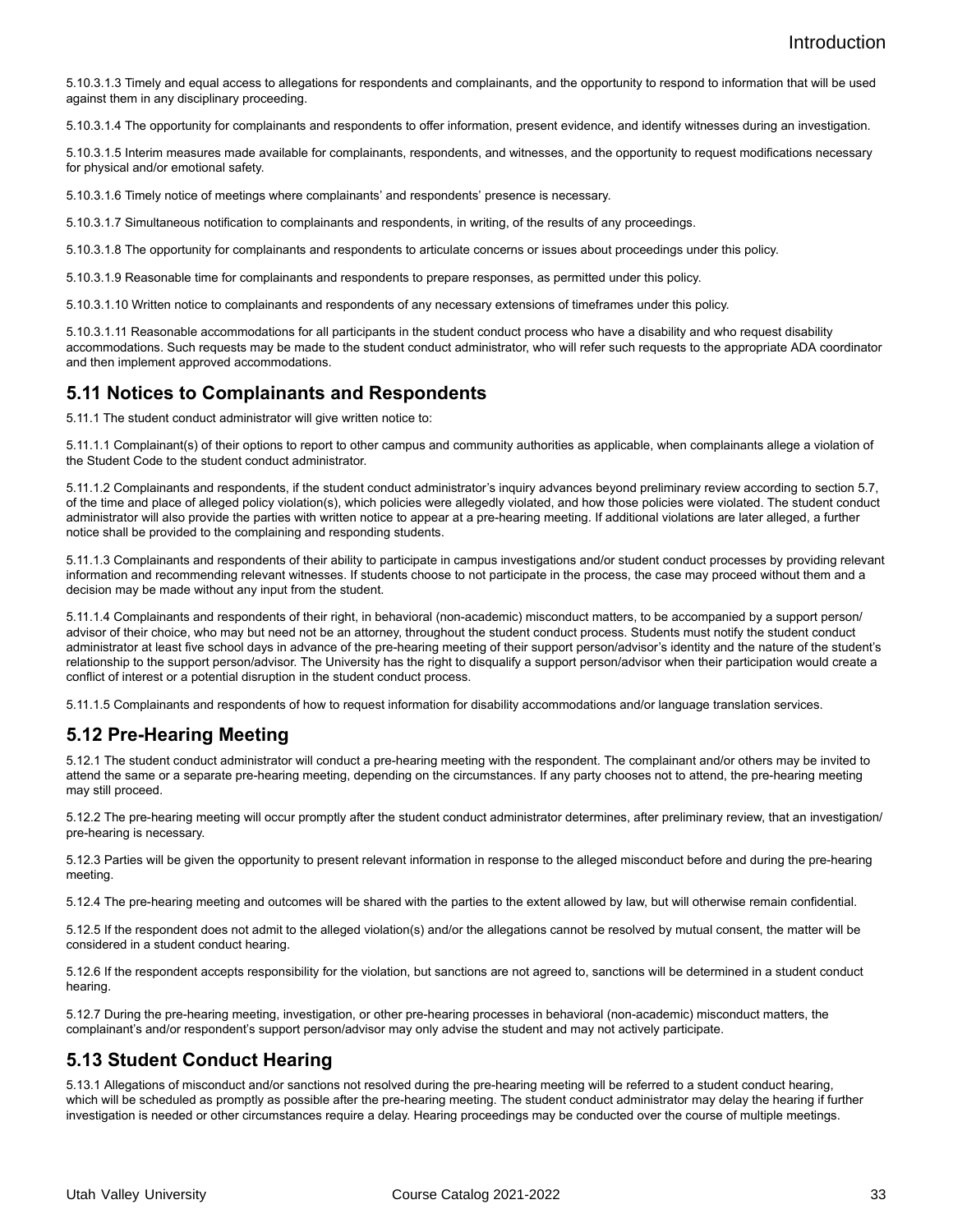5.13.2 The participating parties will receive notice of hearing meetings and access to all evidence to be considered at the hearing at least five school days in advance.

5.13.3 Student conduct hearings will be conducted according to the following procedures:

- 1. The student conduct administrator will conduct the student conduct hearing with the respondent. The complainant and/or others will be invited to attend the hearing. If either party fails to attend the hearing without good cause and without prior notice to the student conduct administrator, the hearing may proceed. Neither party is required to participate in the hearing for the hearing to proceed. The University reserves the right to modify hearing procedures to protect the safety of all parties involved.
- 2. Student conduct hearings and outcomes will be shared with the parties to the extent allowed by law, but will otherwise remain confidential.
- 3. Student conduct hearings will be conducted by the student conduct administrator.
- 4. In behavioral (non-academic) misconduct matters, the complainant and respondent have the right to be assisted by a support person/advisor of their choice during the Student Conduct Hearing and during any subsequent appeal hearings. Parties must notify the student conduct administrator at least five school days in advance of the hearing of their support person/advisor's identity and the nature of their relationship to the support person/advisor (including whether the support person/advisor is an attorney). The University has the right to disqualify a support person/advisor when that person's participation would create a conflict of interest or potentially disrupt the student conduct process. (If the complainant or the respondent do not provide the required information about their support person/advisor at last five days in advance, the support person/advisor may attend but shall not participate in the hearing.) Support persons/advisors may give opening statements, advise students throughout the hearing, question witnesses as allowed by the student conduct administrator, and present a closing statement. Support persons/advisorsmay not serve as witnesses. Neither the Rules of Civil Procedure nor the Rules of Evidence apply to these hearings.
- 5. If the complainant, respondent, and/or other witnesses have concerns for their personal safety, well-being, or fear confrontation during the hearing, they may request other reasonable means of participating. the student conduct administrator will determine whether the proposed means are reasonable.
- 6. Reasonable efforts will be made to accommodate the schedules of all participants in the hearing. Typically, no more than one extension will be granted.
- 7. In student conduct hearings involving more than one respondent, the student conduct administrator may permit separate or joint student conduct hearings concerning each student.
- 8. The complainant, respondent, and the student conduct administrator may arrange for witnesses to present relevant information during the student conduct hearing.
- 9. Records, exhibits, and written statements will be accepted if deemed relevant by the Student Conduct Administrator.
- 10. All procedural questions are subject to the final decision of the student conduct administrator.
- 11. After all pertinent information has been received, the student conduct administrator shall deliberate on all available information and determine, based on a preponderance of the evidence, whether the respondent hasviolated the Student Code.
- 12. The respondent and complainant will receive prompt notice of hearing decisions in writing to the student's university email address, or handdelivered, typically within five school days of the hearing date, unless circumstances require delay. The notice will include whether the policy was violated, actions taken to resolve the complaint, and any applicable sanctions to both respondents and complainants to the extent allowed by law.
- 13. A finding of not-in-violation will resolve the matter with no further action or appeals.
- 14. Disciplinary sanctions may be imposed upon respondent(s) found in violation of the Student Code and communicated to the respondent in a written sanction letter. Elements of the sanctions may be imposed either singularly or in combination with other sanctions. Sanctions do not take effect until the completion of the appeal process, if any, unless otherwise specified by the student conduct administrator.

#### **5.14 Appeal Process**

5.14.1 Respondent(s) or complainant(s) may appeal a decision or sanction of the student conduct administrator to the Student Conduct Appeal Panel within five school days of the decision. These appeals shall be in writing and shall be delivered to the Student Conduct Office via email or postal mail. Untimely requests will not be considered absent extraordinary circumstances. Activities such as graduation, study abroad, internships/ externships, business travel, or educational, sabbatical, or extracurricular activities generally do not in themselves constitute extraordinary circumstances.

5.14.2 When requesting the appeal, the respondent or complainant must identify in the written request at least one or more of the following grounds for appeal:

- 1. New evidence unavailable to the party during the investigation has been discovered that could substantially impact the investigation, findings, and/or resolution.
- 2. Substantial departure from the procedures outlined in this Student Code or that the process was unfair and/or biased, which substantially impacted the outcome of the investigation or hearing. The duration of the investigation or severity of the sanction are not considered procedural errors.
- 3. Findings lacked substantial evidence such that no reasonable person would reach the same conclusion as the student conduct administrator.
- 4. The sanction imposed is substantially disproportionate to the severity of the violation (i.e., too severe or not severe enough).

5.14.3 Unless the appeal panel (the composition of which is explained below) determines by majority vote that one or more of the grounds stated in 5.14.2 has been met and that modifications to the original decision should be recommended, the student conduct administrator's decision or sanction shall be upheld.

5.14.4 While an appeal is pending, the student conduct administrator may impose interim measures.

5.14.5 The Student Conduct Office shall promptly convene a three-member appeal panel from the Policy 162/165 review panel pool. The appeal panel will include one faculty, one staff, and one student.

5.14.6 Panel members must be in good standing with the University and must not have any relevant conflict of interest. The student conduct administrator will notify the parties of the panel members' identities and appeal procedures in this policy. Within 3 school days of receiving this notice, parties may request in writing that a review panel member be disqualified based on bias or conflict of interest and explain the reasons for this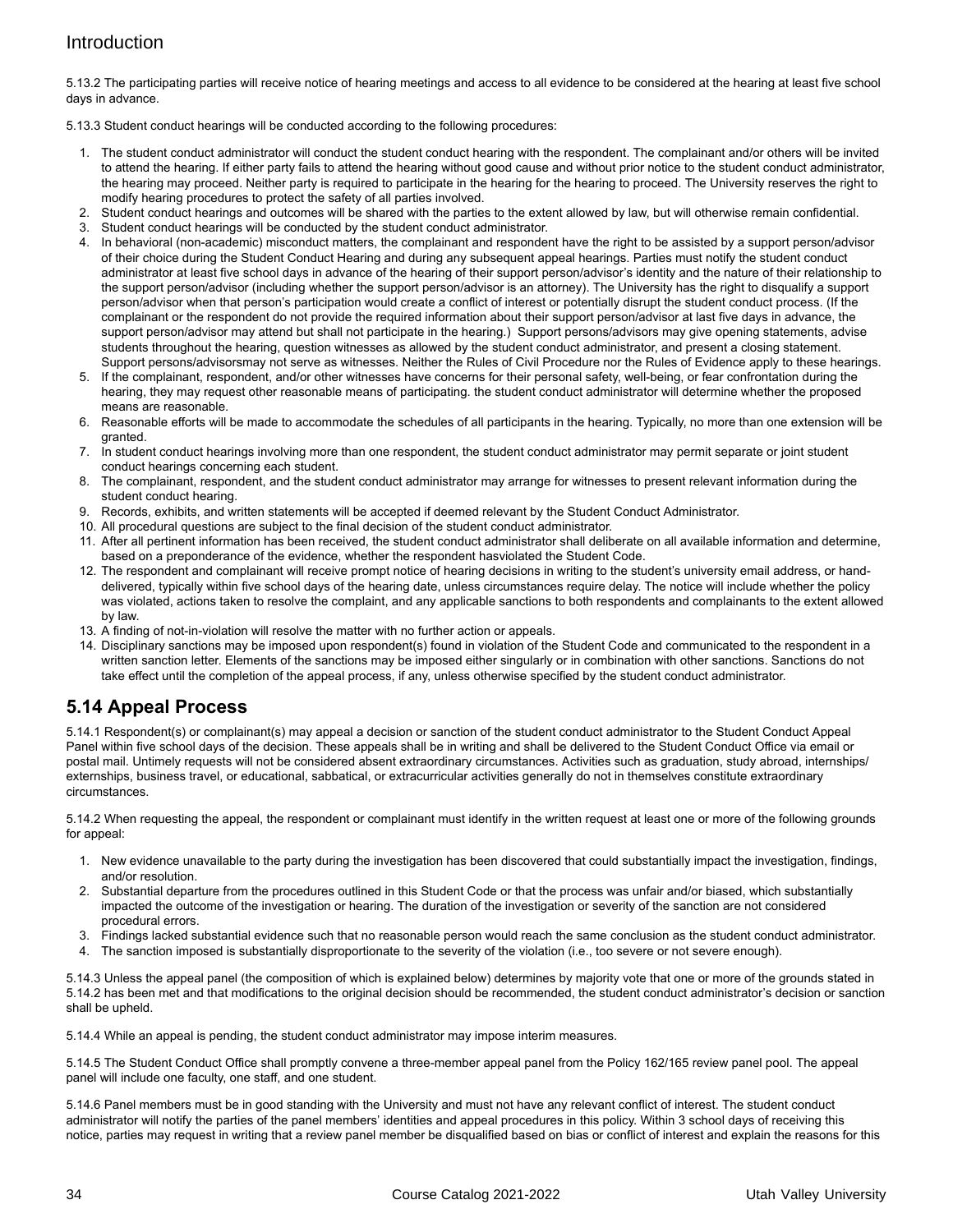request. If the Student Conduct Office, in consultation with the Office of General Counsel, confirms a bias or conflict, a new panel member shall be selected.

5.14.7 The Office of General Counsel will appoint an impartial attorney to preside over the appeal hearing as hearing officer. This attorney must have no prior involvement in either advocacy or investigatory matters related to the conduct matter. The hearing officer will ensure order, fairness, due process, efficiency, and civility at the hearing, and ensure a relevant and sufficient evidentiary record for the panel's consideration. To advance this aim, the hearing officer may set time limits proportionate to the complexity of the case; exclude irrelevant and unduly repetitious exhibits, witnesses, questions, statements, or other information; and exclude material deemed privileged under the law. Formal rules of evidence do no apply. The appeal panel shall consult with the hearing officer during the appeal process regarding legal, procedural, policy, and other questions as needed. The hearing officer, in consultation with the panel, will review and respond to any pre-hearing questions or objections from the parties related to hearing matters.

5.14.8 Once the panel is confirmed, they shall promptly determine, based on a preponderance of the evidence, whether the appeal request meets one or more criteria under section 5.14.2.

5.14.9 The Student Conduct Office shall then notify parties in writing of the appeal hearing panel's determination and, if a hearing is warranted, of the appeal hearing date, which will be scheduled promptly.

5.14.10 The hearing officer may conduct a pre-hearing conference to formulate or simplify the issues; obtain admission of fact and documents that will avoid unnecessary proof; arrange for the exchange of proposed exhibits; outline expectations for the hearing; or agree to other matters that may expedite the orderly conduct of the hearing.

5.14.11 The complainant and respondent will be allowed to attend the entire appeal hearing, excluding deliberations. In behavioral (non-academic) misconduct matters, the complainant's and respondent's support person/advisor, if any, will be allowed to attend the entire appeal hearing, excluding deliberations. Admission of any other person to the appeal hearing shall be at the discretion of the hearing officer.

5.14.12 The scope of the appeal hearing and the standard of review shall be limited to those stated in section 5.14.2. Along with written notice of the hearing date, the Student Conduct Office shall provide the review panel and parties copies of a summary of the case (where applicable), written findings, sanction letter, the written request for appeal, and any additional opposition statements already provided by the parties.

5.14.13 The appeal hearing is an opportunity for the parties to be heard by the appeal panel in person about the issues and criteria being considered for the appeal, including addressing the information in the summary of the investigation, any supplemental statements or new evidence unavailable during the investigation, any written impact or mitigation statements, to identify witnesses for the panel's consideration, and to respond to any questions from the appeal panel.

5.14.14 In behavioral (non-academic) misconduct matters, the respondent and complainant have the right to be assisted by a support person/ advisor of their choice, who may be, but need not be, an attorney and who may participate during the appeal hearing. Parties must notify the Student Conduct Office at least 5 school days in advance of the hearing of their selected support person/advisor and the nature of their relationship to the support person/advisor (including whether the support person/advisor is an attorney). The University has the right to disqualify a support person/ advisor when their participation would create a conflict of interest or would create the potential for disrupting the student conduct process. If the complainant or the respondent do not provide the required information about their support person/advisor at least five days in advance, the support person/advisor may attend but shall not participate in the appeal hearing. Support persons/ advisors may give opening statements, advise students throughout the hearing, question witnesses as allowed by the hearing officer, and present a closing statement. Support persons or advisorsmay not serve as a witness. Neither the Rules of Civil Procedure nor the Rules of Evidence apply to these hearings.

5.14.15 Documents, evidence, other statements, and requests for the appearance of witnesses to be considered at the hearing may be made by the panel, respondent, complainant, and/or student conduct administrator, and must be submitted in writing to the Student Conduct Office at least 5 school days before the hearing, and must include explanations of how each document or request is relevant to the reasons for the appeal. Only witnesses and other evidence that are relevant to the section 5.14.2 bases for appeal may be considered by the appeal panel. It is the responsibility of the party requesting a particular witness to invite that witness to attend the hearing.

5.14.16 In the event that any party fails to attend the appeal hearing without good cause and prior notice to the Student Conduct Office, the appeal panel may proceed with the hearing. Neither party is required to participate in the hearing for the appeal panel to proceed.

5.14.17 The hearing, except for deliberations, will be audio recorded by the appeal panel chair, who will give the recording to the Student Conduct Office. A copy of the audio file and/or transcription will be made available for review by either party upon request. Participants are prohibited from recording interviews and other meetings before and after the hearing.

5.14.18 Each party has up to 60 minutes to present their portion of the case (opening statement, testimony of the party and party's witnesses, questioning the other witnesses if any, and closing statement). The hearing officer will keep track of time.

5.14.19 The hearing officer will begin the hearing by asking the student conduct administrator to provide an oral summary of the investigation process, findings, and conclusions contained in the case summary and sanction letter.

5.14.20 The respondent and complainant shall each have the opportunity to make a personal statement, relevant to the scope of the appeal and bases for the appeal, including the personal impact of the alleged misconduct and/or sanction, the relief sought, and mitigating or aggravating information. In behavioral (non-academic) misconduct matters, each party's support person/advisor shall also have the opportunity to make an opening statement relevant to the scope of appeal. Each party, or their respective support person/advisor, may call witnesses that the hearing officer deems relevant to the scope of the appeal, question witnesses through the hearing officer, present evidence, and make concluding remarks.

5.14.21 The panel may question any party and witness. Only the person to whom a question is directed may answer (for example, support persons/ advisors shall not be permitted to answer the appeal panel's questions on a party's behalf.)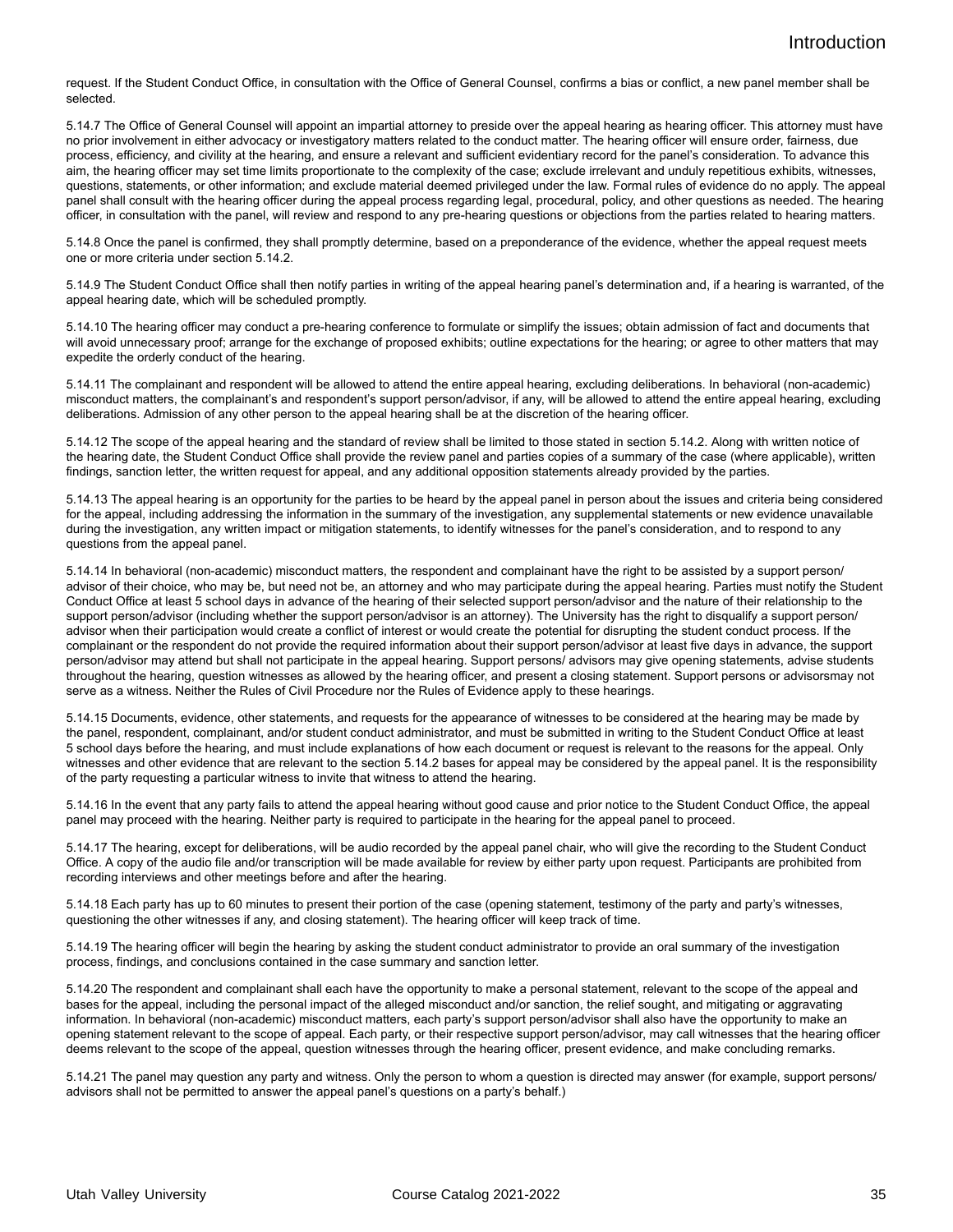5.14.22 Panel deliberations and voting shall occur in closed session from which all other persons are excluded. The hearing officer shall be present during the deliberations but shall have no vote. A majority vote by the members of the panel who attended the hearing shall decide whether the appealing party has shown one or more bases for appeal stated in section 5.14.2.

5.14.23 The panel shall provide the Student Conduct Office a summary of their findings and recommendation(s) regarding whether and how to uphold, modify, or remedy the conduct and/or sanction decision or process within 5 school days of the appeal hearing. The Student Conduct Office will promptly provide the recommendation(s) to the appropriate dean or designee as outlined in section 5.1.1.

5.14.24 The student conduct appeal decision maker, in consultation with the Office of General Counsel as needed, is responsible for reviewing the recommendations of the appeal panel, all the information that was available to the appeal panel, and determining whether to (1) remand the investigation to the original or an alternate student conduct administrator for additional investigation; (2) affirm the student conduct administrator's original decision; (3) adopt the sanction and resolution recommendation(s) of the appeal panel; and/or (4) determine an alternative outcome. If the matter is remanded for further investigation, the appropriate student conduct administrator shall promptly investigate and provide a written summary of the new evidence considered and/or changes to the findings, if any, to the student conduct appeal decision maker, who shall then determine sanctions or resolutions.

5.14.25 The student conduct appeal decision maker shall promptly notify the respondent and complainant in writing of their decision and the rationale for the outcome. The decision of the student conduct appeal decision maker is final, with no additional internal appeals available.

#### **5.15 Records**

5.15.1 The Student Conduct Office shall submit and maintain for confidential storage all Student Conduct Office records, including investigation findings, informal remedies, disciplinary action, and any subsequent appeals. Student Conduct records shall typically be retained for ten years after a student's graduation or withdrawal.

5.15.2 Records documenting informal resolution and or remedies and investigations resulting in no-conduct violation shall also be submitted to and maintained by the Student Conduct Office, but will not be entered in to a student's permanent disciplinary record with the University.

5.15.3 Student Conduct disciplinary records are educational records as defined by FERPA and shall be private. Access shall be limited to university officers on a need-to-know basis. Disciplinary sanctions resulting from serious violations of institutional policies regarding sexual misconduct, sex discrimination, harassment, or other serious misconduct resulting in suspension or expulsion may be notated on the student's official transcript. Additionally, the University may disclose to an alleged victim of any crime of violence or non-forcible sex offense the final results of a disciplinary process conducted by the institution against the alleged perpetrator of that crime, regardless of whether the institution concluded a violation was committed.

5.15.4 Transcript notations regarding suspension and/or expulsion shall not contain any information about the underlying conduct, but will state that formal disciplinary action resulting in suspension and/or expulsion has been imposed. If a student withdraws from the University before the completion of an investigation and prior to a final determination, an updated transcript will be sent to any transferring institutions if suspension and/or expulsion are determined.

5.15.5 Transcript notations for suspension shall remain on a student's transcript for the duration of the suspension, and typically not longer than one year after the suspension period. Transcript notations for expulsion will typically remain on a student's transcript indefinitely.

5.15.6 Students may apply to the Dean of Students or designee to have their disciplinary records and/or transcript notation removed. Factors relevant to the decision to retain or remove specific records and/or transcript notations include the amount of time that has elapsed since the infraction, whether the student has graduated, and the seriousness of the infraction and the resulting sanctions.

# <span id="page-35-0"></span>**Student Services**

## **Advising**

See [Advising](https://www.uvu.edu/catalog/current/policies-requirements/https://www.uvu.edu/advising/).

### **Academic Standards**

See [Academic Standards.](https://www.uvu.edu/catalog/current/policies-requirements/https://www.uvu.edu/academicstandards/)

## **Academic Tutoring**

See [Academic](https://www.uvu.edu/catalog/current/policies-requirements/https://www.uvu.edu/academictutoring/) Tutoring.

### **Accessibility Services**

#### **Services for Students with Disabilities** Office: LC 312

Telephone: 801-863-8747 Web: [Accessibility Services](https://www.uvu.edu/catalog/current/policies-requirements/https://www.uvu.edu/accessibility-services/)

The Accessibility Services Department serves Utah Valley University students and the community by providing access to the campus and curriculum for individuals with disabilities to facilitate, support, and encourage their academic success, their retention and ensure their academic rights. Services are available to students who have documentation substantiating various conditions (including a physical, psychological, or learning disability) and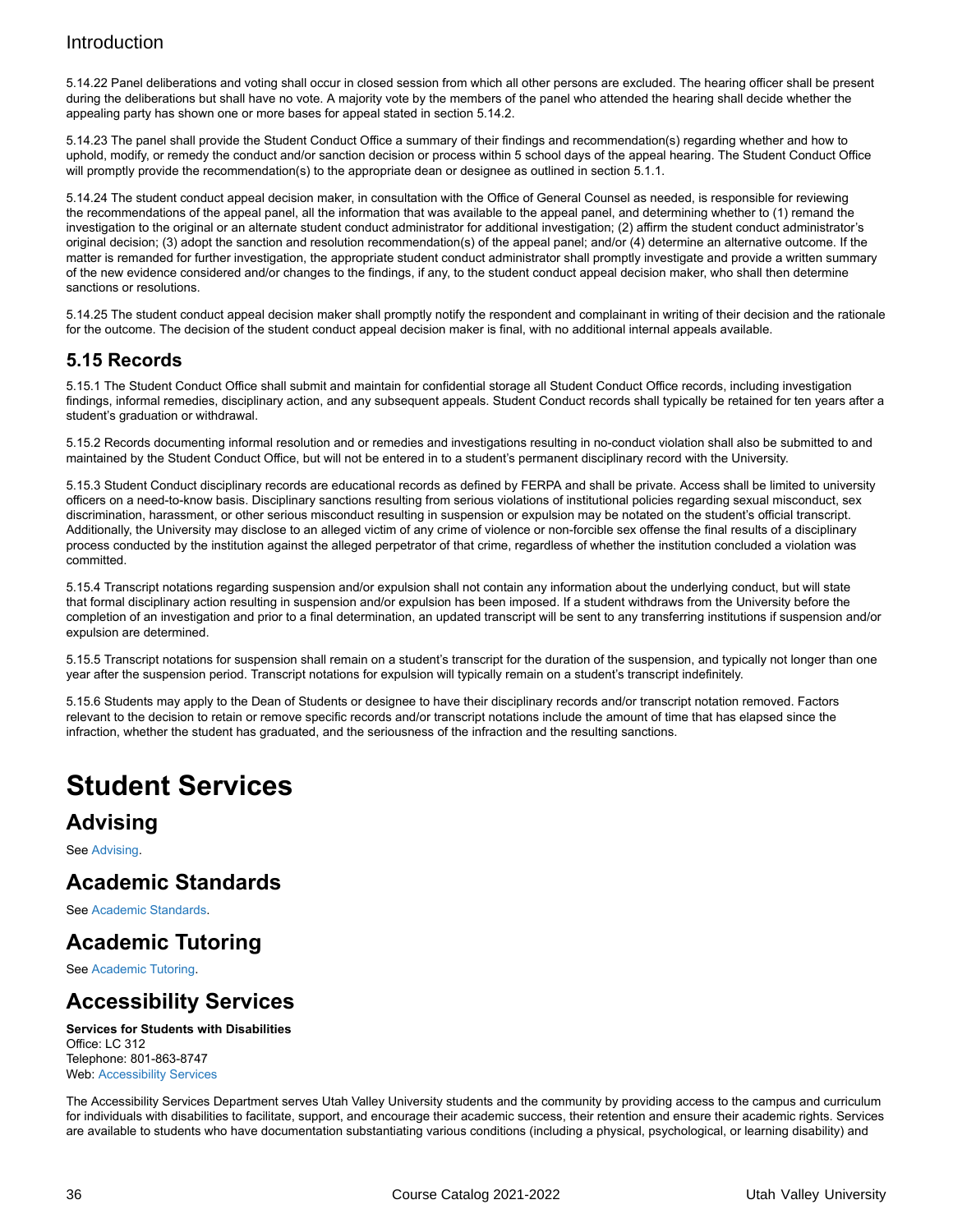may include: sign language interpreting, testing accommodations, text in audio format, note taking, adaptive equipment, transfer of printed material to Braille, and other individualized services.

## **Alumni Association**

**Office: AL 003 Telephone: 801-863-8179 Web: [uvualumni.org](https://www.uvu.edu/catalog/current/policies-requirements/https://www.uvualumni.org)**

The Utah Valley University (UVU ) Alumni Association connects the 185,000+ strong alumni community to current students, the University, and to each other in support of UVU's mission on student success. Through Academic Colleges and Schools Networks, Industry and Regional Networks, Affinity Communities, Career Development, and Volunteering, our alumni are active participants in the life of UVU. As students, you are our future alumni and lifelong members of the Wolverine family. Details about Alumni-Student programs can be found at uvu.edu/alumni.

### **Campus Connection**

Located: SC 106f Telephone: 801-863-8797Email: [campusconnection@uvu.edu](https://www.uvu.edu/catalog/current/policies-requirements/mailto:campusconnection@uvu.edu) Web: [Campus Connection](https://www.uvu.edu/catalog/current/policies-requirements/https://www.uvu.edu/campusconnection)

Hours:

- Monday Thursday 8 a.m. 8 p.m.
- $\cdot$  Friday 8 a.m. 5 p.m.
- Saturday 9 a.m. 2 p.m.
- Holiday hours may vary

Campus Connection is the place to go to get your UVU OneCard/UVU Plus Card (Student ID) and information on all student activities sponsored by or held at the Utah Valley University Campus along with the following services:

### **UVU OneCard/UVU PlusCard**

The card will allow discounted access to most student activities and athletic events. The card allows access to services provided by the library, PE Issue Room, and athletic facilities. It also offers discounted entrance into selected community events, activities, and dances. Student fees entitle each student to one UVU OneCard for the duration of his/her enrollment at UVU (minimum of 5 years). Students should save their cards even if they skip a semester or a year or two, because the card is automatically validated when registration is paid. Replacement cards are \$15, some exceptions may apply.

UVU PlusCard is everything the UVU OneCard is PLUS it becomes your UCCU Debit Card all in one. Just go to [the Campus Connection site](http://www.uvu.edu/campusconnection).

The UVU GreenBucks Account is a debit account made available for students to deposit funds at Campus Connection or online at onecard.uvu.edu (VISA, MasterCard, and Discover cards are accepted to put money on the UVU OneCard). With these funds on their card, students can make purchases on campus for food, books, postal services, and special event tickets. When the UVU GreenBucks is used in Dining Services, students receive a 5% discount. For more details, call Campus Connection 801-863-8797 or go to SC 106f.

### **UTA Transit Pass**

All UVU students are eligible to receive a free UTA Transit Pass. Patrons must be registered for at least one class of the current semester AND have a UVU ID Card before the pass can be activated. Students are also eligible to have dependent passes for their spouse or any children between the ages of 6 and 24. Replacement dependent cards are \$15 and can be obtained from the Campus Connection desk or by requesting them online.

#### **Other Services**

Tickets and SmithsTix for various campus and community events; faxing domestic and international; campus lost and found; passport photos; monitoring and placement of all temporary signage; general information. See uvu.edu/campusconnection for more up to date information.

#### **US Post Office**

Located: SC 104 Telephone: 801-863-6067 Email: [campusconnection@uvu.edu](https://www.uvu.edu/catalog/current/policies-requirements/mailto:campusconnection@uvu.edu)

Hours:

- Monday Thursday 8 a.m. 8 p.m.
- Friday 8 a.m. 5 p.m.
- Saturday 9 a.m. 2 p.m.
- Holiday hours may vary
- Mail pick-up:
- Monday Friday 2:45 p.m.
- Saturday 12:45 p.m.
- Holiday mail pick-up times may vary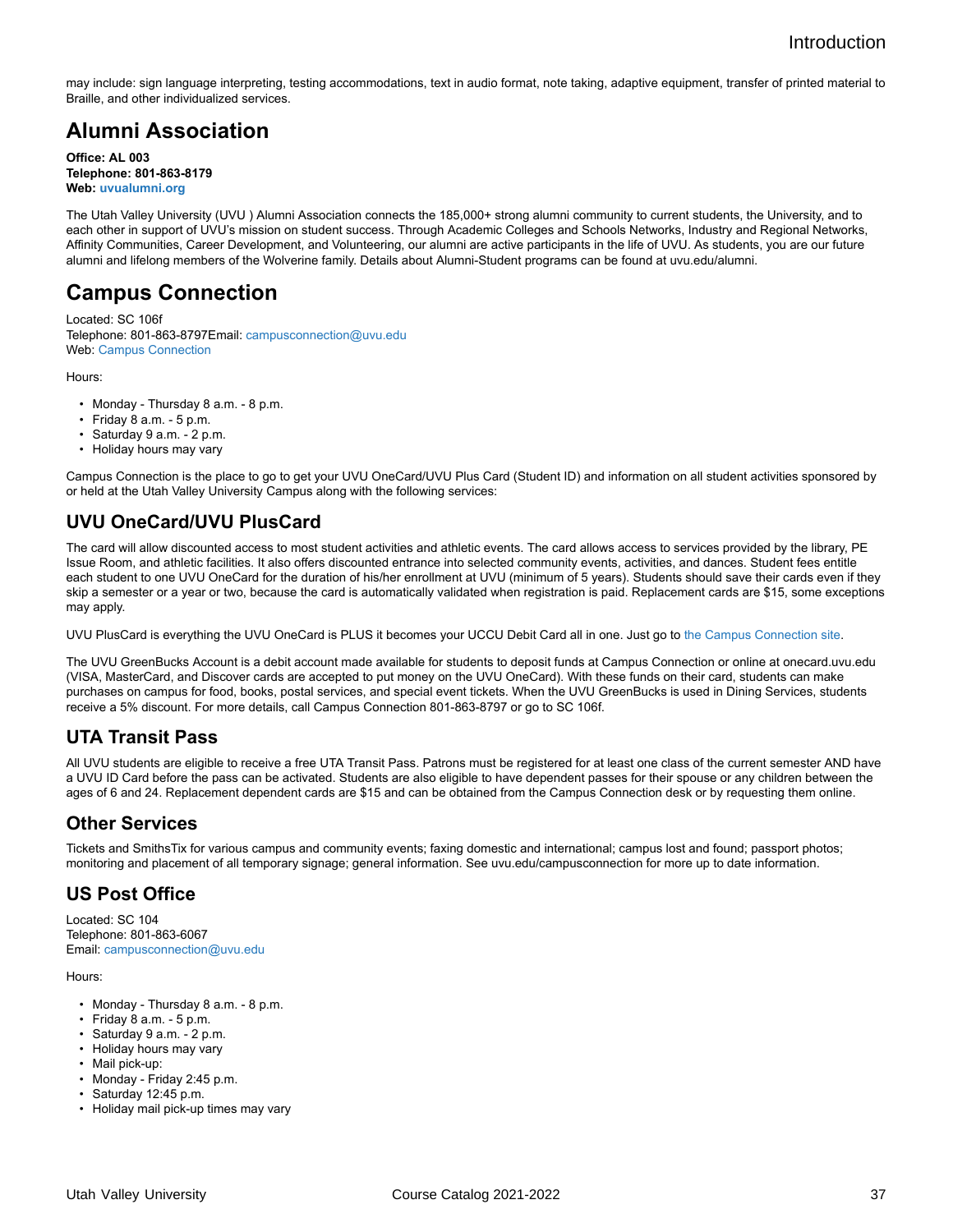The US Postal Service is also available across the hall from Campus Connection. Stamps (singles, books, and rolls), Packaging Products, Express, Priority, Media-Mail, Bound Printed Matter, Global Priority, Global Express, Global Air Mail, Registered, Certified, Delivery Confirmation, and so forth, are available. Cash, Check, Credit, Debit Cards, UVU GreenBucks and UVU ProCards are accepted. Index codes are not an acceptable form of payment. Go to [https://www.uvu.edu/postoffice/](https://www.uvu.edu/catalog/current/policies-requirements/https://www.uvu.edu/postoffice/)for more information.

## **Campus Recreation & Wellness**

Located: SL 211 Telephone: 801-863-5553 Web: [Campus Recreation](https://www.uvu.edu/catalog/current/policies-requirements/https://www.uvu.edu/campusrec/)

The Department of Campus Recreation & Wellness includes recreational portion of the Student Life & Wellness Center (SLWC), SLWC Bowling Alley/Gaming Center, The Project Climbing Wall, and Wellness Programs, Intramurals and Club Sports, Rodeo and Outdoor Adventure Center departments.

Through our various services and programs, we offer a variety of engaging recreational, health and wellness opportunities for UVU students and staff. Our mission is to enrich the quality of life for students, faculty and staff by providing a broad range of recreation, wellness, and student engagement opportunities that complement the academic experience. We actively promote the pursuit of a balanced, healthy lifestyle to our diverse university community.

## **Care about Childcare at Utah Valley University**

Program Director: Joyce Hasting Office: EE 009 Telephone: 801-863-8557 Email: [jhasting@uvu.edu](https://www.uvu.edu/catalog/current/policies-requirements/mailto:jhasting@uvu.edu) Web: [Care About Child Care](http://www.uvu.edu/cac)

Care About Childcare at Utah Valley University is a resource and referral agency to assist persons seeking licensed childcare and preschool programs. They provide childcare referrals in Utah, Summit, Wasatch and Juab counties. A free personalized list of available child care can be found online at [careaboutchildcare.utah.gov](http://careaboutchildcare.utah.gov), and by calling the referral line at 801-863-8589 or toll free 1-800-952-8220. Their program also provides technical assistance to persons wanting information about child development and child care. One of the most important services they offer is to help child care programs, improve their professional development by providing low cost professional child care courses. The program also offers grants, program coaching and technical assistance to early child care learning professionals. All of their services are offered in both English and Spanish to community members, students, parents, early childhood professionals and programs.

### **Career Development Center**

Office: LC 409 Telephone: 801-863-6364 E-mail: [careerdevcenter@uvu.edu](https://www.uvu.edu/catalog/current/policies-requirements/mailto:careerdevcenter@uvu.edu) Web: [Career Development Center](http://www.uvu.edu/cdc)

Hours:

- Monday, Thursday and Friday 8 a.m. 5 p.m
- Tuesday, Wednesday 8:00 a.m. 6 p.m.

Through comprehensive career counseling services, and by fostering community, regional, and national employer relationships, the Career Development Center promotes individual career success and employment potential for students and alumni.

Our services include access to:

- Handshale at [uvu.edu/cdc](http://www.uvu.edu/cdc) for students and employers (online job posting, job search, submitting resumes, scheduling interviews, etc.)
- Off-campus full-time, part-time, summer and temporary job openings and internships
- Counseling on career planning and preparation including Career Exploration (through various Career inventories)
- Training and online workshops for writing resumes, interviewing, networking, negotiating and more
- Labor market, salary and career employment information
- Career Lab walk in hours 9 a.m. 4 p.m., Monday Friday
- Job Search Strategies
- Interview Preparation/Mock Interviews
- Career & Internship Fairs
- Part-Time Job Fairs
- Local, national and international employers recruiting on campus
- Group and class presentations on career related topics
- Career options for different majors

## **Center for Global and Intercultural Engagement**

CO-Directors Michelle Kearns and Janet Colvin Location: LA 114 Telephone: 801-863-8357Email: [cgie@uvu.edu](https://www.uvu.edu/catalog/current/policies-requirements/mailto:cgie@uvu.edu)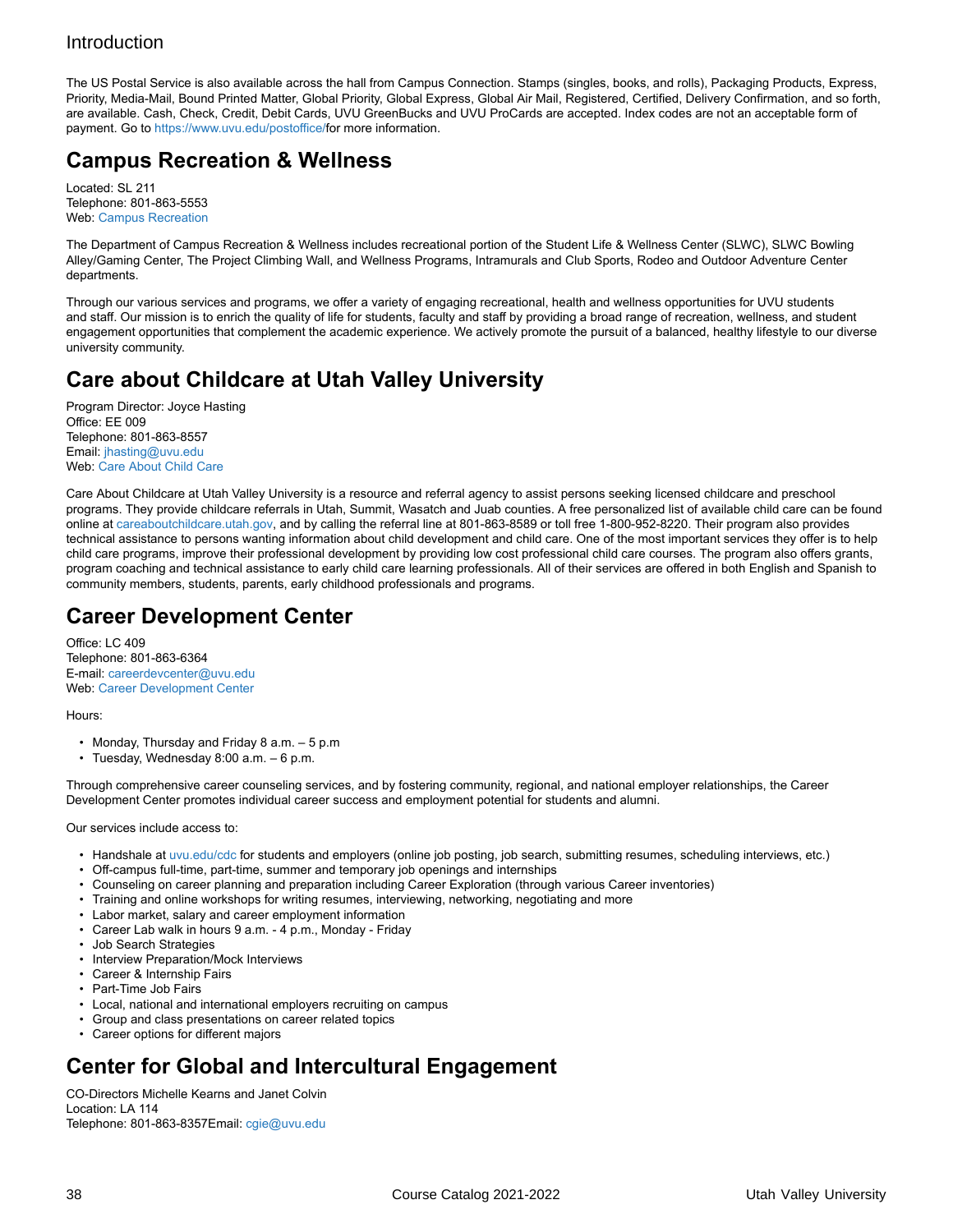#### Web: [Center for Global and Intercultural Engagement](http://www.uvu.edu/cgie)

• Hours: Monday - Friday 9 a.m. - 5 p.m.

The Center for Global and Intercultural Engagement (CGIE) supports the University efforts to prepare globally competent citizens. To accomplish these objectives, CGIE collaborates closely with colleges, schools, and other units across campus to create a community of students, staff, and faculty that share multicultural and international knowledge, attitudes, experiences, and efforts. We are committed to fostering an inclusive atmosphere for all students and to preparing them for an increasingly complex, diverse, and globalized society. CGIE is comprised of three programs.

- 1. Office for Global Engagement (GEO): GEO facilitates international academic and co-curricular engaged learning experiences through study abroad and exchange programs, diplomacy, and intercultural events. Our programs include Study Abroad and other international travel opportunities, Global Initiatives, Visiting Scholars, and Dignitary & Global Events. GEO liaisons with the General Counsel for International Agreements, the UVU Internships office for international internships, and with the Office of Engaged Learning for the G/I Distinction program. We serve as the central hub for the UVU's affiliate membership with the United Nations Department of Global Communication, UN Academic Impact, and the Fulbright Program.
- 2. Multicultural Student Services (MSS): Our programs provide a full range of support services targeting historically underrepresented populations with an eye toward inclusion of all students across campus. The mission is to promote educational opportunities and intercultural enrichment for diverse students, LGBTQIA+ students, and the wider campus community. Our programs aim to nurture student achievement and develop relationships that support student success, academic growth, retention, and completion of educational programs. Services include general academic advising and cultural navigation, registration and financial aid help, student leadership opportunities and support, multicultural club advisement and support, academic and social events, and initiative programs that provide specific resources for students who identify under the African diaspora, Latino/a/x, LGBTQIA+, Native American, and Pacific Islander student populations.
- 3. International Student Services (ISS): Our programs provide advisement and support on visa, employment, and academic issues for UVU's international student population. Students with questions regarding immigration, visa, or related issues may visit one of our advisors in LA 114. ISS activities including orientations each semester for all new international students, managing the federally mandated Student and Exchange Visitor Information System (SEVIS) to ensure that all international students at UVU are legally "in status," and providing a variety of services designed to promote the academic success of our international students.

## **Center for Social Impact**

Office: SC 105 Telephone: 801-863-8786 E-mail: [socialimpact@uvu.edu](https://www.uvu.edu/catalog/current/policies-requirements/mailto:socialimpact@uvu.edu) Web: [Center for Social Impact](http://www.uvu.edu/socialimpact)

Welcome to the Center for Social Impact! We develop active citizens who make social impact in our communities. We work in six pathways of social impact: direct service, community-engaged learning and research, social entrepreneurship, policy and governance, community organizing and activism, and philanthropy. Come join the Social Impact Fellows, go on an Alternative Spring Break, be a Social Impact Scholar, launch a project in the Impact Incubators, or take a service-learning class! For more information on all the ways you can make an impact, visit [uvu.edu/socialimpact.](http://www.uvu.edu/socialimpact)

### **Dean of Students/AVP Student Life**

Alexis Palmer Office: SL 201 Telephone: 801-863-8311 Web: [Student Life](http://www.uvu.edu/studentlife)

The Dean of Students is committed to creating resources, programs, initiatives, and events that support and advocate for students. Student Life supports the holistic development of students by collaborating with campus and community partners in providing intellectual, physical, emotional, social, and civic experiences.

## **Dining Services**

Office: SC 201 Telephone: 801-863-8664 Web: [Dining Services](https://www.uvu.edu/catalog/current/policies-requirements/https://www.uvu.edu/dining/)

Dining Services provides a variety of food options on campus, and is always working to expand our variety of options for our customers.The mission of the department is centered to students and their dining enjoyment and benefit. For a list of locations and operating hours, visit the [Dining Services](https://www.uvu.edu/catalog/current/policies-requirements/https://www.uvu.edu/dining/) [website.](https://www.uvu.edu/catalog/current/policies-requirements/https://www.uvu.edu/dining/)

### **First-Year Advising Center**

Location: LC 402 Telephone: 801-863-8425 Email: [firstyear@uvu.edu](https://www.uvu.edu/catalog/current/policies-requirements/mailto:firstyear@uvu.edu) Web: First Year [Advising](http://www.uvu.edu/firstyear/advising/)

Hours:

Fall/Spring/Summer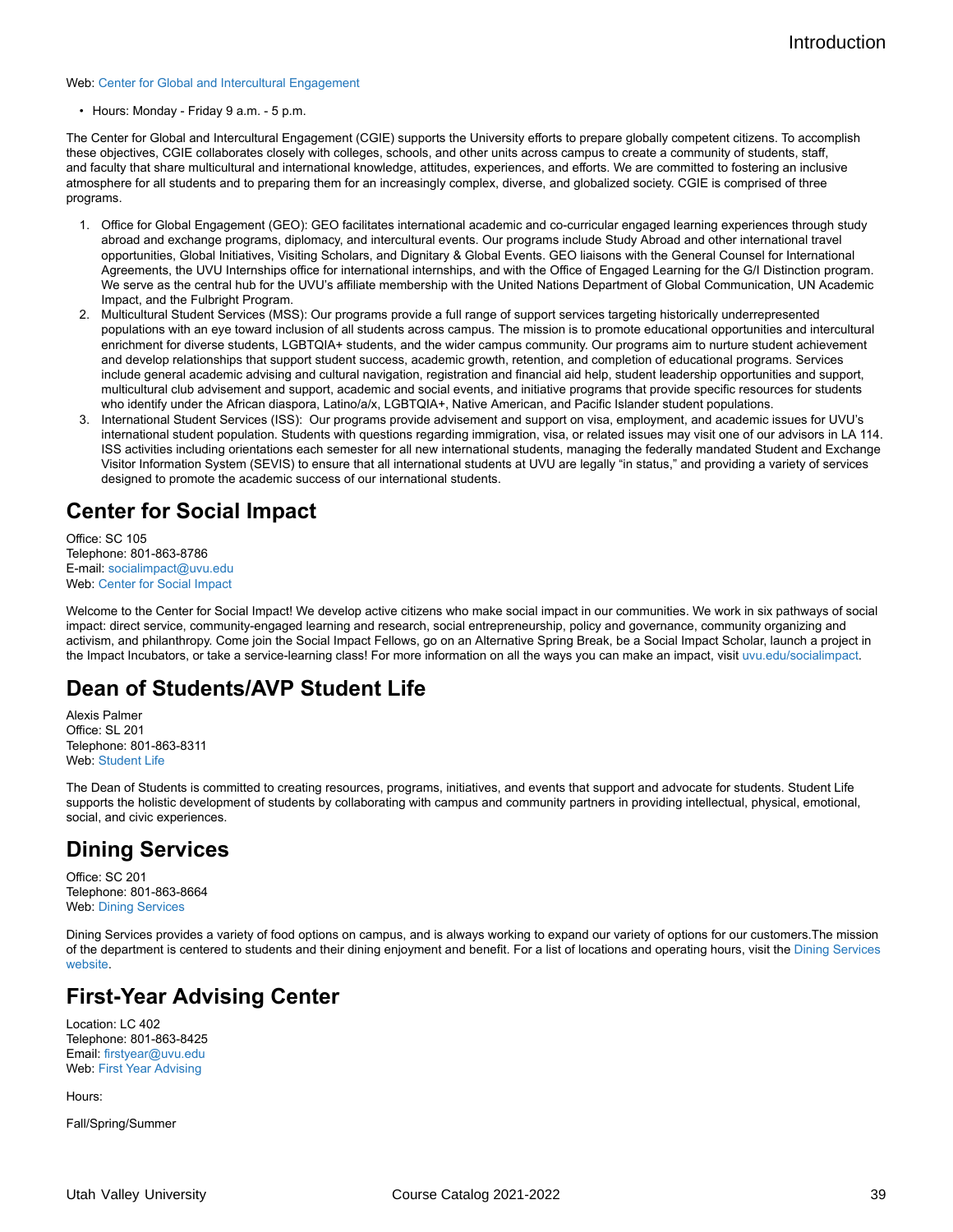- Monday Thursday, Friday 8 a.m. 5 p.m.
- Tuesday, Wednesday 8 a.m. 6 p.m.

The First-Year Advising Center (FAC) provides free, holistic academic advising services to new students, students who have yet to earn 30 credit hours, and any undecided students pursuing a associate's degree of university studies. Our advisors provide a personalized support experience for students as they transition to studies at UVU.

## **First-Year Experience (FYE)**

Office: LC 405 Telephone: 801-863-4000 E-mail: [success@uvu.edu](https://www.uvu.edu/catalog/current/policies-requirements/mailto:success@uvu.edu) Web: First Year [Experience](http://www.uvu.edu/firstyear)

UVU's First-Year Experience (FYE) program is designed to help new students make a smooth and successful transition to college life. Participation in the following FYE programs will help students build a foundation of success:

- Jumpstart Orientation
- Personalized Academic Advisement
- Freshman Reading Program
- Freshman Convocation
- Department of Student Leadership and Success Courses, degrees, and Programs
- StartSmart Emails
- Freshman Celebration

## **Fulton Library**

Telephone: 801-863-8265 Fax: 801-863-7065 Web: [Fulton Library](http://www.uvu.edu/library)

#### Hours:

- Fall/Spring
	- Monday Friday 7 a.m. midnight
	- Saturday 8 a.m. 7 p.m.
	- Sunday 1 p.m. 9 p.m.
- Summer
	- Monday Friday 7 a.m. 9 p.m.
	- Saturday 9 a.m. 5 p.m.
	- Sunday 1 p.m. 9 p.m.

Director: Lesli Baker Office: FL 503e Telephone: 801-863-8286

The Fulton Library has friendly librarians and staff waiting to help! In-person and online research help is available to assist students and faculty with locating the information and resources they need. The library houses hundreds of thousands of materials both online and inhouse, including books, films, journals, newspapers, audio/visual equipment for checkout, and much more. UVU ID cards are accepted for checking out materials at all college and university libraries in the state. Interlibrary Loan service quickly gets materials not available at the Fulton Library from other libraries for free. The Fulton Library is a dynamic space that hosts two open computer labs with specialized software, a family study room, group study rooms, the Writing Center, a copy center, a deaf studies lab, the Assistive Technology Center, the Office of Teaching and Learning, the Center for Constitutional Studies, and an art gallery. It is also home to Mom Fulton's Café and the Bingham Gallery, which contains the Roots of Knowledge stained glass exhibit.

## **Housing and Residence Life**

Office: SL 214 Telephone: 801-863-8659 E-mail: [housing@uvu.edu](https://www.uvu.edu/catalog/current/policies-requirements/mailto:housing@uvu.edu) Web: [Housing](http://www.uvu.edu/housing)

Hours:

• Monday - Friday 9 a.m. - 5 p.m.

The Department of Housing and Residence Life provides students with a variety of housing services including: an annual Student Housing Booklet, resources for married, graduate and international students, information on available housing scholarships and state and national housing laws. Information concerning local housing options, is available on our website, in the Housing Office, or through email.

Utah Valley University does not own, manage, or approve any student housing. The University works closely with local student housing complexes to provide accurate and up-to-date information on all housing options listed within the local area, so that students can choose the most suitable housing while attending UVU.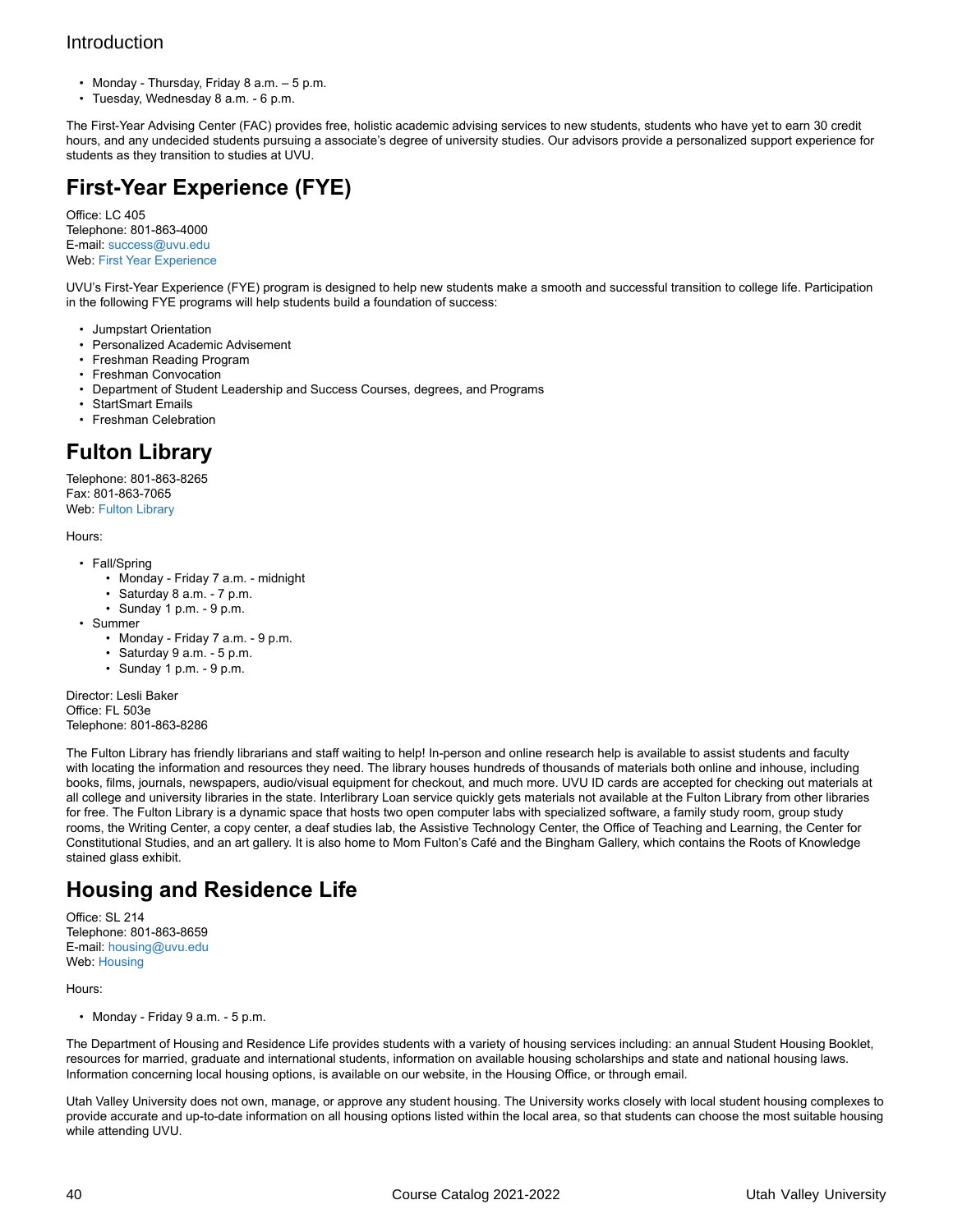Should disputes between a Landlord and a UVU Student Tenant arise, a free mediation service is available through the Office Student Conduct and Conflict Resolution located in SL 212b. To schedule an appointment for mediation services, please call 801-863-7237. The Office of Housing and Residence Life does not provide legal counsel regarding housing.

## **Intramural and Club Sports**

Director: Dustin LaMont Manager: Alex Gebers Office: SL 213 Telephone: 801-863-5568 E-mail: [dustin.lamont@uvu.edu](https://www.uvu.edu/catalog/current/policies-requirements/mailto:dustin.lamont@uvu.edu) E-mail: [agebers@uvu.edu](https://www.uvu.edu/catalog/current/policies-requirements/mailto:agebers@uvu.edu) Web: [Intramurals](https://www.uvu.edu/catalog/current/policies-requirements/https://www.uvu.edu/intramurals/)

The Intramural Sports Program is one of the largest co-curricular activity programs that complement the formal academic curriculum. It offers extensive opportunities to currently enrolled Utah Valley University students, faculty, staff and their spouses/partners in a number of competitive and structured activities each year. Participation in the program is voluntary and determined by interest.

Participation can provide one with opportunities to have fun, learn new sports, meet people from other cultures, test one's physical ability as well as offer a break from routine. Team sports generally take on a league structure and a post-season tournament to determine champions. Special events range from one day to several day tournaments. In most events, skill levels and divisions are established to allow competition for men's, women's, co-ed and Mixed teams at various skill levels.

The Intramural Sports program strives to provide programming for all levels of ability and experience. Our aim is to serve the recreational needs of the majority of the student body and not just the athletic minority.

Club Sports bridge the gap between intramural and intercollegiate athletics by providing competition at specialized levels, participation in tournaments, and opportunities to practice. Although some clubs remain solely recreational, most are highly competitive.

UVU Club Sports offers a structured environment to practice and play the game students' love. Participation in Club Sports allows individuals to engage with the University in a unique way. Club Sports are managed and run by the participants themselves, including coach selection, travel, fundraising, scheduling, practices, and participant development. Club Sports are meant to enhance the individual learning experiences through involvement, commitment, and working in a team setting.

A competitive spirit of fair play and good sportsmanship is encouraged in order to provide all with a wholesome recreational experience. Participants and staff are asked to conduct themselves in a manner consistent with, and in support of, those values set forth by Utah Valley University.

### **Learning Strategies Support**

See [University College](https://www.uvu.edu/catalog/current/policies-requirements/https://www.uvu.edu/learningstrategies/).

Lockers

Office: FC 100 (Facilities Complex) 936 S. 400 W., Orem (Next to Parking Services) Telephone: 801-863-8130

Hours:

• Monday - Friday 7 a.m. - 5 p.m.

Lockers are available for student use in the Gunther Technology Building and are rented through the Facilities/Physical Plant Office. Locker rentals are \$5 per semester or \$13 per year. This fee is non-refundable. Renewal of lockers needs to be completed before the end of the semester to avoid locker changes and clearance of contents. The renter is responsible for any damages to the locker(s).

## **Math Lab**

See [Math Lab](https://www.uvu.edu/catalog/current/policies-requirements/https://www.uvu.edu/mathlab/).

## **National Student Exchange**

Office: LC 409q Telephone: 801-863-6219 E-mail: [sue.stephenson@uvu.edu](https://www.uvu.edu/catalog/current/policies-requirements/mailto:sue.stephenson@uvu.edu)

National Student Exchange (NSE) is a domestic "study away" experience that fits into university initiatives for globalization and diversity. NSE embodies the overall mission of Utah Valley University by providing high impact meaningful Engagement Opportunities for its students. The National Student Exchange, which is a service within the Career Development Center, provides opportunities for undergraduates, to study for up to one calendar year at another NSE member university and pay UVU tuition rates or the in-state tuition rate of the host school.

With more than 200 colleges and universities from which to choose, students can find a campus that is "custom" to individual degree plans, with just the right combination of courses, facilities, and environment to meet unique personal and academic needs and interests. Spending time at another campus will allow students to grow academically and personally. Students will develop a greater appreciation for the different regions, cultures, and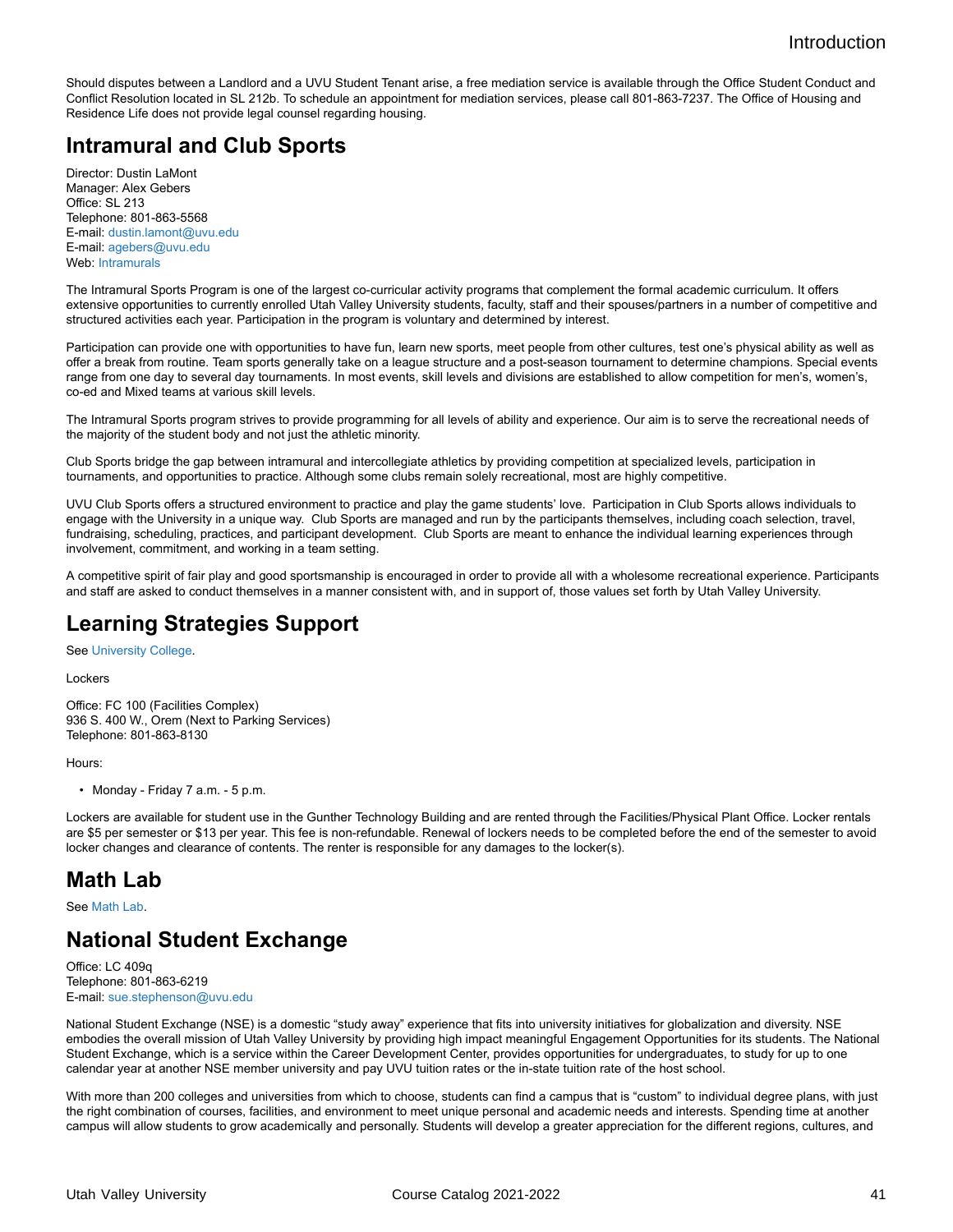people. NSE extends beyond the borders of the United States to include U.S. territories as well as Canadian provinces. Students participate in order to:

- Broaden personal and educational perspectives
- Explore and appreciate new cultures
- Widen university boundaries
- Take courses not offered at the home campus
- Learn from different professors
- Access courses with different perspectives
- Explore new areas of study
- Experience personal growth
- Live in a different geographic area
- Acquire life skills • Investigate graduate or professional schools
- Look for future employment opportunities
- Become more mature, independent and resourceful

NSE participants have found their exchanges culturally enriching, academically rewarding, and one of the most significant experiences of their undergraduate education. Since its founding in 1968, more than 100,000 students have had the opportunity to break out of their comfort zone, and experience life from a different point of view.

Students will need a 2.5 cumulative GPA and one-year of university work to join these students who have been placed in life-changing exchange situations which challenged their thinking, expanded their educational and personal experiences, and encouraged them to take healthy risks.

After graduation, when you look back at your college days, NSE can be one of those memorable highlights! Don't let this rare opportunity pass you by!

### **Ombuds**

Office: SL 212b Telephone: 801-863-7237 Web: [Ombuds](https://www.uvu.edu/catalog/current/policies-requirements/https://www.uvu.edu/ombuds/)

Within the UVU community misunderstandings and disagreements needing resolution occur. The UVU Ombuds is a mediator and resource who is familiar with campus policies, student's rights and responsibilities, and can help find useful options within these guidelines. In order to serve as a mediator, as opposed to an advocate, the Ombuds neutrally and objectively listens to all problems and works with the parties involved to find a solution. The Ombuds may be used as a resource for help in a variety of difficult situations. The Ombuds can help with:

- University related or personal issues
- Interpersonal conflicts
- Sexual Harassment
- Academic complaints and conflicts
- Housing/Landlord disagreements
- Discrimination complaints
- Grading procedure disputes
- School policy and procedures
- Others

All services are offered free of charge.

### **Outdoor Adventure Center**

Office: SL 216 Telephone: 801-863-7052 Web: [Outdoor Adventure Center](http://www.uvu.edu/oac)

#### Hours:

- Fall Semester
	- Monday Friday 9 a.m. 5 p.m.
	- Saturdays 9 a.m. 1 p,m,
- Spring Semester
	- Monday Friday 9 a.m. 5 p.m.
	- Saturdays 8 a.m. 1 p,m,
- Summer Semester
	- Monday Friday 9 a.m. 5 p.m.
	- Saturdays 9 a.m. 1 p,m,

The Outdoor Adventure Center provides students, staff, faculty and the community an opportunity to learn from the vast outdoor classroom. We offer participants a chance to experience nature while also learning how to protect and preserve the natural environment. Opportunities range from clinics, adventure outings, and afternoon activities. We also offer equipment rentals and retail items that will help get you outside! We collaborate with different academic departments in offering experiential education outside of the classroom, call us today if you are interested in planning an activity for your students. Come in today and let us help with your next adventure. For a list of rental prices visit [www.uvu.edu/oac/rentals](http://www.uvu.edu/oac/rentals).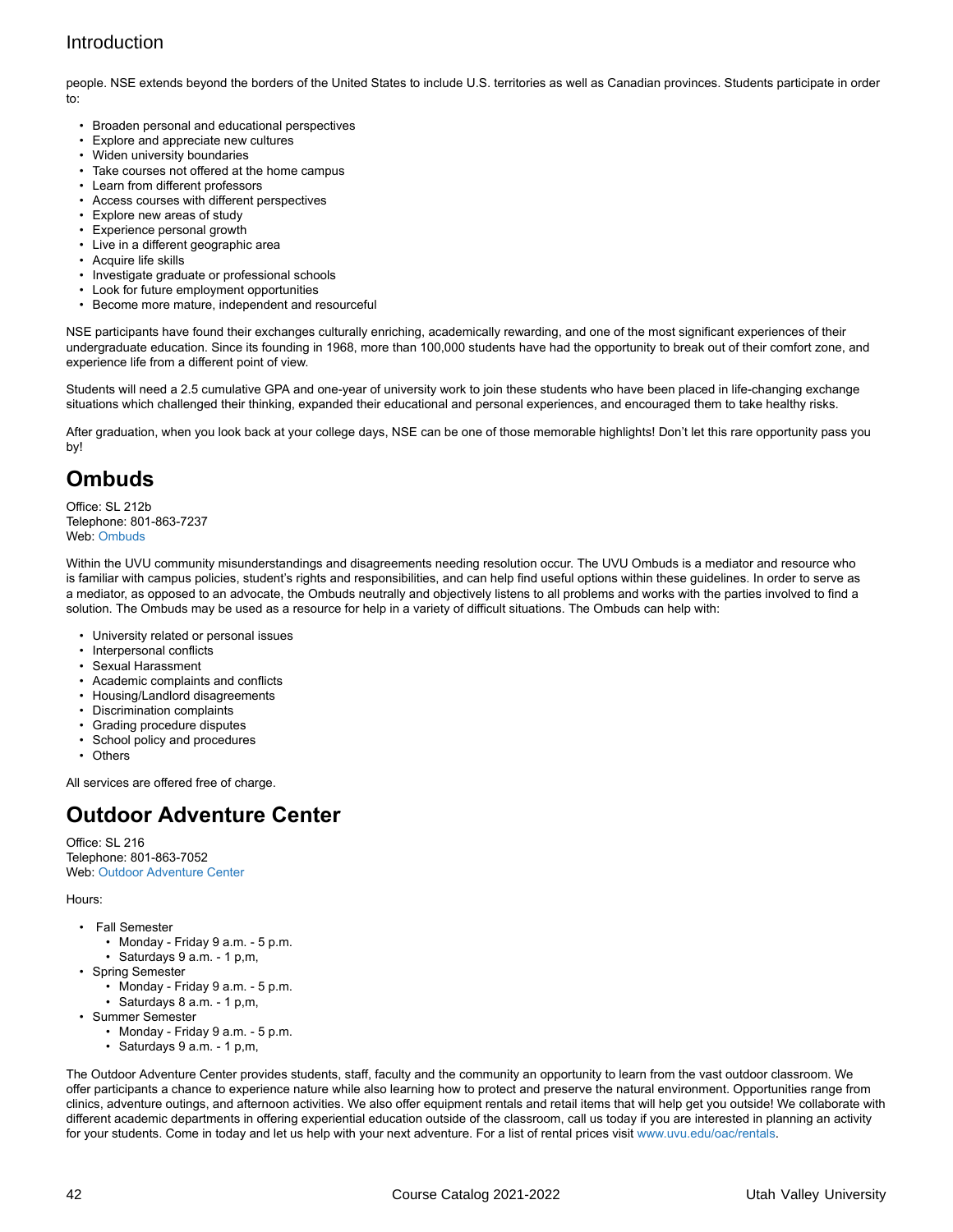## **Parking and Transportation Services**

Located: 936 S. 400 W., Orem Telephone: 801-863-8188 Web: [Parking Services](https://www.uvu.edu/catalog/current/policies-requirements/https://www.uvu.edu/parking/)

#### Hours:

• Monday - Friday 7 a.m. - 5 p.m.

Parking permits are required to park anywhere on the UVU main campus and west campus. UVU uses license plate reader technology and assigns a digital permit to your vehicle license plate at the time of permit purchase. Parking permits are available in our office at 936 S. 400 W. or online through the link found at [uvu.edu/parking](http://www.uvu.edu/parking) - there is also information on the site regarding parking maps, regulations, and other information to assist you in parking on campus. We can also be contacted by phone at 801-863-8188 Monday through Friday 7 am to 5 pm.

#### **Parking for People with Disabilities**

Only those vehicles carrying distinctive (logo) license plates for people with disabilities or temporary/permanent permits obtained from the Utah State Division of Motor Vehicles at 150 E. Center in Provo plus a valid UVU handicapped parking permit shall be allowed to park in stalls for the disabled. If all disabled stalls are full in a given area, those displaying a disabled permit may park in the nearest available stall.

#### **Student and Employee Parking**

Students and employees operating vehicles on University properties must adhere to all state, local, and university traffic/parking regulations. To park on campus, students and employees must obtain a valid parking permit from Parking Services. Employees and Students will need to provide their vehicle information e.g. license plate number, make and model before a permit can be issued to them. Permits are not required to park in any employee or student lot after 5 p.m.

#### **Visitor Parking**

Visitors operating vehicles on University property must adhere to all state, local, and university traffic/parking regulations. There are three visitor pay lots on campus.

- Park at one of our [two metered lots](https://www.uvu.edu/catalog/current/policies-requirements/https://www.uvu.edu/maps/main/?id=382%23!ct/18632,21138,21139,18724?ce/1950,18724?mc/40.280777965684294,-111.71286821365358?z/16)
- Park at one of our [eleven pay-by-phone lots](https://www.uvu.edu/catalog/current/policies-requirements/https://www.uvu.edu/maps/main/?id=382%23!ct/18632,50627?ce/1950?mc/40.280777965684294,-111.71286821365358?z/16)
- Purchase a Day Pass [online](https://www.uvu.edu/catalog/current/policies-requirements/https://uvu.t2hosted.com/cmn/auth_ext.aspx) and park in the outlying parking lots of L9, L10, M28, or M29.

If you are visiting campus, you will need to use one of our pay lots when you park on campus. There are thirteen pay lots throughout campus. The L1 pay lot at the front of campus is \$1 per hour and has a 2 hour maximum limit for short term parking. The Parking Garage in the middle of campus is \$1 per hour with a 2 hour minimum. Both of these lots have parking meters that will accept all major credit cards (we transitioned to a cashless system) or you can use the totally contactless [Passport phone application](https://www.uvu.edu/catalog/current/policies-requirements/https://www.passportparking.com/). The remaining 11 pay lots require payment through the phone application only.

Our Day Pass can be purchased by faculty, staff, students, or guest. The cost is \$5 per day and it allows access to our parking lots, L9, L10, M28, M29.

Payment is required in all of our pay lots between 5 a.m. and 10 p.m., seven days a week

If you have any questions regarding parking on campus, please contact the Parking Services Office at 801-863-8188.

## **Physical Education Services (Issue Room)**

PE Services Director: Sam Atoa Office: RL 119 Telephone: 801-863-8567

Assistant Director: Ashley Iosefa Office: RL150 (Issue Room) Telephone: 801-863-8628

The Rebecca Lockhart building serves as the home for many Physical Education classes, Intercollegiate Women's Volleyball, and Men's Wrestling.

Facilities included are: men's/women's locker rooms, one main basketball floor, a single lane indoor track, one aerobic/dance area, a martial arts room, weight room, cardio machines, a motor learn lab, dance rooms, and various faculty/staff offices.

UVU PE Issue t-shirts are used for the Physical Education Facilities. You must have your UVU ID card or valid ID to check out the issue clothing. Lockers are available to rent each semester. For additional information and hours of operation, please refer to the PE Issue room (RL 150) or call 801-863-8628.

### **Printing Services**

See [Printing Services](http://printing.uvu.edu/)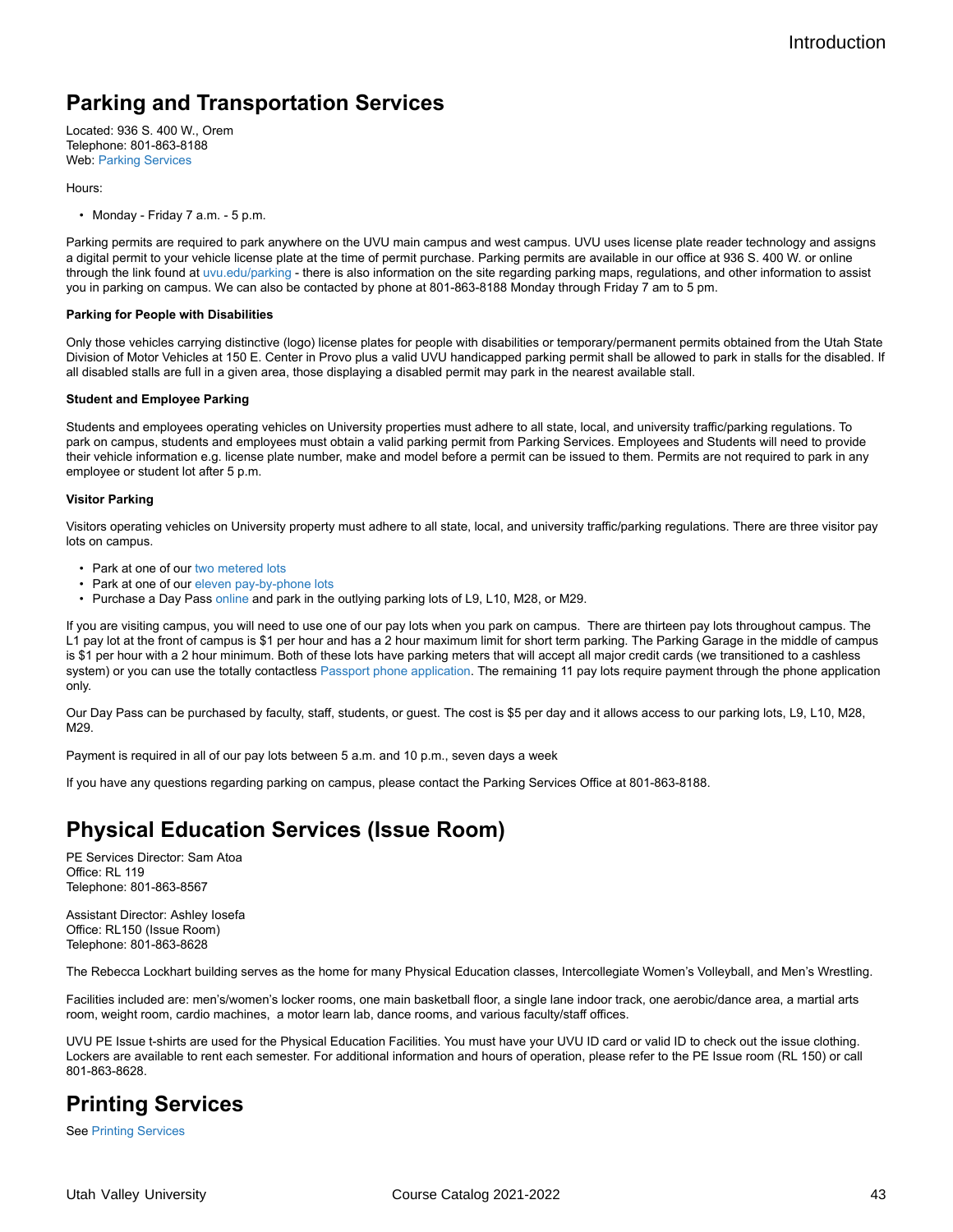#### **Offset Printing**

Located: AX-130 Telephone: 801-863-8415

#### **Graphic Design**

Located: AX-121 Telephone: 801-863-8415

#### **Library Copy Center**

Located: LI-209 Telephone: 801-863-7003

#### **Digital and Speciality Printing**

Located: AX-121 Telephone: 801-863-7093

Printing Services provides offset printing, digital printing, specialty printing, and graphic design services for the UVU community. The digital printing center is located in the Auxiliary Services Building room 131. Offset printing and bindery operations are located in AX-131. Printing Services also provides specialty printing services including wide format printing, laminating, mounting, and engraving. This facility is located in the AX building room 130, adjacent to the digital printing facility. For questions regarding services, capabilities, pricing, or scheduling, contact our main office at extension 8415 or contact the department director at extension 8371.

### **Sorensen Student Center**

Office: SC 105 Telephone: 801-863-8612

Located in the heart of the Orem Campus, the Wilson W. Sorensen Student Center represents the center for campus life. The Center provides students, faculty, staff, and guests a setting for informal associations, special events, banquet and workshop facilities, social and cultural activities, and the everyday amenities such as food, books, and supplies. Services and activities provided by the Student Center include the following:

#### **UVU Campus Store**

Located: SC 102 Telephone: 801-863-8641

#### **Campus Connection** (UVID and proximity card, information, and box office services)

Located: SC 106 Telephone: 801-863-8797

#### **Center for Social Impact**

Located: SC 105 Telephone: 801-863-8786

#### **Dining & Catering Services**

Located: SC 201 Telephone: 801-863-8664

#### **Food Court**

Located: SC 111

#### **Office of Student Affairs**

Located: SC 209 Telephone: 801-863-6158

#### **Ragan Theater** (400 seat facility for multi-purpose event and program functions)

Located: SC 216 Telephone: 801-863-8612

#### **Scoops Ice Cream Shop**

Located: PS 101

**Student Center Administration & Scheduling**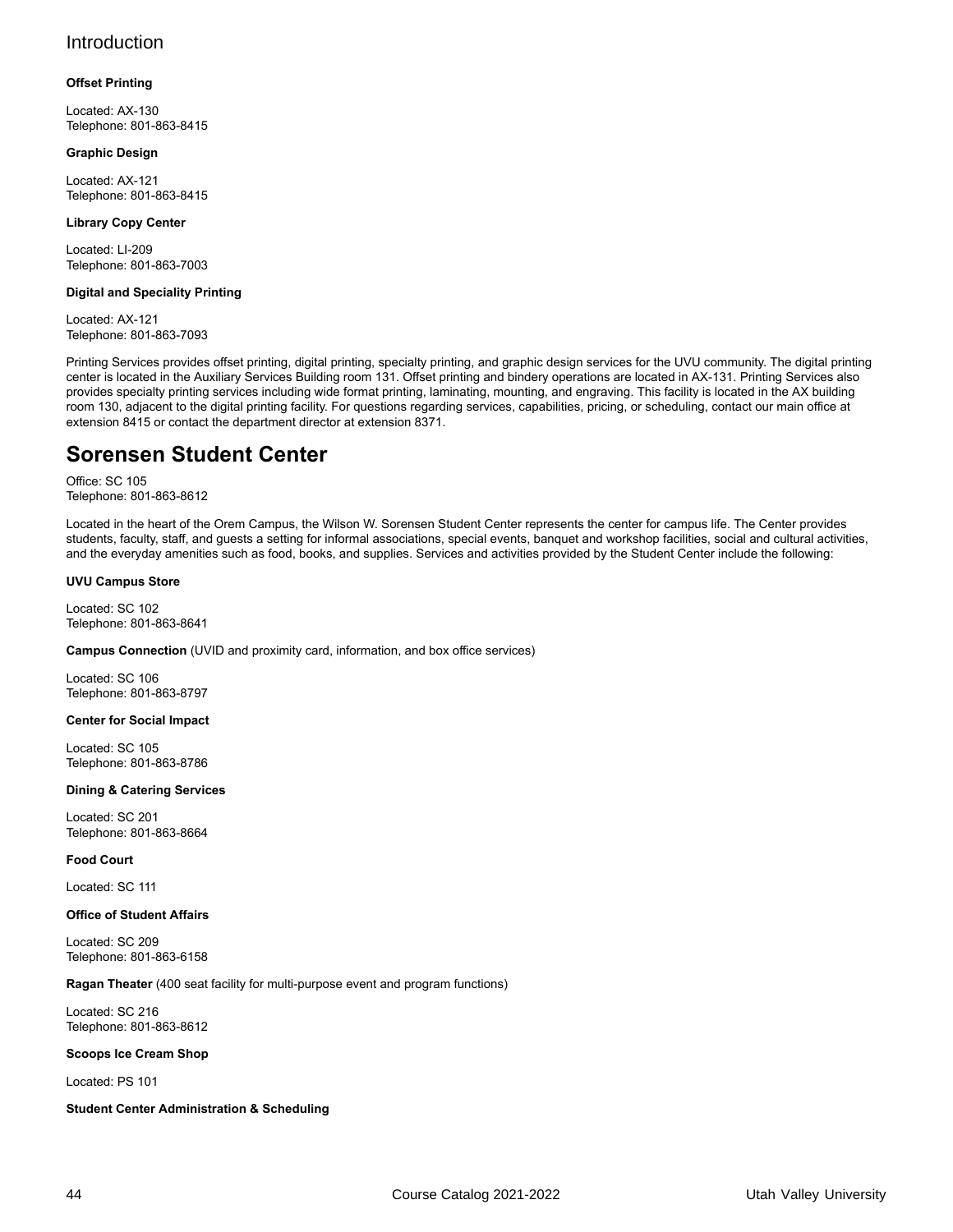Located: SC 109 Telephone: 801-863-8612

#### **Student Health Services** (medical services, mental health therapy)

Located: SC 221 Telephone: 801-863-8876

#### **U.S. Postal Services**

Located: SC 104 Telephone: 801-863-6067

#### **Utah Community Credit Union**

Located: SC 101j Telephone: 801-223-7595

#### **Conference Room Facilities**

Grande Ballroom: SC 106a The Commons: SC 106 Center Stage: SC 108 SC 206a, SC 206b, SC 206c, SC 206g, SC 206h, SC 213a, SC 213b, SC 213c, SC 214

## **Student Action Learning**

Director: Grant Flygare Office: LC 205 Telephone: 801-863-6227 Web: [Student Action Learning](http://www.uvu.edu/actionlearning)

Student Action Learning creates and implements activities and expeditions for student centered learning (out of the classroom, hands-on, experience-centered learning). Action Learning works collaboratively with students, faculty and professional community partners to bring about a full and exciting student life experience.

Students can develop leadership skills by becoming an Action Learning Leader, creating learning expeditions connected to specific interests, or as a Zone Manager, facilitating day time activities on campus that are centered on student interests.

## **Student Computing**

Office: LA 003V Telephone: 801-863-5852 Web: [Student Computing](http://www.uvu.edu/studentcomputing)

Student Computing has been established to provide computing resources and technical support services that enhance the educational experience of the students of UVU. These services include: The Open Student Computer Labs, Campus Kiosks, Hallway printing, Various Academic labs, Student printing (lab printing, mobility printing, and print.uvu.edu.

The Open Student Computer Labs are available to all currently registered UVU students on a first-come, first-serve basis. No charge is required for the use of the computers. Lab Assistants are available to provide support and to help keep the equipment running. These labs contain 254 computers and have Internet access and E-mail as well as popular application software to assist students with their class work. There is also tables set up for students to bring their own personal device to charge as needed and get assistance from the Lab Assistants.

#### **Info Commons Lab**

Located: FL 1st Floor Telephone: 801-863-6932

Hours:

- Monday Friday 7 a.m. midnight
- Saturday 8 a.m. 7 p.m.
- Sunday 1 p.m. 9 p.m.
- Check with lab assistant for holiday and summer hours

The "InfoCommons" lab is located on the bottom floor of the Fulton Library. With 124 workstations, and 20iMac Desktops, this is the largest open lab on campus.

#### **Campus View Lab**

Located: FL 2nd floor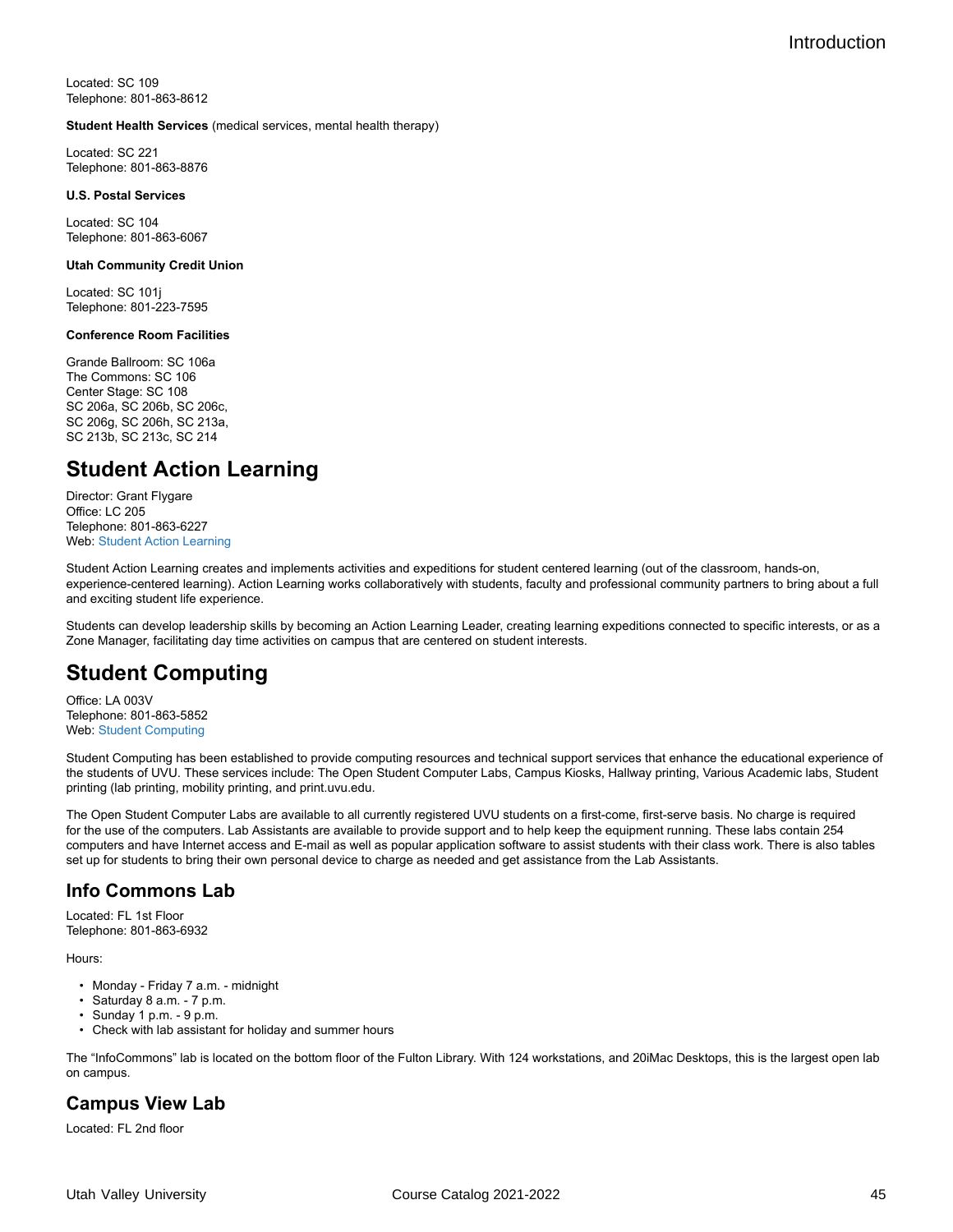Telephone: 801-863-5634

Hours:

- Monday Friday 7 a.m. midnight
- Saturday 8 a.m. 7 p.m.
- $\cdot$  Sunday 1 p.m. 9 p.m.
- Check with lab assistant for holiday and summer hours

The "Campus View" lab is located on the second floor of the Fulton Library, with 39 workstations, it is overlooking the café and study area.

### **Computer Loft**

Located: SC 215 Telephone: 801-863-6081

Hours:

- Monday Friday 7 a.m. 11 p.m.
- Saturday 8 a.m. 5 p.m.
- Closed Sunday
- Check with lab assistant for holiday and summer hours

The "Computer Loft" lab is located upstairs from the bookstore and across from the Ragan Theater and has 56 workstations

### **Fishbowl Lab**

Located: SC 116 Telephone: 801-863-8390

Hours:

- Monday Friday 8 a.m. 6 p.m.
- Check with lab assistant for holiday and summer hours

The "Fishbowl" is located at the junction of the Student Center, Losee Center and Woodbury Business building and has 29 workstations.

### **Wasatch Campus Lab**

Located: NG 107 Telephone: 801-863-7147

Hours:

- Monday Thursday 8 a.m. 8 p.m.
- Friday8 a.m. 4:30 p.m.
- Saturday 8 a.m. 5 p.m.
- Check with lab assistant for holiday and summer hours

### **Wasatch**

Located: WC 206 (Heber) Telephone: 801-863-6628

Hours:

- Monday Thursday 6 a.m. 9 p.m.
- Friday 7 a.m. 7 p.m.
- Saturday 8 a.m. 5 p.m.

Student Computing has also put in place Open lab Computers in the hallways throughout campus, with printing capabilities.

For information on Student computing, tutorial videos, list of software available to students, and print and charging station locations visit [the Student](https://www.uvu.edu/catalog/current/policies-requirements/https://www.uvu.edu/studentcomputing/) [Computing site,](https://www.uvu.edu/catalog/current/policies-requirements/https://www.uvu.edu/studentcomputing/) also follow us in Facebook, Instagram, and Twitter @uvusc

## **Student Government**

**Utah Valley University Student Association (UVUSA)** Office: SL 122 Telephone: 801-863-8652 Web: [UVUSA](https://www.uvu.edu/catalog/current/policies-requirements/https://www.uvu.edu/uvusa/)

Every student is a member of the Utah Valley University Student Association (UVUSA). Student government/student council is the governing body of UVUSA and has multiple ways for students to get involved! The program offers a variety of volunteer, appointed, elected positions where students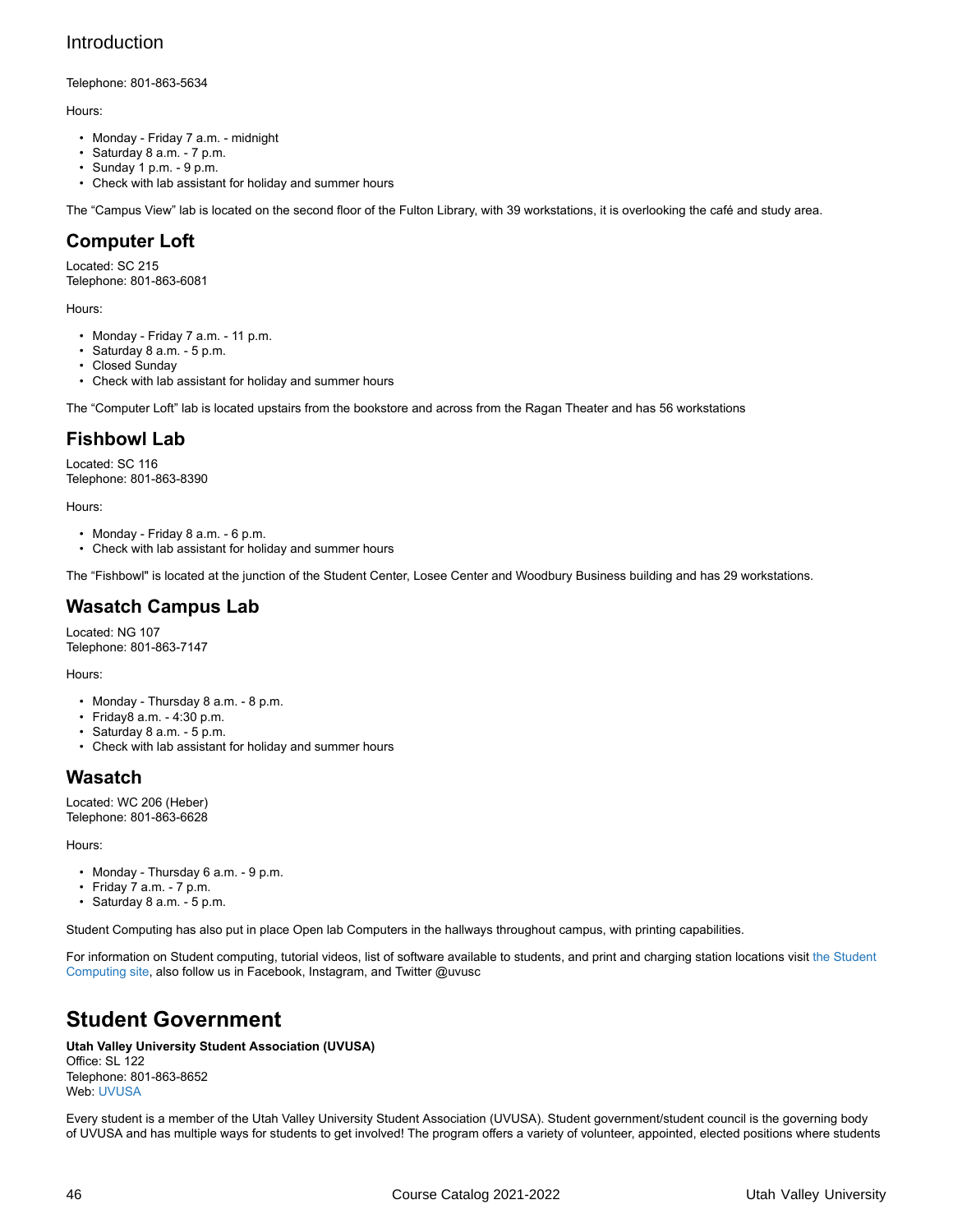can influence and enhance the social and academic culture of the University. Student leaders can participate on campus committees, plan events and activities, and advocate for student needs and issues.

Information on ways to get involved with UVUSA/Student Government can found at [uvu.edu/uvusa](http://www.uvu.edu/uvusa) or by visiting their office in SL 122.

## **Student Health Services**

Office: SC 221 Telephone: 801-863-8876 Web: [Student Health](https://www.uvu.edu/catalog/current/policies-requirements/https://www.uvu.edu/studenthealth/)

Student Health Services is designed to assist students with a variety of health issues. Our purpose is to provide students with opportunities to improve their health through basic medical care, psychological services, suicide prevention and awareness, and learning disability assessment. We offer life enhancing services that increase the safety, productivity and life experience of the individual and the campus. Through our services we enhance the personal development and lifelong opportunities of UVU students.

#### **Therapy Services**

Personal Counseling, Emotional Support, Learning Disability Testing and Referral

Student Health Services offers short-term counseling to assist students through stressful and crisis situations affecting their performance in school and personal relationships. We provide assessment and treatment for a variety of mental health concerns such as anxiety, depression, eating disorders, trauma, grief, substance abuse and relationship issues.

The therapists are experienced professionals who offer support in an atmosphere of understanding and confidentiality. Programs offer individual assessment, individual, couples and group counseling and referral to campus and community resources. To set an appointment with a psychological professional, please contact us at 801-863-8876.

#### **Medical Services**

Student health is promoted through a complete offering of medical and psychiatric services. We are able to write prescriptions, do lab work, medication management, physical exams, sutures and treat many other medical conditions. We treat a variety of acute and chronic illnesses and injuries. We are staffed by medical doctors, nurse practitioners and medical assistants.

Students currently enrolled at UVU or any of its satellite campus locations are eligible for medical care on the Orem Campus. To set an appointment with a medical professional, please contact us at 801-863-8876.

#### **Suicide Prevention**

For staff or classroom training please contact us at 801-863-8876. Crisis counseling is available at Student Health Services. If you are currently in a suicide crisis please notify the front desk for priority scheduling. In the case of an emergency or outside of our business hours, please call 911 or 801-863-5555.

### **Student Media & Publications**

Office: SL 214 Telephone: 801-863-6498

Student Media and Publications is UVU's home of The UVU Review, the independent student newspaper. Students interested in producing news, writing, photography, graphic design, advertising sales, video broadcast content, web page content and design should come for practical experience and learning. These nationally award winning student media are produced year around. If you're interested in receiving hands on experience producing media publications visit us in SL 214. Call Media Coordinator 801-863-6498 for additional information.

## **Student Success/UV Mentor Program**

See [University College](http://www.uvu.edu/catalog/current/colleges-schools/university-college.html).

### **Testing Services**

Office: Wolverine Service Center–North Entrance

Testing Services assists students, faculty, and the community. It is divided into three branches: Assessment, Classroom Testing, and the Proctored Exam Center.

#### **Assessment Center**

Located: WS 101 Telephone: 801-863-8269 See: Testing [Services](https://www.uvu.edu/catalog/current/policies-requirements/https://www.uvu.edu/testingservices/)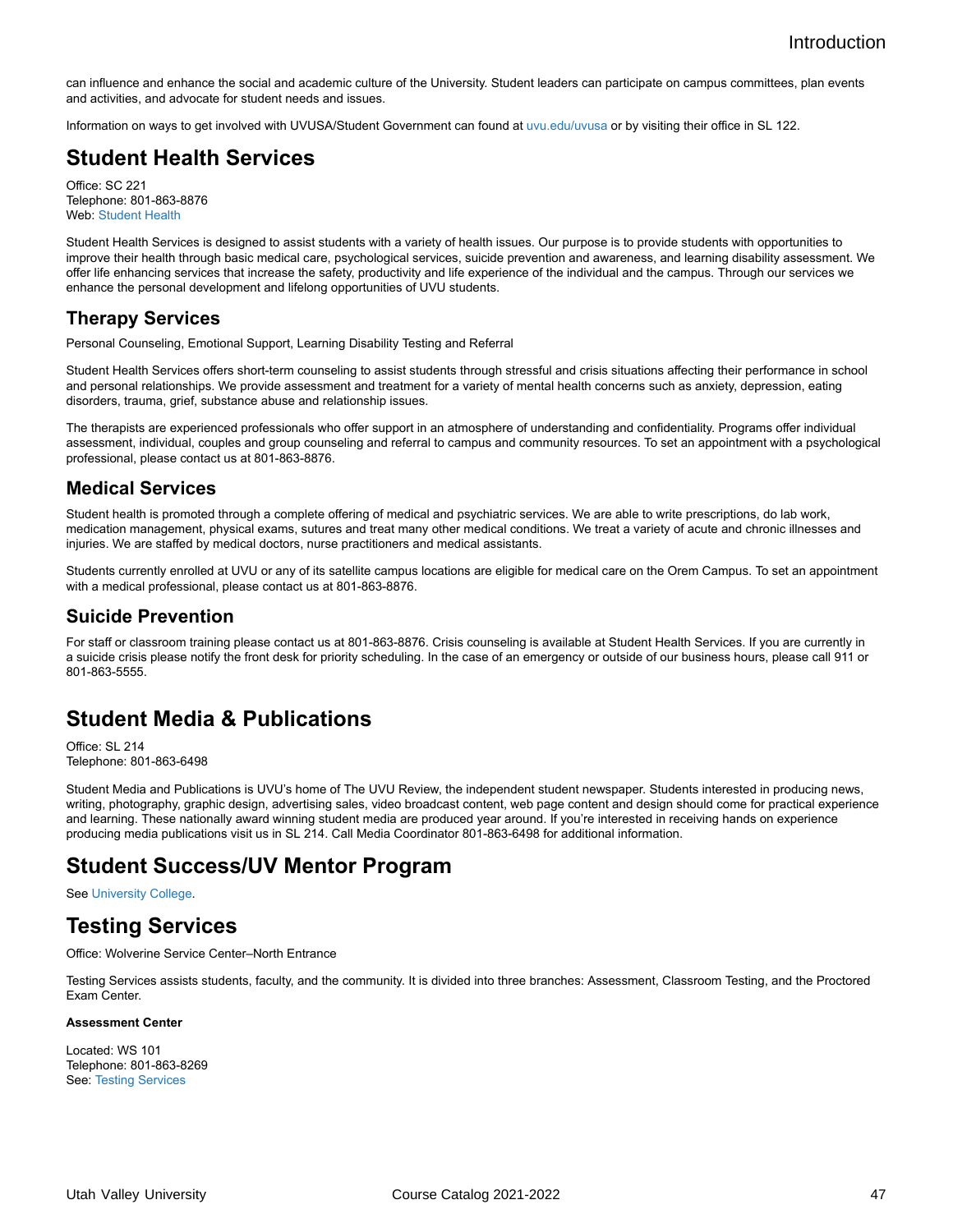The primary responsibility of the Assessment Center is to provide assessment testing for various courses. Testing sessions for are conducted throughout the day, some require an appointment while others do not. Check our website for details at [uvu.edu/testingservices](http://www.uvu.edu/testingservices), and take special note of our hours, as they do change at different times during the year.

New students must meet one of following assessment requirements:

- ACT/SAT Scores
	- English: Not older than 5 years.
	- Math: Not older than 2 years.
- New Student Assessment (some students may need to take the ALEKS or Accuplacer exam)
- Transfer Credit
	- Completed English Composition and Algebra at another college/university, with a C or higher (verified by official college transcripts mailed directly from your previous institution to UVU Admissions).
	- Another function of Testing Services is to administer screening instruments, standardized tests, and other assessment instruments required by University programs and departments. Some of these include the GED, CLEP, ACT, EMT and POST tests. Certification testing for different programs offered by UVU and the surrounding community is also available. Students can obtain information on tests in the office and hours of operation by calling 801-863-8269 or by visiting the web page at: [uvu.edu/testingservices](http://www.uvu.edu/testingservices).

#### **Classroom Testing Center**

Located: WS 112 Telephone: 801-863-7461

The Classroom Testing Center (CTC) is located in the Wolverine Service Center (WS 112). The CTC provides testing services enabling students to take participating instructors' exams in the center on a flexible schedule. The CTC is generally open six days a week Monday - Saturday. Students can obtain test schedules and scores by logging into chitester.uvu.edu and use UV Link user name and password to log in. Highlight the exam name and click on View test score(s).

#### **Proctored Exam Center (PEC)**

Located: WS 111 Telephone: 801-863-8544

The Proctored Exam Center (PEC) provides testing accommodations to UVU students with disabilities as well as services for distance education students who need to have a test proctored from another university or college. Students with disabilities requiring assistance MUST obtain a letter from the Accessibility Services Department before being eligible to use the PEC. Scheduling an individual appointment for testing is required for both parties. For scheduling information and further assistance, call 801-863-8544.

### **TRIO College Prep Programs**

• See [TRIO](https://www.uvu.edu/catalog/current/policies-requirements/https://www.uvu.edu/trio/)

**Educational Talent Search & Upward Bound**

#### **Talent Search**

Director: Michael M. Campbell Telephone: 801-863-8569 E-mail: [campbemi@uvu.edu](https://www.uvu.edu/catalog/current/policies-requirements/mailto:campbemi@uvu.edu)

Coordinator: Rebecca Ayala Telephone: 801-863-7216

Administrative Support: Kasha Farmer Telephone: 801-863-7414

Talent Search serves young people in grades six through twelve. In addition to counseling, participants receive information about college admissions requirements, scholarships and various student financial aid programs. This early intervention program helps young people to better understand their educational opportunities and options. UVU services Orem, Provo, Wasatch, South Summit, Duchesne, and Uintah.

#### **Upward Bound**

Director: Michael M. Campbell Telephone: 801-863-8569 E-mail: [campbemi@uvu.edu](https://www.uvu.edu/catalog/current/policies-requirements/mailto:campbemi@uvu.edu)

Coordinator: Alex Atwood Telephone: 801-863-8570

Administrative Support: Kasha Farmer Telephone: 801-863-7216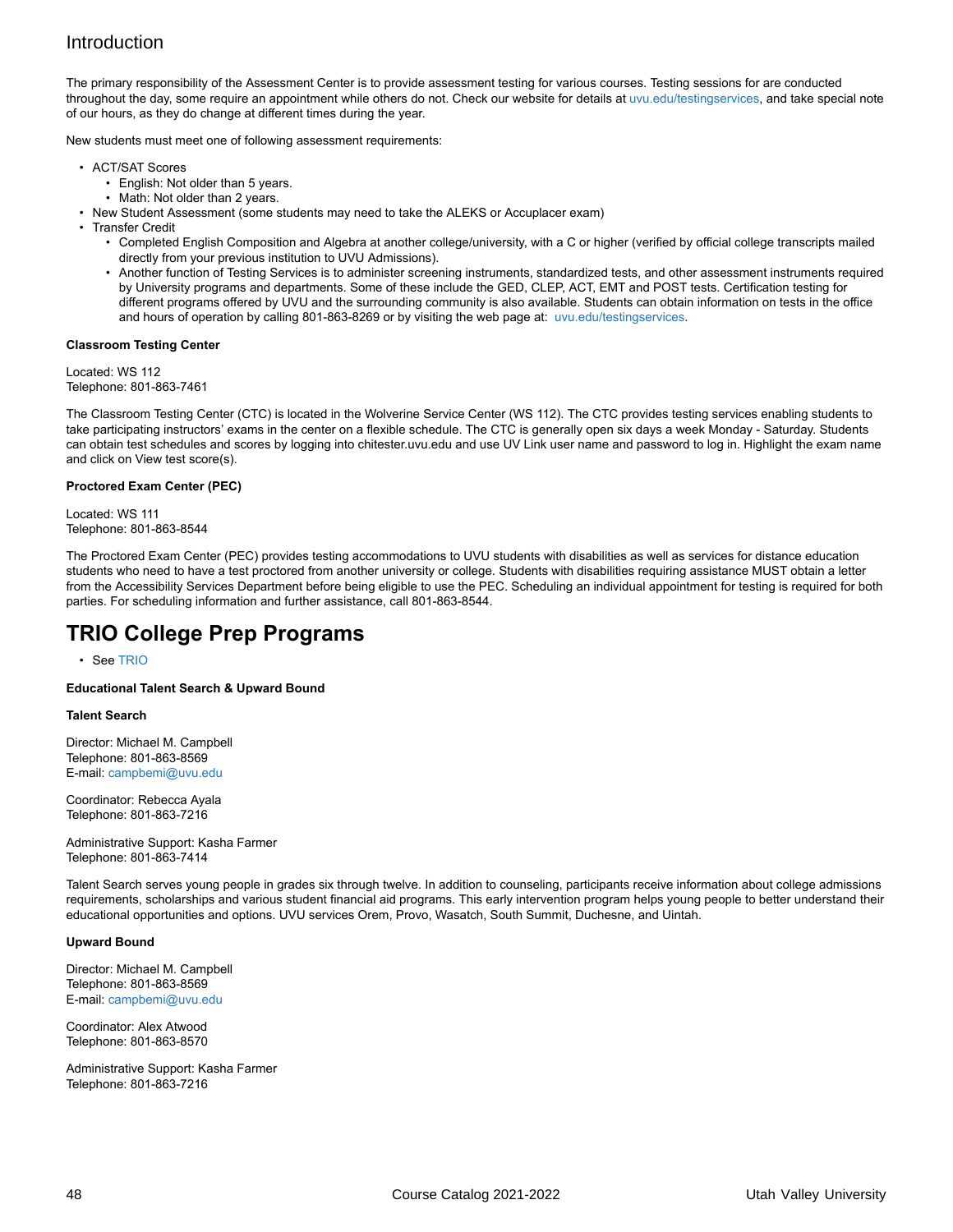Upward Bound helps young people and adults prepare for higher education. Participants receive instruction in literature, composition, mathematics and science on college campuses after school, on Saturdays and during the summer. UVU services students from Orem, Provo, Wasatch, Duchesne and Uintah.

## **TRIO Student Support Services (SSS)**

Office: LA 012

Telephone: 801-863-8541

TRIO Student Support Services (SSS) is a federally funded program. The purpose of TRIO SSS is to:

- Increase the retention and graduation rates of eligible students
- Foster an institutional climate supportive of the success of low-income and first generation college students and individuals with disabilities through a variety of services such as:
	- needs assessment testing
	- individual education planning
	- academic, career, and transfer counseling
	- tutoring
	- cultural events
	- SLSS 1100 Stress Management--Hardiness and FIN 1060 Personal Finance
	- workshops and guest presentations

To be eligible to receive TRIO SSS services, a student must meet all of the following requirements:

- Is a citizen or national of the U.S. or meets the residency requirement for Federal student financial assistance
- Is enrolled at UVU or accepted for enrollment in the next academic semester
- Has a need for academic support, as determined by UVU's TRIO SSS Department, in order to successfully pursue a post-secondary educational program

Meets at least one of the following criteria:

- Low income
- First generation college student
- Has a disability which inhibits the learning process

Eligible students are selected into UVU's TRIO SSS program based upon their academic need and upon their ability to benefit from the services offered. Space is limited, so students are advised to apply early.

## **Turning Point (Community Education)**

Director: TBA Office: HP 116 Telephone: 801-863-7580 Web: [Turning](http://www.uvu.edu/turningpoint) Point

The Turning Point Program is a community and university resource, which provides access to numerous services to help individuals' complete educational goals, build personal relationships, master communication skills, and explore varied career options in the workforce. Dedicated to quality support service, this program increases the emotional, social, and economic well-being of all participants.

Class offerings include:

- Managing Life Transitions I: Personal & Professional Development
- Managing Life Transitions II: Relationships
- Anger Management
- Back to School
- Marriage and Pre-Marriage Workshops

Additional Turning Point Services:

Professional Clothing Source, GED referrals, mentoring, referrals to community and campus resources, and reduced tuition for low-income individuals who qualify.

## **Tutoring & Academic Skills Services**

See [University College](http://www.uvu.edu/catalog/current/colleges-schools/university-college.html).

## **UCCU Center**

Office: EC 012 Telephone: 801-863-8768 Web: [UCCU Center](http://uccucenter.com/)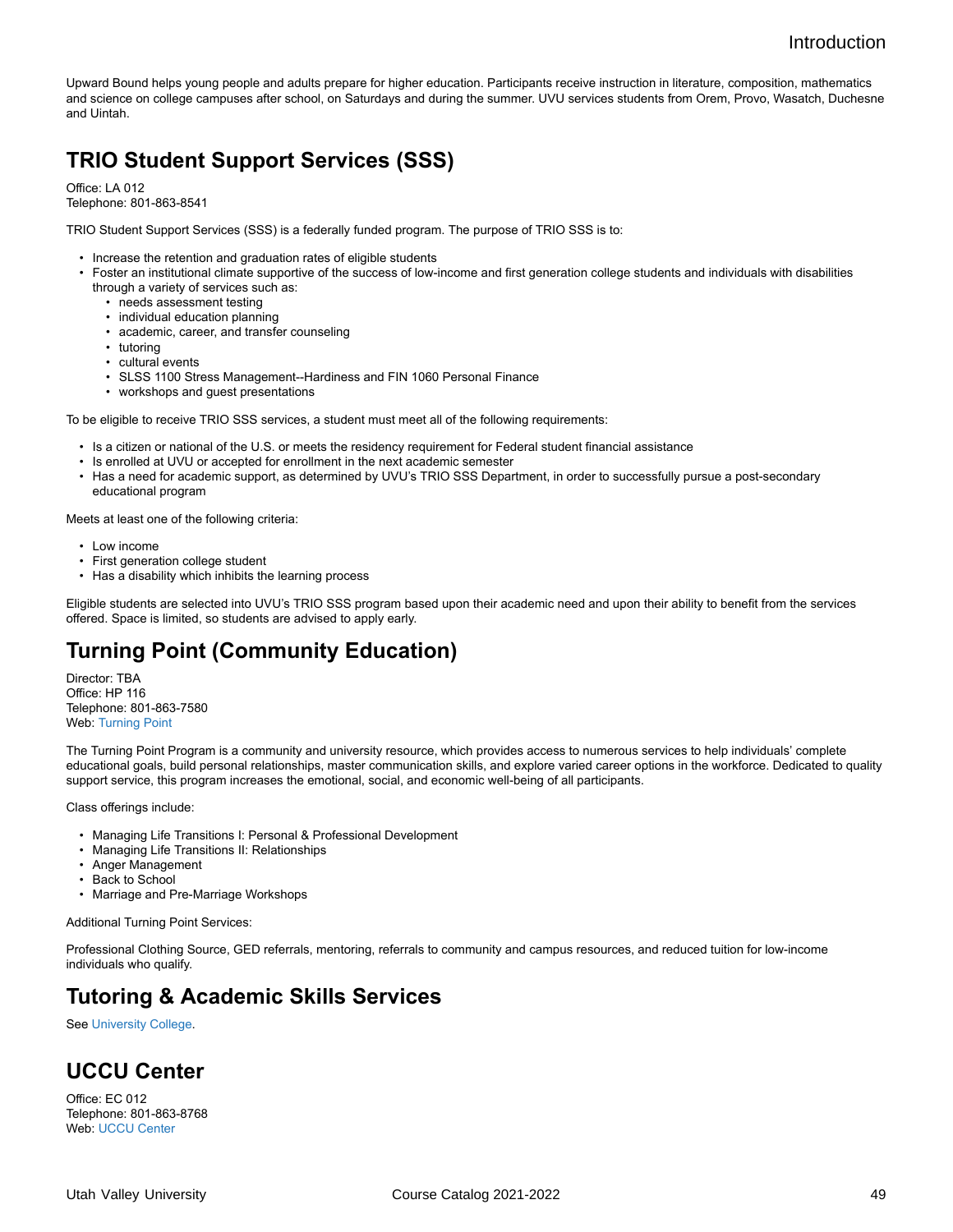The UCCU Center is a multipurpose facility serving the University and the community. The UCCU Center hosts a variety of local and special performances, sports events, educational seminars, concerts, conventions, trade shows, lectures and other community gatherings.

Some events that are hosted here include basketball games, circus performances, business trade shows and expos as well as various types of concerts. The events center is an excellent choice for hosting any kind of event.

## **Athletics**

The mission of UVU Athletics is to provide a wide range of athletic programs that are highly competitive and nationally recognized on a consistent basis. The department seeks to provide the individual athlete with the opportunity to improve athletic skills and abilities while obtaining an exceptional quality education with the best facilities and coaching staff available, to benefit the athlete in future academic, athletic, and vocational endeavors. Each student-athlete is required to be in good standing academically and making progress toward graduation with a bachelor degree according to NCAA requirements.

The Wolverines compete at the NCAA Division I level and currently are members of the Western Athletic Conference. UVU offers the following NCAA Division I sports: Baseball, Softball, Men's and Women's Basketball, Men's and Women's Cross Country, Men's and Women's Golf, Men's and Women's Indoor and Outdoor Track and Field, Men's and Women's Soccer, and Women's Volleyball.

For more specific information regarding any sport or team, please call our Athletic Department Office at 801-863-8998, or look us up on the internet at: [wolverinegreen.com](http://www.wolverinegreen.com).

## **Cheerleaders & "THE WOLVERINE"**

The UVU Cheerleaders are a large part of promoting fan involvement and enthusiasm at UVU athletic events. The squad consists of highly talented young men and women who perform stunting and tumbling routines.

The WOLVERINE is the school mascot who is also involved in crowd interaction and may be seen hanging from the rafters or dropping through the middle of the basketball hoop to excite fans.

Tryouts for these positions are held each spring, and specific information about tryouts may be obtained by calling Student Leadership and Activities at 801-863-8150.

## **Dance Team**

The UVU Dance Team is comprised of 12-16 skilled dancers who perform regularly at UVU Athletic Events. The Team employs a wide range of styles and utilizes Jazz, Funk, and Lyrical Dance numbers, all choreographed by the team members and director. Tryouts are held each spring. For more information call Student Leadership and Activities at 801-863-8150.

## **UVU Campus Store**

Located: SC 102 (Centre Stage Temporary Location for June 2020 to April 2021 during Sorensen Center Construction) Telephone: 801-863-8641

#### Hours:

- Fall and Spring semesters:
	- Monday Thursday 7:30 a.m. 6 p.m.
	- Friday 7:30 a.m. 5 p.m.
	- Saturday 9 a.m. 1 p.m.
- Summer semester:
	- Monday, Friday 8 a.m. 5 p.m.
	- Tuesday, Wednesday 8 a.m. 6 p.m.
- Closed Sundays and Campus Holidays

The UVU Campus Store is open each weekday to serve the students, faculty and staff of UVU. Course Materials are purchased online at [bncvirtual.com/uvu.htm](http://bncvirtual.com/uvu.htm) or MyUVU/Textbooks. At the UVU Campus Store you find your required Course Materials and everything else you will need for your college career: UVU apparel, backpacks, UVU insignia, school supplies, computers, calculators, cables, headphones, general reading materials, reference books, snacks.

## **UVU Clubs**

Office: SL 122 Telephone: 801-863-8820 Web: [Clubs](https://www.uvu.edu/catalog/current/policies-requirements/https://www.uvu.edu/clubs/)

UVU Clubs connects students to UVU in a unique way that reflects each student's individual interests and academic desires.

The Clubs Branch, also known as the ICC Executive Board, works with 100+ active clubs by facilitating club success on campus. Many clubs are very active on campus and have received local, state, and national recognitions.

By getting involved in a club, students have the opportunity to increase leadership, citizenship, and service skills that enhance UVU and the community. Students meet new people, develop skill sets, and most of all, have fun. For information on existing clubs and/or procedures for chartering a new club, look on the web at [uvu.edu/clubs,](http://www.uvu.edu/clubs) or contact the UVU Clubs Office in SL 122.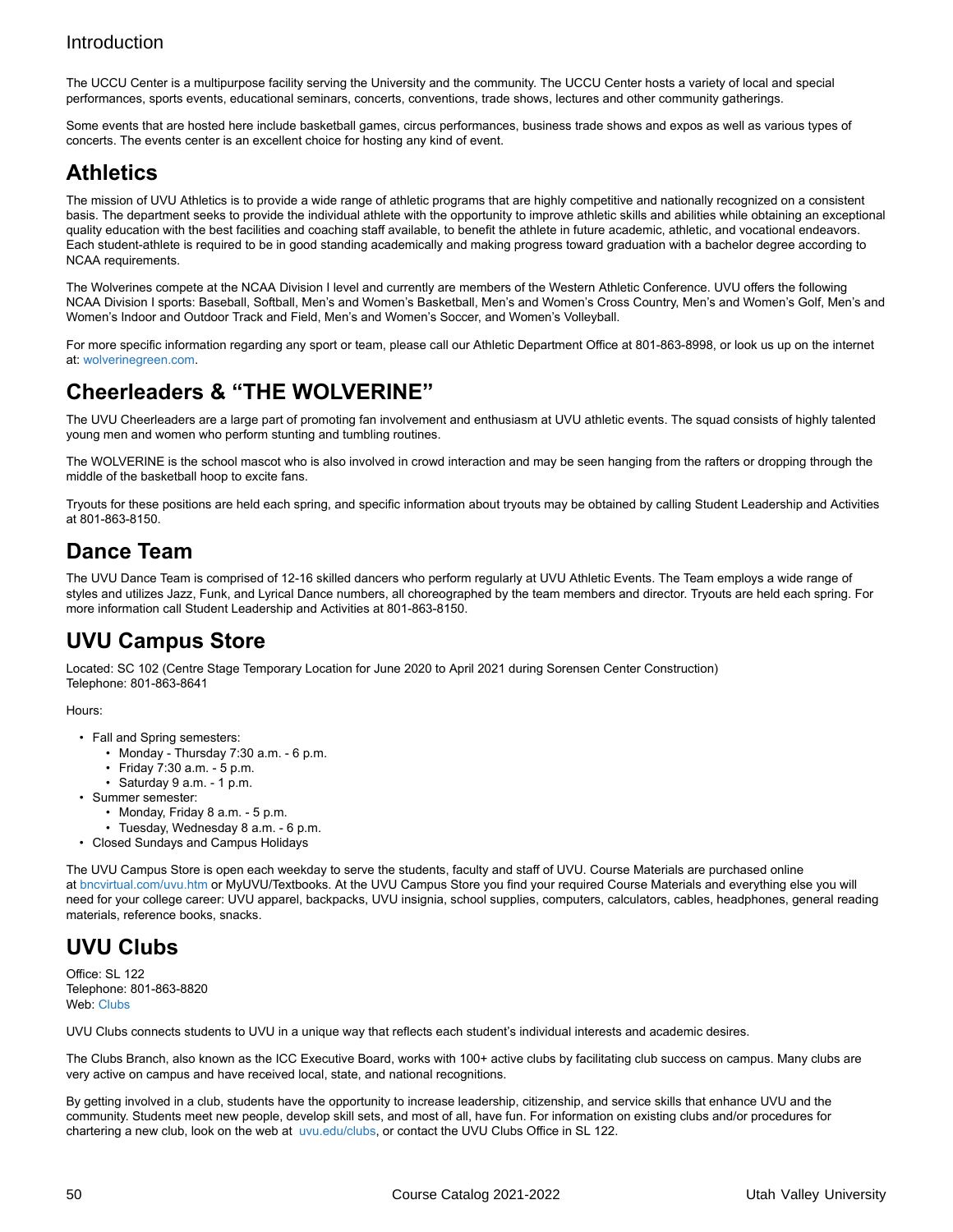## **Veteran Success Center**

Office: WB 100a Telephone: 801-863-8212 E-mail: [veterans@uvu.edu](https://www.uvu.edu/catalog/current/policies-requirements/mailto:veterans@uvu.edu) Web: [Veterans](http://www.uvu.edu/veterans) Success

Veterans eligible for VA Education Benefits may obtain assistance at the Veteran Success Center located in the Woodbury Business Building. Veterans not receiving VA educational benefits are also encouraged to send their Military Transcripts or JST (Joint Service Transcripts) to the transcript office to begin the evaluation process.

#### **Guideline for Enrollment and Progress**

According to VA standards of progress, educational benefits will be paid for courses required for graduation in the student's declared educational objective. Eligible persons will be required to maintain the academic standards of the school and to actively and consistently pursue their declared educational objective in order to maintain benefits. To receive Veterans Educational Benefits, students are required to attend class. Benefits will be terminated for non-attendance. This may cause an over-payment to the student and result in debts that the student is ultimately responsible for. Some veterans receiving VA educational benefits must verify their attendance to receive their benefits. Please check with the Veteran Success Center for current procedures.

Veterans and dependents receiving grades of "UW" (unofficial withdrawal) or "W" (withdrawal) will have to reimburse the VA for any difference in pay, retroactive up to the beginning of the semester; exceptions may be made if students can report mitigating circumstances to the Department of Veterans Affairs. Benefits will not be paid for a course that is audited (AU).

#### **New Military Connected Students**

New students applying for VA educational benefits may be requested to submit to the UVU Veterans' Service Coordinator either original or certified copies of the following documents: (1) VA claim (c) number, if applicable, and (2) Confirmation of VA.Gov application, (3) Certificate of Eligibility. This information is needed as soon as possible to ensure timely and accurate processing of benefits. UVU forms can be found online at [uvu.edu/veterans](http://www.uvu.edu/veterans). Official transcripts from all previously attended colleges or universities are required. The VA will not pay for any course the student has previously taken and successfully completed.

#### **Continuing & Returning Military Connected Students**

All continuing and returning military connected students must submit to UVU Veteran Success Center promptly after registering for the semester a Veterans' Class Schedule Form that can be found online. This form must be submitted each semester to indicate that the student requests to receive educational benefits for that semester. Please be aware that adding and dropping classes may cause a debt with the Department of Veterans Affairs. Students are required to keep the UVU Veteran Success Center informed of any changes made to their class schedule. Failure to inform of changes may result in a debt to the University or the VA.

In accordance with Title 38 US Code 3679(e), Utah Valley University adopts the following additional provisions for any students using U.S. Department of Veterans Affairs (VA) Post-9/11 G.I. Bill® (Ch. 33) or Vocational Rehabilitation & Employment (Ch. 31) benefits, while payment to the institution is pending from VA. Utah Valley University will not:

- Prevent the student's enrollment;
- Assess a late penalty fee to the student;
- Require the student to secure alternative or additional funding;
- Deny the student access to any resources (access to classes, libraries, or other institutional facilities) available to other students who have satisfied their tuition and fee bills to the institution.

However, to qualify for this provision, such students may be required to:

- Produce the VA Certificate of Eligibility (COE) by the first day of class;
- Provide a written request to be certified; or turn in proper documentation requesting certification;
- Provide additional information needed to properly certify the enrollment as described in other institutional policies.

GI Bill® is a registered trademark of the U.S. Department of Veterans Affairs (VA).

### **Wee Care Center**

Front Telephone: 801-863-7266 Web: Wee Care [Center](http://www.uvu.edu/weecare/) Email: [weecarecenter@uvu.edu](https://www.uvu.edu/catalog/current/policies-requirements/mailto:weecarecenter@uvu.edu)

Director: Jolene Merica Location: WE 102 Telephone: 801-863-7267

Manager: Melisa Hunt Location: WE 103 Telephone: 801-863-4775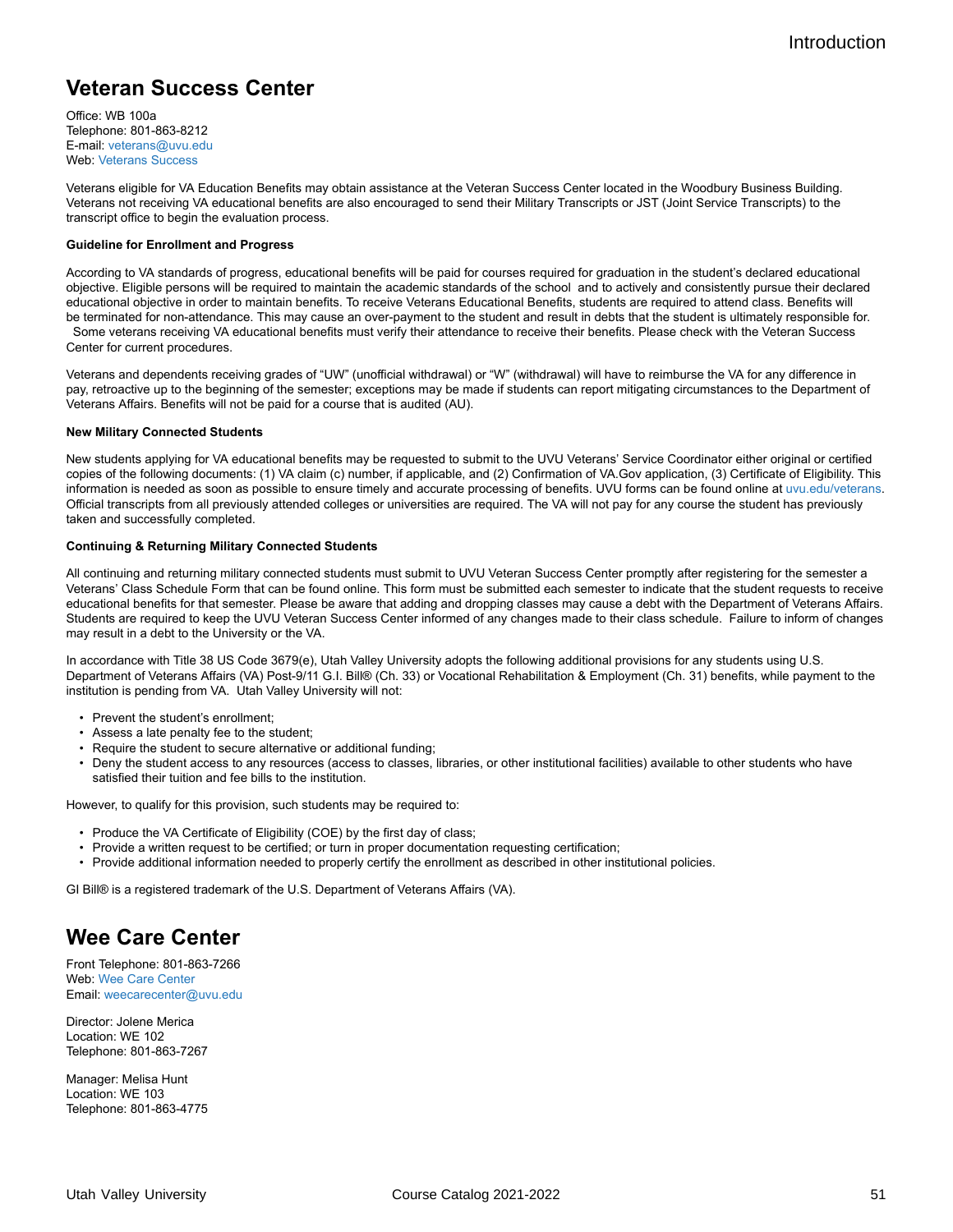The Wee Care Center is designed to meet the childcare needs of parent-students at UVU. Quality care is provided to children ages six weeks to six years. All services are based on a sliding fee scale according to size of family and income. Enrollment is based on a first-come, first-served basis with priority given to Pell-eligible returning parents and parent-students who are single, low income or near degree completion. The Wee Care Center is NECPA accredited.

## **Women's Success Center**

Web: [Women's](https://www.uvu.edu/catalog/current/policies-requirements/https://www.uvu.edu/wsc/) Success Center

Senior Director: Tara Ivie Office: LC 302c Telephone: 801-863-3020

Assistant Director: Lauren Hoover Office: LC 302b Telephone: 801-863-5723

Program Coordinator: Holly Coutts Office: LC 305b Telephone: 801-863-7583

Program Coordinator: Justine Dorton Office: LC 303b Telephone: 801-863-6954

Program Coordinator: Alyssa Goya Office: LC 304a Telephone: 801-863-8498

Program Coordinator: Briettny Curtner Office: LC 304b Telephone: 801-863-8080

Marketing Manager: TBA

Administrative Assistant: Monique Barr Office: LC 303 Telephone: 801-863-3010

The mission of the Women's Success Center is to recruit, retain, and graduate female students. We work to help all women graduate by providing support and removing barriers that prevent them from finishing a degree.

## **Writing Center**

See [Writing](https://www.uvu.edu/catalog/current/policies-requirements/https://www.uvu.edu/writingcenter/) Center.

## **Other Important Student Information**

### **Student Right to Know**

Utah Valley University hosts information regarding the Student Right-to-Know and Campus Security Act of 1991 on the HEA Student Consumer Information website. The Student Right-to-Know Act of 1991 requires all colleges and universities participating in Federal Student Aid Programs to disclose campus security policies, crime statistics, and information on students receiving athletically-related student aid, graduation rates, and other basic information about the University. To access a copy of the current Campus Security Report please visit [www.uvu.edu/police.](http://www.uvu.edu/police)

### **Alcohol, Tobacco & Drugs**

Utah Valley University, historically and at present, seeks to encourage and sustain an academic environment that promotes the health, safety, and welfare of all members of its community. In keeping with these objectives, alcoholic beverages, unlawful drugs, or other illegal substances shall not be consumed, used, carried, sold, or unlawfully manufactured on any property or in any building owned, leased, or rented by UVU, or at any activity sponsored by the University. (UVU Policy 157)

Any individual known to be in violation will be subject to University disciplinary action and to substantial legal sanctions pursuant to Local, County, State and Federal laws.

Smoking is prohibited in all University buildings and concourses. (UVU Policy 158)

All students can access a copy of the University Drug Policy online each semester at [www.uvu.edu/wellness/aboutus/drug-policy.html.](https://www.uvu.edu/catalog/current/policies-requirements/https://www.uvu.edu/wellness/aboutus/drug-policy.html) It explains the policy and University sanctions that may follow as a result of inappropriate drug and or alcohol use and the known health risks associated with inappropriate use.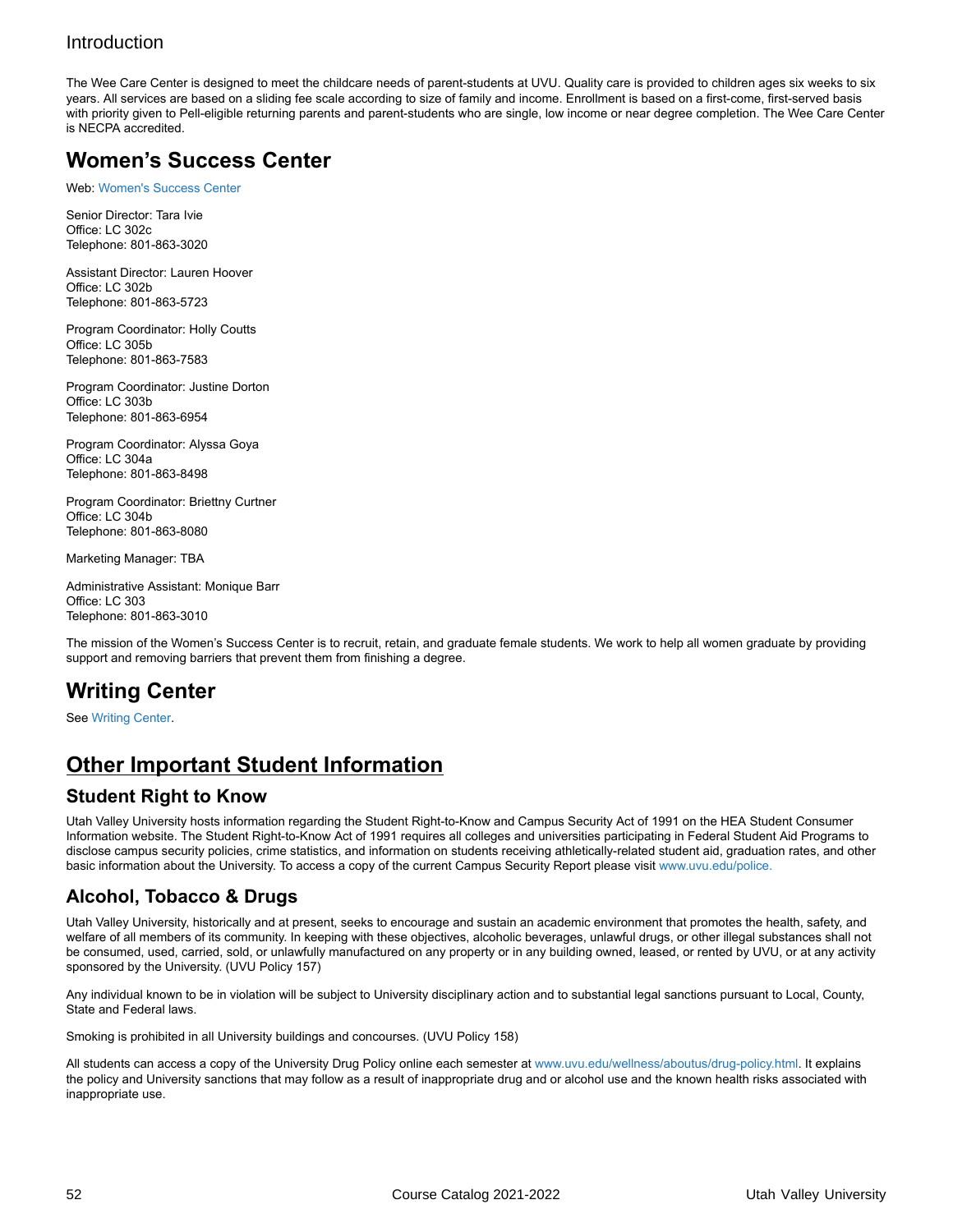### **Confidentiality of Records Policy**

Utah Valley University is concerned for the confidentiality of student academic records, and a reasonable balance between the obligation of the institution for the instruction and welfare of the student and its responsibility to society. The University will make every effort to maintain student academic records in confidence by keeping information from individuals who are not authorized to receive it or who might use it for illegitimate purposes. The policy also reflects the efforts of the University to comply with the provisions of the Family Educational Rights and Privacy Act of 1974.

Upon presentation of appropriate identification and under circumstances which preclude alteration or mutilation of records, students will be able to inspect all records relating to themselves which are not considered by the University to be private records of University Personnel. A student is entitled to an explanation of any recorded data and may initiate action leading to a hearing, if necessary, to correct or expunge information he or she considers inaccurate or misleading.

Faculty and administrative officers who have a legitimate need to use student records will be allowed access to such records, as needed without prior permission from the student. A request from an educational institution to which the student has applied for admission, or from an institution or agency, from which the student is seeking financial assistance will be granted without written permission of the student. Similarly, data will be furnished to university accrediting bodies and governmental officials without written permission of the student.

No student information other than directory information will be given to any third party (except those mentioned above) without written consent of the student, and then only those records accessible to the student. The term party is construed to include parents, employers, government agencies, or any other people or organizations. Parents or guardians may have access to grade reports of a student's activity if the parents establish to the satisfaction of the University that they are providing one-half or more of the student's support. Court orders and subpoenas for records will be referred to and acted upon according to the directions of the Registrar. The University will make a reasonable effort to notify the student prior to release of information in response to subpoenas or court orders prior to actual submission of the material.

Directory information will be released to news media and to others upon request.

Directory information is defined as follows:

- Name of student
- Student identification number
- Telephone number of student
- University student email address
- Photographs
- Participation in officially recognized activities and sports
- Weight and height of members of athletic teams
- Hometown city and state of student
- Verification of current enrollment
- Dates of enrollment
- Degrees conferred, dates, major field of concentration and honors received

Students may request, at any time, through the University Registrar's office.

#### **Civil Rights**

Utah Valley University does not discriminate on the basis of race, color, religion, national origin, sex, sexual orientation, gender identity, gender expression, age (40 and over), disability, veteran status, pregnancy, childbirth, or pregnancy-related conditions, citizenship, **genetic information, or other basis protected by applicable law in employment, treatment, admission, access to educational programs and activities, or other University benefits or services. The following office has been designated to handle inquiries regarding nondiscrimination: EOAA/Title IX – 801-863-5704 – 800 W University Pkwy, Orem, 84058, Suite BA 203.**

 Complete policies and procedures regarding Civil Rights (UVU Policies 152, 153, 154, 157, 158, 160, 161 162, 165) can be found at [www.uvu.edu/](http://www.uvu.edu/policies) [policies](http://www.uvu.edu/policies), then click on Policy Manual.

#### **Policy**

The University prohibits all forms of protected class discrimination, harassment, and retaliation that violate Title VII of the Civil Rights Act of 1964 (Title VII), Title IV of the Higher Education Amendments Act of 1972 (Title IV), Title VI of the Higher Education Amendments Act of 1972 (Title VI), or related applicable laws. The University shall respond promptly and effectively to reports of protected class discrimination, harassment, and retaliation and shall take appropriate action to stop and prevent the recurrence of such conduct on the complainant and/or the university community.

#### **Prohibited Conduct**

Violations of policy 165 include acts of protected class discrimination, harassment, and retaliation within the meaning of Title VII, Title IV, Title VI, or related applicable laws. The University shall respond promptly and effectively to reports of protected class discrimination, harassment, and retaliation and shall take appropriate action to stop and prevent the recurrence of such conduct on the complainant and/or the university community. The University shall take steps to prevent retaliation and shall take strong, responsive action to threats or acts of retaliation. Individuals who, in bad faith, deliberately make false or malicious accusations of violation of this policy shall be subject to disciplinary action, up to and including termination of employment and/or expulsion from the University. A finding of no violation by the investigator(s) does not in itself constitute proof of a false or malicious accusation. The University may discipline any person who is found to have violated this policy.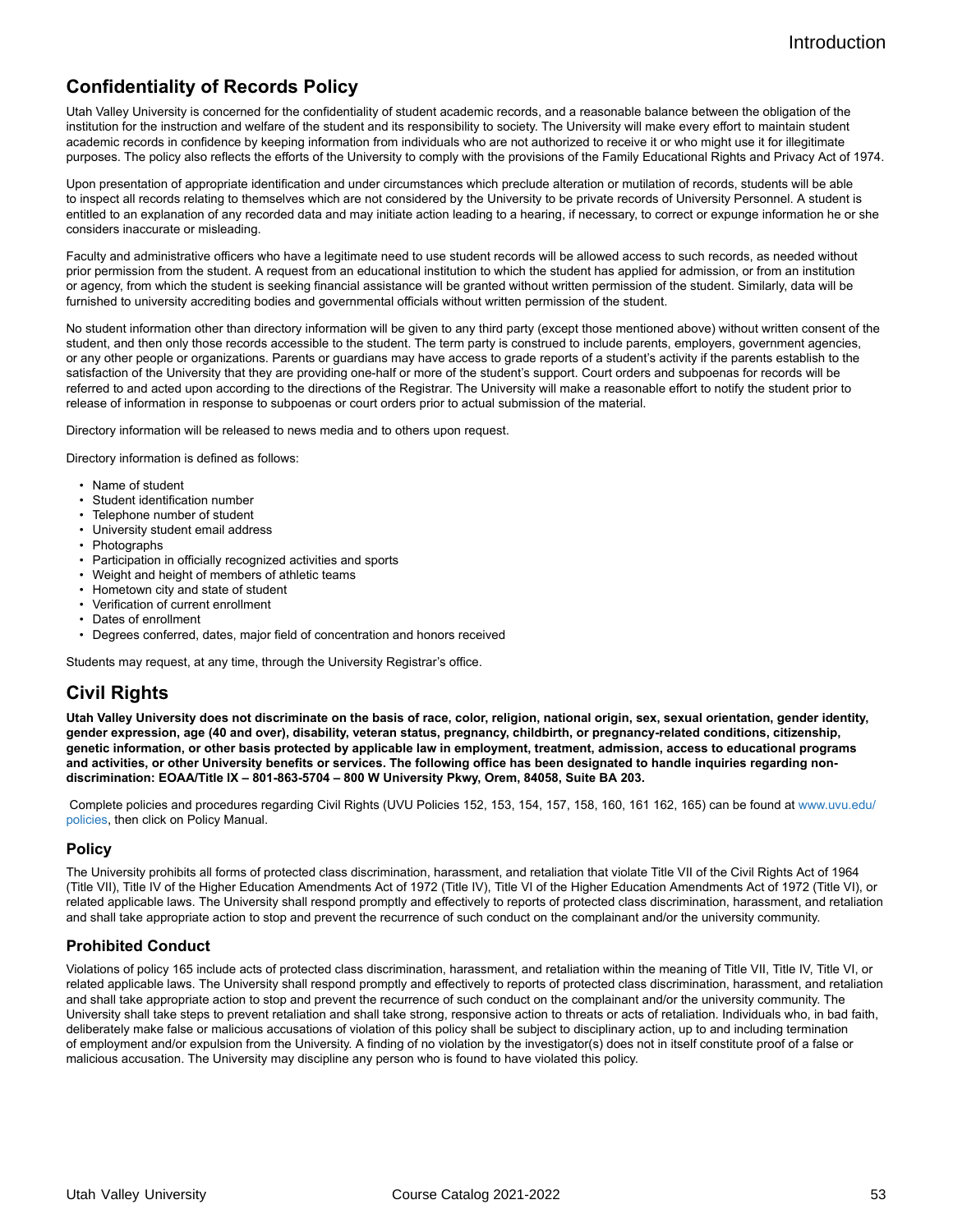### **Freedom of Speech and Peaceful Assembly**

#### **Policy**

Because free expression and the free exchange of ideas are central to the goals of a university, Utah Valley University is committed to the principles of free speech and assembly guaranteed by the United States Constitution and the Utah Constitution, and in accordance with generally accepted concepts of academic freedom. The University is committed to protecting and enhancing the free exchange of ideas and to artistic expression, the right to free speech, and academic freedom in the University and on the university campus without prior restraint or censorship, subject to limitations on unlawful/unprotected speech and to clearly stated, reasonable, and nondiscriminatory rules regarding time, place, and manner.

#### **Preparation Strategies**

- Plan your peaceful assemblies through the Dean of Students Office
- Reserve an appropriate location from the list below
- Schedule appropriate amplification, if necessary
- Contact University Police for traffic and crowd control, if necessary
- Post fliers and/or cardboard signs according to the University Signage Policy
- Pay rental charges, if required
- Commit to obey local, state and federal laws and University policies
- Agree not to disrupt the educational process of the University

#### **Prohibitions**

- Disruption or obstruction of university functions, organized meetings, or other assemblies in such a way as to invade the rights of others to assemble and the rights of speakers to free expression
- Violence
- Assemblies inside buildings where minors or vulnerable populations are predominantly present
- Damage to University or private property
- Use of administrative or academic offices
- Jeopardizing public order or safety
- Interference with entrances and exits to buildings or the normal flow of pedestrian or vehicular traffic
- Interference with classes and teaching, and activities related to teaching or research

#### **Penalties**

Persons violating the time, place, and manner restrictions relating to protests and demonstrations may be subject to arrest or other action authorized by law after notice is given of the restrictions being violated and the personas refuse to cease and desist. Student violations of UVU Policy 541 Student Code of Conduct may face disciplinary action.

#### **Locations Appropriate For Peaceful Assembly**

Locations are subject to availability; some locations may not be available at all times due to previously scheduled engagements. Speakers may speak in any outdoor area, as long as such speech does not violate time, place, and manner restrictions in UVU policy 161 section 4.8.6.

Locations include rooms inside the Sorensen Student Center, Grand Ballroom, Theater, Centre Stage or meeting rooms; Athletic fields/Lawn areas; Events Center: Arena, or Presidential Level; Student Life and Wellness Center Plaza; and Pope Science Courtyard

#### **Scheduling**

Although it is not necessary for persons planning protests, demonstrations, or speakers to obtain prior permission from the University, the University encourages such personals to contact the campus Event Services to reserve or schedule a place in advance to ensure availability.

UVU Event Services, SC 103, 801-863-8612 Events Center Scheduling, EC Concourse, 801-863-8767

Sound equipment shall be used only at volume levels that so not disrupt or disturb teaching, research, or other duly authorized meetings or activities at the University, and in accordance with city ordinances.

## **Utah Safety Law**

In 1965 the Utah State Legislature passed a law requiring every student, teacher, and visitor in any public or private school to wear industrial quality eye protection devices while participating in or observing the following: industrial educational activities involving hot or molten metals; operation of machinery or equipment that may throw particles of foreign matter into the eyes; heating, treating, tempering, or kiln firing of industrial materials; chemistry or physics laboratories when using caustic, explosive, or hot chemicals, liquids, or solids.

# <span id="page-53-0"></span>**Tuition & Fees Bursar's Office/UVU Cashier**

- Office: BA 108
- Telephone: 801-863-7200
- Fax: 801-863-8787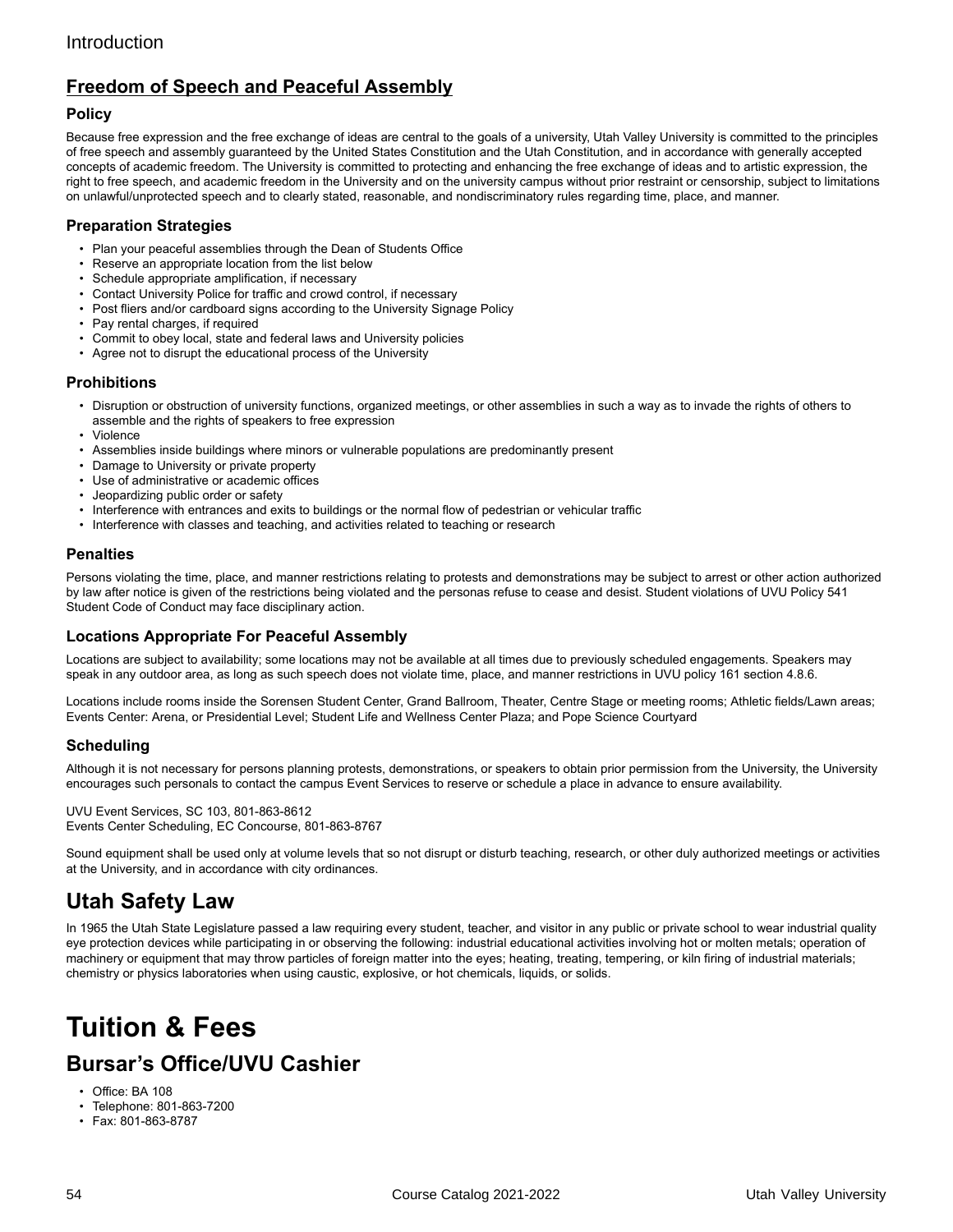- **F-mail:** [bursar@uvu.edu](https://www.uvu.edu/catalog/current/policies-requirements/mailto:bursar@uvu.edu)
- Hours: Monday, Thursday, Friday 8 a.m. 5 p.m.; Tuesday, Wednesday 8 a.m. 6 p.m.

## **Tuition & Fees Policy**

Tuition and student fees are established by the Utah State Board of Regents. University Policy regarding payment of tuition and fees states that all tuition and fees assessed at the time of registration are due and payable. This policy applies to all registration periods. Tuition and other charges are subject to change without notice. Please check current policies, procedures, tuition and fee tables, payment deadlines, and other important information at [uvu.edu/registration](http://uvu.edu/registration).

Early registration not covered by Financial Aid or paid in full by the published payment deadline may be purged (dropped) for non-payment. After the published deadline, Utah Valley University will not drop courses for non-payment or non-attendance. Students who change their mind are responsible to drop their own classes or file a [Leave of Absence.](http://www.uvu.edu/admissions/returning/) Filing a Leave of Absence does not absolve a student of any financial obligation to the University for tuition or other charges owing or repayment of a financial aid disbursement. Students must drop or withdraw by the published 100% Refund Date or they will be responsible to pay the total tuition and fees owed. For exact refund and drop deadlines, please refer to the Registration Dates and Deadlines at [uvu.edu/registration](http://uvu.edu/registration).

Students who default on all or any portion of their tuition and fees will be suspended from further registration and records activity at UVU until their accounts are paid in full.

Past due tuition accounts may be reported to a Nationwide Credit Reporting Agency, and/or turned over to an outside collection agency for collection.

### **Tuition Surcharge Policy**

Students are encouraged to avoid accumulating credit hours beyond those needed to successfully complete their identified program of study. A student may be charged the excess credit hour surcharge for credit hours in excess of 125% of a student's program of study. The surcharge amount for resident students is double the current year's resident tuition rates for the number of credit hours taken. Non-resident students will continue to pay non-resident tuition. (Board of Regents Policy R515)

For further information regarding this policy, please contact your advisor or the Graduation/Transfer Services Office.

## **Dropping/Withdrawing from Courses**

When students enroll in a course, they are reserving a seat in the class. If a student decides not to take a class, it is the responsibility of the student to drop the course before the 100% Refund Deadline. Dropping the class before this deadline removes the charges from the student's account and allows other students to register. Charges for classes dropped after the 100% Refund Period deadlines will remain owing and will not be credited back to the student's account balance.

## **Student Financial Responsibility**

Before students can register for classes they must review and agree to the terms and conditions outlined in the Student Financial Responsibility Agreement, then review and update their address and other demographic information. It is important that students carefully update their demographic information as the University periodically sends bills, refund checks, and other important correspondence through the mail.

The Student Financial Responsibility Agreement (SFRA) includes agreements to pay tuition and fees, requires adherence to payment and withdrawal deadlines, outlines the consequences of delinquencies, and presents required financial aid consents. It also provides students an opportunity to consent to electronic delivery of their 1098-T Tax Form. The following is a brief description of terms included in the SFRA. To view the SFRA document in full, visit [uvu.edu/cashier/sfra.html.](http://www.uvu.edu/cashier/tuition/sfra.html)

- FINANCIAL RESPONSIBILITY: I agree to pay all tuition, fees, and other related costs that result from my registration and/or future drop/add activity and understand that acceptance of these terms constitutes a promise to pay agreement.
- DROPPING/WITHDRAWING FROM COURSES: I understand and agree it is my responsibility to drop my own classes if I decide not to attend and further understand that I must drop my classes and/or file a Leave of Absence before the 100% Refund Deadline or I will be responsible for all tuition and fees.
- CONSEQUENCES OF DELINQUENT ACCOUNT/COLLECTION: I agree to pay all charges by the published deadlines and understand the consequences of delinquencies on my account including late payment charges, registration holds, and possible collection fees.
- COMMUNICATION: I understand all correspondence from Utah Valley University will be sent to the student's myUVU email account (including my billing statements) and therefore I am responsible for reading the e-mails I receive from UVU on a timely basis. I agree to keep my contact information current with UVU and further agree to allow Utah Valley University and its agents to contact me at any address, telephone, or cell phone number that I provide now or in the future.
- FINANCIAL AID DISBURSEMENTS: I understand that if I am expecting Financial Aid, I am responsible to follow up and ensure I have met all requirements to receive it, and acknowledge that I may be charged a late fee if my Financial Aid has not disbursed by the Late Fee Deadline. I further acknowledge that aid is contingent upon my enrollment and attendance in each class.

## **Tuition Refund Policy**

The tuition refund policy is established by the [Utah State Board of Regents](http://higheredutah.org) and amended by each college or university to fit their programs. Utah Valley University refunds to students who withdraw from school or drop classes as follows: Semester: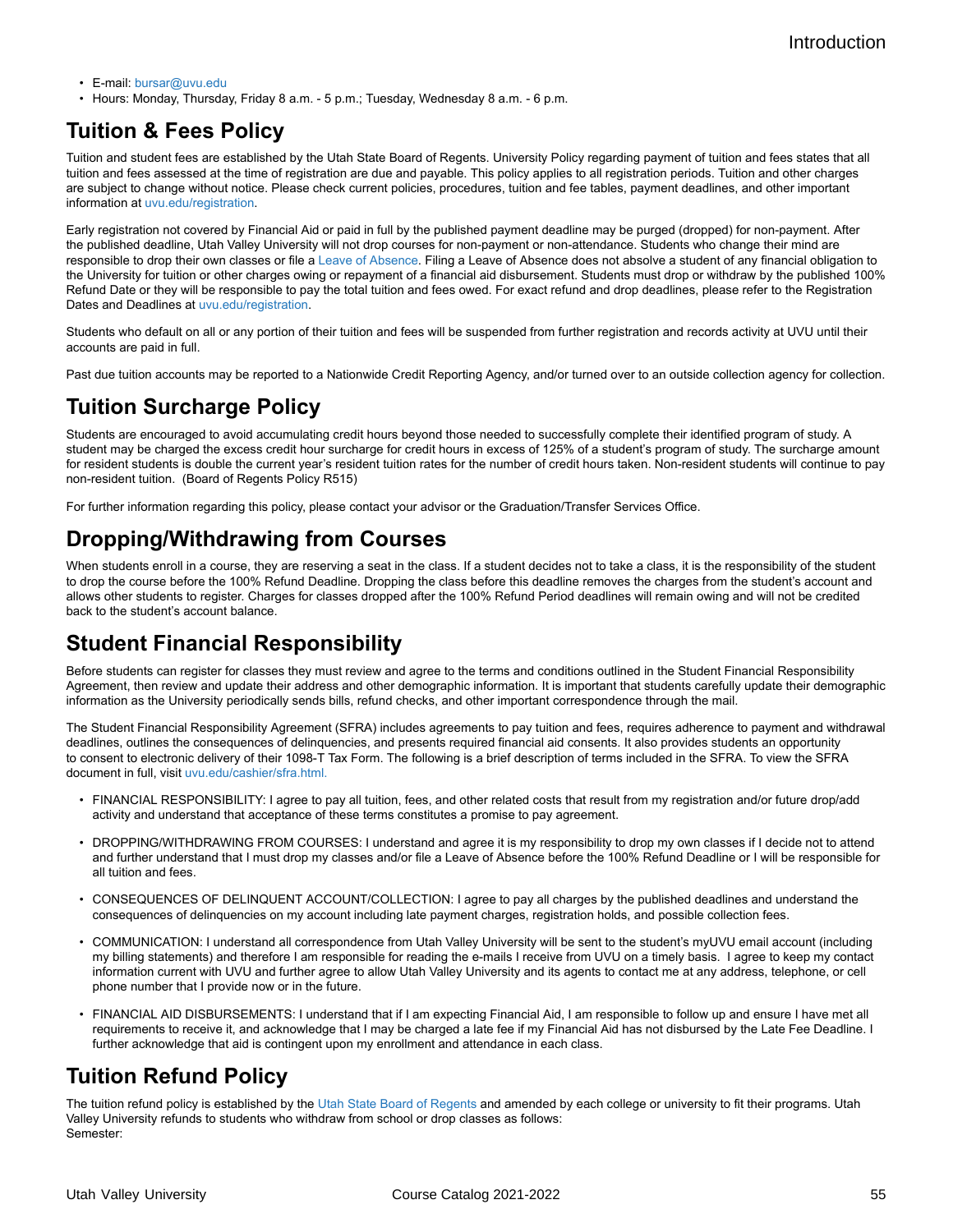- Through the 100% refund date published on the Student Timetable....100%
- After the 100% refund date published on the student Timetable....0%

Exact dates for semester, block, and weekend classes can be found at [uvu.edu/schedule.](http://www.uvu.edu/schedule/)

Students must drop classes or completely withdraw by the published 100% Refund Deadline in order to have the charges removed from their account. Students who withdraw after that date will not receive a refund; if they have not paid, they will continue to owe the University for these charges and will be subject to collections procedures if left unpaid.

Changes in enrollment may affect Financial Aid eligibility and amounts received. Financial Aid awards may be revoked when dropping courses, thus increasing the amount owed.

A Petition to the Refund Policy Form can be obtained online through myUVU or from the Office of the Registrar.

#### **State-Mandated Refund Policies**

Students who are living in the following states while actively participating in UVU courses will receive refunds as designated by the state departments of education.

#### **New Mexico**

5.100.3.11 PAYMENT AND REFUNDS FOR TUITION:

A. Cooling off period: Any student signing an enrollment agreement or making an initial deposit or payment toward tuition and fees of the institution shall be entitled to a cooling off period of at least three work days from the date of agreement or payment or from the date that the student first visits the institution, whichever is longer. During the cooling off period the agreement can be withdrawn and all payments shall be refunded. Evidence of personal appearance at the institution or deposit of a written statement of withdrawal for delivery by mail or other means shall be deemed as meeting the terms of the cooling off period.

B. Refunds prior to commencing instruction: Following the cooling off period but prior to the beginning of instruction, a student may withdraw from enrollment, effective upon personal appearance at the institution or deposit of a written statement of withdrawal for delivery (as defined above), and the institution shall be entitled to retain no more than \$200 in tuition or fees as registration charges.

C. In the case of students enrolling for non-traditional instruction, a student may withdraw from enrollment following the cooling off period, prior to submission by the student of any lesson materials and effective upon deposit of a written statement of withdrawal for delivery (as defined above) and the institution shall be entitled to retain no more than \$200 in tuition or fees as registration charges or an alternative amount that the institution can demonstrate to have been expended in preparation for that particular student's enrollment.

 D. Refunds following commencement of instruction: An institution registered with the department shall adhere to either the following tuition refund policy or to a policy established by the institution's state of residence or accrediting body.

E. A student may withdraw after beginning instruction or submitting lesson materials, effective upon appearance at the institution or deposit of a written statement of withdrawal for delivery (as defined above), and the institution shall be entitled to retain no more than \$200 in tuition or fees as registration charges or an alternative amount that the institution can demonstrate to have been expended in undertaking that particular student's instruction plus a pro rata amount of any additional tuition and fees earned and paid according to the following schedule:

| Date of withdrawal as a percent of the enrollment period for which<br>the student was obligated | Portion of tuition and fees obligated and paid that are eligible to be<br>retained by the institution |
|-------------------------------------------------------------------------------------------------|-------------------------------------------------------------------------------------------------------|
| within 1st 10 percent                                                                           | 10 percent                                                                                            |
| within 2nd 10 percent                                                                           | 25 percent                                                                                            |
| within 3rd 10 percent                                                                           | 40 percent                                                                                            |
| within 4th 10 percent                                                                           | 55 percent                                                                                            |
| within 5th 10 percent                                                                           | 70 percent                                                                                            |
| within 6th 10 percent                                                                           | 85 percent                                                                                            |
| thereafter                                                                                      | 100 percent                                                                                           |

F. "Enrollment period for which the student was obligated" means a quarter, semester, or other term of instruction followed by the institution which the student has begun and for which the student has agreed to pay tuition.

G. Tuition/fee refunds must be made within 30 calendar days of the institution receiving written notice of a student's withdrawal or of the institution terminating enrollment of the student, whichever is earlier. Upon request by a student or the department, the institution shall provide an accounting for such amounts retained under this standard within five work days.

H. The institution's payment and refund policies shall be clearly articulated in the institution's catalog and as part of all enrollment agreements.

## **Special Lab & Course Fees**

Some classes require fees in addition to standard tuition and fees. The online class schedule indicates such lab, course, and materials fees.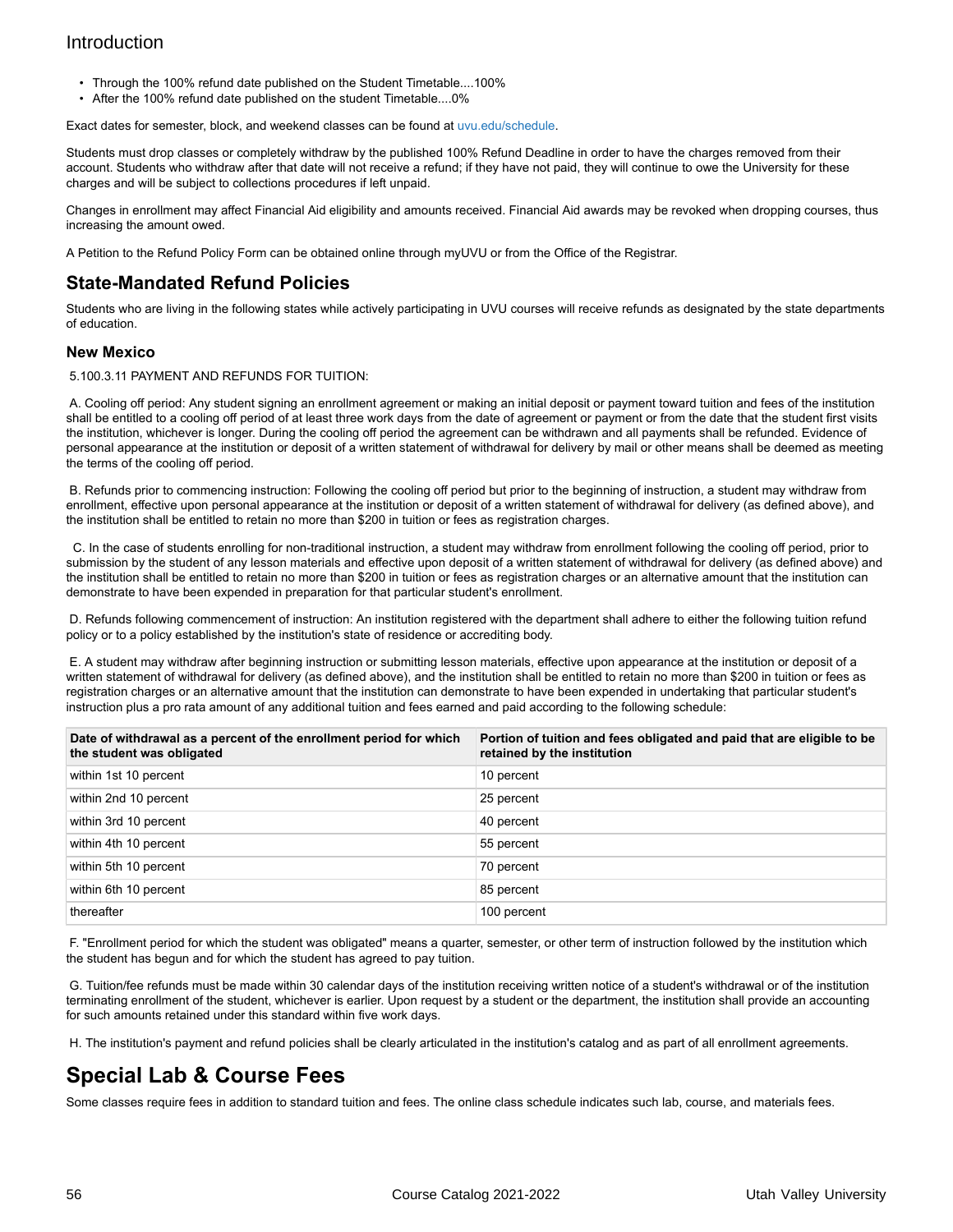## **Late Payment Fee (Late Fee)**

Late Payment Fees are assessed each Wednesday night throughout the semester with a begin date according to the Student Timetable. Late fees are assessed on ALL unpaid account balances at 20%, not to exceed \$200.00 per semester, including accounts awaiting Financial Aid.

## **Late Registration Fee (Late ADD Fee)**

Special approvals are required to register late for a class. The length of time for each late registration period is relative to each part of term and is governed by the Student Timetable. Students who add classes during the late registration period must finalize the process by paying for appropriate late registration fees in addition to their tuition/fees according to the published dates on the Semester Student Timetable.

## **Payment Options**

#### **At the Cashier Windows**

- Cash
- Check
- PIN-based debit

### **Online through Tuition Payment Plus**

#### **Electronic Checks**

Electronic Check payments are free of charge and can be made online only with the bank routing number and account number. Payments can be made from a personal checking or savings account. Corporate checks, credit card checks, home equity, traveler's cheques, etc. are not accepted. Electronic check payments are processed through Tuition Payment PLUS, accessed through myUVU. Any check returned by the payor's bank for any reason, will be considered a "dishonored" check and all penalties for a "dishonored" check will be applicable.

#### **Credit Cards**

Payments with credit cards are accepted online only and will be charged a non-refundable service fee of 2.85% (minimum \$3.00). Most major credit cards are accepted including VISA, MasterCard, American Express, and Discover.

#### **Tuition Payment Plan**

The tuition payment plan allows students to pay installments on their tuition and fees over the course of the semester with a minimal fee to enroll. If students enroll before the published Payment Deadline dates, their classes will not be dropped for nonpayment. In addition, enrollment in the payment plan before the Late Fee Deadline will prevent the 20% late fee from being assessed. More information about the payment plan can be found at [https://www.uvu.edu/collections/tuition.html.](https://www.uvu.edu/catalog/current/policies-requirements/https://www.uvu.edu/collections/tuition.html)

#### **Check Cashing Procedures**

The University does not accept two-party checks. Checks written to UVU must have the student's UV ID number, and the payor's address and phone number on the face of the check.

Checks made for an amount larger than the total tuition and fees due will not be accepted.

### **Dishonored Checks**

A dishonored check is any check returned by the payor's bank for any reason, including, but not limited to, insufficient funds, no account, bad account, stop payment, unauthorized account, refer to maker. Checks written that later have a "stop payment" placed upon them will be considered as "dishonored".

A service charge will be assessed on each dishonored check unless the payor can document in writing from the bank that it was a bank error.

#### **Third Party/Sponsored Payments**

Students are responsible for ensuring that appropriate documentation for a third-party or sponsored payment is submitted to the Accounts Receivable Office prior to the start of classes each semester. If paperwork cannot be submitted to the Accounts Receivable Office by the published Payment Deadline, students should consider enrolling in the Tuition Payment Plan to avoid having their classes purged (dropped) for nonpayment.

Students who are sponsored by a third-party must comply with the terms of the sponsor agreement and verify that all tuition and fees charges are paid by the sponsor. Any balance not paid by the sponsor remains the student responsibility and is subject to all payment deadlines and late fees.

If a student adjusts their registration schedule after their authorization has been received by UVU, it is the student's responsibility to verify that any course or tuition and fee changes will be paid by the sponsor and that these changes are reported to the Accounts Receivable office for proper processing.

If the sponsor does not provide funding by the end of the semester, the student will be responsible for payment of tuition and fees.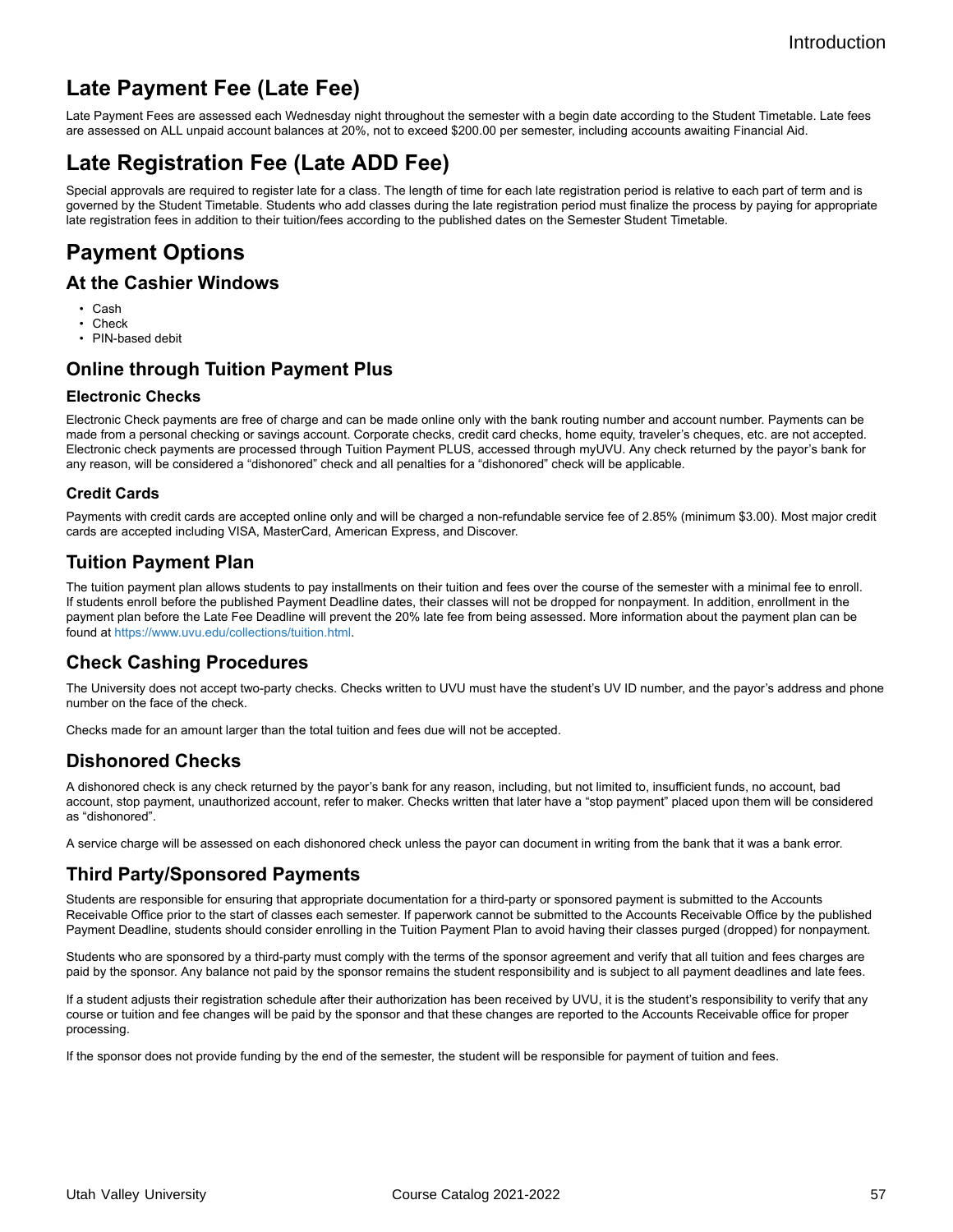## **Undergraduate Tuition and Fees**

Tuition and student fees are established by the Utah State Board of Regents. Tuition and such other changes as appear in the catalog and other College publications are subject to change without notice. All tuition and fees are payable at the time of registration. Checks for more than the total tuiton and fees due will not be accepted.

### **Fall 2021 - Summer 2022 Undergraduate Tuition**

| <b>Resident Hours</b> |                          |        |              |              | <b>Non-Resident Hours</b> |        |              |
|-----------------------|--------------------------|--------|--------------|--------------|---------------------------|--------|--------------|
| <b>Hours</b>          | <b>Tuition</b>           | Fees   | <b>Total</b> | <b>Hours</b> | <b>Tuition</b>            | Fees   | <b>Total</b> |
| 0.5                   | 315.00                   | 17.00  | 332.00       | 0.5          | 888.00                    | 17.00  | 905.00       |
| 1.0                   | 418.00                   | 33.00  | 451.00       | 1.0          | 1,207.00                  | 33.00  | 1,240.00     |
| 1.5                   | 521.00                   | 49.00  | 570.00       | 1.5          | 1,526.00                  | 49.00  | 1,575.00     |
| 2.0                   | 624.00                   | 65.00  | 689.00       | 2.0          | 1,845.00                  | 65.00  | 1,910.00     |
| $2.5\,$               | 727.00                   | 81.00  | 808.00       | 2.5          | 2,164.00                  | 81.00  | 2,245.00     |
| $3.0\,$               | 830.00                   | 97.00  | 927.00       | 3.0          | 2,483.00                  | 97.00  | 2,580.00     |
| 3.5                   | 933.00                   | 113.00 | 1,046.00     | 3.5          | 2,802.00                  | 113.00 | 2,915.00     |
| 4.0                   | 1,036.00                 | 129.00 | 1,165.00     | 4.0          | 3,121.00                  | 129.00 | 3,250.00     |
| 4.5                   | 1,139.00                 | 145.00 | 1,284.00     | 4.5          | 3,440.00                  | 145.00 | 3,585.00     |
| 5.0                   | 1,242.00                 | 161.00 | 1,403.00     | 5.0          | 3,759.00                  | 161.00 | 3,920.00     |
| 5.5                   | 1,345.00                 | 177.00 | 1,522.00     | 5.5          | 4,078.00                  | 177.00 | 4,255.00     |
| 6.0                   | 1,448.00                 | 193.00 | 1,641.00     | 6.0          | 4,397.00                  | 193.00 | 4,590.00     |
| 6.5                   | 1,551.00                 | 209.00 | 1,760.00     | 6.5          | 4,716.00                  | 209.00 | 4,925.00     |
| 7.0                   | 1,654.00                 | 225.00 | 1,879.00     | 7.0          | 5,035.00                  | 225.00 | 5,260.00     |
| 7.5                   | 1,757.00                 | 241.00 | 1,998.00     | 7.5          | 5,354.00                  | 241.00 | 5,595.00     |
| 8.0                   | 1,860.00                 | 257.00 | 2,117.00     | 8.0          | 5,673.00                  | 257.00 | 5,930.00     |
| 8.5                   | 1,963.00                 | 273.00 | 2,236.00     | 8.5          | 5,992.00                  | 273.00 | 6,265.00     |
| 9.0                   | 2,066.00                 | 289.00 | 2,355.00     | 9.0          | 6,311.00                  | 289.00 | 6,600.00     |
| 9.5                   | 2,169.00                 | 305.00 | 2,474.00     | 9.5          | 6,630.00                  | 305.00 | 6,935.00     |
| 10.0                  | 2,272.00                 | 321.00 | 2,593.00     | 10.0         | 6,949.00                  | 321.00 | 7,270.00     |
| 10.5                  | 2,375.00                 | 321.00 | 2,696.00     | 10.5         | 7,268.00                  | 321.00 | 7,589.00     |
| 11.0                  | 2,478.00                 | 321.00 | 2,799.00     | 11.0         | 7,587.00                  | 321.00 | 7,908.00     |
| 11.5                  | 2,581.00                 | 321.00 | 2,902.00     | 11.5         | 7,906.00                  | 321.00 | 8,227.00     |
|                       | <b>Equal Payment</b>     |        |              |              | <b>Equal Payment</b>      |        |              |
| 12.0                  | 2,684.00                 | 321.00 | 3,005.00     | 12.0         | 8,225.00                  | 321.00 | 8,546.00     |
| 12.5                  | 2,684.00                 | 321.00 | 3,005.00     | 12.5         | 8,225.00                  | 321.00 | 8,546.00     |
| 13.0                  | 2,684.00                 | 321.00 | 3,005.00     | 13.0         | 8,225.00                  | 321.00 | 8,546.00     |
| 13.5                  | 2,684.00                 | 321.00 | 3,005.00     | 13.5         | 8,225.00                  | 321.00 | 8,546.00     |
| 14.0                  | 2,684.00                 | 321.00 | 3,005.00     | 14.0         | 8,225.00                  | 321.00 | 8,546.00     |
| 14.5                  | 2,684.00                 | 321.00 | 3,005.00     | 14.5         | 8,225.00                  | 321.00 | 8,546.00     |
| 15.0                  | 2,684.00                 | 321.00 | 3,005.00     | 15.0         | 8,225.00                  | 321.00 | 8,546.00     |
| 15.5                  | 2,684.00                 | 321.00 | 3,005.00     | 15.5         | 8,225.00                  | 321.00 | 8,546.00     |
| 16.0                  | 2,684.00                 | 321.00 | 3,005.00     | 16.0         | 8,225.00                  | 321.00 | 8,546.00     |
| 16.5                  | 2,684.00                 | 321.00 | 3,005.00     | 16.5         | 8,225.00                  | 321.00 | 8,546.00     |
| 17.0                  | 2,684.00                 | 321.00 | 3,005.00     | 17.0         | 8,225.00                  | 321.00 | 8,546.00     |
| 17.5                  | 2,684.00                 | 321.00 | 3,005.00     | 17.5         | 8,225.00                  | 321.00 | 8,546.00     |
| 18.0                  | 2,684.00                 | 321.00 | 3,005.00     | 18.0         | 8,225.00                  | 321.00 | 8,546.00     |
|                       | <b>Equal Payment End</b> |        |              |              | <b>Equal Payment End</b>  |        |              |
| 18.5                  | 2,787.00                 | 321.00 | 3,108.00     | 18.5         | 8,544.00                  | 321.00 | 8,865.00     |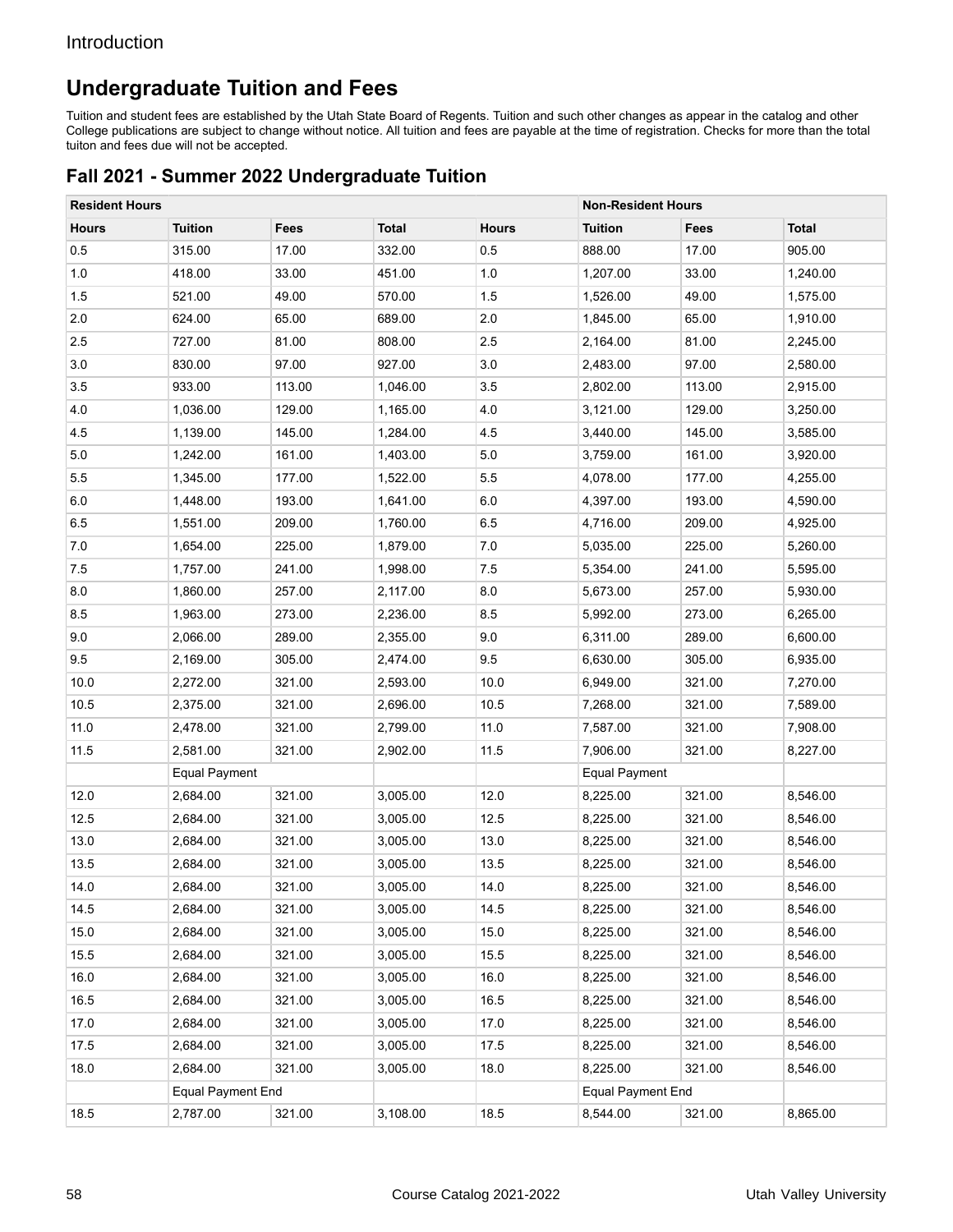| <b>Resident Hours</b> |                |             | <b>Non-Resident Hours</b> |              |                |        |           |
|-----------------------|----------------|-------------|---------------------------|--------------|----------------|--------|-----------|
| <b>Hours</b>          | <b>Tuition</b> | <b>Fees</b> | Total                     | <b>Hours</b> | <b>Tuition</b> | Fees   | Total     |
| 19.0                  | 2,890.00       | 321.00      | 3,211.00                  | 19.0         | 8,863.00       | 321.00 | 9,184.00  |
| 19.5                  | 2,993.00       | 321.00      | 3,314.00                  | 19.5         | 9,182.00       | 321.00 | 9,503.00  |
| 20.0                  | 3,096.00       | 321.00      | 3,417.00                  | 20.0         | 9,501.00       | 321.00 | 9,822.00  |
| 20.5                  | 3,199.00       | 321.00      | 3,520.00                  | 20.5         | 9,820.00       | 321.00 | 10,141.00 |
| 21.0                  | 3,302.00       | 321.00      | 3,623.00                  | 21.0         | 10,139.00      | 321.00 | 10,460.00 |
| 21.5                  | 3,405.00       | 321.00      | 3,726.00                  | 21.5         | 10,458.00      | 321.00 | 10,779.00 |
| 22.0                  | 3,508.00       | 321.00      | 3,829.00                  | 22.0         | 10,777.00      | 321.00 | 11,098.00 |
| 22.5                  | 3,611.00       | 321.00      | 3,932.00                  | 22.5         | 11,096.00      | 321.00 | 11,417.00 |
| 23.0                  | 3,714.00       | 321.00      | 4,035.00                  | 23.0         | 11,415.00      | 321.00 | 11,736.00 |
| 23.5                  | 3,817.00       | 321.00      | 4,138.00                  | 23.5         | 11,734.00      | 321.00 | 12,055.00 |
| 24.0                  | 3,920.00       | 321.00      | 4,241.00                  | 24.0         | 12,053.00      | 321.00 | 12,374.00 |
| 24.5                  | 4,023.00       | 321.00      | 4,344.00                  | 24.5         | 12,372.00      | 321.00 | 12,693.00 |
| 25.0                  | 4,126.00       | 321.00      | 4,447.00                  | 25.0         | 12,691.00      | 321.00 | 13,012.00 |

For each credit hour over 25, \$206 per credit hour for resident and \$638 per credit hour for non-resident will be assessed.

| Fee                                                                                               | Amount                                                                                                            |
|---------------------------------------------------------------------------------------------------|-------------------------------------------------------------------------------------------------------------------|
| <b>Admission Application Fee</b>                                                                  | \$35                                                                                                              |
| Late Admission Application Fee (After deadline of August 1 for fall and<br>December 1 for spring) | \$40 (\$35 +\$40 late fee) total \$75                                                                             |
| <b>Readmit Application Fee</b>                                                                    | \$15                                                                                                              |
| Readmit Late Application Fee (After deadline of August 1 for fall and<br>December 1 for spring)   | \$40 (\$15 +\$40 late fee) total \$55                                                                             |
| International Student Admissions Application Fee                                                  | \$115                                                                                                             |
| International Student Semester Fee                                                                | \$40                                                                                                              |
| Late Graduation Application Fee                                                                   | \$25                                                                                                              |
| Special Lab and Course Fees                                                                       | (see online class schedule)                                                                                       |
| <b>Challenge Credit Fee</b>                                                                       | \$5 per credit                                                                                                    |
| Challenge Credit Form                                                                             | \$15                                                                                                              |
| Late Registration Fee                                                                             | \$45 beginning Spring 2018                                                                                        |
| For each credit hour over 25 for the Academic Year:                                               | (See Tuition Table)                                                                                               |
| Late Tuition Payment Fee                                                                          | Assessed each Wednesday night on ALL UNPAID ACCOUNT<br>BALANCES, including 2nd block, at 20%, not to exceed \$200 |
| Tuition Payment Plan - Enrollment Fee                                                             | \$25                                                                                                              |
| Tuition Payment Plan - Fee for each late installment payment                                      | \$25                                                                                                              |

## **Graduate Tuition and Fees**

Tuition and student fees are established by the Utah State Board of Regents. Tuition and such other changes as appear in the catalog and other College publications are subject to change without notice. All tuition and fees are payable at the time of registration. Checks for more than the total tuition and fees due will not be accepted.

### **Master of Education, Master of Nursing, Master of Science - Mathematics Education, Graduate Certificates**

#### **FALL 2021 - SUMMER 2022 TUITION**

| <b>Resident Hours</b> |                          |       | Non-Resident Hours |              |                |             |        |
|-----------------------|--------------------------|-------|--------------------|--------------|----------------|-------------|--------|
| <b>Hours</b>          | Tuition<br>Total<br>Fees |       |                    | <b>Hours</b> | <b>Tuition</b> | <b>Fees</b> | Total  |
| 0.5                   | 150.50                   | 16.00 | 166.50             | U.5          | 454.50         | 16.00       | 470.50 |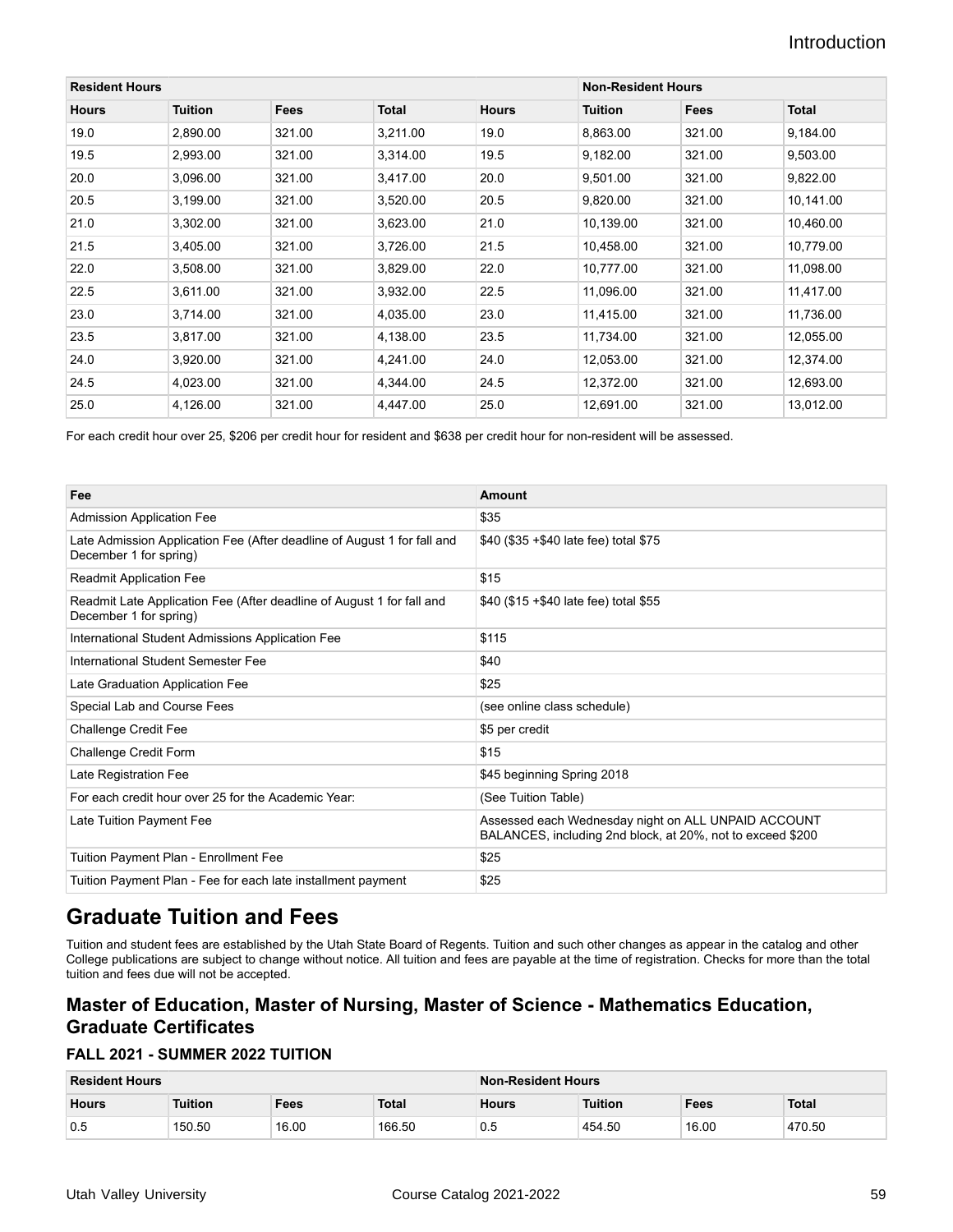| <b>Resident Hours</b> |                | <b>Non-Resident Hours</b> |              |              |                |        |              |
|-----------------------|----------------|---------------------------|--------------|--------------|----------------|--------|--------------|
| <b>Hours</b>          | <b>Tuition</b> | Fees                      | <b>Total</b> | <b>Hours</b> | <b>Tuition</b> | Fees   | <b>Total</b> |
| 1.0                   | 301.00         | 32.00                     | 333.00       | 1.0          | 909.00         | 32.00  | 941.00       |
| 1.5                   | 451.50         | 48.00                     | 499.50       | 1.5          | 1,363.50       | 48.00  | 1,411.50     |
| 2.0                   | 602.00         | 64.00                     | 666.00       | 2.0          | 1,818.00       | 64.00  | 1,882.00     |
| 2.5                   | 752.50         | 80.00                     | 832.50       | 2.5          | 2,272.50       | 80.00  | 2,352.50     |
| 3.0                   | 903.00         | 96.00                     | 999.00       | 3.0          | 2,727.00       | 96.00  | 2,823.00     |
| 3.5                   | 1,053.50       | 112.00                    | 1,165.50     | 3.5          | 3,181.50       | 112.00 | 3,293.50     |
| 4.0                   | 1,204.00       | 128.00                    | 1,332.00     | 4.0          | 3,636.00       | 128.00 | 3,764.00     |
| 4.5                   | 1,354.50       | 144.00                    | 1,498.50     | 4.5          | 4,090.50       | 144.00 | 4,234.50     |
| 5.0                   | 1,505.00       | 160.00                    | 1,665.00     | 5.0          | 4,545.00       | 160.00 | 4,705.00     |
| 5.5                   | 1,655.50       | 176.00                    | 1,831.50     | 5.5          | 4,999.50       | 176.00 | 5,175.50     |
| 6.0                   | 1,806.00       | 192.00                    | 1,998.00     | 6.0          | 5,454.00       | 192.00 | 5,646.00     |
| 6.5                   | 1,956.50       | 208.00                    | 2,164.50     | 6.5          | 5,908.50       | 208.00 | 6,116.50     |
| 7.0                   | 2,107.00       | 224.00                    | 2,331.00     | 7.0          | 6,363.00       | 224.00 | 6,587.00     |
| 7.5                   | 2,257.50       | 240.00                    | 2,497.50     | 7.5          | 6,817.50       | 240.00 | 7,057.50     |
| 8.0                   | 2,408.00       | 256.00                    | 2,664.00     | 8.0          | 7,272.00       | 256.00 | 7,528.00     |
| 8.5                   | 2,558.50       | 272.00                    | 2,830.50     | 8.5          | 7,726.50       | 272.00 | 7,998.50     |
| 9.0                   | 2,709.00       | 288.00                    | 2,997.00     | 9.0          | 8,181.00       | 288.00 | 8,469.00     |
| 9.5                   | 2,859.50       | 304.00                    | 3,163.50     | 9.5          | 8,635.50       | 304.00 | 8,939.50     |
| 10.0                  | 3,010.00       | 320.00                    | 3,330.00     | 10.0         | 9,090.00       | 320.00 | 9,410.00     |
| 10.5                  | 3,160.50       | 320.00                    | 3,480.50     | 10.5         | 9,544.50       | 320.00 | 9,864.50     |
| 11.0                  | 3,311.00       | 320.00                    | 3,631.00     | 11.0         | 9,999.00       | 320.00 | 10,319.00    |
| 11.5                  | 3,461.50       | 320.00                    | 3,781.50     | 11.5         | 10,453.50      | 320.00 | 10,773.50    |
| 12.0                  | 3,612.00       | 320.00                    | 3,932.00     | 12.0         | 10,908.00      | 320.00 | 11,228.00    |
| 12.5                  | 3,762.50       | 320.00                    | 4,082.50     | 12.5         | 11,362.50      | 320.00 | 11,682.50    |
| 13.0                  | 3,913.00       | 320.00                    | 4,233.00     | 13.0         | 11,817.00      | 320.00 | 12,137.00    |
| 13.5                  | 4,063.50       | 320.00                    | 4,383.50     | 13.5         | 12,271.50      | 320.00 | 12,591.50    |
| 14.0                  | 4,214.00       | 320.00                    | 4,534.00     | 14.0         | 12,726.00      | 320.00 | 13,046.00    |
| 14.5                  | 4,364.50       | 320.00                    | 4,684.50     | 14.5         | 13,180.50      | 320.00 | 13,500.50    |
| 15.0                  | 4,515.00       | 320.00                    | 4,835.00     | 15.0         | 13,635.00      | 320.00 | 13,955.00    |
| 15.5                  | 4,665.50       | 320.00                    | 4,985.50     | 15.5         | 14,089.50      | 320.00 | 14,409.50    |
| 16.0                  | 4,816.00       | 320.00                    | 5,136.00     | 16.0         | 14,544.00      | 320.00 | 14,864.00    |
| 16.5                  | 4,966.50       | 320.00                    | 5,286.50     | 16.5         | 14,998.50      | 320.00 | 15,318.50    |
| 17.0                  | 5,117.00       | 320.00                    | 5,437.00     | 17.0         | 15,453.00      | 320.00 | 15,773.00    |
| 17.5                  | 5,267.50       | 320.00                    | 5,587.50     | 17.5         | 15,907.50      | 320.00 | 16,227.50    |
| 18.0                  | 5,418.00       | 320.00                    | 5,738.00     | 18.0         | 16,362.00      | 320.00 | 16,682.00    |
| 18.5                  | 5,568.50       | 320.00                    | 5,888.50     | 18.5         | 16,816.50      | 320.00 | 17,136.50    |
| 19.0                  | 5,719.00       | 320.00                    | 6,039.00     | 19.0         | 17,271.00      | 320.00 | 17,591.00    |
| 19.5                  | 5,869.50       | 320.00                    | 6,189.50     | 19.5         | 17,725.50      | 320.00 | 18,045.50    |
| 20.0                  | 6,020.00       | 320.00                    | 6,340.00     | 20.0         | 18,180.00      | 320.00 | 18,500.00    |
| $20.5\,$              | 6,170.50       | 320.00                    | 6,490.50     | 20.5         | 18,634.50      | 320.00 | 18,954.50    |
| 21.0                  | 6,321.00       | 320.00                    | 6,641.00     | 21.0         | 19,089.00      | 320.00 | 19,409.00    |
| 21.5                  | 6,471.50       | 320.00                    | 6,791.50     | 21.5         | 19,543.50      | 320.00 | 19,863.50    |
| 22.0                  | 6,622.00       | 320.00                    | 6,942.00     | 22.0         | 19,998.00      | 320.00 | 20,318.00    |
| 22.5                  | 6,772.50       | 320.00                    | 7,092.50     | 22.5         | 20,452.50      | 320.00 | 20,772.50    |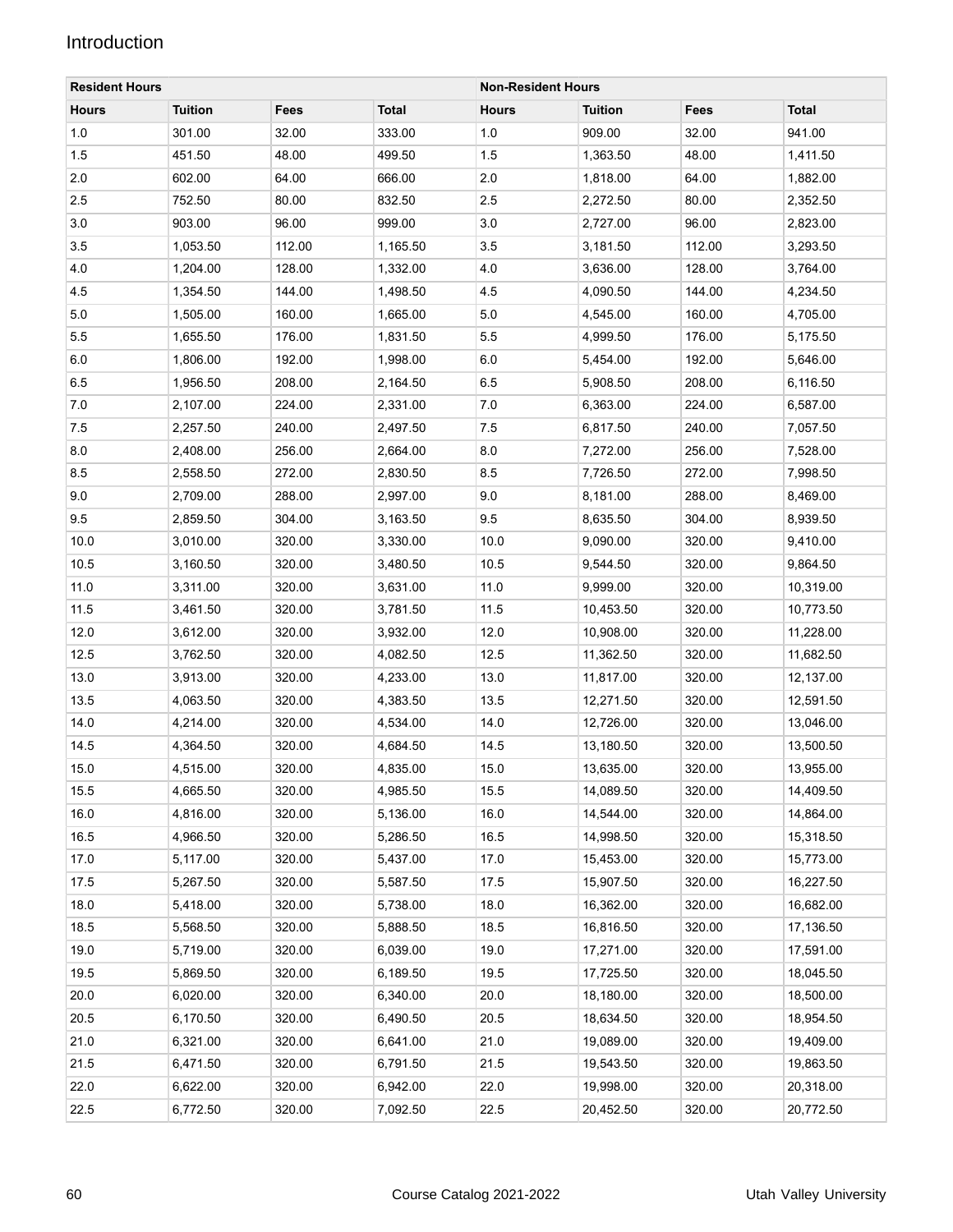| <b>Resident Hours</b> |                |        |              | <b>Non-Resident Hours</b> |                |        |              |
|-----------------------|----------------|--------|--------------|---------------------------|----------------|--------|--------------|
| <b>Hours</b>          | <b>Tuition</b> | Fees   | <b>Total</b> | <b>Hours</b>              | <b>Tuition</b> | Fees   | <b>Total</b> |
| 23.0                  | 6.923.00       | 320.00 | 7.243.00     | 23.0                      | 20.907.00      | 320.00 | 21.227.00    |
| 23.5                  | 7.073.50       | 320.00 | 7.393.50     | 23.5                      | 21.361.50      | 320.00 | 21.681.50    |
| 24.0                  | 7.224.00       | 320.00 | 7.544.00     | 24.0                      | 21.816.00      | 320.00 | 22.136.00    |
| 24.5                  | 7.374.50       | 320.00 | 7.694.50     | 24.5                      | 22.270.50      | 320.00 | 22.590.50    |
| 25.0                  | 7.525.00       | 320.00 | 7.845.00     | 25.0                      | 22.725.00      | 320.00 | 23,045.00    |

For each credit hour over 25, \$301 per credit hour for resident and \$909 per credit hour for non-resident will be assessed.

### **Master of Cybersecurity, Master of Engineering and Technology Management, Master of Public Services**

#### **FALL 2021 - SUMMER 2022 TUITION**

| <b>Resident Hours</b> |                |        | <b>Non-Resident Hours</b> |              |                |        |              |
|-----------------------|----------------|--------|---------------------------|--------------|----------------|--------|--------------|
| <b>Hours</b>          | <b>Tuition</b> | Fees   | <b>Total</b>              | <b>Hours</b> | <b>Tuition</b> | Fees   | <b>Total</b> |
| 1.0                   | 430.00         | 32.00  | 462.00                    | 1.0          | 1,038.00       | 32.00  | 1,070.00     |
| 2.0                   | 860.00         | 64.00  | 924.00                    | 2.0          | 2,076.00       | 64.00  | 2,140.00     |
| 3.0                   | 1,290.00       | 96.00  | 1,386.00                  | 3.0          | 3,114.00       | 96.00  | 3,210.00     |
| 4.0                   | 1,720.00       | 128.00 | 1,848.00                  | 4.0          | 4,152.00       | 128.00 | 4,280.00     |
| 5.0                   | 2,150.00       | 160.00 | 2,310.00                  | 5.0          | 5,190.00       | 160.00 | 5,350.00     |
| 6.0                   | 2,580.00       | 192.00 | 2,772.00                  | 6.0          | 6,228.00       | 192.00 | 6,420.00     |
| 7.0                   | 3,010.00       | 224.00 | 3,234.00                  | 7.0          | 7,266.00       | 224.00 | 7,490.00     |
| 8.0                   | 3,440.00       | 256.00 | 3,696.00                  | 8.0          | 8,304.00       | 256.00 | 8,560.00     |
| 9.0                   | 3,870.00       | 288.00 | 4,158.00                  | 9.0          | 9,342.00       | 288.00 | 9,630.00     |
| 10.0                  | 4,300.00       | 320.00 | 4,620.00                  | 10.0         | 10,380.00      | 320.00 | 10,700.00    |
| 11.0                  | 4,730.00       | 320.00 | 5,050.00                  | 11.0         | 11,418.00      | 320.00 | 11,738.00    |
| 12.0                  | 5,160.00       | 320.00 | 5,480.00                  | 12.0         | 12,456.00      | 320.00 | 12,776.00    |
| 13.0                  | 5,590.00       | 320.00 | 5,910.00                  | 13.0         | 13,494.00      | 320.00 | 13,814.00    |
| 14.0                  | 6,020.00       | 320.00 | 6,340.00                  | 14.0         | 14,532.00      | 320.00 | 14,852.00    |
| 15.0                  | 6,450.00       | 320.00 | 6,770.00                  | 15.0         | 15,570.00      | 320.00 | 15,890.00    |
| 16.0                  | 6,880.00       | 320.00 | 7,200.00                  | 16.0         | 16,608.00      | 320.00 | 16,928.00    |
| 17.0                  | 7,310.00       | 320.00 | 7,630.00                  | 17.0         | 17,646.00      | 320.00 | 17,966.00    |
| 18.0                  | 7,740.00       | 320.00 | 8,060.00                  | 18.0         | 18,684.00      | 320.00 | 19,004.00    |
| 19.0                  | 8,170.00       | 320.00 | 8,490.00                  | 19.0         | 19,722.00      | 320.00 | 20,042.00    |
| 20.0                  | 8,600.00       | 320.00 | 8,920.00                  | 20.0         | 20,760.00      | 320.00 | 21,080.00    |

### **Master of Accountancy & Master of Financial Planning and Analytics**

#### **FALL 2021 - SUMMER 2022 TUITION**

| <b>Resident Hours</b> |                |             | <b>Non-Resident Hours</b> |              |                |        |              |
|-----------------------|----------------|-------------|---------------------------|--------------|----------------|--------|--------------|
| <b>Hours</b>          | <b>Tuition</b> | <b>Fees</b> | <b>Total</b>              | <b>Hours</b> | <b>Tuition</b> | Fees   | <b>Total</b> |
| 1.0                   | 531.00         | 32.00       | 563.00                    | 1.0          | 1.281.00       | 32.00  | 1,313.00     |
| 2.0                   | 1.062.00       | 64.00       | 1,126.00                  | 2.0          | 2,562.00       | 64.00  | 2,626.00     |
| 3.0                   | 1,593.00       | 96.00       | 1,689.00                  | 3.0          | 3.843.00       | 96.00  | 3,939.00     |
| 4.0                   | 2,124.00       | 128.00      | 2,252.00                  | 4.0          | 5,124.00       | 128.00 | 5,252.00     |
| 5.0                   | 2,655.00       | 160.00      | 2,815.00                  | 5.0          | 6.405.00       | 160.00 | 6,565.00     |
| 6.0                   | 3,186.00       | 192.00      | 3,378.00                  | 6.0          | 7,686.00       | 192.00 | 7,878.00     |
| 7.0                   | 3.717.00       | 224.00      | 3,941.00                  | 7.0          | 8.967.00       | 224.00 | 9,191.00     |
| 8.0                   | 4,248.00       | 256.00      | 4,504.00                  | 8.0          | 10,248.00      | 256.00 | 10,504.00    |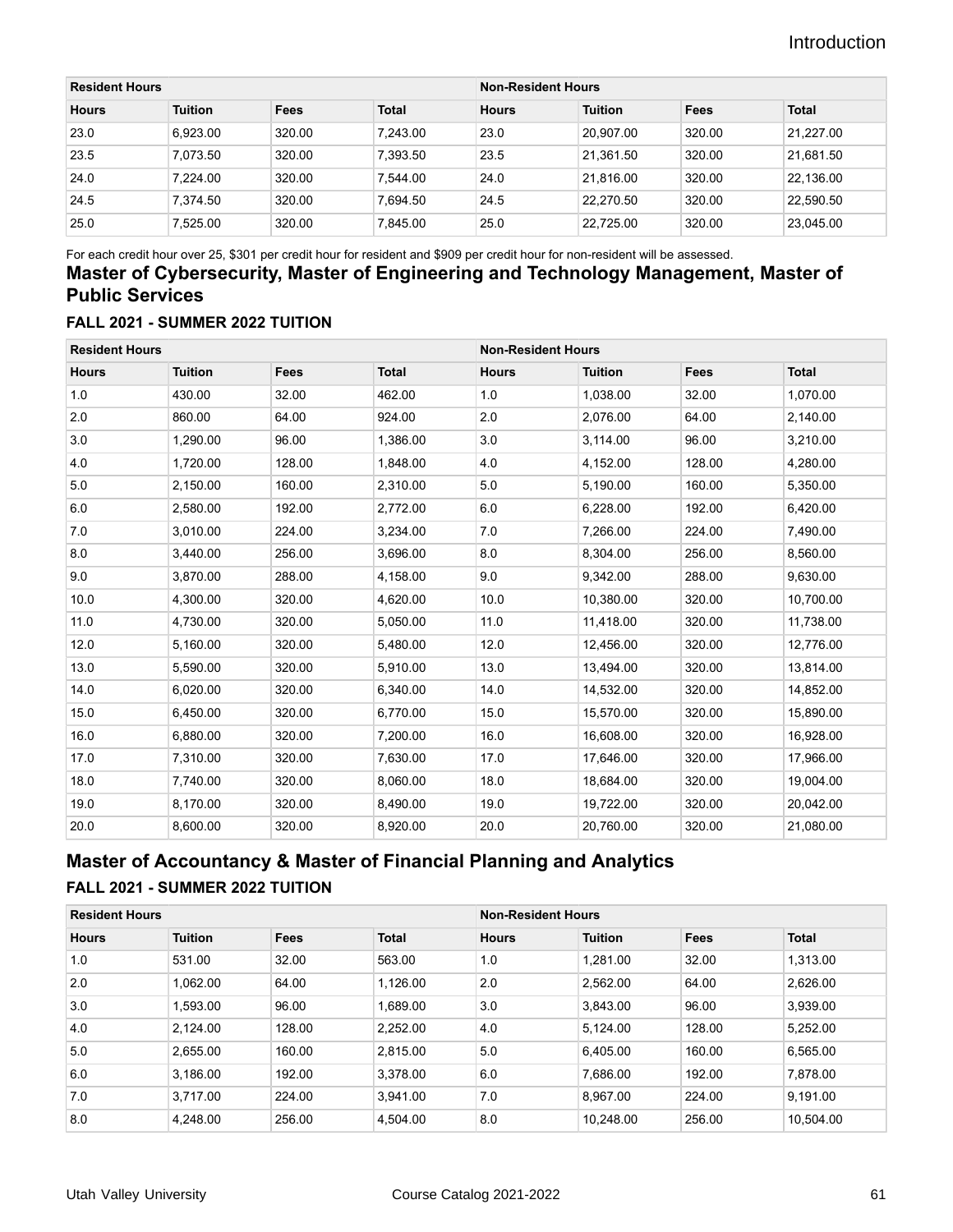| <b>Resident Hours</b> |                |             |              |              | <b>Non-Resident Hours</b> |             |           |  |  |
|-----------------------|----------------|-------------|--------------|--------------|---------------------------|-------------|-----------|--|--|
| <b>Hours</b>          | <b>Tuition</b> | <b>Fees</b> | <b>Total</b> | <b>Hours</b> | <b>Tuition</b>            | <b>Fees</b> | Total     |  |  |
| 9.0                   | 4,779.00       | 288.00      | 5,067.00     | 9.0          | 11,529.00                 | 288.00      | 11,817.00 |  |  |
| 10.0                  | 5,310.00       | 320.00      | 5,630.00     | 10.0         | 12,810.00                 | 320.00      | 13,130.00 |  |  |
| 11.0                  | 5,841.00       | 320.00      | 6,161.00     | 11.0         | 14,091.00                 | 320.00      | 14,411.00 |  |  |
| 12.0                  | 6,372.00       | 320.00      | 6,692.00     | 12.0         | 15,372.00                 | 320.00      | 15,692.00 |  |  |
| 13.0                  | 6,903.00       | 320.00      | 7,223.00     | 13.0         | 16,653.00                 | 320.00      | 16,973.00 |  |  |
| 14.0                  | 7,434.00       | 320.00      | 7,754.00     | 14.0         | 17,934.00                 | 320.00      | 18,254.00 |  |  |
| 15.0                  | 7,965.00       | 320.00      | 8,285.00     | 15.0         | 19,215.00                 | 320.00      | 19,535.00 |  |  |
| 16.0                  | 8,496.00       | 320.00      | 8,816.00     | 16.0         | 20,496.00                 | 320.00      | 20,816.00 |  |  |
| 17.0                  | 9,027.00       | 320.00      | 9,347.00     | 17.0         | 21,777.00                 | 320.00      | 22,097.00 |  |  |
| 18.0                  | 9.558.00       | 320.00      | 9.878.00     | 18.0         | 23.058.00                 | 320.00      | 23,378.00 |  |  |
| 19.0                  | 10,089.00      | 320.00      | 10,409.00    | 19.0         | 24,339.00                 | 320.00      | 24,659.00 |  |  |
| 20.0                  | 10,620.00      | 320.00      | 10.940.00    | 20.0         | 25,620.00                 | 320.00      | 25,940.00 |  |  |

### **Master of Business Administration**

#### **FALL 2021 - SUMMER 2022 TUITION**

| <b>Resident Hours</b> |                |             | <b>Non-Resident Hours</b> |              |                |        |              |
|-----------------------|----------------|-------------|---------------------------|--------------|----------------|--------|--------------|
| <b>Hours</b>          | <b>Tuition</b> | <b>Fees</b> | <b>Total</b>              | <b>Hours</b> | <b>Tuition</b> | Fees   | <b>Total</b> |
| 1.0                   | 644.00         | 32.00       | 676.00                    | 1.0          | 1,394.00       | 32.00  | 1,426.00     |
| 2.0                   | 1,288.00       | 64.00       | 1,352.00                  | 2.0          | 2,788.00       | 64.00  | 2,852.00     |
| 3.0                   | 1,932.00       | 96.00       | 2,028.00                  | 3.0          | 4,182.00       | 96.00  | 4,278.00     |
| 4.0                   | 2,576.00       | 128.00      | 2,704.00                  | 4.0          | 5,576.00       | 128.00 | 5,704.00     |
| 5.0                   | 3,220.00       | 160.00      | 3,380.00                  | 5.0          | 6,970.00       | 160.00 | 7,130.00     |
| 6.0                   | 3,864.00       | 192.00      | 4,056.00                  | 6.0          | 8,364.00       | 192.00 | 8,556.00     |
| 7.0                   | 4,508.00       | 224.00      | 4,732.00                  | 7.0          | 9,758.00       | 224.00 | 9,982.00     |
| 8.0                   | 5,152.00       | 256.00      | 5,408.00                  | 8.0          | 11,152.00      | 256.00 | 11,408.00    |
| 9.0                   | 5,796.00       | 288.00      | 6,084.00                  | 9.0          | 12,546.00      | 288.00 | 12,834.00    |
| 10.0                  | 6,440.00       | 320.00      | 6,760.00                  | 10.0         | 13,940.00      | 320.00 | 14,260.00    |
| 11.0                  | 7,084.00       | 320.00      | 7,404.00                  | 11.0         | 15,334.00      | 320.00 | 15,654.00    |
| 12.0                  | 7,728.00       | 320.00      | 8,048.00                  | 12.0         | 16,728.00      | 320.00 | 17,048.00    |
| 13.0                  | 8,372.00       | 320.00      | 8,692.00                  | 13.0         | 18,122.00      | 320.00 | 18,442.00    |
| 14.0                  | 9,016.00       | 320.00      | 9,336.00                  | 14.0         | 19,516.00      | 320.00 | 19,836.00    |
| 15.0                  | 9.660.00       | 320.00      | 9,980.00                  | 15.0         | 20.910.00      | 320.00 | 21,230.00    |
| 16.0                  | 10.304.00      | 320.00      | 10.624.00                 | 16.0         | 22,304.00      | 320.00 | 22,624.00    |
| 17.0                  | 10,948.00      | 320.00      | 11,268.00                 | 17.0         | 23,698.00      | 320.00 | 24,018.00    |
| 18.0                  | 11,592.00      | 320.00      | 11,912.00                 | 18.0         | 25,092.00      | 320.00 | 25,412.00    |
| 19.0                  | 12,236.00      | 320.00      | 12,556.00                 | 19.0         | 26,486.00      | 320.00 | 26,806.00    |
| 20.0                  | 12,880.00      | 320.00      | 13,200.00                 | 20.0         | 27,880.00      | 320.00 | 28,200.00    |

### **Master of Computer Science FALL 2021 - SUMMER 2022 TUITION**

| <b>Resident Hours</b> |                |       |              | <b>Non-Resident Hours</b> |                |       |              |
|-----------------------|----------------|-------|--------------|---------------------------|----------------|-------|--------------|
| <b>Hours</b>          | <b>Tuition</b> | Fees  | <b>Total</b> | <b>Hours</b>              | <b>Tuition</b> | Fees  | <b>Total</b> |
| 1.0                   | 403.00         | 32.00 | 435.00       | 1.0                       | 1.011.00       | 32.00 | 1.043.00     |
| 2.0                   | 806.00         | 64.00 | 870.00       | 2.0                       | 2.022.00       | 64.00 | 2,086.00     |
| 3.0                   | 1.209.00       | 96.00 | .305.00      | 3.0                       | 3.033.00       | 96.00 | 3.129.00     |